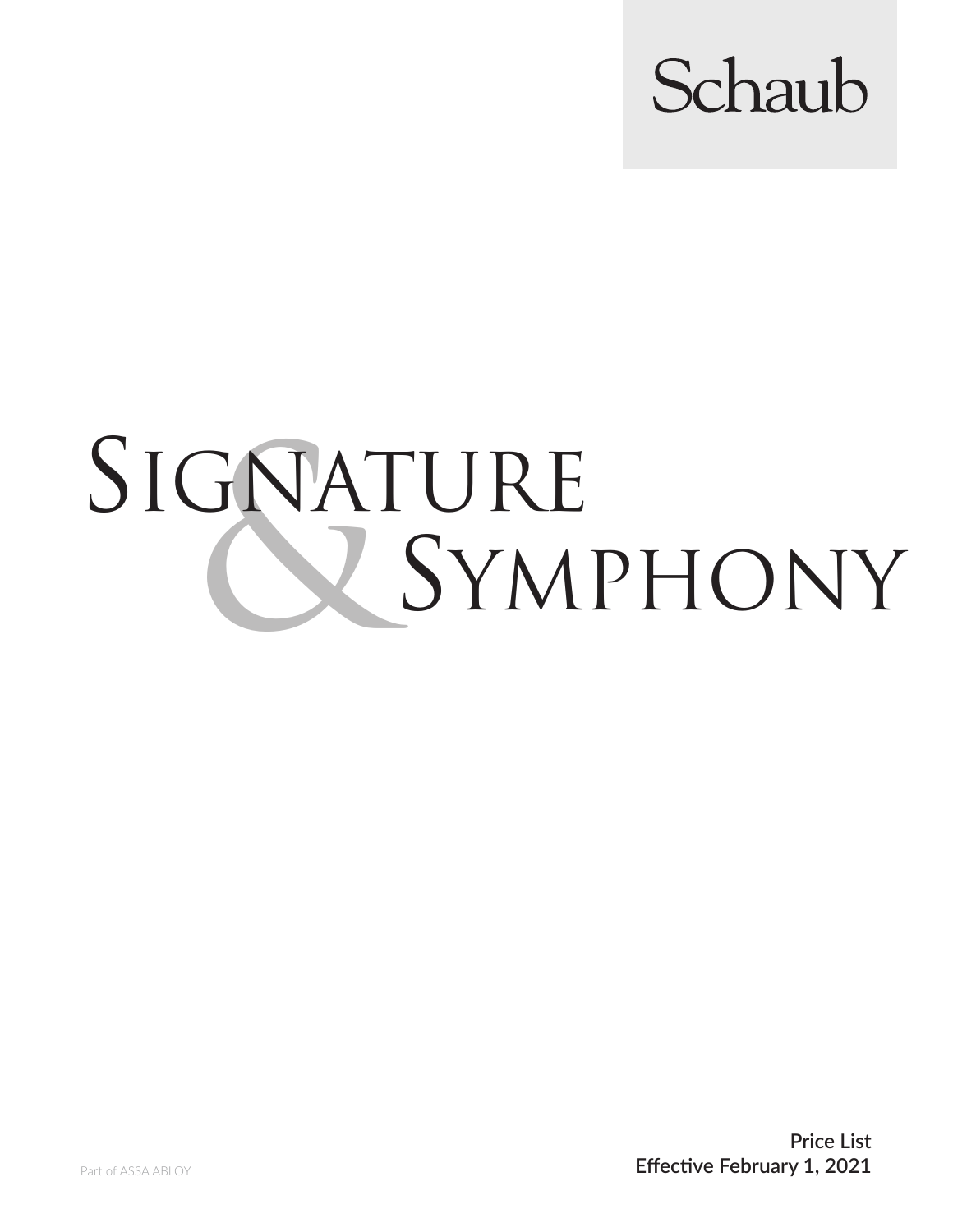## Schaub

## **SIGNATURE & SYMPHONY PRICE LIST - EFFECTIVE FEBRUARY 1, 2021**

**Complete specifications for individual parts are listed in the index of the Signature & Symphony catalog. Clean with a soft, moist cloth. Do not apply any abrasive or chemical cleaners. Symphony hardware- limited inventory availability, lead times may apply.**

**Payment Terms:** Net 30 days on established credit.

**Shipping Costs:** All orders are FOB shipping point. For shipments to a dealer-specified commercial address located in the US and Canada, **Schaub ships freight prepaid**. For shipments to dealers located outside of the US and Canada, freight will be prepaid by Schaub to the U.S. location of the dealer's freight forwarder. Orders shipping to a residential address will automatically ship via ground service with a \$10 flat rate surcharge.

| <b>Delivery Location</b>   | <b>Type of Service</b>   | <b>Surcharge</b>         |
|----------------------------|--------------------------|--------------------------|
| <b>Commercial Address</b>  | Ground (Default Service) | Prepaid                  |
| <b>Residential Address</b> | Ground (Default Service) | \$10<br><b>Flat Rate</b> |

• No minimum order requirements

• No small order fees

**Shipping Options:** Shipments may be expedited for a fee

| <b>Delivery Location</b>   | <b>Type of Service</b> | <b>Surcharge</b> |
|----------------------------|------------------------|------------------|
| <b>Commercial Address</b>  | Next Day               | $16\%*$          |
| <b>Commercial Address</b>  | Second Day             | $6\%*$           |
| <b>Residential Address</b> | Next Day               | $75%$ *          |
| <b>Residential Address</b> | Second Day             | $20\%$ *         |
| <b>Residential Address</b> | <b>Three Day</b>       | 15%              |

\*Multiplied by invoice value

**Returns:** 25% returned goods restocking fee with approved return goods authorization within 60 days of invoice. Claims for shortages must be made within 30 days of shipment and are subject to approval.

**Limited Warranty:** The buyer's sole and exclusive remedy against seller will be limited to buyer's purchase price or replacement of non-conforming product. In no event will seller be liable to buyer for any special or consequential damages.

## **Minimum Advertised Price Policy Effective February 6, 2017**

Schaub has determined that in order to better compete against existing competitors it must exercise a greater degree of control over the distribution of its products. Therefore, all sales of Schaub products will be subject to this Policy. This Policy has been unilaterally adopted and will be enforced strictly and uniformly.

Although resellers remain free to establish their own resale prices, to the extent that any customer elects to advertise products of Schaub in any manner, that is in print, in electronic media, on its website, etc., and provides price information for such products, that price information must be no less than List Price less 20%, this is the Minimum Advertised Price (MAP). Advertisements and offers to sell that do not include a particular price, but require further action that implies a price that is lower than the Minimum Advertised Price, violate the MAP Policy. Examples of such unauthorized advertisements include "drop in cart" pricing, "add to cart" pricing, "click to see" pricing, and discount coupon pricing. Also prohibited are advertisements that indicate that discounts may be available when a customer takes specific action that goes beyond buying the product, such as "special price option" or "name your price."

To assure fair business practices, we will strictly enforce this policy. Violations of this MAP Policy will include termination of our business relationship with a customer. On the first offense there will be a written notice counseling any customer that disregards this policy. Any customer who violates the policy a second time, within one year of receiving a written notice of a first violation, will be terminated.

Schaub will not discuss any conditions of acceptance related to this Policy, as it is non-negotiable and will not be altered for any dealer. In addition, Schaub neither solicits, nor will it accept, any assurance of compliance with this Policy. Nothing in this Policy shall constitute an agreement between Schaub and any reseller that the reseller will comply with this Policy.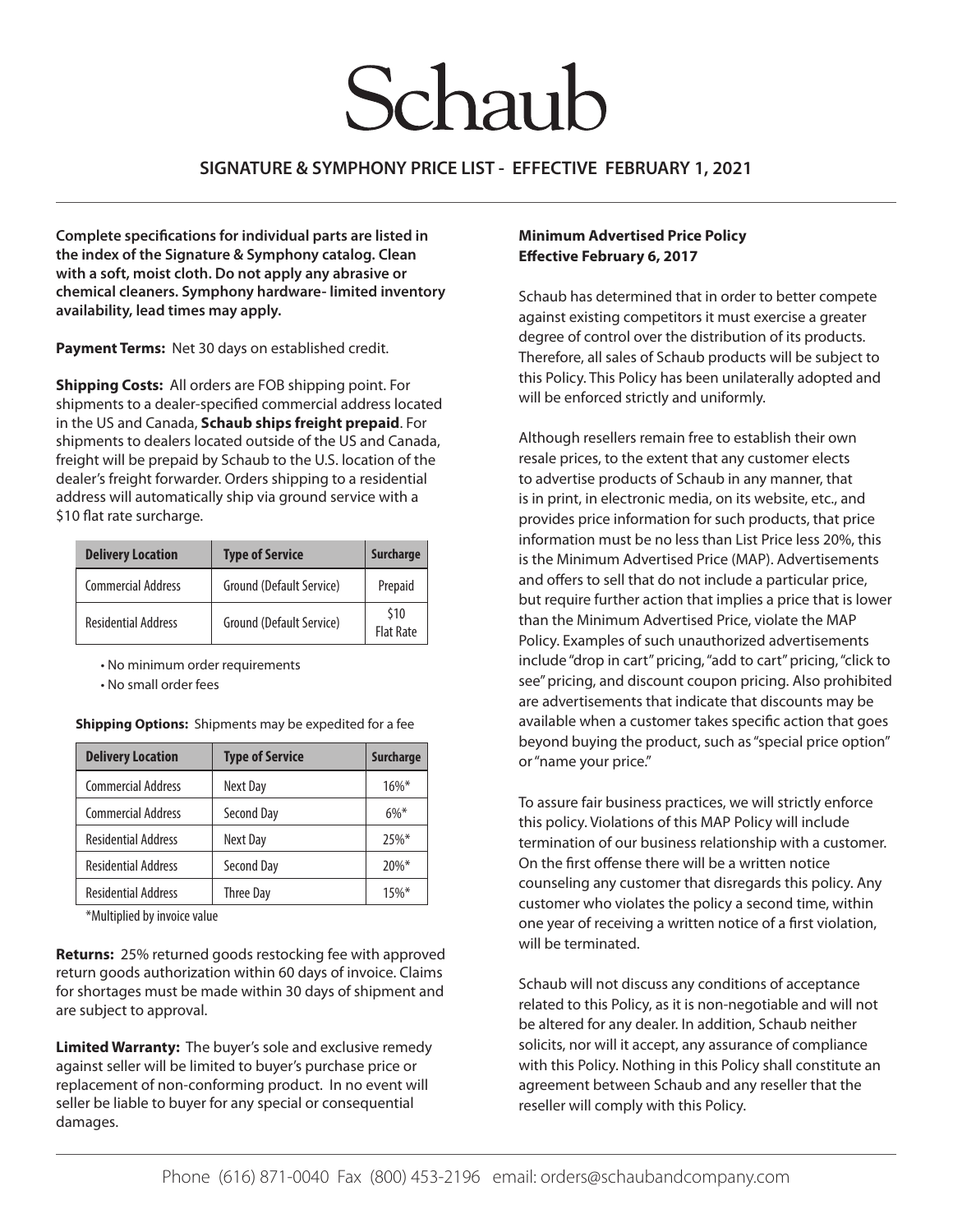| <b>PART</b>                        | <b>LIST PRICE</b> | <b>DESCRIPTION</b>                                                                                                                                        | <b>COLLECTION</b>      |
|------------------------------------|-------------------|-----------------------------------------------------------------------------------------------------------------------------------------------------------|------------------------|
| 20-ABZ-AL                          |                   | \$60.00 Round Knob, Ancient Bronze, Almond Glass Inlay, 1-1/4" dia                                                                                        | Kingsway               |
| 20-ABZ-CL                          |                   | \$60.00 Round Knob, Ancient Bronze, Chaparral Glass Inlay, 1-1/4" dia                                                                                     | Kingsway               |
| 20-ABZ-SC                          |                   | \$60.00 Round Knob, Ancient Bronze, Scarlet Glass Inlay, 1-1/4" dia                                                                                       | Kingsway               |
| 20-AN-CH                           | \$60.00           | Round Knob, Antique Nickel, Champagne Glass Inlay, 1-1/4" dia                                                                                             | Kingsway               |
| $20 - AN - GB$                     |                   | \$60.00 Round Knob, Antique Nickel, Glacier Blue Glass Inlay, 1-1/4" dia                                                                                  | Kingsway               |
| <b>20-AN-GS</b>                    |                   | \$60.00 Round Knob, Antique Nickel, Greystone Glass Inlay, 1-1/4" dia                                                                                     | Kingsway               |
| 20-PN-CB                           |                   | \$60.00 Round Knob, Polished Nickel, Classic Black Glass Inlay, 1-1/4" dia                                                                                | Kingsway               |
| 20-PN-CW                           |                   | \$60.00 Round Knob, Polished Nickel, Classic White Glass Inlay, 1-1/4" dia                                                                                | Kingsway               |
| <b>20-PN-SG</b>                    |                   | \$60.00 Round Knob, Polished Nickel, Slate Grey Glass Inlay, 1-1/4" dia                                                                                   | Kingsway               |
| 21-ABZ-AL                          |                   | \$60.00 Square Knob, Ancient Bronze, Almond Glass Inlay, 1-1/4"                                                                                           | Kingsway               |
| 21-ABZ-CL                          |                   | \$60.00 Square Knob, Ancient Bronze, Chaparral Glass Inlay, 1-1/4"                                                                                        | Kingsway               |
| 21-ABZ-SC                          |                   | \$60.00 Square Knob, Ancient Bronze, Scarlet Glass Inlay, 1-1/4"                                                                                          | Kingsway               |
| 21-AN-CH                           |                   | \$60.00 Square Knob, Antique Nickel, Champagne Glass Inlay, 1-1/4"                                                                                        | Kingsway               |
| $21 - AN - GB$                     |                   | \$60.00 Square Knob, Antique Nickel, Glacier Blue Glass Inlay, 1-1/4"                                                                                     | Kingsway               |
| $21 - AN - GS$                     |                   | \$60.00 Square Knob, Antique Nickel, Greystone Glass Inlay, 1-1/4"                                                                                        | Kingsway               |
| $21 - PN - CB$                     |                   | \$60.00 Square Knob, Polished Nickel, Classic Black Glass Inlay, 1-1/4"                                                                                   | Kingsway               |
| 21-PN-CW                           |                   | \$60.00 Square Knob, Polished Nickel, Classic White Glass Inlay, 1-1/4"                                                                                   | Kingsway               |
| <b>21-PN-SG</b>                    |                   | \$60.00 Square Knob, Polished Nickel, Slate Grey Glass Inlay, 1-1/4"                                                                                      | Kingsway               |
| 22-ABZ-AL                          |                   | \$107.00 Pull, Ancient Bronze, Almond Glass Inlay, 4" cc                                                                                                  | Kingsway               |
| 22-ABZ-CL                          |                   | \$107.00 Pull, Ancient Bronze, Chaparral Glass Inlay, 4" cc                                                                                               | Kingsway               |
| 22-ABZ-SC                          |                   | \$107.00 Pull, Ancient Bronze, Scarlet Glass Inlay, 4" cc                                                                                                 | Kingsway               |
| 22-AN-CH                           | \$107.00          | Pull, Antique Nickel, Champagne Glass Inlay, 4" cc                                                                                                        | Kingsway               |
| $22$ -AN-GB                        |                   | \$107.00 Pull, Antique Nickel, Glacier Blue Glass Inlay, 4" cc                                                                                            | Kingsway               |
| 22-AN-GB                           |                   | \$107.00 Pull, Antique Nickel, Greystone Glass Inlay, 4" cc                                                                                               | Kingsway               |
| $22-PN-CB$                         |                   | \$107.00 Pull, Polished Nickel, Classic Black Glass Inlay, 4" cc                                                                                          | Kingsway               |
| 22-PN-CW                           |                   | \$107.00 Pull, Polished Nickel, Classic White Glass Inlay, 4" cc                                                                                          | Kingsway               |
| <b>22-PN-SG</b>                    |                   | \$107.00 Pull, Polished Nickel, Slate Grey Glass Inlay, 4" cc                                                                                             | Kingsway               |
| $25-BN-LB$                         |                   | \$60.00 Round Knob, Black Nickel, Light Bronze Glass Inlay, 1-1/4" dia                                                                                    | Tallmadge              |
| <b>25-BN-LM</b>                    |                   | \$60.00 Round Knob, Black Nickel, Lemon Ice Glass Inlay, 1-1/4" dia                                                                                       | Tallmadge              |
| <b>25-PN-GY</b>                    |                   | \$60.00 Round Knob, Polished Nickel, Silver Grey Glass Inlay, 1-1/4" dia                                                                                  | Tallmadge              |
| 25-PN-TQ                           |                   | \$60.00 Round Knob, Polished Nickel, Turquoise Glass Inlay, 1-1/4" dia                                                                                    | Tallmadge              |
| 25-PN-WH                           |                   | \$60.00 Round Knob, Polished Nickel, White Glass Inlay, 1-1/4" dia                                                                                        | Tallmadge              |
| <b>25-SN-BL</b>                    |                   | \$60.00 Round Knob, Satin Nickel, Black Glass Inlay, 1-1/4" dia                                                                                           | Tallmadge              |
| <b>25-SN-SB</b>                    |                   | \$60.00 Round Knob, Satin Nickel, Steel Blue Glass Inlay, 1-1/4" dia                                                                                      | Tallmadge              |
| 25-SN-WH                           |                   | \$60.00 Round Knob, Satin Nickel, White Glass Inlay, 1-1/4" dia                                                                                           | Tallmadge              |
| <b>26-BN-LB</b>                    |                   | \$60.00 Rectangle Knob, Black Nickel, Light Bronze Glass Inlay, 1-3/4" x 1-1/8"                                                                           | Tallmadge              |
| <b>26-BN-LM</b>                    |                   | \$60.00 Rectangle Knob, Black Nickel, Lemon Ice Glass Inlay, 1-3/4" x 1-1/8"                                                                              | Tallmadge              |
| <b>26-PN-GY</b>                    |                   | \$60.00 Rectangle Knob, Polished Nickel, Silver Grey Glass Inlay, 1-3/4" x 1-1/8"                                                                         | Tallmadge              |
| <b>26-PN-TQ</b>                    |                   | \$60.00 Rectangle Knob, Polished Nickel, Turquoise Glass Inlay, 1-3/4" x 1-1/8"                                                                           | Tallmadge              |
| 26-PN-WH                           | \$60.00           | Rectangle Knob, Polished Nickel, White Glass Inlay, 1-3/4" x 1-1/8"                                                                                       | Tallmadge              |
| <b>26-SN-BL</b><br><b>26-SN-SB</b> |                   | \$60.00 Rectangle Knob, Satin Nickel, Black Glass Inlay, 1-3/4" x 1-1/8"<br>\$60.00 Rectangle Knob, Satin Nickel, Steel Blue Glass Inlay, 1-3/4" x 1-1/8" | Tallmadge              |
| <b>26-SN-WH</b>                    |                   | \$60.00 Rectangle Knob, Satin Nickel, White Glass Inlay, 1-3/4" x 1-1/8"                                                                                  | Tallmadge<br>Tallmadge |
| $27 - BN - LB$                     |                   | \$107.00 Pull, Black Nickel, Light Bronze Glass Inlay, 4" cc                                                                                              | Tallmadge              |
| 27-BN-LM                           |                   | \$107.00 Pull, Black Nickel, Lemon Ice Glass Inlay, 4" cc                                                                                                 | Tallmadge              |
| 27-PN-GY                           |                   | \$107.00 Pull, Polished Nickel, Silver Grey Glass Inlay, 4" cc                                                                                            | Tallmadge              |
| 27-PN-TQ                           |                   | \$107.00 Pull, Polished Nickel, Turquoise Glass Inlay, 4" cc                                                                                              | Tallmadge              |
| 27-PN-WH                           |                   | \$107.00 Pull, Polished Nickel, White Glass Inlay, 4" cc                                                                                                  | Tallmadge              |
| <b>27-SN-BL</b>                    |                   | \$107.00 Pull, Satin Nickel, Black Glass Inlay, 4" cc                                                                                                     | Tallmadge              |
| <b>27-SN-SB</b>                    |                   | \$107.00 Pull, Satin Nickel, Steel Blue Glass Inlay, 4" cc                                                                                                | Tallmadge              |
| 27-SN-WH                           |                   | \$107.00 Pull, Satin Nickel, White Glass Inlay, 4" cc                                                                                                     | Tallmadge              |
| 30-COO                             |                   | \$94.00 Pull, Orange Confetti, 3"cc                                                                                                                       | Ice                    |
| <b>30-COT</b>                      |                   | \$94.00 Pull, Turquoise Confetti, 3" cc                                                                                                                   | Ice                    |
| 30-CWG                             |                   | \$94.00 Pull, White/Grey Confetti, 3"cc                                                                                                                   | Ice                    |
| 30-GBP                             |                   | \$94.00 Pull, Green/Blue Pebbles, 3" cc                                                                                                                   | Ice                    |
| 30-IVS                             |                   | \$94.00 Pull, Ivory Silk, 3"cc                                                                                                                            | Ice                    |
| 30-PAQ                             |                   | \$107.00 Pull, Aqua Pearl, 3"cc                                                                                                                           | Ice                    |
| 30-PBL                             |                   | \$107.00 Pull, Blue Pearl, 3" cc                                                                                                                          | Ice                    |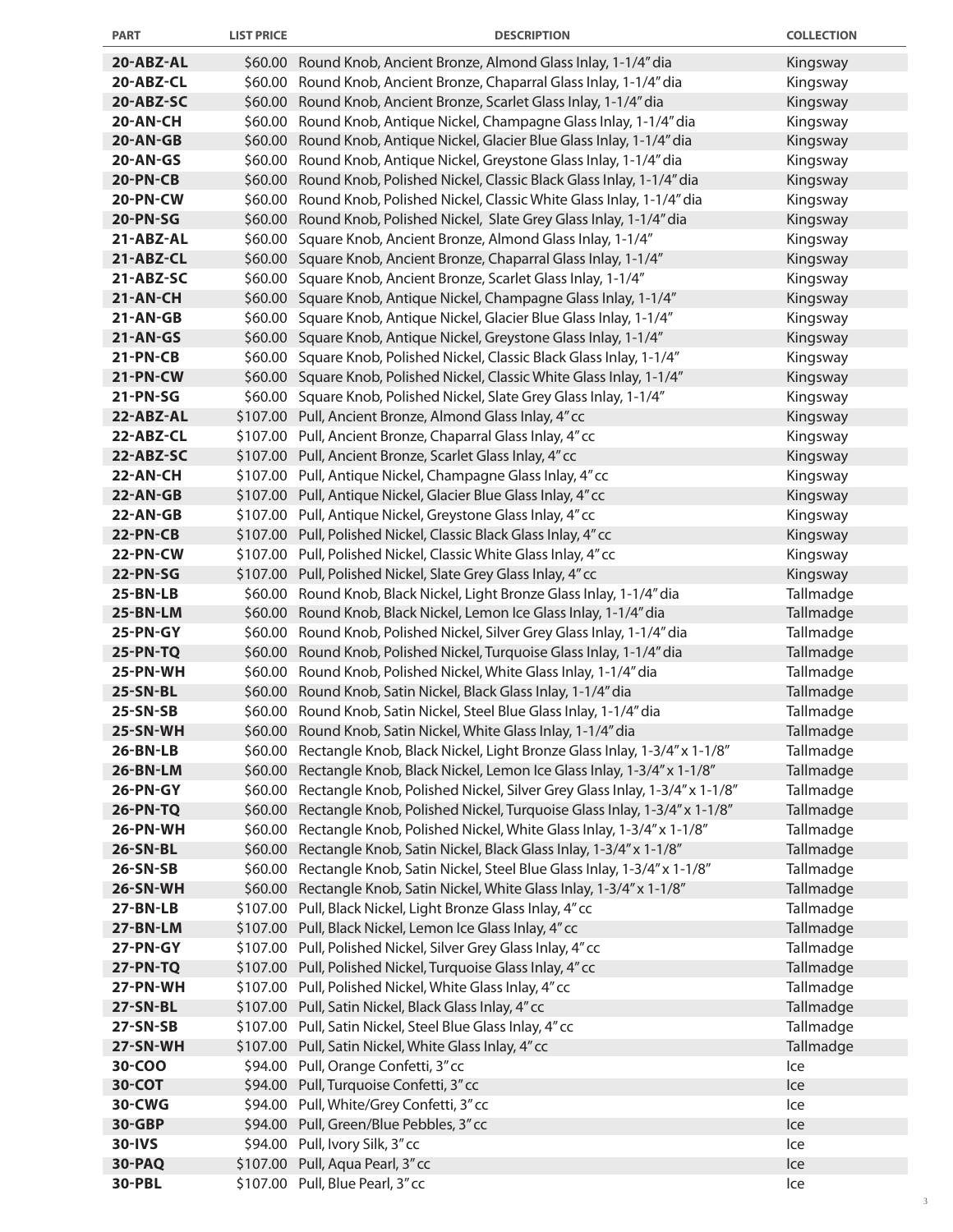| <b>PART</b>            | <b>LIST PRICE</b> | <b>DESCRIPTION</b>                                                                                                          | <b>COLLECTION</b>                        |
|------------------------|-------------------|-----------------------------------------------------------------------------------------------------------------------------|------------------------------------------|
| 30-PCL                 |                   | \$107.00 Pull, Clear Pearl, 3" cc                                                                                           | Ice                                      |
| 30-SBP                 |                   | \$94.00 Pull, Sable Pebbles, 3" cc                                                                                          | Ice                                      |
| 30-SCS                 |                   | \$94.00 Pull, Scarlet Silk, 3" cc                                                                                           | Ice                                      |
| 30-SPS                 |                   | \$94.00 Pull, Sapphire Silk, 3"cc                                                                                           | Ice                                      |
| <b>30-WLP</b>          |                   | \$94.00 Pull, White Lace Pebbles, 3" cc                                                                                     | Ice                                      |
| 31-COO                 |                   | \$47.00 Round Knob, Orange Confetti, 1-1/2" dia                                                                             | Ice                                      |
| 31-COT                 |                   | \$47.00 Round Knob, Turquoise Confetti, 1-1/2" dia                                                                          | Ice                                      |
| 31-CWG                 |                   | \$47.00 Round Knob, White/Grey Confetti, 1-1/2" dia                                                                         | Ice                                      |
| 31-GBP                 |                   | \$47.00 Round Knob, Green/Blue Pebbles, 1-1/2" dia                                                                          | Ice                                      |
| 31-IVS                 |                   | \$47.00 Round Knob, Ivory Silk, 1-1/2" dia                                                                                  | Ice                                      |
| 31-PAQ                 |                   | \$56.00 Round Knob, Aqua Pearl, 1-1/2" dia                                                                                  | Ice                                      |
| 31-PBL                 |                   | \$56.00 Round Knob, Blue Pearl, 1-1/2" dia                                                                                  | Ice                                      |
| 31-PCL                 |                   | \$56.00 Round Knob, Clear Pearl, 1-1/2" dia                                                                                 | Ice                                      |
| 31-SBP<br>31-SCS       |                   | \$47.00 Round Knob, Sable Pebbles, 1-1/2" dia<br>\$47.00 Round Knob, Scarlet Silk, 1-1/2" dia                               | Ice<br>Ice                               |
| 31-SPS                 |                   | \$47.00 Round Knob, Sapphire Silk, 1-1/2" dia                                                                               | Ice                                      |
| 31-WLP                 |                   | \$47.00 Round Knob, White Lace Pebbles, 1-1/2" dia                                                                          | Ice                                      |
| 34-COO                 |                   | \$47.00 Square Knob, Orange Confetti, 1-1/2"                                                                                | Ice                                      |
| 34-COT                 |                   | \$47.00 Square Knob, Turquoise Confetti, 1-1/2"                                                                             | Ice                                      |
| <b>34-CWG</b>          |                   | \$47.00 Square Knob, White/Grey Confetti, 1-1/2"                                                                            | Ice                                      |
| 34-GBP                 |                   | \$47.00 Square Knob, Green/Blue Pebbles 1-1/2"                                                                              | Ice                                      |
| 34-IVS                 |                   | \$47.00 Square Knob, Ivory Silk, 1-1/2"                                                                                     | Ice                                      |
| 34-PAQ                 |                   | \$56.00 Square Knob, Aqua Pearl, 1-1/2"                                                                                     | Ice                                      |
| 34-PBL                 |                   | \$56.00 Square Knob, Blue Pearl, 1-1/2"                                                                                     | Ice                                      |
| 34-PCL                 |                   | \$56.00 Square Knob, Clear Pearl, 1-1/2"                                                                                    | Ice                                      |
| 34-SBP                 |                   | \$47.00 Square Knob, Sable Pebbles, 1-1/2"                                                                                  | Ice                                      |
| 34-SCS                 |                   | \$47.00 Square Knob, Scarlet Silk, 1-1/2"                                                                                   | Ice                                      |
| 34-SPS                 |                   | \$47.00 Square Knob, Sapphire Silk, 1-1/2"                                                                                  | Ice                                      |
| <b>34-WLP</b>          |                   | \$47.00 Square Knob, White Lace Pebbles, 1-1/2"                                                                             | Ice                                      |
| 52-10B                 |                   | \$35.00 Rectangular Glass Knob, Oil Rubbed Bronze, 1-3/4"                                                                   | <b>City Lights</b>                       |
| $52 - 15$              |                   | \$35.00 Rectangular Glass Knob, Satin Nickel, 1-3/4"                                                                        | <b>City Lights</b>                       |
| $52 - 26$              |                   | \$35.00 Rectangular Glass Knob, Polished Chrome, 1-3/4"                                                                     | <b>City Lights</b>                       |
| <b>52-PN</b>           |                   | \$35.00 Rectangular Glass Knob, Polished Nickel, 1-3/4"                                                                     | <b>City Lights</b>                       |
| 52-PRG                 |                   | \$35.00 Rectangular Glass Knob, Polished Rose Gold, 1-3/4"                                                                  | <b>City Lights</b>                       |
| $52-SB$                |                   | \$35.00 Rectangular Glass Knob, Satin Brass, 1-3/4"<br>\$35.00 Large Multi-Sided Glass Knob, Oil Rubbed Bronze, 1-3/4" dia  | <b>City Lights</b>                       |
| 53-10B<br>$53 - 15$    |                   | \$35.00 Large Multi-Sided Glass Knob, Satin Nickel, 1-3/4" dia                                                              | <b>City Lights</b><br><b>City Lights</b> |
| $53 - 26$              | \$35.00           | Large Multi-Sided Glass Knob, Polished Chrome, 1-3/4" dia                                                                   | <b>City Lights</b>                       |
| 53-PN                  | \$35.00           | Large Multi-Sided Glass Knob, Polished Nickel, 1-3/4" dia                                                                   | <b>City Lights</b>                       |
| 53-PRG                 | \$35.00           | Large Multi-Sided Glass Knob, Polished Rose Gold, 1-3/4" dia                                                                | <b>City Lights</b>                       |
| 53-SB                  | \$35.00           | Large Multi-Sided Glass Knob, Satin Brass, 1-3/4" dia                                                                       | <b>City Lights</b>                       |
| 54-10B                 | \$35.00           | Faceted Dome Glass Knob, Oil Rubbed Bronze, 1-3/4" dia                                                                      | <b>City Lights</b>                       |
| $54 - 15$              |                   | \$35.00 Faceted Dome Glass Knob, Satin Nickel, 1-3/4" dia                                                                   | <b>City Lights</b>                       |
| $54 - 26$              |                   | \$35.00 Faceted Dome Glass Knob, Polished Chrome, 1-3/4" dia                                                                | City Lights                              |
| <b>54-PN</b>           |                   | \$35.00 Faceted Dome Glass Knob, Polished Nickel, 1-3/4" dia                                                                | <b>City Lights</b>                       |
| <b>54-PRG</b>          |                   | \$35.00 Faceted Dome Glass Knob, Polished Rose Gold, 1-3/4" dia                                                             | <b>City Lights</b>                       |
| 54-SB                  |                   | \$35.00 Faceted Dome Glass Knob, Satin Brass, 1-3/4" dia                                                                    | <b>City Lights</b>                       |
| 55-10B                 |                   | \$32.00 Round Multi-Sided Glass Knob, Oil Rubbed Bronze, 1-1/8" dia                                                         | <b>City Lights</b>                       |
| $55 - 15$              |                   | \$32.00 Round Multi-Sided Glass Knob, Satin Nickel, 1-1/8" dia                                                              | <b>City Lights</b>                       |
| $55 - 26$              | \$32.00           | Round Multi-Sided Glass Knob, Polished Chrome, 1-1/8" dia                                                                   | <b>City Lights</b>                       |
| 55-PN                  | \$32.00           | Round Multi-Sided Glass Knob, Polished Nickel, 1-1/8" dia                                                                   | <b>City Lights</b>                       |
| 55-PRG                 | \$32.00           | Round Multi-Sided Glass Knob, Polished Rose Gold, 1-1/8" dia                                                                | <b>City Lights</b>                       |
| 55-SB                  | \$32.00           | Round Multi-Sided Glass Knob, Satin Brass, 1-1/8" dia                                                                       | <b>City Lights</b>                       |
| 56-10B                 |                   | \$32.00 Round Disc Glass Knob, Oil Rubbed Bronze, 1-3/8" dia                                                                | <b>City Lights</b>                       |
| $56 - 15$              |                   | \$32.00 Round Disc Glass Knob, Satin Nickel, 1-3/8" dia                                                                     | <b>City Lights</b>                       |
| $56 - 26$              |                   | \$32.00 Round Disc Glass Knob, Polished Chrome, 1-3/8" dia                                                                  | <b>City Lights</b>                       |
| 56-PN<br><b>56-PRG</b> |                   | \$32.00 Round Disc Glass Knob, Polished Nickel, 1-3/8" dia<br>\$32.00 Round Disc Glass Knob, Polished Rose Gold, 1-3/8" dia | <b>City Lights</b><br><b>City Lights</b> |
|                        |                   |                                                                                                                             |                                          |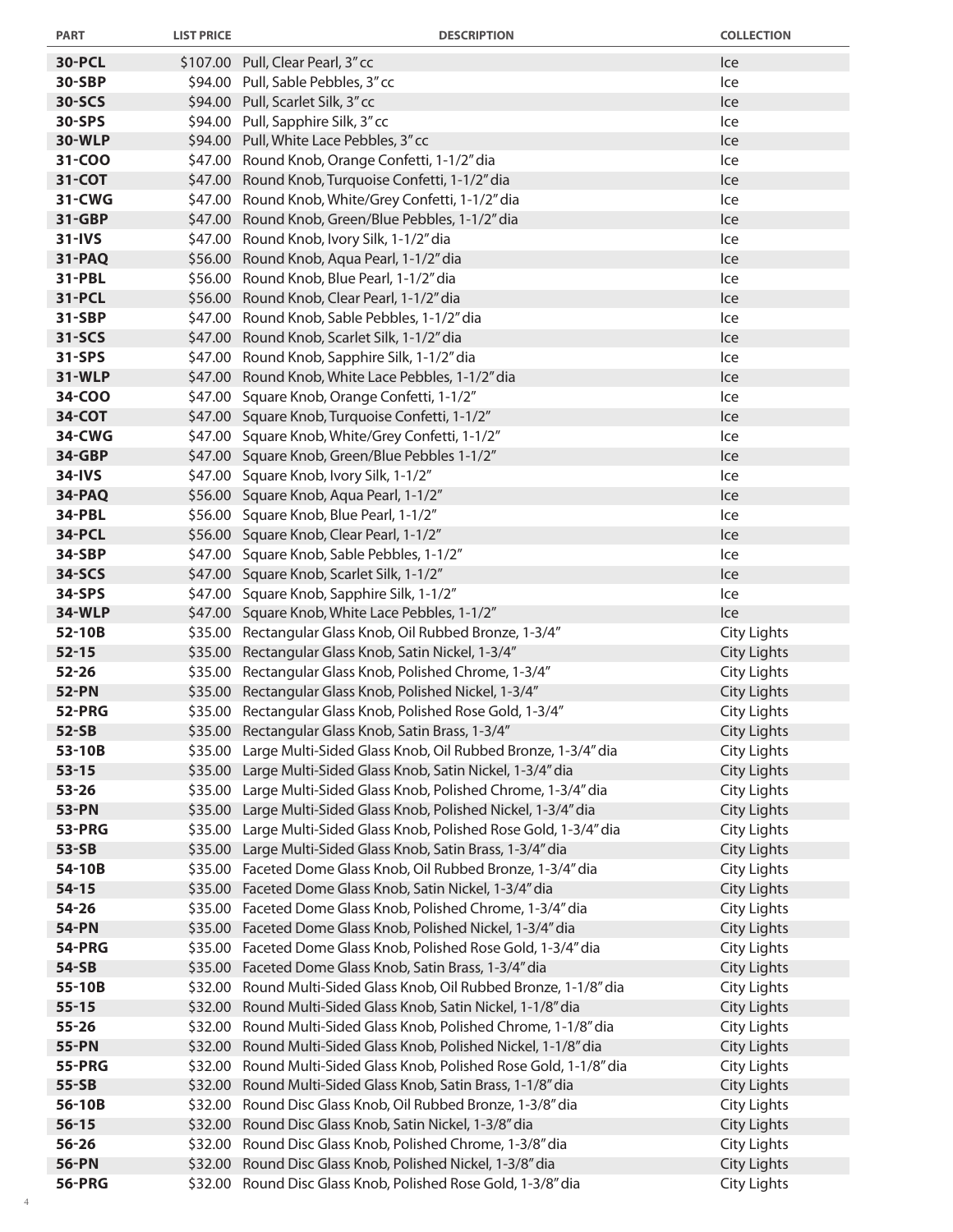| 56-SB<br>\$32.00 Round Disc Glass Knob, Satin Brass, 1-3/8" dia<br><b>City Lights</b><br>57-10B<br>\$32.00 Square Glass Knob, Oil Rubbed Bronze, 1-1/4"<br>City Lights<br>$57 - 15$<br>\$32.00 Square Glass Knob, Satin Nickel, 1-1/4"<br><b>City Lights</b><br>$57 - 26$<br>\$32.00 Square Glass Knob, Polished Chrome, 1-1/4"<br>City Lights<br>57-PN<br>\$32.00 Square Glass Knob, Polished Nickel, 1-1/4"<br><b>City Lights</b><br><b>City Lights</b><br><b>57-PRG</b><br>\$32.00 Square Glass Knob, Polished Rose Gold, 1-1/4"<br>57-SB<br><b>City Lights</b><br>\$32.00 Square Glass Knob, Satin Brass, 1-1/4"<br>59-10B<br>\$32.00 Globe Glass Knob, Oil Rubbed Bronze, 1-3/8" dia<br><b>City Lights</b><br><b>City Lights</b><br>$59 - 15$<br>\$32.00 Globe Glass Knob, Satin Nickel, 1-3/8" dia<br>59-26<br><b>City Lights</b><br>\$32.00 Globe Glass Knob, Polished Chrome, 1-3/8" dia<br>59-PN<br>\$32.00 Globe Glass Knob, Polished Nickel, 1-3/8" dia<br><b>City Lights</b><br><b>59-PRG</b><br>\$32.00 Globe Glass Knob, Polished Rose Gold, 1-3/8" dia<br><b>City Lights</b><br>59-SB<br><b>City Lights</b><br>\$32.00 Globe Glass Knob, Satin Brass, 1-3/8" dia<br>60-10B<br>\$32.00 Oval Glass Knob, Oil Rubbed Bronze, 1-3/4" dia<br>City Lights<br>$60 - 15$<br>\$32.00 Oval Glass Knob, Satin Nickel, 1-3/4" dia<br><b>City Lights</b><br>60-26<br><b>City Lights</b><br>\$32.00 Oval Glass Knob, Polished Chrome, 1-3/4" dia<br><b>City Lights</b><br>60-PN<br>\$32.00 Oval Glass Knob, Polished Nickel, 1-3/4" dia<br><b>60-PRG</b><br><b>City Lights</b><br>\$32.00 Oval Glass Knob, Polished Rose Gold, 1-3/4" dia<br>60-SB<br>\$32.00 Oval Glass Knob, Satin Brass, 1-3/4" dia<br><b>City Lights</b><br>61-10B<br>\$35.00 Soft Square Glass Knob, Oil Rubbed Bronze, 1-1/4"<br>City Lights<br>$61 - 15$<br>\$35.00 Soft Square Glass Knob, Satin Nickel, 1-1/4"<br><b>City Lights</b><br>$61 - 26$<br>\$35.00 Soft Square Glass Knob, Polished Chrome, 1-1/4"<br><b>City Lights</b><br>61-PN<br>\$35.00 Soft Square Glass Knob, Polished Nickel, 1-1/4"<br><b>City Lights</b><br>61-PRG<br>\$35.00 Soft Square Glass Knob, Polished Rose Gold, 1-1/4"<br>City Lights<br>$61-SB$<br>\$35.00 Soft Square Glass Knob, Satin Brass, 1-1/4"<br><b>City Lights</b><br>Cabriole<br>63-AN<br>\$14.00 Round Knob, Antique Nickel, 1-1/8" dia<br>Cabriole<br>\$14.00 Round Knob, Brushed Bronze, 1-1/8" dia<br>63-BBZ<br>Cabriole<br>63-EBZ<br>\$14.00 Round Knob, Empire Bronze, 1-1/8" dia<br>63-PN<br>Cabriole<br>\$14.00 Round Knob, Polished Nickel, 1-1/8" dia<br>\$14.00 Pull, Antique Nickel, 96 mm cc<br>Cabriole<br>64-AN<br>64-BBZ<br>\$14.00 Pull, Brushed Bronze, 96 mm cc<br>Cabriole<br>\$14.00 Pull, Empire Bronze, 96 mm cc<br>Cabriole<br>64-EBZ<br>64-PN<br>\$14.00 Pull, Polished Nickel, 96 mm cc<br>Cabriole<br>\$20.00 Pull, Antique Nickel, 6"cc<br>Cabriole<br>64-6-AN<br>\$20.00 Pull, Brushed Bronze, 6" cc<br>Cabriole<br>64-6-BBZ<br>\$20.00 Pull, Empire Bronze, 6" cc<br>Cabriole<br>64-6-EBZ<br>\$20.00 Pull, Polished Nickel, 6" cc<br>Cabriole<br>64-6-PN<br>Cabriole<br>\$24.00 Pull, Antique Nickel, 8"cc<br>64-8-AN<br>\$24.00 Pull, Brushed Bronze, 8"cc<br>Cabriole<br>64-8-BBZ<br>\$24.00 Pull, Empire Bronze, 8" cc<br>Cabriole<br>64-8-EBZ<br>\$24.00 Pull, Polished Nickel, 8"cc<br>Cabriole<br>64-8-PN<br>\$63.00 Pull, Antique Nickel, 13" cc<br>Cabriole<br>64-13-AN<br>\$63.00 Pull, Brushed Bronze, 13" cc<br>Cabriole<br>64-13-BBZ<br>Cabriole<br>64-13-EBZ<br>\$63.00 Pull, Empire Bronze, 13" cc<br>\$63.00 Pull, Polished Nickel, 13" cc<br>Cabriole<br>64-13-PN<br>\$23.00 Round Glass Knob, Polished Brass, 1-1/8" dia<br>70-CS-03<br>Stargaze<br>$70 - CS - 15$<br>\$23.00 Round Glass Knob, Satin Nickel, 1-1/8" dia<br>Stargaze<br>70-CS-BZ<br>\$23.00 Round Glass Knob, Bronze, 1-1/8" dia<br>Stargaze<br><b>70-CS-PN</b><br>\$23.00 Round Glass Knob, Polished Nickel, 1-1/8" dia<br>Stargaze<br>$71 - C - 03$<br>\$23.00 Octagonal Glass Knob, Polished Brass, 1-1/4" dia<br>Stargaze<br>Stargaze<br>$71 - C - 15$<br>\$23.00 Octagonal Glass Knob, Satin Nickel, 1-1/4" dia<br>\$23.00 Octagonal Glass Knob, Bronze, 1-1/4" dia<br>$71 - C - BZ$<br>Stargaze<br>71-C-PN<br>\$23.00 Octagonal Glass Knob, Polished Nickel, 1-1/4" dia<br>Stargaze<br>\$16.00 Cylinder Glass Knob, Polished Brass, 1-1/16" dia<br>$72 - C - 03$<br>Stargaze<br>$72 - C - 15$<br>\$16.00 Cylinder Glass Knob, Satin Nickel, 1-1/16" dia<br>Stargaze<br>\$16.00 Cylinder Glass Knob, Bronze, 1-1/16" dia<br>72-C-BZ<br>Stargaze<br><b>72-C-PN</b><br>\$16.00 Cylinder Glass Knob, Polished Nickel, 1-1/16" dia<br>Stargaze<br>\$30.00 Cylinder Glass Knob, Oil Rubbed Bronze, 7/8" dia | <b>PART</b> | <b>LIST PRICE</b> | <b>DESCRIPTION</b> | <b>COLLECTION</b>  |
|------------------------------------------------------------------------------------------------------------------------------------------------------------------------------------------------------------------------------------------------------------------------------------------------------------------------------------------------------------------------------------------------------------------------------------------------------------------------------------------------------------------------------------------------------------------------------------------------------------------------------------------------------------------------------------------------------------------------------------------------------------------------------------------------------------------------------------------------------------------------------------------------------------------------------------------------------------------------------------------------------------------------------------------------------------------------------------------------------------------------------------------------------------------------------------------------------------------------------------------------------------------------------------------------------------------------------------------------------------------------------------------------------------------------------------------------------------------------------------------------------------------------------------------------------------------------------------------------------------------------------------------------------------------------------------------------------------------------------------------------------------------------------------------------------------------------------------------------------------------------------------------------------------------------------------------------------------------------------------------------------------------------------------------------------------------------------------------------------------------------------------------------------------------------------------------------------------------------------------------------------------------------------------------------------------------------------------------------------------------------------------------------------------------------------------------------------------------------------------------------------------------------------------------------------------------------------------------------------------------------------------------------------------------------------------------------------------------------------------------------------------------------------------------------------------------------------------------------------------------------------------------------------------------------------------------------------------------------------------------------------------------------------------------------------------------------------------------------------------------------------------------------------------------------------------------------------------------------------------------------------------------------------------------------------------------------------------------------------------------------------------------------------------------------------------------------------------------------------------------------------------------------------------------------------------------------------------------------------------------------------------------------------------------------------------------------------------------------------------------------------------------------------------------------------------------------------------------------------------------------------------------------------------------------------------------------------------------------------------------------------------------------------------------------------------------------------------------------------------------------------------------------------------------------------------------------------------------------------------------------------------------------------------------------------------------------------------------------------------------------------------------------------------------------------------------------------------------------------------------------------------------------------------------------------------------------------------------------------------------------------------------------------------------------------------------------------------------------------------------------|-------------|-------------------|--------------------|--------------------|
|                                                                                                                                                                                                                                                                                                                                                                                                                                                                                                                                                                                                                                                                                                                                                                                                                                                                                                                                                                                                                                                                                                                                                                                                                                                                                                                                                                                                                                                                                                                                                                                                                                                                                                                                                                                                                                                                                                                                                                                                                                                                                                                                                                                                                                                                                                                                                                                                                                                                                                                                                                                                                                                                                                                                                                                                                                                                                                                                                                                                                                                                                                                                                                                                                                                                                                                                                                                                                                                                                                                                                                                                                                                                                                                                                                                                                                                                                                                                                                                                                                                                                                                                                                                                                                                                                                                                                                                                                                                                                                                                                                                                                                                                                                                                                |             |                   |                    |                    |
|                                                                                                                                                                                                                                                                                                                                                                                                                                                                                                                                                                                                                                                                                                                                                                                                                                                                                                                                                                                                                                                                                                                                                                                                                                                                                                                                                                                                                                                                                                                                                                                                                                                                                                                                                                                                                                                                                                                                                                                                                                                                                                                                                                                                                                                                                                                                                                                                                                                                                                                                                                                                                                                                                                                                                                                                                                                                                                                                                                                                                                                                                                                                                                                                                                                                                                                                                                                                                                                                                                                                                                                                                                                                                                                                                                                                                                                                                                                                                                                                                                                                                                                                                                                                                                                                                                                                                                                                                                                                                                                                                                                                                                                                                                                                                |             |                   |                    |                    |
|                                                                                                                                                                                                                                                                                                                                                                                                                                                                                                                                                                                                                                                                                                                                                                                                                                                                                                                                                                                                                                                                                                                                                                                                                                                                                                                                                                                                                                                                                                                                                                                                                                                                                                                                                                                                                                                                                                                                                                                                                                                                                                                                                                                                                                                                                                                                                                                                                                                                                                                                                                                                                                                                                                                                                                                                                                                                                                                                                                                                                                                                                                                                                                                                                                                                                                                                                                                                                                                                                                                                                                                                                                                                                                                                                                                                                                                                                                                                                                                                                                                                                                                                                                                                                                                                                                                                                                                                                                                                                                                                                                                                                                                                                                                                                |             |                   |                    |                    |
|                                                                                                                                                                                                                                                                                                                                                                                                                                                                                                                                                                                                                                                                                                                                                                                                                                                                                                                                                                                                                                                                                                                                                                                                                                                                                                                                                                                                                                                                                                                                                                                                                                                                                                                                                                                                                                                                                                                                                                                                                                                                                                                                                                                                                                                                                                                                                                                                                                                                                                                                                                                                                                                                                                                                                                                                                                                                                                                                                                                                                                                                                                                                                                                                                                                                                                                                                                                                                                                                                                                                                                                                                                                                                                                                                                                                                                                                                                                                                                                                                                                                                                                                                                                                                                                                                                                                                                                                                                                                                                                                                                                                                                                                                                                                                |             |                   |                    |                    |
|                                                                                                                                                                                                                                                                                                                                                                                                                                                                                                                                                                                                                                                                                                                                                                                                                                                                                                                                                                                                                                                                                                                                                                                                                                                                                                                                                                                                                                                                                                                                                                                                                                                                                                                                                                                                                                                                                                                                                                                                                                                                                                                                                                                                                                                                                                                                                                                                                                                                                                                                                                                                                                                                                                                                                                                                                                                                                                                                                                                                                                                                                                                                                                                                                                                                                                                                                                                                                                                                                                                                                                                                                                                                                                                                                                                                                                                                                                                                                                                                                                                                                                                                                                                                                                                                                                                                                                                                                                                                                                                                                                                                                                                                                                                                                |             |                   |                    |                    |
|                                                                                                                                                                                                                                                                                                                                                                                                                                                                                                                                                                                                                                                                                                                                                                                                                                                                                                                                                                                                                                                                                                                                                                                                                                                                                                                                                                                                                                                                                                                                                                                                                                                                                                                                                                                                                                                                                                                                                                                                                                                                                                                                                                                                                                                                                                                                                                                                                                                                                                                                                                                                                                                                                                                                                                                                                                                                                                                                                                                                                                                                                                                                                                                                                                                                                                                                                                                                                                                                                                                                                                                                                                                                                                                                                                                                                                                                                                                                                                                                                                                                                                                                                                                                                                                                                                                                                                                                                                                                                                                                                                                                                                                                                                                                                |             |                   |                    |                    |
|                                                                                                                                                                                                                                                                                                                                                                                                                                                                                                                                                                                                                                                                                                                                                                                                                                                                                                                                                                                                                                                                                                                                                                                                                                                                                                                                                                                                                                                                                                                                                                                                                                                                                                                                                                                                                                                                                                                                                                                                                                                                                                                                                                                                                                                                                                                                                                                                                                                                                                                                                                                                                                                                                                                                                                                                                                                                                                                                                                                                                                                                                                                                                                                                                                                                                                                                                                                                                                                                                                                                                                                                                                                                                                                                                                                                                                                                                                                                                                                                                                                                                                                                                                                                                                                                                                                                                                                                                                                                                                                                                                                                                                                                                                                                                |             |                   |                    |                    |
|                                                                                                                                                                                                                                                                                                                                                                                                                                                                                                                                                                                                                                                                                                                                                                                                                                                                                                                                                                                                                                                                                                                                                                                                                                                                                                                                                                                                                                                                                                                                                                                                                                                                                                                                                                                                                                                                                                                                                                                                                                                                                                                                                                                                                                                                                                                                                                                                                                                                                                                                                                                                                                                                                                                                                                                                                                                                                                                                                                                                                                                                                                                                                                                                                                                                                                                                                                                                                                                                                                                                                                                                                                                                                                                                                                                                                                                                                                                                                                                                                                                                                                                                                                                                                                                                                                                                                                                                                                                                                                                                                                                                                                                                                                                                                |             |                   |                    |                    |
|                                                                                                                                                                                                                                                                                                                                                                                                                                                                                                                                                                                                                                                                                                                                                                                                                                                                                                                                                                                                                                                                                                                                                                                                                                                                                                                                                                                                                                                                                                                                                                                                                                                                                                                                                                                                                                                                                                                                                                                                                                                                                                                                                                                                                                                                                                                                                                                                                                                                                                                                                                                                                                                                                                                                                                                                                                                                                                                                                                                                                                                                                                                                                                                                                                                                                                                                                                                                                                                                                                                                                                                                                                                                                                                                                                                                                                                                                                                                                                                                                                                                                                                                                                                                                                                                                                                                                                                                                                                                                                                                                                                                                                                                                                                                                |             |                   |                    |                    |
|                                                                                                                                                                                                                                                                                                                                                                                                                                                                                                                                                                                                                                                                                                                                                                                                                                                                                                                                                                                                                                                                                                                                                                                                                                                                                                                                                                                                                                                                                                                                                                                                                                                                                                                                                                                                                                                                                                                                                                                                                                                                                                                                                                                                                                                                                                                                                                                                                                                                                                                                                                                                                                                                                                                                                                                                                                                                                                                                                                                                                                                                                                                                                                                                                                                                                                                                                                                                                                                                                                                                                                                                                                                                                                                                                                                                                                                                                                                                                                                                                                                                                                                                                                                                                                                                                                                                                                                                                                                                                                                                                                                                                                                                                                                                                |             |                   |                    |                    |
|                                                                                                                                                                                                                                                                                                                                                                                                                                                                                                                                                                                                                                                                                                                                                                                                                                                                                                                                                                                                                                                                                                                                                                                                                                                                                                                                                                                                                                                                                                                                                                                                                                                                                                                                                                                                                                                                                                                                                                                                                                                                                                                                                                                                                                                                                                                                                                                                                                                                                                                                                                                                                                                                                                                                                                                                                                                                                                                                                                                                                                                                                                                                                                                                                                                                                                                                                                                                                                                                                                                                                                                                                                                                                                                                                                                                                                                                                                                                                                                                                                                                                                                                                                                                                                                                                                                                                                                                                                                                                                                                                                                                                                                                                                                                                |             |                   |                    |                    |
|                                                                                                                                                                                                                                                                                                                                                                                                                                                                                                                                                                                                                                                                                                                                                                                                                                                                                                                                                                                                                                                                                                                                                                                                                                                                                                                                                                                                                                                                                                                                                                                                                                                                                                                                                                                                                                                                                                                                                                                                                                                                                                                                                                                                                                                                                                                                                                                                                                                                                                                                                                                                                                                                                                                                                                                                                                                                                                                                                                                                                                                                                                                                                                                                                                                                                                                                                                                                                                                                                                                                                                                                                                                                                                                                                                                                                                                                                                                                                                                                                                                                                                                                                                                                                                                                                                                                                                                                                                                                                                                                                                                                                                                                                                                                                |             |                   |                    |                    |
|                                                                                                                                                                                                                                                                                                                                                                                                                                                                                                                                                                                                                                                                                                                                                                                                                                                                                                                                                                                                                                                                                                                                                                                                                                                                                                                                                                                                                                                                                                                                                                                                                                                                                                                                                                                                                                                                                                                                                                                                                                                                                                                                                                                                                                                                                                                                                                                                                                                                                                                                                                                                                                                                                                                                                                                                                                                                                                                                                                                                                                                                                                                                                                                                                                                                                                                                                                                                                                                                                                                                                                                                                                                                                                                                                                                                                                                                                                                                                                                                                                                                                                                                                                                                                                                                                                                                                                                                                                                                                                                                                                                                                                                                                                                                                |             |                   |                    |                    |
|                                                                                                                                                                                                                                                                                                                                                                                                                                                                                                                                                                                                                                                                                                                                                                                                                                                                                                                                                                                                                                                                                                                                                                                                                                                                                                                                                                                                                                                                                                                                                                                                                                                                                                                                                                                                                                                                                                                                                                                                                                                                                                                                                                                                                                                                                                                                                                                                                                                                                                                                                                                                                                                                                                                                                                                                                                                                                                                                                                                                                                                                                                                                                                                                                                                                                                                                                                                                                                                                                                                                                                                                                                                                                                                                                                                                                                                                                                                                                                                                                                                                                                                                                                                                                                                                                                                                                                                                                                                                                                                                                                                                                                                                                                                                                |             |                   |                    |                    |
|                                                                                                                                                                                                                                                                                                                                                                                                                                                                                                                                                                                                                                                                                                                                                                                                                                                                                                                                                                                                                                                                                                                                                                                                                                                                                                                                                                                                                                                                                                                                                                                                                                                                                                                                                                                                                                                                                                                                                                                                                                                                                                                                                                                                                                                                                                                                                                                                                                                                                                                                                                                                                                                                                                                                                                                                                                                                                                                                                                                                                                                                                                                                                                                                                                                                                                                                                                                                                                                                                                                                                                                                                                                                                                                                                                                                                                                                                                                                                                                                                                                                                                                                                                                                                                                                                                                                                                                                                                                                                                                                                                                                                                                                                                                                                |             |                   |                    |                    |
|                                                                                                                                                                                                                                                                                                                                                                                                                                                                                                                                                                                                                                                                                                                                                                                                                                                                                                                                                                                                                                                                                                                                                                                                                                                                                                                                                                                                                                                                                                                                                                                                                                                                                                                                                                                                                                                                                                                                                                                                                                                                                                                                                                                                                                                                                                                                                                                                                                                                                                                                                                                                                                                                                                                                                                                                                                                                                                                                                                                                                                                                                                                                                                                                                                                                                                                                                                                                                                                                                                                                                                                                                                                                                                                                                                                                                                                                                                                                                                                                                                                                                                                                                                                                                                                                                                                                                                                                                                                                                                                                                                                                                                                                                                                                                |             |                   |                    |                    |
|                                                                                                                                                                                                                                                                                                                                                                                                                                                                                                                                                                                                                                                                                                                                                                                                                                                                                                                                                                                                                                                                                                                                                                                                                                                                                                                                                                                                                                                                                                                                                                                                                                                                                                                                                                                                                                                                                                                                                                                                                                                                                                                                                                                                                                                                                                                                                                                                                                                                                                                                                                                                                                                                                                                                                                                                                                                                                                                                                                                                                                                                                                                                                                                                                                                                                                                                                                                                                                                                                                                                                                                                                                                                                                                                                                                                                                                                                                                                                                                                                                                                                                                                                                                                                                                                                                                                                                                                                                                                                                                                                                                                                                                                                                                                                |             |                   |                    |                    |
|                                                                                                                                                                                                                                                                                                                                                                                                                                                                                                                                                                                                                                                                                                                                                                                                                                                                                                                                                                                                                                                                                                                                                                                                                                                                                                                                                                                                                                                                                                                                                                                                                                                                                                                                                                                                                                                                                                                                                                                                                                                                                                                                                                                                                                                                                                                                                                                                                                                                                                                                                                                                                                                                                                                                                                                                                                                                                                                                                                                                                                                                                                                                                                                                                                                                                                                                                                                                                                                                                                                                                                                                                                                                                                                                                                                                                                                                                                                                                                                                                                                                                                                                                                                                                                                                                                                                                                                                                                                                                                                                                                                                                                                                                                                                                |             |                   |                    |                    |
|                                                                                                                                                                                                                                                                                                                                                                                                                                                                                                                                                                                                                                                                                                                                                                                                                                                                                                                                                                                                                                                                                                                                                                                                                                                                                                                                                                                                                                                                                                                                                                                                                                                                                                                                                                                                                                                                                                                                                                                                                                                                                                                                                                                                                                                                                                                                                                                                                                                                                                                                                                                                                                                                                                                                                                                                                                                                                                                                                                                                                                                                                                                                                                                                                                                                                                                                                                                                                                                                                                                                                                                                                                                                                                                                                                                                                                                                                                                                                                                                                                                                                                                                                                                                                                                                                                                                                                                                                                                                                                                                                                                                                                                                                                                                                |             |                   |                    |                    |
|                                                                                                                                                                                                                                                                                                                                                                                                                                                                                                                                                                                                                                                                                                                                                                                                                                                                                                                                                                                                                                                                                                                                                                                                                                                                                                                                                                                                                                                                                                                                                                                                                                                                                                                                                                                                                                                                                                                                                                                                                                                                                                                                                                                                                                                                                                                                                                                                                                                                                                                                                                                                                                                                                                                                                                                                                                                                                                                                                                                                                                                                                                                                                                                                                                                                                                                                                                                                                                                                                                                                                                                                                                                                                                                                                                                                                                                                                                                                                                                                                                                                                                                                                                                                                                                                                                                                                                                                                                                                                                                                                                                                                                                                                                                                                |             |                   |                    |                    |
|                                                                                                                                                                                                                                                                                                                                                                                                                                                                                                                                                                                                                                                                                                                                                                                                                                                                                                                                                                                                                                                                                                                                                                                                                                                                                                                                                                                                                                                                                                                                                                                                                                                                                                                                                                                                                                                                                                                                                                                                                                                                                                                                                                                                                                                                                                                                                                                                                                                                                                                                                                                                                                                                                                                                                                                                                                                                                                                                                                                                                                                                                                                                                                                                                                                                                                                                                                                                                                                                                                                                                                                                                                                                                                                                                                                                                                                                                                                                                                                                                                                                                                                                                                                                                                                                                                                                                                                                                                                                                                                                                                                                                                                                                                                                                |             |                   |                    |                    |
|                                                                                                                                                                                                                                                                                                                                                                                                                                                                                                                                                                                                                                                                                                                                                                                                                                                                                                                                                                                                                                                                                                                                                                                                                                                                                                                                                                                                                                                                                                                                                                                                                                                                                                                                                                                                                                                                                                                                                                                                                                                                                                                                                                                                                                                                                                                                                                                                                                                                                                                                                                                                                                                                                                                                                                                                                                                                                                                                                                                                                                                                                                                                                                                                                                                                                                                                                                                                                                                                                                                                                                                                                                                                                                                                                                                                                                                                                                                                                                                                                                                                                                                                                                                                                                                                                                                                                                                                                                                                                                                                                                                                                                                                                                                                                |             |                   |                    |                    |
|                                                                                                                                                                                                                                                                                                                                                                                                                                                                                                                                                                                                                                                                                                                                                                                                                                                                                                                                                                                                                                                                                                                                                                                                                                                                                                                                                                                                                                                                                                                                                                                                                                                                                                                                                                                                                                                                                                                                                                                                                                                                                                                                                                                                                                                                                                                                                                                                                                                                                                                                                                                                                                                                                                                                                                                                                                                                                                                                                                                                                                                                                                                                                                                                                                                                                                                                                                                                                                                                                                                                                                                                                                                                                                                                                                                                                                                                                                                                                                                                                                                                                                                                                                                                                                                                                                                                                                                                                                                                                                                                                                                                                                                                                                                                                |             |                   |                    |                    |
|                                                                                                                                                                                                                                                                                                                                                                                                                                                                                                                                                                                                                                                                                                                                                                                                                                                                                                                                                                                                                                                                                                                                                                                                                                                                                                                                                                                                                                                                                                                                                                                                                                                                                                                                                                                                                                                                                                                                                                                                                                                                                                                                                                                                                                                                                                                                                                                                                                                                                                                                                                                                                                                                                                                                                                                                                                                                                                                                                                                                                                                                                                                                                                                                                                                                                                                                                                                                                                                                                                                                                                                                                                                                                                                                                                                                                                                                                                                                                                                                                                                                                                                                                                                                                                                                                                                                                                                                                                                                                                                                                                                                                                                                                                                                                |             |                   |                    |                    |
|                                                                                                                                                                                                                                                                                                                                                                                                                                                                                                                                                                                                                                                                                                                                                                                                                                                                                                                                                                                                                                                                                                                                                                                                                                                                                                                                                                                                                                                                                                                                                                                                                                                                                                                                                                                                                                                                                                                                                                                                                                                                                                                                                                                                                                                                                                                                                                                                                                                                                                                                                                                                                                                                                                                                                                                                                                                                                                                                                                                                                                                                                                                                                                                                                                                                                                                                                                                                                                                                                                                                                                                                                                                                                                                                                                                                                                                                                                                                                                                                                                                                                                                                                                                                                                                                                                                                                                                                                                                                                                                                                                                                                                                                                                                                                |             |                   |                    |                    |
|                                                                                                                                                                                                                                                                                                                                                                                                                                                                                                                                                                                                                                                                                                                                                                                                                                                                                                                                                                                                                                                                                                                                                                                                                                                                                                                                                                                                                                                                                                                                                                                                                                                                                                                                                                                                                                                                                                                                                                                                                                                                                                                                                                                                                                                                                                                                                                                                                                                                                                                                                                                                                                                                                                                                                                                                                                                                                                                                                                                                                                                                                                                                                                                                                                                                                                                                                                                                                                                                                                                                                                                                                                                                                                                                                                                                                                                                                                                                                                                                                                                                                                                                                                                                                                                                                                                                                                                                                                                                                                                                                                                                                                                                                                                                                |             |                   |                    |                    |
|                                                                                                                                                                                                                                                                                                                                                                                                                                                                                                                                                                                                                                                                                                                                                                                                                                                                                                                                                                                                                                                                                                                                                                                                                                                                                                                                                                                                                                                                                                                                                                                                                                                                                                                                                                                                                                                                                                                                                                                                                                                                                                                                                                                                                                                                                                                                                                                                                                                                                                                                                                                                                                                                                                                                                                                                                                                                                                                                                                                                                                                                                                                                                                                                                                                                                                                                                                                                                                                                                                                                                                                                                                                                                                                                                                                                                                                                                                                                                                                                                                                                                                                                                                                                                                                                                                                                                                                                                                                                                                                                                                                                                                                                                                                                                |             |                   |                    |                    |
|                                                                                                                                                                                                                                                                                                                                                                                                                                                                                                                                                                                                                                                                                                                                                                                                                                                                                                                                                                                                                                                                                                                                                                                                                                                                                                                                                                                                                                                                                                                                                                                                                                                                                                                                                                                                                                                                                                                                                                                                                                                                                                                                                                                                                                                                                                                                                                                                                                                                                                                                                                                                                                                                                                                                                                                                                                                                                                                                                                                                                                                                                                                                                                                                                                                                                                                                                                                                                                                                                                                                                                                                                                                                                                                                                                                                                                                                                                                                                                                                                                                                                                                                                                                                                                                                                                                                                                                                                                                                                                                                                                                                                                                                                                                                                |             |                   |                    |                    |
|                                                                                                                                                                                                                                                                                                                                                                                                                                                                                                                                                                                                                                                                                                                                                                                                                                                                                                                                                                                                                                                                                                                                                                                                                                                                                                                                                                                                                                                                                                                                                                                                                                                                                                                                                                                                                                                                                                                                                                                                                                                                                                                                                                                                                                                                                                                                                                                                                                                                                                                                                                                                                                                                                                                                                                                                                                                                                                                                                                                                                                                                                                                                                                                                                                                                                                                                                                                                                                                                                                                                                                                                                                                                                                                                                                                                                                                                                                                                                                                                                                                                                                                                                                                                                                                                                                                                                                                                                                                                                                                                                                                                                                                                                                                                                |             |                   |                    |                    |
|                                                                                                                                                                                                                                                                                                                                                                                                                                                                                                                                                                                                                                                                                                                                                                                                                                                                                                                                                                                                                                                                                                                                                                                                                                                                                                                                                                                                                                                                                                                                                                                                                                                                                                                                                                                                                                                                                                                                                                                                                                                                                                                                                                                                                                                                                                                                                                                                                                                                                                                                                                                                                                                                                                                                                                                                                                                                                                                                                                                                                                                                                                                                                                                                                                                                                                                                                                                                                                                                                                                                                                                                                                                                                                                                                                                                                                                                                                                                                                                                                                                                                                                                                                                                                                                                                                                                                                                                                                                                                                                                                                                                                                                                                                                                                |             |                   |                    |                    |
|                                                                                                                                                                                                                                                                                                                                                                                                                                                                                                                                                                                                                                                                                                                                                                                                                                                                                                                                                                                                                                                                                                                                                                                                                                                                                                                                                                                                                                                                                                                                                                                                                                                                                                                                                                                                                                                                                                                                                                                                                                                                                                                                                                                                                                                                                                                                                                                                                                                                                                                                                                                                                                                                                                                                                                                                                                                                                                                                                                                                                                                                                                                                                                                                                                                                                                                                                                                                                                                                                                                                                                                                                                                                                                                                                                                                                                                                                                                                                                                                                                                                                                                                                                                                                                                                                                                                                                                                                                                                                                                                                                                                                                                                                                                                                |             |                   |                    |                    |
|                                                                                                                                                                                                                                                                                                                                                                                                                                                                                                                                                                                                                                                                                                                                                                                                                                                                                                                                                                                                                                                                                                                                                                                                                                                                                                                                                                                                                                                                                                                                                                                                                                                                                                                                                                                                                                                                                                                                                                                                                                                                                                                                                                                                                                                                                                                                                                                                                                                                                                                                                                                                                                                                                                                                                                                                                                                                                                                                                                                                                                                                                                                                                                                                                                                                                                                                                                                                                                                                                                                                                                                                                                                                                                                                                                                                                                                                                                                                                                                                                                                                                                                                                                                                                                                                                                                                                                                                                                                                                                                                                                                                                                                                                                                                                |             |                   |                    |                    |
|                                                                                                                                                                                                                                                                                                                                                                                                                                                                                                                                                                                                                                                                                                                                                                                                                                                                                                                                                                                                                                                                                                                                                                                                                                                                                                                                                                                                                                                                                                                                                                                                                                                                                                                                                                                                                                                                                                                                                                                                                                                                                                                                                                                                                                                                                                                                                                                                                                                                                                                                                                                                                                                                                                                                                                                                                                                                                                                                                                                                                                                                                                                                                                                                                                                                                                                                                                                                                                                                                                                                                                                                                                                                                                                                                                                                                                                                                                                                                                                                                                                                                                                                                                                                                                                                                                                                                                                                                                                                                                                                                                                                                                                                                                                                                |             |                   |                    |                    |
|                                                                                                                                                                                                                                                                                                                                                                                                                                                                                                                                                                                                                                                                                                                                                                                                                                                                                                                                                                                                                                                                                                                                                                                                                                                                                                                                                                                                                                                                                                                                                                                                                                                                                                                                                                                                                                                                                                                                                                                                                                                                                                                                                                                                                                                                                                                                                                                                                                                                                                                                                                                                                                                                                                                                                                                                                                                                                                                                                                                                                                                                                                                                                                                                                                                                                                                                                                                                                                                                                                                                                                                                                                                                                                                                                                                                                                                                                                                                                                                                                                                                                                                                                                                                                                                                                                                                                                                                                                                                                                                                                                                                                                                                                                                                                |             |                   |                    |                    |
|                                                                                                                                                                                                                                                                                                                                                                                                                                                                                                                                                                                                                                                                                                                                                                                                                                                                                                                                                                                                                                                                                                                                                                                                                                                                                                                                                                                                                                                                                                                                                                                                                                                                                                                                                                                                                                                                                                                                                                                                                                                                                                                                                                                                                                                                                                                                                                                                                                                                                                                                                                                                                                                                                                                                                                                                                                                                                                                                                                                                                                                                                                                                                                                                                                                                                                                                                                                                                                                                                                                                                                                                                                                                                                                                                                                                                                                                                                                                                                                                                                                                                                                                                                                                                                                                                                                                                                                                                                                                                                                                                                                                                                                                                                                                                |             |                   |                    |                    |
|                                                                                                                                                                                                                                                                                                                                                                                                                                                                                                                                                                                                                                                                                                                                                                                                                                                                                                                                                                                                                                                                                                                                                                                                                                                                                                                                                                                                                                                                                                                                                                                                                                                                                                                                                                                                                                                                                                                                                                                                                                                                                                                                                                                                                                                                                                                                                                                                                                                                                                                                                                                                                                                                                                                                                                                                                                                                                                                                                                                                                                                                                                                                                                                                                                                                                                                                                                                                                                                                                                                                                                                                                                                                                                                                                                                                                                                                                                                                                                                                                                                                                                                                                                                                                                                                                                                                                                                                                                                                                                                                                                                                                                                                                                                                                |             |                   |                    |                    |
|                                                                                                                                                                                                                                                                                                                                                                                                                                                                                                                                                                                                                                                                                                                                                                                                                                                                                                                                                                                                                                                                                                                                                                                                                                                                                                                                                                                                                                                                                                                                                                                                                                                                                                                                                                                                                                                                                                                                                                                                                                                                                                                                                                                                                                                                                                                                                                                                                                                                                                                                                                                                                                                                                                                                                                                                                                                                                                                                                                                                                                                                                                                                                                                                                                                                                                                                                                                                                                                                                                                                                                                                                                                                                                                                                                                                                                                                                                                                                                                                                                                                                                                                                                                                                                                                                                                                                                                                                                                                                                                                                                                                                                                                                                                                                |             |                   |                    |                    |
|                                                                                                                                                                                                                                                                                                                                                                                                                                                                                                                                                                                                                                                                                                                                                                                                                                                                                                                                                                                                                                                                                                                                                                                                                                                                                                                                                                                                                                                                                                                                                                                                                                                                                                                                                                                                                                                                                                                                                                                                                                                                                                                                                                                                                                                                                                                                                                                                                                                                                                                                                                                                                                                                                                                                                                                                                                                                                                                                                                                                                                                                                                                                                                                                                                                                                                                                                                                                                                                                                                                                                                                                                                                                                                                                                                                                                                                                                                                                                                                                                                                                                                                                                                                                                                                                                                                                                                                                                                                                                                                                                                                                                                                                                                                                                |             |                   |                    |                    |
|                                                                                                                                                                                                                                                                                                                                                                                                                                                                                                                                                                                                                                                                                                                                                                                                                                                                                                                                                                                                                                                                                                                                                                                                                                                                                                                                                                                                                                                                                                                                                                                                                                                                                                                                                                                                                                                                                                                                                                                                                                                                                                                                                                                                                                                                                                                                                                                                                                                                                                                                                                                                                                                                                                                                                                                                                                                                                                                                                                                                                                                                                                                                                                                                                                                                                                                                                                                                                                                                                                                                                                                                                                                                                                                                                                                                                                                                                                                                                                                                                                                                                                                                                                                                                                                                                                                                                                                                                                                                                                                                                                                                                                                                                                                                                |             |                   |                    |                    |
|                                                                                                                                                                                                                                                                                                                                                                                                                                                                                                                                                                                                                                                                                                                                                                                                                                                                                                                                                                                                                                                                                                                                                                                                                                                                                                                                                                                                                                                                                                                                                                                                                                                                                                                                                                                                                                                                                                                                                                                                                                                                                                                                                                                                                                                                                                                                                                                                                                                                                                                                                                                                                                                                                                                                                                                                                                                                                                                                                                                                                                                                                                                                                                                                                                                                                                                                                                                                                                                                                                                                                                                                                                                                                                                                                                                                                                                                                                                                                                                                                                                                                                                                                                                                                                                                                                                                                                                                                                                                                                                                                                                                                                                                                                                                                |             |                   |                    |                    |
|                                                                                                                                                                                                                                                                                                                                                                                                                                                                                                                                                                                                                                                                                                                                                                                                                                                                                                                                                                                                                                                                                                                                                                                                                                                                                                                                                                                                                                                                                                                                                                                                                                                                                                                                                                                                                                                                                                                                                                                                                                                                                                                                                                                                                                                                                                                                                                                                                                                                                                                                                                                                                                                                                                                                                                                                                                                                                                                                                                                                                                                                                                                                                                                                                                                                                                                                                                                                                                                                                                                                                                                                                                                                                                                                                                                                                                                                                                                                                                                                                                                                                                                                                                                                                                                                                                                                                                                                                                                                                                                                                                                                                                                                                                                                                |             |                   |                    |                    |
|                                                                                                                                                                                                                                                                                                                                                                                                                                                                                                                                                                                                                                                                                                                                                                                                                                                                                                                                                                                                                                                                                                                                                                                                                                                                                                                                                                                                                                                                                                                                                                                                                                                                                                                                                                                                                                                                                                                                                                                                                                                                                                                                                                                                                                                                                                                                                                                                                                                                                                                                                                                                                                                                                                                                                                                                                                                                                                                                                                                                                                                                                                                                                                                                                                                                                                                                                                                                                                                                                                                                                                                                                                                                                                                                                                                                                                                                                                                                                                                                                                                                                                                                                                                                                                                                                                                                                                                                                                                                                                                                                                                                                                                                                                                                                |             |                   |                    |                    |
|                                                                                                                                                                                                                                                                                                                                                                                                                                                                                                                                                                                                                                                                                                                                                                                                                                                                                                                                                                                                                                                                                                                                                                                                                                                                                                                                                                                                                                                                                                                                                                                                                                                                                                                                                                                                                                                                                                                                                                                                                                                                                                                                                                                                                                                                                                                                                                                                                                                                                                                                                                                                                                                                                                                                                                                                                                                                                                                                                                                                                                                                                                                                                                                                                                                                                                                                                                                                                                                                                                                                                                                                                                                                                                                                                                                                                                                                                                                                                                                                                                                                                                                                                                                                                                                                                                                                                                                                                                                                                                                                                                                                                                                                                                                                                |             |                   |                    |                    |
|                                                                                                                                                                                                                                                                                                                                                                                                                                                                                                                                                                                                                                                                                                                                                                                                                                                                                                                                                                                                                                                                                                                                                                                                                                                                                                                                                                                                                                                                                                                                                                                                                                                                                                                                                                                                                                                                                                                                                                                                                                                                                                                                                                                                                                                                                                                                                                                                                                                                                                                                                                                                                                                                                                                                                                                                                                                                                                                                                                                                                                                                                                                                                                                                                                                                                                                                                                                                                                                                                                                                                                                                                                                                                                                                                                                                                                                                                                                                                                                                                                                                                                                                                                                                                                                                                                                                                                                                                                                                                                                                                                                                                                                                                                                                                |             |                   |                    |                    |
|                                                                                                                                                                                                                                                                                                                                                                                                                                                                                                                                                                                                                                                                                                                                                                                                                                                                                                                                                                                                                                                                                                                                                                                                                                                                                                                                                                                                                                                                                                                                                                                                                                                                                                                                                                                                                                                                                                                                                                                                                                                                                                                                                                                                                                                                                                                                                                                                                                                                                                                                                                                                                                                                                                                                                                                                                                                                                                                                                                                                                                                                                                                                                                                                                                                                                                                                                                                                                                                                                                                                                                                                                                                                                                                                                                                                                                                                                                                                                                                                                                                                                                                                                                                                                                                                                                                                                                                                                                                                                                                                                                                                                                                                                                                                                |             |                   |                    |                    |
|                                                                                                                                                                                                                                                                                                                                                                                                                                                                                                                                                                                                                                                                                                                                                                                                                                                                                                                                                                                                                                                                                                                                                                                                                                                                                                                                                                                                                                                                                                                                                                                                                                                                                                                                                                                                                                                                                                                                                                                                                                                                                                                                                                                                                                                                                                                                                                                                                                                                                                                                                                                                                                                                                                                                                                                                                                                                                                                                                                                                                                                                                                                                                                                                                                                                                                                                                                                                                                                                                                                                                                                                                                                                                                                                                                                                                                                                                                                                                                                                                                                                                                                                                                                                                                                                                                                                                                                                                                                                                                                                                                                                                                                                                                                                                |             |                   |                    |                    |
|                                                                                                                                                                                                                                                                                                                                                                                                                                                                                                                                                                                                                                                                                                                                                                                                                                                                                                                                                                                                                                                                                                                                                                                                                                                                                                                                                                                                                                                                                                                                                                                                                                                                                                                                                                                                                                                                                                                                                                                                                                                                                                                                                                                                                                                                                                                                                                                                                                                                                                                                                                                                                                                                                                                                                                                                                                                                                                                                                                                                                                                                                                                                                                                                                                                                                                                                                                                                                                                                                                                                                                                                                                                                                                                                                                                                                                                                                                                                                                                                                                                                                                                                                                                                                                                                                                                                                                                                                                                                                                                                                                                                                                                                                                                                                |             |                   |                    |                    |
|                                                                                                                                                                                                                                                                                                                                                                                                                                                                                                                                                                                                                                                                                                                                                                                                                                                                                                                                                                                                                                                                                                                                                                                                                                                                                                                                                                                                                                                                                                                                                                                                                                                                                                                                                                                                                                                                                                                                                                                                                                                                                                                                                                                                                                                                                                                                                                                                                                                                                                                                                                                                                                                                                                                                                                                                                                                                                                                                                                                                                                                                                                                                                                                                                                                                                                                                                                                                                                                                                                                                                                                                                                                                                                                                                                                                                                                                                                                                                                                                                                                                                                                                                                                                                                                                                                                                                                                                                                                                                                                                                                                                                                                                                                                                                |             |                   |                    |                    |
|                                                                                                                                                                                                                                                                                                                                                                                                                                                                                                                                                                                                                                                                                                                                                                                                                                                                                                                                                                                                                                                                                                                                                                                                                                                                                                                                                                                                                                                                                                                                                                                                                                                                                                                                                                                                                                                                                                                                                                                                                                                                                                                                                                                                                                                                                                                                                                                                                                                                                                                                                                                                                                                                                                                                                                                                                                                                                                                                                                                                                                                                                                                                                                                                                                                                                                                                                                                                                                                                                                                                                                                                                                                                                                                                                                                                                                                                                                                                                                                                                                                                                                                                                                                                                                                                                                                                                                                                                                                                                                                                                                                                                                                                                                                                                |             |                   |                    |                    |
|                                                                                                                                                                                                                                                                                                                                                                                                                                                                                                                                                                                                                                                                                                                                                                                                                                                                                                                                                                                                                                                                                                                                                                                                                                                                                                                                                                                                                                                                                                                                                                                                                                                                                                                                                                                                                                                                                                                                                                                                                                                                                                                                                                                                                                                                                                                                                                                                                                                                                                                                                                                                                                                                                                                                                                                                                                                                                                                                                                                                                                                                                                                                                                                                                                                                                                                                                                                                                                                                                                                                                                                                                                                                                                                                                                                                                                                                                                                                                                                                                                                                                                                                                                                                                                                                                                                                                                                                                                                                                                                                                                                                                                                                                                                                                |             |                   |                    |                    |
|                                                                                                                                                                                                                                                                                                                                                                                                                                                                                                                                                                                                                                                                                                                                                                                                                                                                                                                                                                                                                                                                                                                                                                                                                                                                                                                                                                                                                                                                                                                                                                                                                                                                                                                                                                                                                                                                                                                                                                                                                                                                                                                                                                                                                                                                                                                                                                                                                                                                                                                                                                                                                                                                                                                                                                                                                                                                                                                                                                                                                                                                                                                                                                                                                                                                                                                                                                                                                                                                                                                                                                                                                                                                                                                                                                                                                                                                                                                                                                                                                                                                                                                                                                                                                                                                                                                                                                                                                                                                                                                                                                                                                                                                                                                                                |             |                   |                    |                    |
|                                                                                                                                                                                                                                                                                                                                                                                                                                                                                                                                                                                                                                                                                                                                                                                                                                                                                                                                                                                                                                                                                                                                                                                                                                                                                                                                                                                                                                                                                                                                                                                                                                                                                                                                                                                                                                                                                                                                                                                                                                                                                                                                                                                                                                                                                                                                                                                                                                                                                                                                                                                                                                                                                                                                                                                                                                                                                                                                                                                                                                                                                                                                                                                                                                                                                                                                                                                                                                                                                                                                                                                                                                                                                                                                                                                                                                                                                                                                                                                                                                                                                                                                                                                                                                                                                                                                                                                                                                                                                                                                                                                                                                                                                                                                                |             |                   |                    |                    |
|                                                                                                                                                                                                                                                                                                                                                                                                                                                                                                                                                                                                                                                                                                                                                                                                                                                                                                                                                                                                                                                                                                                                                                                                                                                                                                                                                                                                                                                                                                                                                                                                                                                                                                                                                                                                                                                                                                                                                                                                                                                                                                                                                                                                                                                                                                                                                                                                                                                                                                                                                                                                                                                                                                                                                                                                                                                                                                                                                                                                                                                                                                                                                                                                                                                                                                                                                                                                                                                                                                                                                                                                                                                                                                                                                                                                                                                                                                                                                                                                                                                                                                                                                                                                                                                                                                                                                                                                                                                                                                                                                                                                                                                                                                                                                |             |                   |                    |                    |
|                                                                                                                                                                                                                                                                                                                                                                                                                                                                                                                                                                                                                                                                                                                                                                                                                                                                                                                                                                                                                                                                                                                                                                                                                                                                                                                                                                                                                                                                                                                                                                                                                                                                                                                                                                                                                                                                                                                                                                                                                                                                                                                                                                                                                                                                                                                                                                                                                                                                                                                                                                                                                                                                                                                                                                                                                                                                                                                                                                                                                                                                                                                                                                                                                                                                                                                                                                                                                                                                                                                                                                                                                                                                                                                                                                                                                                                                                                                                                                                                                                                                                                                                                                                                                                                                                                                                                                                                                                                                                                                                                                                                                                                                                                                                                |             |                   |                    |                    |
|                                                                                                                                                                                                                                                                                                                                                                                                                                                                                                                                                                                                                                                                                                                                                                                                                                                                                                                                                                                                                                                                                                                                                                                                                                                                                                                                                                                                                                                                                                                                                                                                                                                                                                                                                                                                                                                                                                                                                                                                                                                                                                                                                                                                                                                                                                                                                                                                                                                                                                                                                                                                                                                                                                                                                                                                                                                                                                                                                                                                                                                                                                                                                                                                                                                                                                                                                                                                                                                                                                                                                                                                                                                                                                                                                                                                                                                                                                                                                                                                                                                                                                                                                                                                                                                                                                                                                                                                                                                                                                                                                                                                                                                                                                                                                | 74-10B      |                   |                    | <b>City Lights</b> |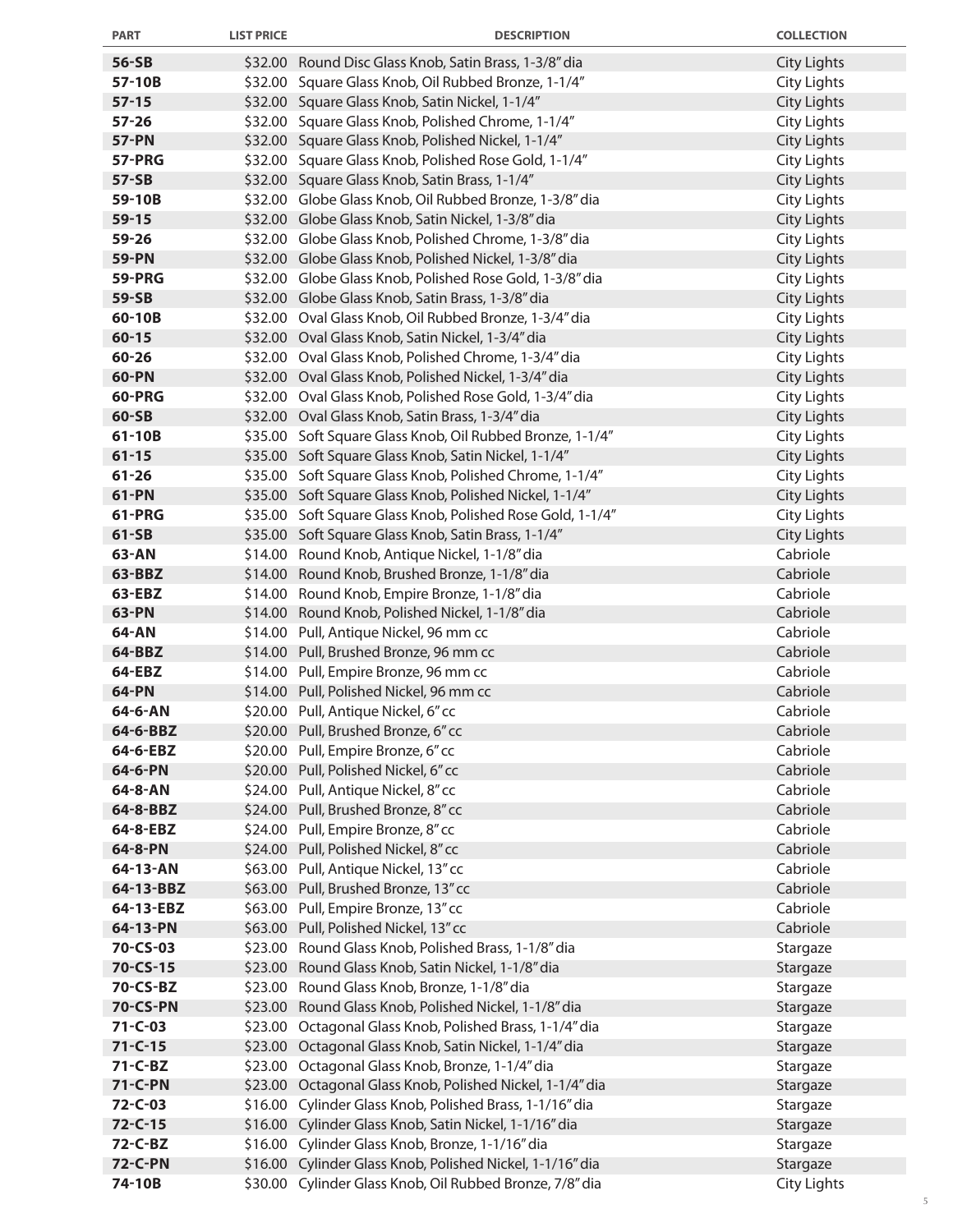| $74 - 15$<br><b>City Lights</b><br>\$30.00 Cylinder Glass Knob, Satin Nickel, 7/8" dia<br>74-26<br>\$30.00 Cylinder Glass Knob, Polished Chrome, 7/8" dia<br>City Lights<br><b>74-PN</b><br>\$30.00 Cylinder Glass Knob, Polished Nickel, 7/8" dia<br><b>City Lights</b><br>74-PRG<br>\$30.00 Cylinder Glass Knob, Polished Rose Gold, 7/8" dia<br>City Lights<br>74-SB<br>\$30.00 Cylinder Glass Knob, Satin Brass, 7/8" dia<br><b>City Lights</b><br>76-10B<br><b>City Lights</b><br>\$32.00 Concave Glass Knob, Oil Rubbed Bronze, 1-1/8" dia<br>$76 - 15$<br><b>City Lights</b><br>\$32.00 Concave Glass Knob, Satin Nickel, 1-1/8" dia<br>$76 - 26$<br><b>City Lights</b><br>\$32.00 Concave Glass Knob, Polished Chrome, 1-1/8" dia<br><b>76-PN</b><br>\$32.00 Concave Glass Knob, Polished Nickel, 1-1/8" dia<br><b>City Lights</b><br><b>76-PRG</b><br><b>City Lights</b><br>\$32.00 Concave Glass Knob, Polished Rose Gold, 1-1/8" dia<br>76-SB<br>\$32.00 Concave Glass Knob, Satin Brass, 1-1/8" dia<br><b>City Lights</b><br>77-10B<br>\$33.00 Flat Disc Glass Knob, Oil Rubbed Bronze, 1-3/8" dia<br><b>City Lights</b><br>$77 - 15$<br>\$33.00 Flat Disc Glass Knob, Satin Nickel, 1-3/8" dia<br><b>City Lights</b><br>$77 - 26$<br>\$33.00 Flat Disc Glass Knob, Polished Chrome, 1-3/8" dia<br><b>City Lights</b><br><b>77-PN</b><br>\$33.00 Flat Disc Glass Knob, Polished Nickel, 1-3/8" dia<br><b>City Lights</b><br>77-PRG<br>\$33.00 Flat Disc Glass Knob, Polished Rose Gold, 1-3/8" dia<br><b>City Lights</b><br>$77 - SB$<br>\$33.00 Flat Disc Glass Knob, Satin Brass, 1-3/8" dia<br><b>City Lights</b><br>$78 - 15$<br>Steamworks<br>\$14.00 Round Knob, Satin Nickel, 1-1/4" dia<br>78-BBZ<br>\$14.00 Round Knob, Brushed Bronze, 1-1/4" dia<br>Steamworks<br>78-DP/C<br>\$14.00 Round Knob, Distressed Pewter/Copper, 1-1/4" dia<br>Steamworks<br>78-EBZ<br>\$14.00 Round Knob, Empire Bronze, 1-1/4" dia<br>Steamworks<br>\$14.00 Pull, Satin Nickel, 96 mm cc<br>Steamworks<br>$79 - 15$<br>79-BBZ<br>\$14.00 Pull, Brushed Bronze, 96 mm cc<br>Steamworks<br><b>Steamworks</b><br>79-DP/C<br>\$14.00 Pull, Distressed Pewter/Copper, 96 mm cc<br>79-EBZ<br>Steamworks<br>\$14.00 Pull, Empire Bronze, 96 mm cc<br>$79 - 12 - 15$<br>Steamworks<br>\$61.00 Appliance Pull, Satin Nickel, 12"cc<br>Steamworks<br>BTB79-12-15<br>\$122.00 Back to Back, Appliance Pull, Satin Nickel, 12" cc<br><b>Steamworks</b><br>CS79-12-15<br>\$61.00 Concealed Surface, Appliance Pull, Satin Nickel, 12" cc<br><b>Steamworks</b><br>79-12-BBZ<br>\$61.00 Appliance Pull, Brushed Bronze, 12" cc<br>\$122.00 Back to Back, Appliance Pull, Brushed Bronze, 12" cc<br><b>Steamworks</b><br><b>BTB79-12-BBZ</b><br>Steamworks<br>CS79-12-BBZ<br>\$61.00 Concealed Surface, Appliance Pull, Brushed Bronze, 12" cc<br><b>Steamworks</b><br>79-12-DP/C<br>\$61.00 Appliance Pull, Distressed Pewter/Copper, 12"cc<br>Steamworks<br><b>BTB79-12-DP/C</b><br>\$122.00 Back to Back, Appliance Pull, Distressed Pewter/Copper, 12" cc<br>\$61.00 Concealed Surface, Appliance Pull, Distressed Pewter/Copper, 12"cc<br>Steamworks<br><b>CS79-12-DP/C</b><br>\$61.00 Appliance Pull, Empire Bronze, 12" cc<br>79-12-EBZ<br>Steamworks<br><b>BTB79-12-EBZ</b><br>\$122.00 Back to Back, Appliance Pull, Empire Bronze, 12" cc<br>Steamworks<br>\$61.00 Concealed Surface, Appliance Pull, Empire Bronze, 12" cc<br><b>CS79-12-EBZ</b><br>Steamworks<br>\$117.00 Appliance Pull, Satin Nickel, 15" cc<br>Steamworks<br>$79 - 15 - 15$<br>BTB79-15-15<br>\$234.00 Back to Back, Appliance Pull, Satin Nickel, 15" cc<br>Steamworks<br>\$117.00 Concealed Surface, Appliance Pull, Satin Nickel, 15" cc<br><b>Steamworks</b><br>CS79-15-15<br>\$117.00 Appliance Pull, Brushed Bronze, 15" cc<br>Steamworks<br>79-15-BBZ<br>\$234.00 Back to Back, Appliance Pull, Brushed Bronze, 15" cc<br><b>Steamworks</b><br><b>BTB79-15-BBZ</b><br>\$117.00 Concealed Surface, Appliance Pull, Brushed Bronze, 15" cc<br>Steamworks<br>CS79-15-BBZ<br>Steamworks<br>\$117.00 Appliance Pull, Distressed Pewter/Copper, 15"cc<br>79-15-DP/C<br>\$234.00 Back to Back, Appliance Pull, Distressed Pewter/Copper, 15" cc<br><b>BTB79-15-DP/C</b><br>Steamworks<br>\$117.00 Concealed Surface, Appliance Pull, Distressed Pewter/Copper, 15" cc<br><b>Steamworks</b><br><b>CS79-15-DP/C</b><br>Steamworks<br>79-15-EBZ<br>\$117.00 Appliance Pull, Empire Bronze, 15" cc<br>\$234.00 Back to Back, Appliance Pull, Empire Bronze, 15" cc<br>Steamworks<br><b>BTB79-15-EBZ</b><br><b>CS79-15-EBZ</b><br>\$117.00 Concealed Surface, Appliance Pull, Empire Bronze, 15" cc<br>Steamworks<br>\$20.00 Pull, Satin Nickel, 6"cc<br>Steamworks<br>$79 - 6 - 15$<br>\$20.00 Pull, Brushed Bronze, 6" cc<br>79-6-BBZ<br>Steamworks<br>\$20.00 Pull, Distressed Pewter/Copper, 6"cc<br>Steamworks<br>79-6-DP/C<br>\$20.00 Pull, Empire Bronze, 6" cc<br>Steamworks<br>79-6-EBZ<br>\$24.00 Pull, Satin Nickel, 8"cc<br>Steamworks<br>$79 - 8 - 15$<br>\$24.00 Pull, Brushed Bronze, 8" cc<br>79-8-BBZ<br>Steamworks<br>\$24.00 Pull, Distressed Pewter/Copper, 8"cc<br><b>Steamworks</b><br>79-8-DP/C<br>\$24.00 Pull, Empire Bronze, 8" cc<br>79-8-EBZ<br>Steamworks | <b>PART</b> | <b>LIST PRICE</b> | <b>DESCRIPTION</b>                          | <b>COLLECTION</b> |
|-----------------------------------------------------------------------------------------------------------------------------------------------------------------------------------------------------------------------------------------------------------------------------------------------------------------------------------------------------------------------------------------------------------------------------------------------------------------------------------------------------------------------------------------------------------------------------------------------------------------------------------------------------------------------------------------------------------------------------------------------------------------------------------------------------------------------------------------------------------------------------------------------------------------------------------------------------------------------------------------------------------------------------------------------------------------------------------------------------------------------------------------------------------------------------------------------------------------------------------------------------------------------------------------------------------------------------------------------------------------------------------------------------------------------------------------------------------------------------------------------------------------------------------------------------------------------------------------------------------------------------------------------------------------------------------------------------------------------------------------------------------------------------------------------------------------------------------------------------------------------------------------------------------------------------------------------------------------------------------------------------------------------------------------------------------------------------------------------------------------------------------------------------------------------------------------------------------------------------------------------------------------------------------------------------------------------------------------------------------------------------------------------------------------------------------------------------------------------------------------------------------------------------------------------------------------------------------------------------------------------------------------------------------------------------------------------------------------------------------------------------------------------------------------------------------------------------------------------------------------------------------------------------------------------------------------------------------------------------------------------------------------------------------------------------------------------------------------------------------------------------------------------------------------------------------------------------------------------------------------------------------------------------------------------------------------------------------------------------------------------------------------------------------------------------------------------------------------------------------------------------------------------------------------------------------------------------------------------------------------------------------------------------------------------------------------------------------------------------------------------------------------------------------------------------------------------------------------------------------------------------------------------------------------------------------------------------------------------------------------------------------------------------------------------------------------------------------------------------------------------------------------------------------------------------------------------------------------------------------------------------------------------------------------------------------------------------------------------------------------------------------------------------------------------------------------------------------------------------------------------------------------------------------------------------------------------------------------------------------------------------------------------------------------------------------------------------------------------------------------------------------------------------------------------------------------------------------------------------------------------------------------------------------------------------------------------------------------------------------------------------------------------------------------------------------------------------------------------------------------------------------------------------------------------------------------------------------------------------------------------------|-------------|-------------------|---------------------------------------------|-------------------|
|                                                                                                                                                                                                                                                                                                                                                                                                                                                                                                                                                                                                                                                                                                                                                                                                                                                                                                                                                                                                                                                                                                                                                                                                                                                                                                                                                                                                                                                                                                                                                                                                                                                                                                                                                                                                                                                                                                                                                                                                                                                                                                                                                                                                                                                                                                                                                                                                                                                                                                                                                                                                                                                                                                                                                                                                                                                                                                                                                                                                                                                                                                                                                                                                                                                                                                                                                                                                                                                                                                                                                                                                                                                                                                                                                                                                                                                                                                                                                                                                                                                                                                                                                                                                                                                                                                                                                                                                                                                                                                                                                                                                                                                                                                                                                                                                                                                                                                                                                                                                                                                                                                                                                                                                                                                     |             |                   |                                             |                   |
|                                                                                                                                                                                                                                                                                                                                                                                                                                                                                                                                                                                                                                                                                                                                                                                                                                                                                                                                                                                                                                                                                                                                                                                                                                                                                                                                                                                                                                                                                                                                                                                                                                                                                                                                                                                                                                                                                                                                                                                                                                                                                                                                                                                                                                                                                                                                                                                                                                                                                                                                                                                                                                                                                                                                                                                                                                                                                                                                                                                                                                                                                                                                                                                                                                                                                                                                                                                                                                                                                                                                                                                                                                                                                                                                                                                                                                                                                                                                                                                                                                                                                                                                                                                                                                                                                                                                                                                                                                                                                                                                                                                                                                                                                                                                                                                                                                                                                                                                                                                                                                                                                                                                                                                                                                                     |             |                   |                                             |                   |
|                                                                                                                                                                                                                                                                                                                                                                                                                                                                                                                                                                                                                                                                                                                                                                                                                                                                                                                                                                                                                                                                                                                                                                                                                                                                                                                                                                                                                                                                                                                                                                                                                                                                                                                                                                                                                                                                                                                                                                                                                                                                                                                                                                                                                                                                                                                                                                                                                                                                                                                                                                                                                                                                                                                                                                                                                                                                                                                                                                                                                                                                                                                                                                                                                                                                                                                                                                                                                                                                                                                                                                                                                                                                                                                                                                                                                                                                                                                                                                                                                                                                                                                                                                                                                                                                                                                                                                                                                                                                                                                                                                                                                                                                                                                                                                                                                                                                                                                                                                                                                                                                                                                                                                                                                                                     |             |                   |                                             |                   |
|                                                                                                                                                                                                                                                                                                                                                                                                                                                                                                                                                                                                                                                                                                                                                                                                                                                                                                                                                                                                                                                                                                                                                                                                                                                                                                                                                                                                                                                                                                                                                                                                                                                                                                                                                                                                                                                                                                                                                                                                                                                                                                                                                                                                                                                                                                                                                                                                                                                                                                                                                                                                                                                                                                                                                                                                                                                                                                                                                                                                                                                                                                                                                                                                                                                                                                                                                                                                                                                                                                                                                                                                                                                                                                                                                                                                                                                                                                                                                                                                                                                                                                                                                                                                                                                                                                                                                                                                                                                                                                                                                                                                                                                                                                                                                                                                                                                                                                                                                                                                                                                                                                                                                                                                                                                     |             |                   |                                             |                   |
|                                                                                                                                                                                                                                                                                                                                                                                                                                                                                                                                                                                                                                                                                                                                                                                                                                                                                                                                                                                                                                                                                                                                                                                                                                                                                                                                                                                                                                                                                                                                                                                                                                                                                                                                                                                                                                                                                                                                                                                                                                                                                                                                                                                                                                                                                                                                                                                                                                                                                                                                                                                                                                                                                                                                                                                                                                                                                                                                                                                                                                                                                                                                                                                                                                                                                                                                                                                                                                                                                                                                                                                                                                                                                                                                                                                                                                                                                                                                                                                                                                                                                                                                                                                                                                                                                                                                                                                                                                                                                                                                                                                                                                                                                                                                                                                                                                                                                                                                                                                                                                                                                                                                                                                                                                                     |             |                   |                                             |                   |
|                                                                                                                                                                                                                                                                                                                                                                                                                                                                                                                                                                                                                                                                                                                                                                                                                                                                                                                                                                                                                                                                                                                                                                                                                                                                                                                                                                                                                                                                                                                                                                                                                                                                                                                                                                                                                                                                                                                                                                                                                                                                                                                                                                                                                                                                                                                                                                                                                                                                                                                                                                                                                                                                                                                                                                                                                                                                                                                                                                                                                                                                                                                                                                                                                                                                                                                                                                                                                                                                                                                                                                                                                                                                                                                                                                                                                                                                                                                                                                                                                                                                                                                                                                                                                                                                                                                                                                                                                                                                                                                                                                                                                                                                                                                                                                                                                                                                                                                                                                                                                                                                                                                                                                                                                                                     |             |                   |                                             |                   |
|                                                                                                                                                                                                                                                                                                                                                                                                                                                                                                                                                                                                                                                                                                                                                                                                                                                                                                                                                                                                                                                                                                                                                                                                                                                                                                                                                                                                                                                                                                                                                                                                                                                                                                                                                                                                                                                                                                                                                                                                                                                                                                                                                                                                                                                                                                                                                                                                                                                                                                                                                                                                                                                                                                                                                                                                                                                                                                                                                                                                                                                                                                                                                                                                                                                                                                                                                                                                                                                                                                                                                                                                                                                                                                                                                                                                                                                                                                                                                                                                                                                                                                                                                                                                                                                                                                                                                                                                                                                                                                                                                                                                                                                                                                                                                                                                                                                                                                                                                                                                                                                                                                                                                                                                                                                     |             |                   |                                             |                   |
|                                                                                                                                                                                                                                                                                                                                                                                                                                                                                                                                                                                                                                                                                                                                                                                                                                                                                                                                                                                                                                                                                                                                                                                                                                                                                                                                                                                                                                                                                                                                                                                                                                                                                                                                                                                                                                                                                                                                                                                                                                                                                                                                                                                                                                                                                                                                                                                                                                                                                                                                                                                                                                                                                                                                                                                                                                                                                                                                                                                                                                                                                                                                                                                                                                                                                                                                                                                                                                                                                                                                                                                                                                                                                                                                                                                                                                                                                                                                                                                                                                                                                                                                                                                                                                                                                                                                                                                                                                                                                                                                                                                                                                                                                                                                                                                                                                                                                                                                                                                                                                                                                                                                                                                                                                                     |             |                   |                                             |                   |
|                                                                                                                                                                                                                                                                                                                                                                                                                                                                                                                                                                                                                                                                                                                                                                                                                                                                                                                                                                                                                                                                                                                                                                                                                                                                                                                                                                                                                                                                                                                                                                                                                                                                                                                                                                                                                                                                                                                                                                                                                                                                                                                                                                                                                                                                                                                                                                                                                                                                                                                                                                                                                                                                                                                                                                                                                                                                                                                                                                                                                                                                                                                                                                                                                                                                                                                                                                                                                                                                                                                                                                                                                                                                                                                                                                                                                                                                                                                                                                                                                                                                                                                                                                                                                                                                                                                                                                                                                                                                                                                                                                                                                                                                                                                                                                                                                                                                                                                                                                                                                                                                                                                                                                                                                                                     |             |                   |                                             |                   |
|                                                                                                                                                                                                                                                                                                                                                                                                                                                                                                                                                                                                                                                                                                                                                                                                                                                                                                                                                                                                                                                                                                                                                                                                                                                                                                                                                                                                                                                                                                                                                                                                                                                                                                                                                                                                                                                                                                                                                                                                                                                                                                                                                                                                                                                                                                                                                                                                                                                                                                                                                                                                                                                                                                                                                                                                                                                                                                                                                                                                                                                                                                                                                                                                                                                                                                                                                                                                                                                                                                                                                                                                                                                                                                                                                                                                                                                                                                                                                                                                                                                                                                                                                                                                                                                                                                                                                                                                                                                                                                                                                                                                                                                                                                                                                                                                                                                                                                                                                                                                                                                                                                                                                                                                                                                     |             |                   |                                             |                   |
|                                                                                                                                                                                                                                                                                                                                                                                                                                                                                                                                                                                                                                                                                                                                                                                                                                                                                                                                                                                                                                                                                                                                                                                                                                                                                                                                                                                                                                                                                                                                                                                                                                                                                                                                                                                                                                                                                                                                                                                                                                                                                                                                                                                                                                                                                                                                                                                                                                                                                                                                                                                                                                                                                                                                                                                                                                                                                                                                                                                                                                                                                                                                                                                                                                                                                                                                                                                                                                                                                                                                                                                                                                                                                                                                                                                                                                                                                                                                                                                                                                                                                                                                                                                                                                                                                                                                                                                                                                                                                                                                                                                                                                                                                                                                                                                                                                                                                                                                                                                                                                                                                                                                                                                                                                                     |             |                   |                                             |                   |
|                                                                                                                                                                                                                                                                                                                                                                                                                                                                                                                                                                                                                                                                                                                                                                                                                                                                                                                                                                                                                                                                                                                                                                                                                                                                                                                                                                                                                                                                                                                                                                                                                                                                                                                                                                                                                                                                                                                                                                                                                                                                                                                                                                                                                                                                                                                                                                                                                                                                                                                                                                                                                                                                                                                                                                                                                                                                                                                                                                                                                                                                                                                                                                                                                                                                                                                                                                                                                                                                                                                                                                                                                                                                                                                                                                                                                                                                                                                                                                                                                                                                                                                                                                                                                                                                                                                                                                                                                                                                                                                                                                                                                                                                                                                                                                                                                                                                                                                                                                                                                                                                                                                                                                                                                                                     |             |                   |                                             |                   |
|                                                                                                                                                                                                                                                                                                                                                                                                                                                                                                                                                                                                                                                                                                                                                                                                                                                                                                                                                                                                                                                                                                                                                                                                                                                                                                                                                                                                                                                                                                                                                                                                                                                                                                                                                                                                                                                                                                                                                                                                                                                                                                                                                                                                                                                                                                                                                                                                                                                                                                                                                                                                                                                                                                                                                                                                                                                                                                                                                                                                                                                                                                                                                                                                                                                                                                                                                                                                                                                                                                                                                                                                                                                                                                                                                                                                                                                                                                                                                                                                                                                                                                                                                                                                                                                                                                                                                                                                                                                                                                                                                                                                                                                                                                                                                                                                                                                                                                                                                                                                                                                                                                                                                                                                                                                     |             |                   |                                             |                   |
|                                                                                                                                                                                                                                                                                                                                                                                                                                                                                                                                                                                                                                                                                                                                                                                                                                                                                                                                                                                                                                                                                                                                                                                                                                                                                                                                                                                                                                                                                                                                                                                                                                                                                                                                                                                                                                                                                                                                                                                                                                                                                                                                                                                                                                                                                                                                                                                                                                                                                                                                                                                                                                                                                                                                                                                                                                                                                                                                                                                                                                                                                                                                                                                                                                                                                                                                                                                                                                                                                                                                                                                                                                                                                                                                                                                                                                                                                                                                                                                                                                                                                                                                                                                                                                                                                                                                                                                                                                                                                                                                                                                                                                                                                                                                                                                                                                                                                                                                                                                                                                                                                                                                                                                                                                                     |             |                   |                                             |                   |
|                                                                                                                                                                                                                                                                                                                                                                                                                                                                                                                                                                                                                                                                                                                                                                                                                                                                                                                                                                                                                                                                                                                                                                                                                                                                                                                                                                                                                                                                                                                                                                                                                                                                                                                                                                                                                                                                                                                                                                                                                                                                                                                                                                                                                                                                                                                                                                                                                                                                                                                                                                                                                                                                                                                                                                                                                                                                                                                                                                                                                                                                                                                                                                                                                                                                                                                                                                                                                                                                                                                                                                                                                                                                                                                                                                                                                                                                                                                                                                                                                                                                                                                                                                                                                                                                                                                                                                                                                                                                                                                                                                                                                                                                                                                                                                                                                                                                                                                                                                                                                                                                                                                                                                                                                                                     |             |                   |                                             |                   |
|                                                                                                                                                                                                                                                                                                                                                                                                                                                                                                                                                                                                                                                                                                                                                                                                                                                                                                                                                                                                                                                                                                                                                                                                                                                                                                                                                                                                                                                                                                                                                                                                                                                                                                                                                                                                                                                                                                                                                                                                                                                                                                                                                                                                                                                                                                                                                                                                                                                                                                                                                                                                                                                                                                                                                                                                                                                                                                                                                                                                                                                                                                                                                                                                                                                                                                                                                                                                                                                                                                                                                                                                                                                                                                                                                                                                                                                                                                                                                                                                                                                                                                                                                                                                                                                                                                                                                                                                                                                                                                                                                                                                                                                                                                                                                                                                                                                                                                                                                                                                                                                                                                                                                                                                                                                     |             |                   |                                             |                   |
|                                                                                                                                                                                                                                                                                                                                                                                                                                                                                                                                                                                                                                                                                                                                                                                                                                                                                                                                                                                                                                                                                                                                                                                                                                                                                                                                                                                                                                                                                                                                                                                                                                                                                                                                                                                                                                                                                                                                                                                                                                                                                                                                                                                                                                                                                                                                                                                                                                                                                                                                                                                                                                                                                                                                                                                                                                                                                                                                                                                                                                                                                                                                                                                                                                                                                                                                                                                                                                                                                                                                                                                                                                                                                                                                                                                                                                                                                                                                                                                                                                                                                                                                                                                                                                                                                                                                                                                                                                                                                                                                                                                                                                                                                                                                                                                                                                                                                                                                                                                                                                                                                                                                                                                                                                                     |             |                   |                                             |                   |
|                                                                                                                                                                                                                                                                                                                                                                                                                                                                                                                                                                                                                                                                                                                                                                                                                                                                                                                                                                                                                                                                                                                                                                                                                                                                                                                                                                                                                                                                                                                                                                                                                                                                                                                                                                                                                                                                                                                                                                                                                                                                                                                                                                                                                                                                                                                                                                                                                                                                                                                                                                                                                                                                                                                                                                                                                                                                                                                                                                                                                                                                                                                                                                                                                                                                                                                                                                                                                                                                                                                                                                                                                                                                                                                                                                                                                                                                                                                                                                                                                                                                                                                                                                                                                                                                                                                                                                                                                                                                                                                                                                                                                                                                                                                                                                                                                                                                                                                                                                                                                                                                                                                                                                                                                                                     |             |                   |                                             |                   |
|                                                                                                                                                                                                                                                                                                                                                                                                                                                                                                                                                                                                                                                                                                                                                                                                                                                                                                                                                                                                                                                                                                                                                                                                                                                                                                                                                                                                                                                                                                                                                                                                                                                                                                                                                                                                                                                                                                                                                                                                                                                                                                                                                                                                                                                                                                                                                                                                                                                                                                                                                                                                                                                                                                                                                                                                                                                                                                                                                                                                                                                                                                                                                                                                                                                                                                                                                                                                                                                                                                                                                                                                                                                                                                                                                                                                                                                                                                                                                                                                                                                                                                                                                                                                                                                                                                                                                                                                                                                                                                                                                                                                                                                                                                                                                                                                                                                                                                                                                                                                                                                                                                                                                                                                                                                     |             |                   |                                             |                   |
|                                                                                                                                                                                                                                                                                                                                                                                                                                                                                                                                                                                                                                                                                                                                                                                                                                                                                                                                                                                                                                                                                                                                                                                                                                                                                                                                                                                                                                                                                                                                                                                                                                                                                                                                                                                                                                                                                                                                                                                                                                                                                                                                                                                                                                                                                                                                                                                                                                                                                                                                                                                                                                                                                                                                                                                                                                                                                                                                                                                                                                                                                                                                                                                                                                                                                                                                                                                                                                                                                                                                                                                                                                                                                                                                                                                                                                                                                                                                                                                                                                                                                                                                                                                                                                                                                                                                                                                                                                                                                                                                                                                                                                                                                                                                                                                                                                                                                                                                                                                                                                                                                                                                                                                                                                                     |             |                   |                                             |                   |
|                                                                                                                                                                                                                                                                                                                                                                                                                                                                                                                                                                                                                                                                                                                                                                                                                                                                                                                                                                                                                                                                                                                                                                                                                                                                                                                                                                                                                                                                                                                                                                                                                                                                                                                                                                                                                                                                                                                                                                                                                                                                                                                                                                                                                                                                                                                                                                                                                                                                                                                                                                                                                                                                                                                                                                                                                                                                                                                                                                                                                                                                                                                                                                                                                                                                                                                                                                                                                                                                                                                                                                                                                                                                                                                                                                                                                                                                                                                                                                                                                                                                                                                                                                                                                                                                                                                                                                                                                                                                                                                                                                                                                                                                                                                                                                                                                                                                                                                                                                                                                                                                                                                                                                                                                                                     |             |                   |                                             |                   |
|                                                                                                                                                                                                                                                                                                                                                                                                                                                                                                                                                                                                                                                                                                                                                                                                                                                                                                                                                                                                                                                                                                                                                                                                                                                                                                                                                                                                                                                                                                                                                                                                                                                                                                                                                                                                                                                                                                                                                                                                                                                                                                                                                                                                                                                                                                                                                                                                                                                                                                                                                                                                                                                                                                                                                                                                                                                                                                                                                                                                                                                                                                                                                                                                                                                                                                                                                                                                                                                                                                                                                                                                                                                                                                                                                                                                                                                                                                                                                                                                                                                                                                                                                                                                                                                                                                                                                                                                                                                                                                                                                                                                                                                                                                                                                                                                                                                                                                                                                                                                                                                                                                                                                                                                                                                     |             |                   |                                             |                   |
|                                                                                                                                                                                                                                                                                                                                                                                                                                                                                                                                                                                                                                                                                                                                                                                                                                                                                                                                                                                                                                                                                                                                                                                                                                                                                                                                                                                                                                                                                                                                                                                                                                                                                                                                                                                                                                                                                                                                                                                                                                                                                                                                                                                                                                                                                                                                                                                                                                                                                                                                                                                                                                                                                                                                                                                                                                                                                                                                                                                                                                                                                                                                                                                                                                                                                                                                                                                                                                                                                                                                                                                                                                                                                                                                                                                                                                                                                                                                                                                                                                                                                                                                                                                                                                                                                                                                                                                                                                                                                                                                                                                                                                                                                                                                                                                                                                                                                                                                                                                                                                                                                                                                                                                                                                                     |             |                   |                                             |                   |
|                                                                                                                                                                                                                                                                                                                                                                                                                                                                                                                                                                                                                                                                                                                                                                                                                                                                                                                                                                                                                                                                                                                                                                                                                                                                                                                                                                                                                                                                                                                                                                                                                                                                                                                                                                                                                                                                                                                                                                                                                                                                                                                                                                                                                                                                                                                                                                                                                                                                                                                                                                                                                                                                                                                                                                                                                                                                                                                                                                                                                                                                                                                                                                                                                                                                                                                                                                                                                                                                                                                                                                                                                                                                                                                                                                                                                                                                                                                                                                                                                                                                                                                                                                                                                                                                                                                                                                                                                                                                                                                                                                                                                                                                                                                                                                                                                                                                                                                                                                                                                                                                                                                                                                                                                                                     |             |                   |                                             |                   |
|                                                                                                                                                                                                                                                                                                                                                                                                                                                                                                                                                                                                                                                                                                                                                                                                                                                                                                                                                                                                                                                                                                                                                                                                                                                                                                                                                                                                                                                                                                                                                                                                                                                                                                                                                                                                                                                                                                                                                                                                                                                                                                                                                                                                                                                                                                                                                                                                                                                                                                                                                                                                                                                                                                                                                                                                                                                                                                                                                                                                                                                                                                                                                                                                                                                                                                                                                                                                                                                                                                                                                                                                                                                                                                                                                                                                                                                                                                                                                                                                                                                                                                                                                                                                                                                                                                                                                                                                                                                                                                                                                                                                                                                                                                                                                                                                                                                                                                                                                                                                                                                                                                                                                                                                                                                     |             |                   |                                             |                   |
|                                                                                                                                                                                                                                                                                                                                                                                                                                                                                                                                                                                                                                                                                                                                                                                                                                                                                                                                                                                                                                                                                                                                                                                                                                                                                                                                                                                                                                                                                                                                                                                                                                                                                                                                                                                                                                                                                                                                                                                                                                                                                                                                                                                                                                                                                                                                                                                                                                                                                                                                                                                                                                                                                                                                                                                                                                                                                                                                                                                                                                                                                                                                                                                                                                                                                                                                                                                                                                                                                                                                                                                                                                                                                                                                                                                                                                                                                                                                                                                                                                                                                                                                                                                                                                                                                                                                                                                                                                                                                                                                                                                                                                                                                                                                                                                                                                                                                                                                                                                                                                                                                                                                                                                                                                                     |             |                   |                                             |                   |
|                                                                                                                                                                                                                                                                                                                                                                                                                                                                                                                                                                                                                                                                                                                                                                                                                                                                                                                                                                                                                                                                                                                                                                                                                                                                                                                                                                                                                                                                                                                                                                                                                                                                                                                                                                                                                                                                                                                                                                                                                                                                                                                                                                                                                                                                                                                                                                                                                                                                                                                                                                                                                                                                                                                                                                                                                                                                                                                                                                                                                                                                                                                                                                                                                                                                                                                                                                                                                                                                                                                                                                                                                                                                                                                                                                                                                                                                                                                                                                                                                                                                                                                                                                                                                                                                                                                                                                                                                                                                                                                                                                                                                                                                                                                                                                                                                                                                                                                                                                                                                                                                                                                                                                                                                                                     |             |                   |                                             |                   |
|                                                                                                                                                                                                                                                                                                                                                                                                                                                                                                                                                                                                                                                                                                                                                                                                                                                                                                                                                                                                                                                                                                                                                                                                                                                                                                                                                                                                                                                                                                                                                                                                                                                                                                                                                                                                                                                                                                                                                                                                                                                                                                                                                                                                                                                                                                                                                                                                                                                                                                                                                                                                                                                                                                                                                                                                                                                                                                                                                                                                                                                                                                                                                                                                                                                                                                                                                                                                                                                                                                                                                                                                                                                                                                                                                                                                                                                                                                                                                                                                                                                                                                                                                                                                                                                                                                                                                                                                                                                                                                                                                                                                                                                                                                                                                                                                                                                                                                                                                                                                                                                                                                                                                                                                                                                     |             |                   |                                             |                   |
|                                                                                                                                                                                                                                                                                                                                                                                                                                                                                                                                                                                                                                                                                                                                                                                                                                                                                                                                                                                                                                                                                                                                                                                                                                                                                                                                                                                                                                                                                                                                                                                                                                                                                                                                                                                                                                                                                                                                                                                                                                                                                                                                                                                                                                                                                                                                                                                                                                                                                                                                                                                                                                                                                                                                                                                                                                                                                                                                                                                                                                                                                                                                                                                                                                                                                                                                                                                                                                                                                                                                                                                                                                                                                                                                                                                                                                                                                                                                                                                                                                                                                                                                                                                                                                                                                                                                                                                                                                                                                                                                                                                                                                                                                                                                                                                                                                                                                                                                                                                                                                                                                                                                                                                                                                                     |             |                   |                                             |                   |
|                                                                                                                                                                                                                                                                                                                                                                                                                                                                                                                                                                                                                                                                                                                                                                                                                                                                                                                                                                                                                                                                                                                                                                                                                                                                                                                                                                                                                                                                                                                                                                                                                                                                                                                                                                                                                                                                                                                                                                                                                                                                                                                                                                                                                                                                                                                                                                                                                                                                                                                                                                                                                                                                                                                                                                                                                                                                                                                                                                                                                                                                                                                                                                                                                                                                                                                                                                                                                                                                                                                                                                                                                                                                                                                                                                                                                                                                                                                                                                                                                                                                                                                                                                                                                                                                                                                                                                                                                                                                                                                                                                                                                                                                                                                                                                                                                                                                                                                                                                                                                                                                                                                                                                                                                                                     |             |                   |                                             |                   |
|                                                                                                                                                                                                                                                                                                                                                                                                                                                                                                                                                                                                                                                                                                                                                                                                                                                                                                                                                                                                                                                                                                                                                                                                                                                                                                                                                                                                                                                                                                                                                                                                                                                                                                                                                                                                                                                                                                                                                                                                                                                                                                                                                                                                                                                                                                                                                                                                                                                                                                                                                                                                                                                                                                                                                                                                                                                                                                                                                                                                                                                                                                                                                                                                                                                                                                                                                                                                                                                                                                                                                                                                                                                                                                                                                                                                                                                                                                                                                                                                                                                                                                                                                                                                                                                                                                                                                                                                                                                                                                                                                                                                                                                                                                                                                                                                                                                                                                                                                                                                                                                                                                                                                                                                                                                     |             |                   |                                             |                   |
|                                                                                                                                                                                                                                                                                                                                                                                                                                                                                                                                                                                                                                                                                                                                                                                                                                                                                                                                                                                                                                                                                                                                                                                                                                                                                                                                                                                                                                                                                                                                                                                                                                                                                                                                                                                                                                                                                                                                                                                                                                                                                                                                                                                                                                                                                                                                                                                                                                                                                                                                                                                                                                                                                                                                                                                                                                                                                                                                                                                                                                                                                                                                                                                                                                                                                                                                                                                                                                                                                                                                                                                                                                                                                                                                                                                                                                                                                                                                                                                                                                                                                                                                                                                                                                                                                                                                                                                                                                                                                                                                                                                                                                                                                                                                                                                                                                                                                                                                                                                                                                                                                                                                                                                                                                                     |             |                   |                                             |                   |
|                                                                                                                                                                                                                                                                                                                                                                                                                                                                                                                                                                                                                                                                                                                                                                                                                                                                                                                                                                                                                                                                                                                                                                                                                                                                                                                                                                                                                                                                                                                                                                                                                                                                                                                                                                                                                                                                                                                                                                                                                                                                                                                                                                                                                                                                                                                                                                                                                                                                                                                                                                                                                                                                                                                                                                                                                                                                                                                                                                                                                                                                                                                                                                                                                                                                                                                                                                                                                                                                                                                                                                                                                                                                                                                                                                                                                                                                                                                                                                                                                                                                                                                                                                                                                                                                                                                                                                                                                                                                                                                                                                                                                                                                                                                                                                                                                                                                                                                                                                                                                                                                                                                                                                                                                                                     |             |                   |                                             |                   |
|                                                                                                                                                                                                                                                                                                                                                                                                                                                                                                                                                                                                                                                                                                                                                                                                                                                                                                                                                                                                                                                                                                                                                                                                                                                                                                                                                                                                                                                                                                                                                                                                                                                                                                                                                                                                                                                                                                                                                                                                                                                                                                                                                                                                                                                                                                                                                                                                                                                                                                                                                                                                                                                                                                                                                                                                                                                                                                                                                                                                                                                                                                                                                                                                                                                                                                                                                                                                                                                                                                                                                                                                                                                                                                                                                                                                                                                                                                                                                                                                                                                                                                                                                                                                                                                                                                                                                                                                                                                                                                                                                                                                                                                                                                                                                                                                                                                                                                                                                                                                                                                                                                                                                                                                                                                     |             |                   |                                             |                   |
|                                                                                                                                                                                                                                                                                                                                                                                                                                                                                                                                                                                                                                                                                                                                                                                                                                                                                                                                                                                                                                                                                                                                                                                                                                                                                                                                                                                                                                                                                                                                                                                                                                                                                                                                                                                                                                                                                                                                                                                                                                                                                                                                                                                                                                                                                                                                                                                                                                                                                                                                                                                                                                                                                                                                                                                                                                                                                                                                                                                                                                                                                                                                                                                                                                                                                                                                                                                                                                                                                                                                                                                                                                                                                                                                                                                                                                                                                                                                                                                                                                                                                                                                                                                                                                                                                                                                                                                                                                                                                                                                                                                                                                                                                                                                                                                                                                                                                                                                                                                                                                                                                                                                                                                                                                                     |             |                   |                                             |                   |
|                                                                                                                                                                                                                                                                                                                                                                                                                                                                                                                                                                                                                                                                                                                                                                                                                                                                                                                                                                                                                                                                                                                                                                                                                                                                                                                                                                                                                                                                                                                                                                                                                                                                                                                                                                                                                                                                                                                                                                                                                                                                                                                                                                                                                                                                                                                                                                                                                                                                                                                                                                                                                                                                                                                                                                                                                                                                                                                                                                                                                                                                                                                                                                                                                                                                                                                                                                                                                                                                                                                                                                                                                                                                                                                                                                                                                                                                                                                                                                                                                                                                                                                                                                                                                                                                                                                                                                                                                                                                                                                                                                                                                                                                                                                                                                                                                                                                                                                                                                                                                                                                                                                                                                                                                                                     |             |                   |                                             |                   |
|                                                                                                                                                                                                                                                                                                                                                                                                                                                                                                                                                                                                                                                                                                                                                                                                                                                                                                                                                                                                                                                                                                                                                                                                                                                                                                                                                                                                                                                                                                                                                                                                                                                                                                                                                                                                                                                                                                                                                                                                                                                                                                                                                                                                                                                                                                                                                                                                                                                                                                                                                                                                                                                                                                                                                                                                                                                                                                                                                                                                                                                                                                                                                                                                                                                                                                                                                                                                                                                                                                                                                                                                                                                                                                                                                                                                                                                                                                                                                                                                                                                                                                                                                                                                                                                                                                                                                                                                                                                                                                                                                                                                                                                                                                                                                                                                                                                                                                                                                                                                                                                                                                                                                                                                                                                     |             |                   |                                             |                   |
|                                                                                                                                                                                                                                                                                                                                                                                                                                                                                                                                                                                                                                                                                                                                                                                                                                                                                                                                                                                                                                                                                                                                                                                                                                                                                                                                                                                                                                                                                                                                                                                                                                                                                                                                                                                                                                                                                                                                                                                                                                                                                                                                                                                                                                                                                                                                                                                                                                                                                                                                                                                                                                                                                                                                                                                                                                                                                                                                                                                                                                                                                                                                                                                                                                                                                                                                                                                                                                                                                                                                                                                                                                                                                                                                                                                                                                                                                                                                                                                                                                                                                                                                                                                                                                                                                                                                                                                                                                                                                                                                                                                                                                                                                                                                                                                                                                                                                                                                                                                                                                                                                                                                                                                                                                                     |             |                   |                                             |                   |
|                                                                                                                                                                                                                                                                                                                                                                                                                                                                                                                                                                                                                                                                                                                                                                                                                                                                                                                                                                                                                                                                                                                                                                                                                                                                                                                                                                                                                                                                                                                                                                                                                                                                                                                                                                                                                                                                                                                                                                                                                                                                                                                                                                                                                                                                                                                                                                                                                                                                                                                                                                                                                                                                                                                                                                                                                                                                                                                                                                                                                                                                                                                                                                                                                                                                                                                                                                                                                                                                                                                                                                                                                                                                                                                                                                                                                                                                                                                                                                                                                                                                                                                                                                                                                                                                                                                                                                                                                                                                                                                                                                                                                                                                                                                                                                                                                                                                                                                                                                                                                                                                                                                                                                                                                                                     |             |                   |                                             |                   |
|                                                                                                                                                                                                                                                                                                                                                                                                                                                                                                                                                                                                                                                                                                                                                                                                                                                                                                                                                                                                                                                                                                                                                                                                                                                                                                                                                                                                                                                                                                                                                                                                                                                                                                                                                                                                                                                                                                                                                                                                                                                                                                                                                                                                                                                                                                                                                                                                                                                                                                                                                                                                                                                                                                                                                                                                                                                                                                                                                                                                                                                                                                                                                                                                                                                                                                                                                                                                                                                                                                                                                                                                                                                                                                                                                                                                                                                                                                                                                                                                                                                                                                                                                                                                                                                                                                                                                                                                                                                                                                                                                                                                                                                                                                                                                                                                                                                                                                                                                                                                                                                                                                                                                                                                                                                     |             |                   |                                             |                   |
|                                                                                                                                                                                                                                                                                                                                                                                                                                                                                                                                                                                                                                                                                                                                                                                                                                                                                                                                                                                                                                                                                                                                                                                                                                                                                                                                                                                                                                                                                                                                                                                                                                                                                                                                                                                                                                                                                                                                                                                                                                                                                                                                                                                                                                                                                                                                                                                                                                                                                                                                                                                                                                                                                                                                                                                                                                                                                                                                                                                                                                                                                                                                                                                                                                                                                                                                                                                                                                                                                                                                                                                                                                                                                                                                                                                                                                                                                                                                                                                                                                                                                                                                                                                                                                                                                                                                                                                                                                                                                                                                                                                                                                                                                                                                                                                                                                                                                                                                                                                                                                                                                                                                                                                                                                                     |             |                   |                                             |                   |
|                                                                                                                                                                                                                                                                                                                                                                                                                                                                                                                                                                                                                                                                                                                                                                                                                                                                                                                                                                                                                                                                                                                                                                                                                                                                                                                                                                                                                                                                                                                                                                                                                                                                                                                                                                                                                                                                                                                                                                                                                                                                                                                                                                                                                                                                                                                                                                                                                                                                                                                                                                                                                                                                                                                                                                                                                                                                                                                                                                                                                                                                                                                                                                                                                                                                                                                                                                                                                                                                                                                                                                                                                                                                                                                                                                                                                                                                                                                                                                                                                                                                                                                                                                                                                                                                                                                                                                                                                                                                                                                                                                                                                                                                                                                                                                                                                                                                                                                                                                                                                                                                                                                                                                                                                                                     |             |                   |                                             |                   |
|                                                                                                                                                                                                                                                                                                                                                                                                                                                                                                                                                                                                                                                                                                                                                                                                                                                                                                                                                                                                                                                                                                                                                                                                                                                                                                                                                                                                                                                                                                                                                                                                                                                                                                                                                                                                                                                                                                                                                                                                                                                                                                                                                                                                                                                                                                                                                                                                                                                                                                                                                                                                                                                                                                                                                                                                                                                                                                                                                                                                                                                                                                                                                                                                                                                                                                                                                                                                                                                                                                                                                                                                                                                                                                                                                                                                                                                                                                                                                                                                                                                                                                                                                                                                                                                                                                                                                                                                                                                                                                                                                                                                                                                                                                                                                                                                                                                                                                                                                                                                                                                                                                                                                                                                                                                     |             |                   |                                             |                   |
|                                                                                                                                                                                                                                                                                                                                                                                                                                                                                                                                                                                                                                                                                                                                                                                                                                                                                                                                                                                                                                                                                                                                                                                                                                                                                                                                                                                                                                                                                                                                                                                                                                                                                                                                                                                                                                                                                                                                                                                                                                                                                                                                                                                                                                                                                                                                                                                                                                                                                                                                                                                                                                                                                                                                                                                                                                                                                                                                                                                                                                                                                                                                                                                                                                                                                                                                                                                                                                                                                                                                                                                                                                                                                                                                                                                                                                                                                                                                                                                                                                                                                                                                                                                                                                                                                                                                                                                                                                                                                                                                                                                                                                                                                                                                                                                                                                                                                                                                                                                                                                                                                                                                                                                                                                                     |             |                   |                                             |                   |
|                                                                                                                                                                                                                                                                                                                                                                                                                                                                                                                                                                                                                                                                                                                                                                                                                                                                                                                                                                                                                                                                                                                                                                                                                                                                                                                                                                                                                                                                                                                                                                                                                                                                                                                                                                                                                                                                                                                                                                                                                                                                                                                                                                                                                                                                                                                                                                                                                                                                                                                                                                                                                                                                                                                                                                                                                                                                                                                                                                                                                                                                                                                                                                                                                                                                                                                                                                                                                                                                                                                                                                                                                                                                                                                                                                                                                                                                                                                                                                                                                                                                                                                                                                                                                                                                                                                                                                                                                                                                                                                                                                                                                                                                                                                                                                                                                                                                                                                                                                                                                                                                                                                                                                                                                                                     |             |                   |                                             |                   |
|                                                                                                                                                                                                                                                                                                                                                                                                                                                                                                                                                                                                                                                                                                                                                                                                                                                                                                                                                                                                                                                                                                                                                                                                                                                                                                                                                                                                                                                                                                                                                                                                                                                                                                                                                                                                                                                                                                                                                                                                                                                                                                                                                                                                                                                                                                                                                                                                                                                                                                                                                                                                                                                                                                                                                                                                                                                                                                                                                                                                                                                                                                                                                                                                                                                                                                                                                                                                                                                                                                                                                                                                                                                                                                                                                                                                                                                                                                                                                                                                                                                                                                                                                                                                                                                                                                                                                                                                                                                                                                                                                                                                                                                                                                                                                                                                                                                                                                                                                                                                                                                                                                                                                                                                                                                     |             |                   |                                             |                   |
|                                                                                                                                                                                                                                                                                                                                                                                                                                                                                                                                                                                                                                                                                                                                                                                                                                                                                                                                                                                                                                                                                                                                                                                                                                                                                                                                                                                                                                                                                                                                                                                                                                                                                                                                                                                                                                                                                                                                                                                                                                                                                                                                                                                                                                                                                                                                                                                                                                                                                                                                                                                                                                                                                                                                                                                                                                                                                                                                                                                                                                                                                                                                                                                                                                                                                                                                                                                                                                                                                                                                                                                                                                                                                                                                                                                                                                                                                                                                                                                                                                                                                                                                                                                                                                                                                                                                                                                                                                                                                                                                                                                                                                                                                                                                                                                                                                                                                                                                                                                                                                                                                                                                                                                                                                                     |             |                   |                                             |                   |
|                                                                                                                                                                                                                                                                                                                                                                                                                                                                                                                                                                                                                                                                                                                                                                                                                                                                                                                                                                                                                                                                                                                                                                                                                                                                                                                                                                                                                                                                                                                                                                                                                                                                                                                                                                                                                                                                                                                                                                                                                                                                                                                                                                                                                                                                                                                                                                                                                                                                                                                                                                                                                                                                                                                                                                                                                                                                                                                                                                                                                                                                                                                                                                                                                                                                                                                                                                                                                                                                                                                                                                                                                                                                                                                                                                                                                                                                                                                                                                                                                                                                                                                                                                                                                                                                                                                                                                                                                                                                                                                                                                                                                                                                                                                                                                                                                                                                                                                                                                                                                                                                                                                                                                                                                                                     |             |                   |                                             |                   |
|                                                                                                                                                                                                                                                                                                                                                                                                                                                                                                                                                                                                                                                                                                                                                                                                                                                                                                                                                                                                                                                                                                                                                                                                                                                                                                                                                                                                                                                                                                                                                                                                                                                                                                                                                                                                                                                                                                                                                                                                                                                                                                                                                                                                                                                                                                                                                                                                                                                                                                                                                                                                                                                                                                                                                                                                                                                                                                                                                                                                                                                                                                                                                                                                                                                                                                                                                                                                                                                                                                                                                                                                                                                                                                                                                                                                                                                                                                                                                                                                                                                                                                                                                                                                                                                                                                                                                                                                                                                                                                                                                                                                                                                                                                                                                                                                                                                                                                                                                                                                                                                                                                                                                                                                                                                     |             |                   |                                             |                   |
|                                                                                                                                                                                                                                                                                                                                                                                                                                                                                                                                                                                                                                                                                                                                                                                                                                                                                                                                                                                                                                                                                                                                                                                                                                                                                                                                                                                                                                                                                                                                                                                                                                                                                                                                                                                                                                                                                                                                                                                                                                                                                                                                                                                                                                                                                                                                                                                                                                                                                                                                                                                                                                                                                                                                                                                                                                                                                                                                                                                                                                                                                                                                                                                                                                                                                                                                                                                                                                                                                                                                                                                                                                                                                                                                                                                                                                                                                                                                                                                                                                                                                                                                                                                                                                                                                                                                                                                                                                                                                                                                                                                                                                                                                                                                                                                                                                                                                                                                                                                                                                                                                                                                                                                                                                                     |             |                   |                                             |                   |
|                                                                                                                                                                                                                                                                                                                                                                                                                                                                                                                                                                                                                                                                                                                                                                                                                                                                                                                                                                                                                                                                                                                                                                                                                                                                                                                                                                                                                                                                                                                                                                                                                                                                                                                                                                                                                                                                                                                                                                                                                                                                                                                                                                                                                                                                                                                                                                                                                                                                                                                                                                                                                                                                                                                                                                                                                                                                                                                                                                                                                                                                                                                                                                                                                                                                                                                                                                                                                                                                                                                                                                                                                                                                                                                                                                                                                                                                                                                                                                                                                                                                                                                                                                                                                                                                                                                                                                                                                                                                                                                                                                                                                                                                                                                                                                                                                                                                                                                                                                                                                                                                                                                                                                                                                                                     |             |                   |                                             |                   |
|                                                                                                                                                                                                                                                                                                                                                                                                                                                                                                                                                                                                                                                                                                                                                                                                                                                                                                                                                                                                                                                                                                                                                                                                                                                                                                                                                                                                                                                                                                                                                                                                                                                                                                                                                                                                                                                                                                                                                                                                                                                                                                                                                                                                                                                                                                                                                                                                                                                                                                                                                                                                                                                                                                                                                                                                                                                                                                                                                                                                                                                                                                                                                                                                                                                                                                                                                                                                                                                                                                                                                                                                                                                                                                                                                                                                                                                                                                                                                                                                                                                                                                                                                                                                                                                                                                                                                                                                                                                                                                                                                                                                                                                                                                                                                                                                                                                                                                                                                                                                                                                                                                                                                                                                                                                     |             |                   |                                             |                   |
|                                                                                                                                                                                                                                                                                                                                                                                                                                                                                                                                                                                                                                                                                                                                                                                                                                                                                                                                                                                                                                                                                                                                                                                                                                                                                                                                                                                                                                                                                                                                                                                                                                                                                                                                                                                                                                                                                                                                                                                                                                                                                                                                                                                                                                                                                                                                                                                                                                                                                                                                                                                                                                                                                                                                                                                                                                                                                                                                                                                                                                                                                                                                                                                                                                                                                                                                                                                                                                                                                                                                                                                                                                                                                                                                                                                                                                                                                                                                                                                                                                                                                                                                                                                                                                                                                                                                                                                                                                                                                                                                                                                                                                                                                                                                                                                                                                                                                                                                                                                                                                                                                                                                                                                                                                                     |             |                   |                                             |                   |
|                                                                                                                                                                                                                                                                                                                                                                                                                                                                                                                                                                                                                                                                                                                                                                                                                                                                                                                                                                                                                                                                                                                                                                                                                                                                                                                                                                                                                                                                                                                                                                                                                                                                                                                                                                                                                                                                                                                                                                                                                                                                                                                                                                                                                                                                                                                                                                                                                                                                                                                                                                                                                                                                                                                                                                                                                                                                                                                                                                                                                                                                                                                                                                                                                                                                                                                                                                                                                                                                                                                                                                                                                                                                                                                                                                                                                                                                                                                                                                                                                                                                                                                                                                                                                                                                                                                                                                                                                                                                                                                                                                                                                                                                                                                                                                                                                                                                                                                                                                                                                                                                                                                                                                                                                                                     |             |                   |                                             |                   |
|                                                                                                                                                                                                                                                                                                                                                                                                                                                                                                                                                                                                                                                                                                                                                                                                                                                                                                                                                                                                                                                                                                                                                                                                                                                                                                                                                                                                                                                                                                                                                                                                                                                                                                                                                                                                                                                                                                                                                                                                                                                                                                                                                                                                                                                                                                                                                                                                                                                                                                                                                                                                                                                                                                                                                                                                                                                                                                                                                                                                                                                                                                                                                                                                                                                                                                                                                                                                                                                                                                                                                                                                                                                                                                                                                                                                                                                                                                                                                                                                                                                                                                                                                                                                                                                                                                                                                                                                                                                                                                                                                                                                                                                                                                                                                                                                                                                                                                                                                                                                                                                                                                                                                                                                                                                     |             |                   |                                             |                   |
|                                                                                                                                                                                                                                                                                                                                                                                                                                                                                                                                                                                                                                                                                                                                                                                                                                                                                                                                                                                                                                                                                                                                                                                                                                                                                                                                                                                                                                                                                                                                                                                                                                                                                                                                                                                                                                                                                                                                                                                                                                                                                                                                                                                                                                                                                                                                                                                                                                                                                                                                                                                                                                                                                                                                                                                                                                                                                                                                                                                                                                                                                                                                                                                                                                                                                                                                                                                                                                                                                                                                                                                                                                                                                                                                                                                                                                                                                                                                                                                                                                                                                                                                                                                                                                                                                                                                                                                                                                                                                                                                                                                                                                                                                                                                                                                                                                                                                                                                                                                                                                                                                                                                                                                                                                                     | 131-DP      |                   | \$67.00 Round Knob, Dark Pewter, 1-3/8" dia | Artifex           |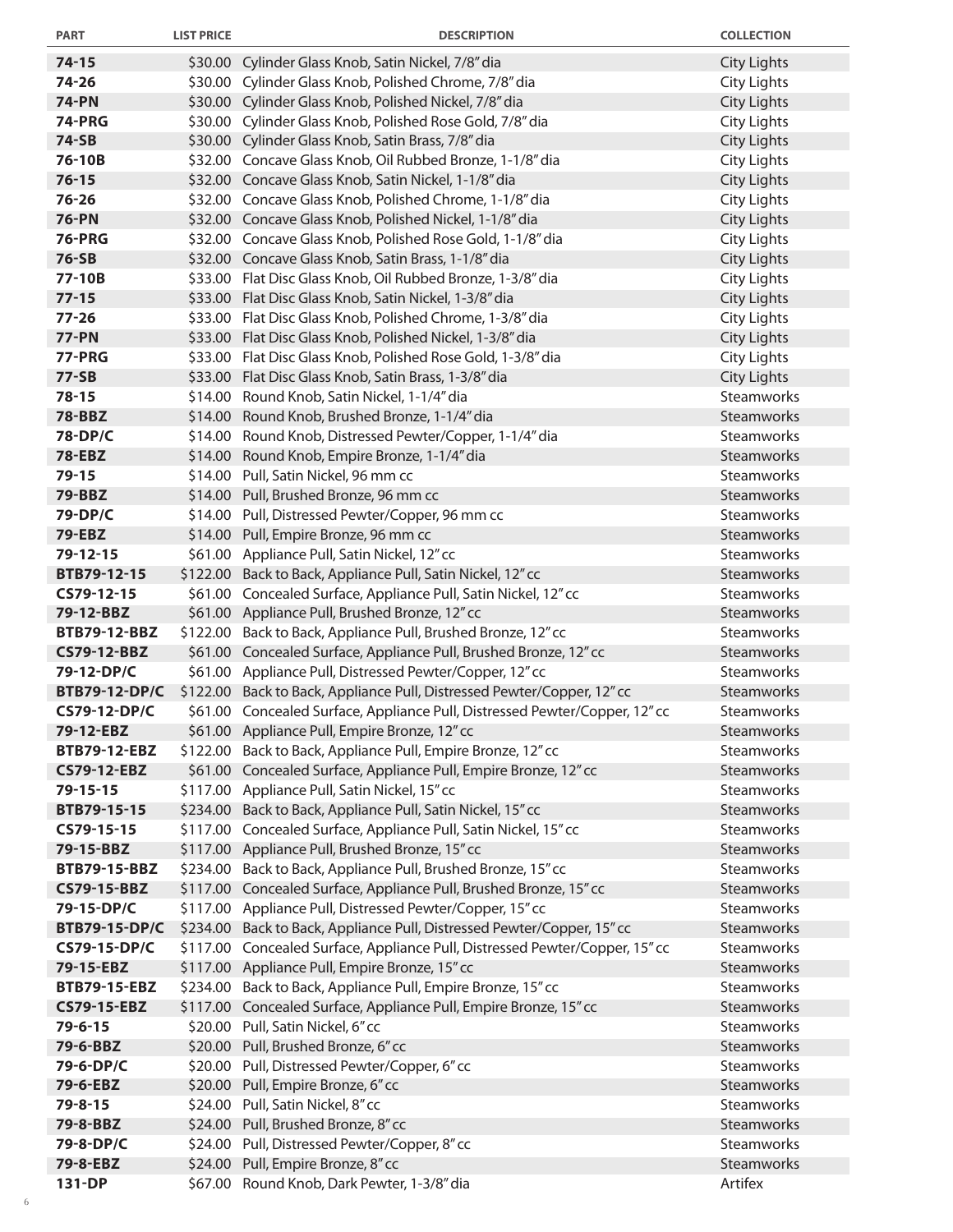| <b>PART</b>          | <b>LIST PRICE</b> | <b>DESCRIPTION</b>                                                                                            | <b>COLLECTION</b>      |
|----------------------|-------------------|---------------------------------------------------------------------------------------------------------------|------------------------|
| $131 - N$            |                   | \$67.00 Round Knob, Natural, 1-3/8" dia                                                                       | Artifex                |
| 132-DP               |                   | \$40.00 Round Knob, Dark Pewter, 1-1/8" dia                                                                   | Artifex                |
| 132-N                |                   | \$40.00 Round Knob, Natural, 1-1/8" dia                                                                       | Artifex                |
| $133-N$              |                   | \$39.00 Oval Knob, Natural, 1-3/4" dia                                                                        | Perla                  |
| 134-N                |                   | \$39.00 Round Knob, Natural, 1-3/8" dia                                                                       | Perla                  |
| $135-N$              |                   | \$39.00 Square Knob, Natural, 1-3/8"                                                                          | Perla                  |
| 136-N                |                   | \$49.00 Pull, Natural, 128 mm cc                                                                              | Perla                  |
| $137-N$              |                   | \$52.00 Cup Pull, Natural, 64 mm cc                                                                           | Perla                  |
| 139-N                |                   | \$262.00 Pull, Natural, 12" cc                                                                                | Perla                  |
| 140-N                |                   | \$345.00 Appliance Pull, Natural, 12" cc                                                                      | Perla                  |
| 141-128-N            |                   | \$56.00 Pull, Natural, 128 mm cc                                                                              | Chemin de Fer          |
| 141-224-N            |                   | \$112.00 Pull, Natural, 224 mm cc                                                                             | Chemin de Fer          |
| 141-384-N            |                   | \$140.00 Pull, Natural, 384 mm cc                                                                             | Chemin de Fer          |
| 141-64-N             |                   | \$39.00 Pull, Natural, 64 mm cc                                                                               | Chemin de Fer          |
| 141-96-N             |                   | \$48.00 Pull, Natural, 96 mm cc                                                                               | Chemin de Fer          |
| 143-300-N            |                   | \$374.00 Appliance Pull, Natural, 300 mm cc                                                                   | Chemin de Fer          |
| <b>BTB143-300-N</b>  |                   | \$748.00 Back to Back, Appliance Pull, Natural, 300 mm cc                                                     | Chemin de Fer          |
| CS143-300-N          |                   | \$374.00 Concealed Surface, Appliance Pull, Natural, 300 mm cc                                                | Chemin de Fer          |
| $144-N$              |                   | \$37.00 T-Knob, Natural, 1-3/4"                                                                               | Chemin de Fer          |
| 170-N                |                   | \$60.00 Round Knob, Natural, 1-3/4" dia                                                                       | Martello               |
| $171 - N$            |                   | \$60.00 Square Knob, Natural, 1-1/2"                                                                          | Martello               |
| $172-N$              |                   | \$60.00 Rectangle Knob, Natural, 1-3/4" x 1-1/8"                                                              | Martello               |
| $173-N$              |                   | \$108.00 Cup Pull, Natural, 96 mm cc                                                                          | Martello               |
| $174-N$              |                   | \$108.00 Pull, Rounded Ends, Natural, 128 mm cc                                                               | Martello               |
| $175-N$              |                   | \$155.00 Pull, Rounded Ends, Natural, 160 mm cc                                                               | Martello               |
| $176-N$              |                   | \$108.00 Pull, Squared Ends, Natural, 128 mm cc                                                               | Martello               |
| $177 - N$            |                   | \$155.00 Pull, Squared Ends, Natural, 160 mm cc                                                               | Martello               |
| 178-N                |                   | \$240.00 Pull, Squared Ends, Natural, 224 mm cc                                                               | Martello               |
| 179-N                |                   | \$298.00 Pull, Squared Ends, Natural, 305 mm cc                                                               | Martello               |
| 180-N                |                   | \$60.00 Round Knob, Natural, 1-3/4" dia                                                                       | Viento                 |
| $181 - N$            |                   | \$60.00 Square Knob, Natural, 1-1/2"                                                                          | Viento                 |
| 182-N                |                   | \$60.00 Rectangle Knob, Natural, 1-3/4" x 1-1/8"                                                              | Viento                 |
| 183-N                |                   | \$108.00 Cup Pull, Natural, 96 mm cc                                                                          | Viento                 |
| 184-N                |                   | \$108.00 Pull, Rounded Ends, Natural, 128 mm cc                                                               | Viento                 |
| $185-N$              |                   | \$157.00 Pull, Rounded Ends, Natural, 160 mm cc                                                               | Viento                 |
| 186-N                |                   | \$108.00 Pull, Squared Ends, Natural, 128 mm cc                                                               | Viento                 |
| 187-N                |                   | \$157.00 Pull, Squared Ends, Natural, 160 mm cc                                                               | Viento                 |
| 188-N                |                   | \$240.00 Pull, Squared Ends, Natural, 224 mm cc                                                               | Viento                 |
| 189-N                |                   | \$298.00 Pull, Squared Ends, Natural, 305 mm cc<br>\$14.00 Pull, Round Bases, Satin Nickel, 3-1/2" cc         | Viento                 |
| $200 - 15$<br>200-26 |                   |                                                                                                               | Northport              |
| 200-ABZ              |                   | \$14.00 Pull, Round Bases, Polished Chrome, 3-1/2" cc<br>\$14.00 Pull, Round Bases, Ancient Bronze, 3-1/2" cc | Northport<br>Northport |
| 200-BBZ              |                   | \$14.00 Pull, Round Bases, Brushed Bronze, 3-1/2" cc                                                          | Northport              |
| 200-BN               |                   | \$14.00 Pull, Round Bases, Brushed Nickel, 3-1/2" cc                                                          | Northport              |
| 200-MB               |                   | \$14.00 Pull, Round Bases, Matte Black, 3-1/2" cc                                                             | Northport              |
| 200-PN               |                   | \$14.00 Pull, Round Bases, Polished Nickel, 3-1/2" cc                                                         | Northport              |
| 200-SSB              |                   | \$14.00 Pull, Round Bases, Signature Satin Brass, 3-1/2" cc                                                   | Northport              |
| $201 - 15$           |                   | \$14.00 Pull, Round Bases, Satin Nickel, 4" cc                                                                | Northport              |
| $201 - 26$           |                   | \$14.00 Pull, Round Bases, Polished Chrome, 4" cc                                                             | Northport              |
| 201-ABZ              |                   | \$14.00 Pull, Round Bases, Ancient Bronze, 4" cc                                                              | Northport              |
| 201-BBZ              |                   | \$14.00 Pull, Round Bases, Brushed Bronze, 4" cc                                                              | Northport              |
| 201-BN               |                   | \$14.00 Pull, Round Bases, Brushed Nickel, 4" cc                                                              | Northport              |
| 201-MB               |                   | \$14.00 Pull, Round Bases, Matte Black, 4" cc                                                                 | Northport              |
| 201-PN               |                   | \$14.00 Pull, Round Bases, Polished Nickel, 4" cc                                                             | Northport              |
| 201-SSB              |                   | \$14.00 Pull, Round Bases, Signature Satin Brass, 4" cc                                                       | Northport              |
| $202 - 15$           |                   | \$20.00 Pull, Round Bases, Satin Nickel, 6"cc                                                                 | Northport              |
| 202-26               |                   | \$20.00 Pull, Round Bases, Polished Nickel, 6" cc                                                             | Northport              |
| 202-ABZ              |                   | \$20.00 Pull, Round Bases, Ancient Bronze, 6" cc                                                              | Northport              |
|                      |                   |                                                                                                               | 7                      |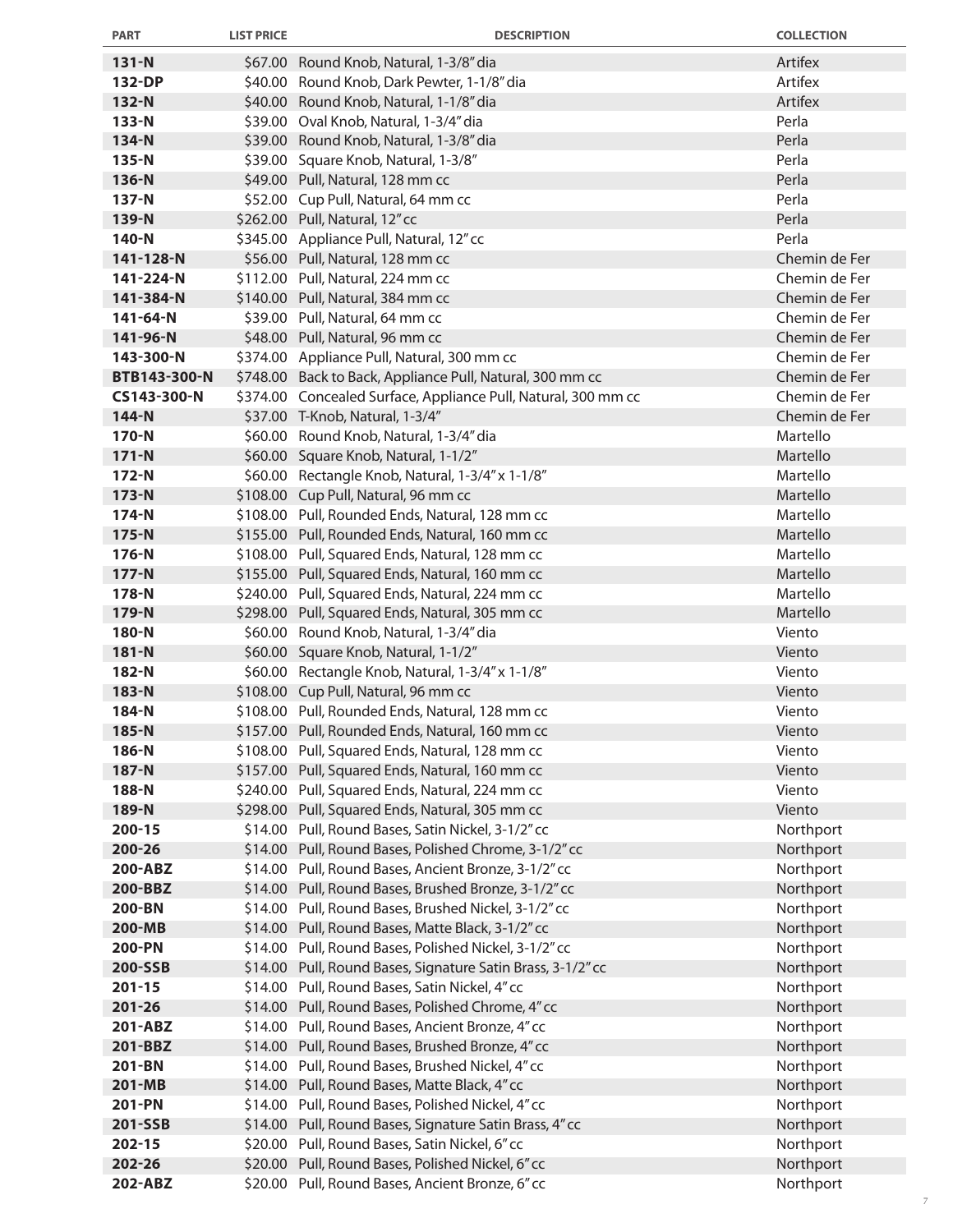| <b>PART</b>       | <b>LIST PRICE</b> | <b>DESCRIPTION</b>                                                                                      | <b>COLLECTION</b>      |
|-------------------|-------------------|---------------------------------------------------------------------------------------------------------|------------------------|
| 202-BBZ           |                   | \$20.00 Pull, Round Bases, Brushed Bronze, 6" cc                                                        | Northport              |
| 202-BN            |                   | \$20.00 Pull, Round Bases, Brushed Nickel, 6" cc                                                        | Northport              |
| 202-MB            |                   | \$20.00 Pull, Round Bases, Matte Black, 6" cc                                                           | Northport              |
| 202-PN            |                   | \$20.00 Pull, Round Bases, Polished Nickel, 6" cc                                                       | Northport              |
| 202-SSB           |                   | \$20.00 Pull, Round Bases, Signature Satin Brass, 6" cc                                                 | Northport              |
| $203 - 15$        |                   | \$30.00 Pull, Round Bases, Satin Nickel, 10" cc                                                         | Northport              |
| 203-26            |                   | \$30.00 Pull, Round Bases, Polished Chrome, 10" cc                                                      | Northport              |
| 203-ABZ           |                   | \$30.00 Pull, Round Bases, Ancient Bronze, 10" cc                                                       | Northport              |
| 203-BBZ           |                   | \$30.00 Pull, Round Bases, Brushed Bronze, 10" cc                                                       | Northport              |
| 203-BN            |                   | \$30.00 Pull, Round Bases, Brushed Nickel, 10" cc                                                       | Northport              |
| 203-MB            |                   | \$30.00 Pull, Round Bases, Matte Black, 10" cc                                                          | Northport              |
| 203-PN            |                   | \$30.00 Pull, Round Bases, Polished Nickel, 10" cc                                                      | Northport              |
| 203-SSB           |                   | \$30.00 Pull, Round Bases, Signature Satin Brass, 10" cc                                                | Northport              |
| $204 - 15$        |                   | \$35.00 Pull, Round Bases, Satin Nickel, 12" cc                                                         | Northport              |
| 204-26            |                   | \$35.00 Pull, Round Bases, Polished Chrome, 12" cc                                                      | Northport              |
| 204-ABZ           |                   | \$35.00 Pull, Round Bases, Ancient Bronze, 12" cc                                                       | Northport              |
| 204-BBZ           |                   | \$35.00 Pull, Round Bases, Brushed Bronze, 12" cc                                                       | Northport              |
| 204-BN            |                   | \$35.00 Pull, Round Bases, Brushed Nickel, 12" cc                                                       | Northport              |
| 204-MB            |                   | \$35.00 Pull, Round Bases, Matte Black, 12" cc                                                          | Northport              |
| <b>204-PN</b>     |                   | \$35.00 Pull, Round Bases, Polished Nickel, 12" cc                                                      | Northport              |
| 204-SSB           |                   | \$35.00 Pull, Round Bases, Signature Satin Brass, 12" cc                                                | Northport              |
| $205 - 15$        |                   | \$14.00 Pull, Square Bases, Satin Nickel, 3-1/2" cc                                                     | Northport              |
| 205-26            |                   | \$14.00 Pull, Square Bases, Polished Chrome, 3-1/2" cc                                                  | Northport              |
| 205-ABZ           |                   | \$14.00 Pull, Square Bases, Ancient Bronze, 3-1/2" cc                                                   | Northport              |
| 205-BBZ           |                   | \$14.00 Pull, Square Bases, Brushed Bronze, 3-1/2" cc                                                   | Northport              |
| 205-BN            |                   | \$14.00 Pull, Square Bases, Brushed Nickel, 3-1/2" cc                                                   | Northport              |
| 205-MB            |                   | \$14.00 Pull, Square Bases, Matte Black, 3-1/2" cc                                                      | Northport              |
| 205-PN            |                   | \$14.00 Pull, Square Bases, Polished Nickel, 3-1/2" cc                                                  | Northport              |
| 205-SSB           |                   | \$14.00 Pull, Square Bases, Signature Satin Brass, 3-1/2" cc                                            | Northport              |
| $206 - 15$        |                   | \$14.00 Pull, Square Bases, Satin Nickel, 4" cc                                                         | Northport              |
| 206-26<br>206-ABZ |                   | \$14.00 Pull, Square Bases, Polished Chrome, 4" cc<br>\$14.00 Pull, Square Bases, Ancient Bronze, 4" cc | Northport<br>Northport |
| 206-BBZ           |                   | \$14.00 Pull, Square Bases, Brushed Bronze, 4" cc                                                       | Northport              |
| 206-BN            |                   | \$14.00 Pull, Square Bases, Brushed Nickel, 4" cc                                                       | Northport              |
| 206-MB            |                   | \$14.00 Pull, Square Bases, Matte Black, 4" cc                                                          | Northport              |
| 206-PN            |                   | \$14.00 Pull, Square Bases, Polished Nickel, 4" cc                                                      | Northport              |
| 206-SSB           |                   | \$14.00 Pull, Square Bases, Signature Satin Brass, 4"cc                                                 | Northport              |
| $207 - 15$        |                   | \$20.00 Pull, Square Bases, Satin Nickel, 6" cc                                                         | Northport              |
| $207 - 26$        |                   | \$20.00 Pull, Square Bases, Polished Chrome, 6" cc                                                      | Northport              |
| 207-ABZ           |                   | \$20.00 Pull, Square Bases, Ancient Bronze, 6" cc                                                       | Northport              |
| 207-BBZ           |                   | \$20.00 Pull, Square Bases, Brushed Bronze, 6" cc                                                       | Northport              |
| 207-BN            |                   | \$20.00 Pull, Square Bases, Brushed Nickel, 6" cc                                                       | Northport              |
| 207-MB            |                   | \$20.00 Pull, Square Bases, Matte Black, 6" cc                                                          | Northport              |
| <b>207-PN</b>     |                   | \$20.00 Pull, Square Bases, Polished Nickel, 6" cc                                                      | Northport              |
| 207-SSB           |                   | \$20.00 Pull, Square Bases, Signature Satin Brass, 6" cc                                                | Northport              |
| $208 - 15$        |                   | \$30.00 Pull, Square Bases, Satin Nickel, 10" cc                                                        | Northport              |
| 208-26            |                   | \$30.00 Pull, Square Bases, Polished Chrome, 10" cc                                                     | Northport              |
| 208-ABZ           |                   | \$30.00 Pull, Square Bases, Ancient Bronze, 10" cc                                                      | Northport              |
| 208-BBZ           |                   | \$30.00 Pull, Square Bases, Brushed Bronze, 10" cc                                                      | Northport              |
| 208-BN            |                   | \$30.00 Pull, Square Bases, Brushed Nickel, 10" cc                                                      | Northport              |
| 208-MB            |                   | \$30.00 Pull, Square Bases, Matte Black, 10" cc                                                         | Northport              |
| 208-PN            |                   | \$30.00 Pull, Square Bases, Polished Nickel, 10" cc                                                     | Northport              |
| 208-SSB           |                   | \$30.00 Pull, Square Bases, Signature Satin Brass, 10" cc                                               | Northport              |
| 209-15            |                   | \$35.00 Pull, Square Bases, Satin Nickel, 12"cc                                                         | Northport              |
| 209-26            |                   | \$35.00 Pull, Square Bases, Polished Chrome, 12" cc                                                     | Northport              |
| 209-ABZ           |                   | \$35.00 Pull, Square Bases, Ancient Bronze, 12" cc                                                      | Northport              |
| 209-BBZ<br>209-BN |                   | \$35.00 Pull, Square Bases, Brushed Bronze, 12" cc                                                      | Northport              |
|                   |                   | \$35.00 Pull, Square Bases, Brushed Nickel, 12" cc                                                      | Northport              |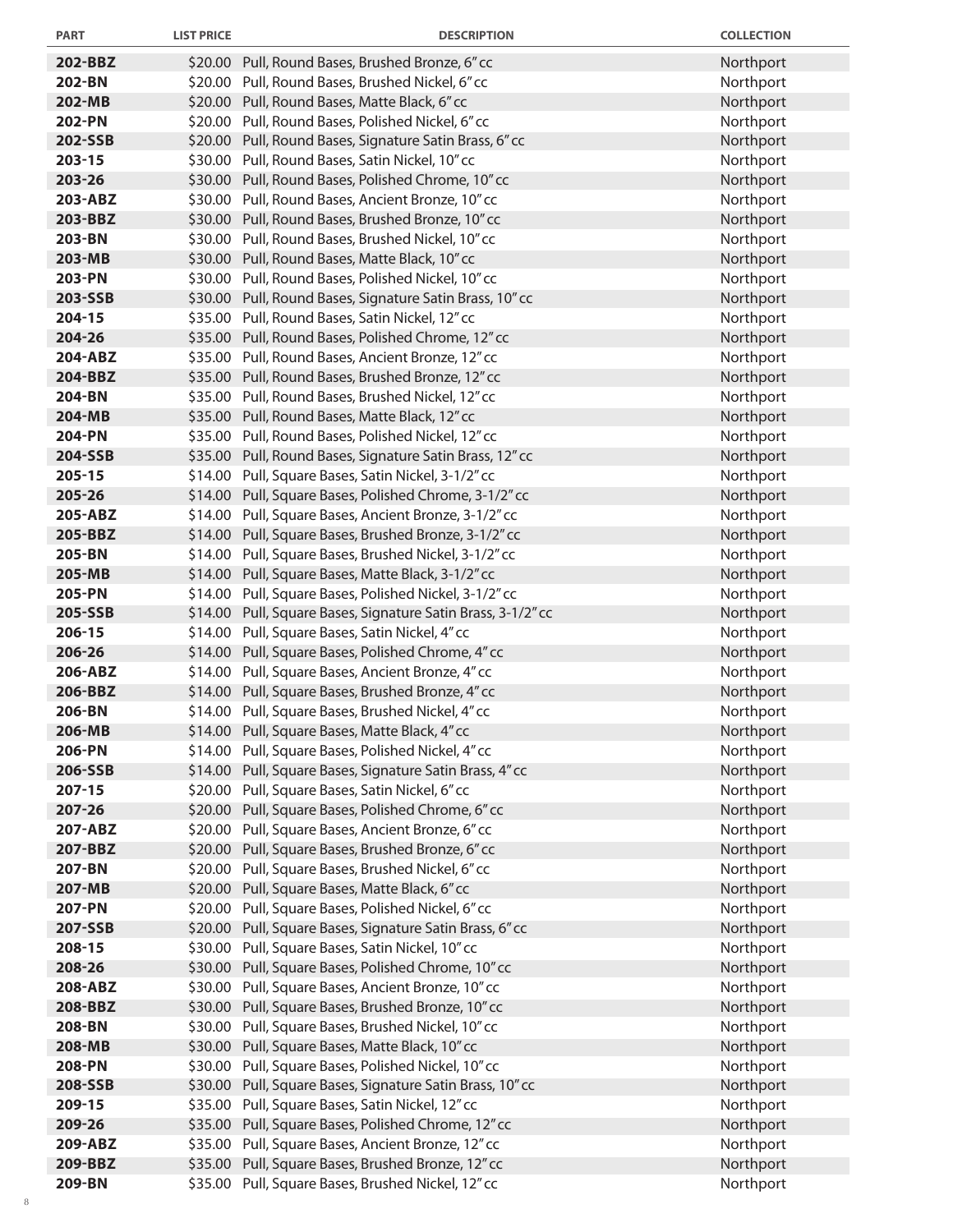| <b>PART</b>        | <b>LIST PRICE</b> | <b>DESCRIPTION</b>                                                                                  | <b>COLLECTION</b>      |
|--------------------|-------------------|-----------------------------------------------------------------------------------------------------|------------------------|
| 209-MB             |                   | \$35.00 Pull, Square Bases, Matte Black, 12" cc                                                     | Northport              |
| 209-PN             |                   | \$35.00 Pull, Square Bases, Polished Nickel, 12" cc                                                 | Northport              |
| 209-SSB            |                   | \$35.00 Pull, Square Bases, Signature Satin Brass, 12" cc                                           | Northport              |
| $210 - 15$         |                   | \$14.00 Round Knob, Satin Nickel, 1-3/8" dia                                                        | Northport              |
| 210-26             |                   | \$14.00 Round Knob, Polished Chrome, 1-3/8" dia                                                     | Northport              |
| 210-ABZ            |                   | \$14.00 Round Knob, Ancient Bronze, 1-3/8" dia                                                      | Northport              |
| 210-BBZ            |                   | \$14.00 Round Knob, Brushed Bronze, 1-3/8" dia                                                      | Northport              |
| 210-BN             |                   | \$14.00 Round Knob, Brushed Nickel, 1-3/8" dia                                                      | Northport              |
| 210-MB             |                   | \$14.00 Round Knob, Matte Black, 1-3/8" dia                                                         | Northport              |
| 210-PN             |                   | \$14.00 Round Knob, Polished Nickel, 1-3/8" dia                                                     | Northport              |
| 210-SSB            |                   | \$14.00 Round Knob, Signature Satin Brass, 1-3/8" dia                                               | Northport              |
| $211 - 15$         |                   | \$14.00 Round Knob, Satin Nickel, 1-3/8" dia                                                        | Northport              |
| $211 - 26$         |                   | \$14.00 Round Knob, Polished Chrome, 1-3/8" dia                                                     | Northport              |
| 211-ABZ            |                   | \$14.00 Round Knob, Ancient Bronze, 1-3/8" dia                                                      | Northport              |
| 211-BBZ            |                   | \$14.00 Round Knob, Brushed Bronze, 1 3/8" dia                                                      | Northport              |
| 211-BN             |                   | \$14.00 Round Knob, Brushed Nickel, 1-3/8" dia                                                      | Northport              |
| 211-MB             |                   | \$14.00 Round Knob, Matte Black, 1-3/8" dia                                                         | Northport              |
| 211-PN             |                   | \$14.00 Round Knob, Polished Nickel, 1 3/8" dia                                                     | Northport              |
| 211-SSB            |                   | \$14.00 Round Knob, Signature Satin Brass, 1-3/8" dia                                               | Northport              |
| $212 - 15$         |                   | \$14.00 Pull, Round Bases, Satin Nickel, 5" cc                                                      | Northport              |
| 212-26             |                   | \$14.00 Pull, Round Bases, Polished Chrome, 5" cc                                                   | Northport              |
| 212-ABZ            |                   | \$14.00 Pull, Round Bases, Ancient Bronze, 5" cc                                                    | Northport              |
| 212-BBZ            |                   | \$14.00 Pull, Round Bases, Brushed Bronze, 5" cc                                                    | Northport              |
| 212-BN             |                   | \$14.00 Pull, Round Bases, Brushed Nickel, 5" cc                                                    | Northport              |
| 212-MB             |                   | \$14.00 Pull, Round Bases, Matte Black, 5"cc                                                        | Northport              |
| 212-PN             |                   | \$14.00 Pull, Round Bases, Polished Nickel, 5" cc                                                   | Northport              |
| 212-SSB            |                   | \$14.00 Pull, Round Bases, Signature Satin Brass, 5" cc                                             | Northport              |
| $213 - 15$         |                   | \$24.00 Pull, Round Bases, Satin Nickel, 8" cc                                                      | Northport              |
| 213-26             |                   | \$24.00 Pull, Round Bases, Polished Chrome, 8" cc                                                   | Northport              |
| 213-ABZ<br>213-BBZ |                   | \$24.00 Pull, Round Bases, Ancient Bronze, 8" cc                                                    | Northport              |
| 213-BN             |                   | \$24.00 Pull, Round Bases, Brushed Bronze, 8" cc<br>\$24.00 Pull, Round Bases, Brushed Nickel, 8"cc | Northport<br>Northport |
| 213-MB             |                   | \$24.00 Pull, Round Bases, Matte Black, 8"cc                                                        | Northport              |
| 213-PN             |                   | \$24.00 Pull, Round Bases, Polished Nickel, 8"cc                                                    | Northport              |
| 213-SSB            |                   | \$24.00 Pull, Round Bases, Signature Satin Brass, 8" cc                                             | Northport              |
| $214 - 15$         |                   | \$117.00 Appliance Pull, Round Bases, Satin Nickel, 15" cc                                          | Northport              |
| 214-26             |                   | \$117.00 Appliance Pull, Round Bases, Polished Chrome, 15" cc                                       | Northport              |
| 214-ABZ            |                   | \$117.00 Appliance Pull, Round Bases, Ancient Bronze, 15" cc                                        | Northport              |
| 214-BBZ            |                   | \$117.00 Appliance Pull, Round Bases, Brushed Bronze, 15" cc                                        | Northport              |
| 214-BN             |                   | \$117.00 Appliance Pull, Round Bases, Brushed Nickel, 15" cc                                        | Northport              |
| 214-MB             |                   | \$117.00 Appliance Pull, Round Bases, Matte Black, 15" cc                                           | Northport              |
| 214-PN             |                   | \$117.00 Appliance Pull, Round Bases, Polished Nickel, 15" cc                                       | Northport              |
| 214-SSB            |                   | \$117.00 Appliance Pull, Round Bases, Signature Satin Brass, 15" cc                                 | Northport              |
| $215 - 15$         |                   | \$14.00 Square Knob, Satin Nickel, 1-3/8"                                                           | Northport              |
| 215-26             |                   | \$14.00 Square Knob, Polished Chrome, 1-3/8"                                                        | Northport              |
| 215-ABZ            |                   | \$14.00 Square Knob, Ancient Bronze, 1-3/8"                                                         | Northport              |
| 215-BBZ            |                   | \$14.00 Square Knob, Brushed Bronze, 1-3/8"                                                         | Northport              |
| 215-BN             |                   | \$14.00 Square Knob, Brushed Nickel, 1-3/8"                                                         | Northport              |
| 215-MB             |                   | \$14.00 Square Knob, Matte Black, 1-3/8"                                                            | Northport              |
| 215-PN             |                   | \$14.00 Square Knob, Polished Nickel, 1-3/8"                                                        | Northport              |
| 215-SSB            |                   | \$14.00 Square Knob, Signature Satin Brass, 1-3/8"                                                  | Northport              |
| $216 - 15$         |                   | \$14.00 Pull, Square Bases, Satin Nickel, 5" cc                                                     | Northport              |
| 216-26             |                   | \$14.00 Pull, Square Bases, Polished Chrome, 5" cc                                                  | Northport              |
| 216-ABZ            |                   | \$14.00 Pull, Square Bases, Ancient Bronze, 5" cc                                                   | Northport              |
| 216-BBZ            |                   | \$14.00 Pull, Square Bases, Brushed Bronze, 5" cc                                                   | Northport              |
| 216-BN             |                   | \$14.00 Pull, Square Bases, Brushed Nickel, 5" cc                                                   | Northport              |
| 216-MB             |                   | \$14.00 Pull, Square Bases, Matte Black, 5" cc                                                      | Northport              |
| 216-PN             |                   | \$14.00 Pull, Square Bases, Polished Nickel, 5" cc                                                  | Northport              |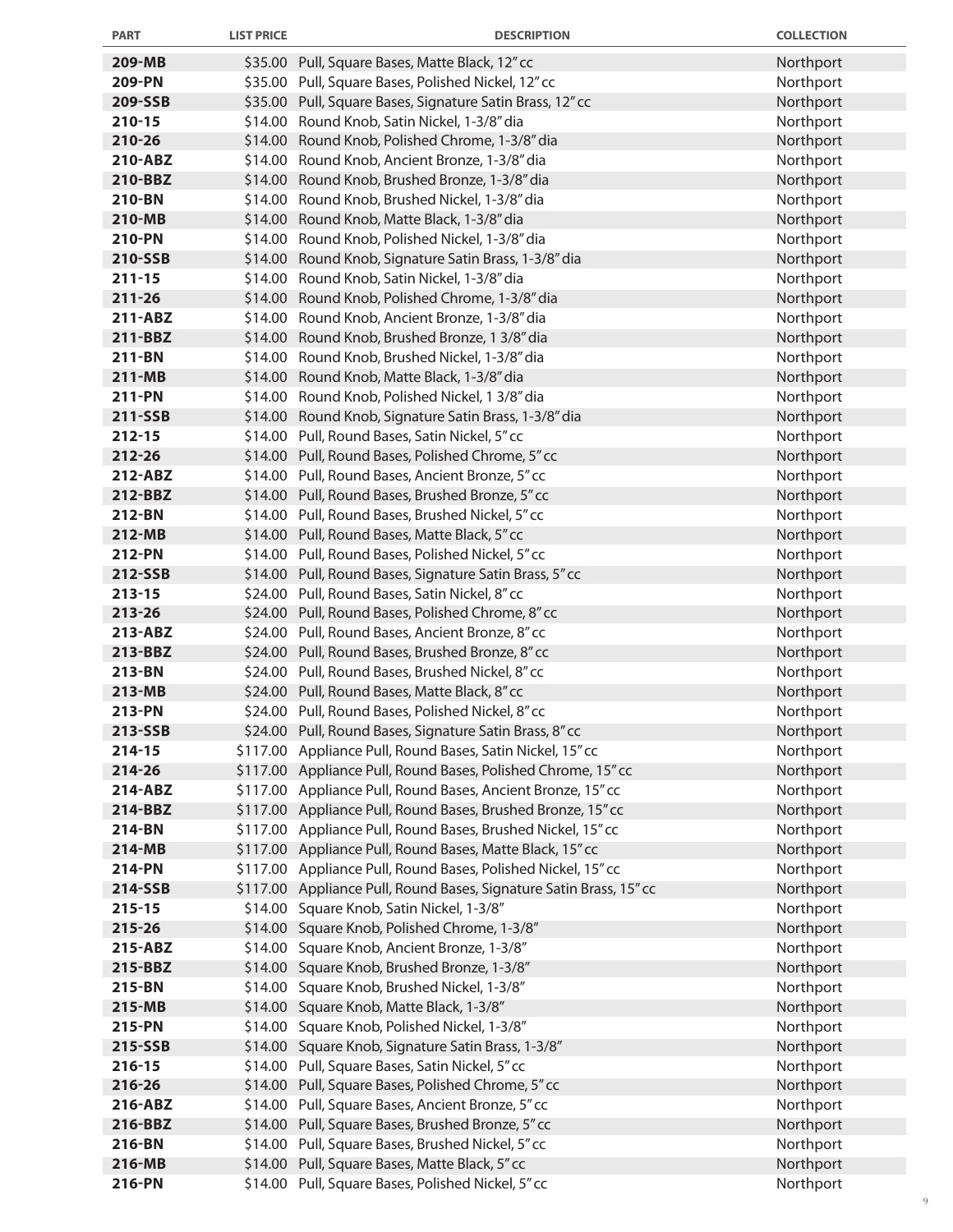| <b>PART</b>       | <b>LIST PRICE</b> | <b>DESCRIPTION</b>                                                            | <b>COLLECTION</b>    |
|-------------------|-------------------|-------------------------------------------------------------------------------|----------------------|
| 216-SSB           |                   | \$14.00 Pull, Square Bases, Signature Satin Brass, 5" cc                      | Northport            |
| $217 - 15$        |                   | \$24.00 Pull, Square Bases, Satin Nickel, 8" cc                               | Northport            |
| 217-26            |                   | \$24.00 Pull, Square Bases, Polished Chrome, 8" cc                            | Northport            |
| 217-ABZ           |                   | \$24.00 Pull, Square Bases, Ancient Bronze, 8" cc                             | Northport            |
| 217-BBZ           |                   | \$24.00 Pull, Square Bases, Brushed Bronze, 8" cc                             | Northport            |
| 217-BN            |                   | \$24.00 Pull, Square Bases, Brushed Nickel, 8" cc                             | Northport            |
| 217-MB            |                   | \$24.00 Pull, Square Bases, Matte Black, 8" cc                                | Northport            |
| 217-PN            |                   | \$24.00 Pull, Square Bases, Polished Nickel, 8" cc                            | Northport            |
| 217-SSB           |                   | \$24.00 Pull, Square Bases, Signature Satin Brass, 8"cc                       | Northport            |
| 218-15            |                   | \$117.00 Appliance Pull, Square Bases, Satin Nickel, 15" cc                   | Northport            |
| 218-26            |                   | \$117.00 Appliance Pull, Square Bases, Polished Chrome, 15" cc                | Northport            |
| 218-ABZ           |                   | \$117.00 Appliance Pull, Square Bases, Ancient Bronze, 15" cc                 | Northport            |
| 218-BBZ           |                   | \$117.00 Appliance Pull, Square Bases, Brushed Bronze, 15" cc                 | Northport            |
| 218-BN            |                   | \$117.00 Appliance Pull, Square Bases, Brushed Nickel, 15" cc                 | Northport            |
| 218-MB            |                   | \$117.00 Appliance Pull, Square Bases, Matte Black, 15" cc                    | Northport            |
| 218-PN            |                   | \$117.00 Appliance Pull, Square Bases, Polished Nickel, 15" cc                | Northport            |
| 218-SSB           |                   | \$117.00 Appliance Pull, Square Bases, Signature Satin Brass, 15" cc          | Northport            |
| 219-15            |                   | \$14.00 Square Knob, Satin Nickel, 1-3/8"                                     | Northport            |
| 219-26            |                   | \$14.00 Square Knob, Polished Chrome, 1-3/8"                                  | Northport            |
| 219-ABZ           |                   | \$14.00 Square Knob, Ancient Bronze, 1-3/8"                                   | Northport            |
| 219-BBZ           |                   | \$14.00 Square Knob, Brushed Bronze, 1-3/8"                                   | Northport            |
| 219-BN            |                   | \$14.00 Square Knob, Brushed Nickel, 1-3/8"                                   | Northport            |
| 219-MB            |                   | \$14.00 Square Knob, Matte Black, 1-3/8"                                      | Northport            |
| 219-PN            |                   | \$14.00 Square Knob, Polished Nickel, 1-3/8"                                  | Northport            |
| 219-SSB           |                   | \$14.00 Square Knob, Signature Satin Brass, 1-3/8"                            | Northport            |
| 221-15S           |                   | \$17.00 Pull, Smooth Satin Nickel, 128 mm cc                                  | Classico             |
| $221 - 26$        |                   | \$17.00 Pull, Polished Chrome, 128 mm cc                                      | Classico             |
| 221-M26           |                   | \$17.00 Pull, Matte Chrome, 128 mm cc                                         | Classico             |
| $221 - MB$        |                   | \$17.00 Pull, Matte Black, 128 mm cc                                          | Classico             |
| 222-15S           |                   | \$22.00 Pull, Smooth Satin Nickel, 160 mm cc                                  | Classico             |
| 222-26            |                   | \$22.00 Pull, Polished Chrome, 160 mm cc                                      | Classico             |
| 222-M26           |                   | \$22.00 Pull, Matte Chrome, 160 mm cc                                         | Classico             |
| 222-MB            |                   | \$22.00 Pull, Matte Black, 160 mm cc                                          | Classico             |
| 223-15S           |                   | \$23.00 Pull, Smooth Satin Nickel, 192 mm cc                                  | Classico             |
| 223-26            |                   | \$23.00 Pull, Polished Chrome, 192 mm cc                                      | Classico             |
| 223-M26           |                   | \$23.00 Pull, Matte Chrome, 192 mm cc                                         | Classico             |
| 223-MB            |                   | \$23.00 Pull, Matte Black, 192 mm cc                                          | Classico             |
| 224-15S           |                   | \$29.00 Pull, Smooth Satin Nickel, 320 mm cc                                  | Classico             |
| 224-26            |                   | \$29.00 Pull, Polished Chrome, 320 mm cc                                      | Classico<br>Classico |
| 224-M26<br>224-MB |                   | \$29.00 Pull, Matte Chrome, 320 mm cc<br>\$29.00 Pull, Matte Black, 320 mm cc | Classico             |
| $233 - 15$        |                   | \$30.00 Pull, Satin Nickel, 320 mm cc                                         | Mosaic               |
| 233-26            |                   | \$30.00 Pull, Polished Chrome, 320 mm cc                                      | Mosaic               |
| 233-FAB           |                   | \$30.00 Pull, French Antique Bronze, 320 mm cc                                | Mosaic               |
| 234-15            |                   | \$19.00 Square Knob, Satin Nickel, 1-7/8"                                     | Mosaic               |
| 234-26            |                   | \$19.00 Square Knob, Polished Chrome, 1-7/8"                                  | Mosaic               |
| <b>234-FAB</b>    |                   | \$19.00 Square Knob, French Antique Bronze, 1-7/8"                            | Mosaic               |
| 235-15            |                   | \$17.00 Rectangle Knob, Satin Nickel, 32 mm cc                                | Mosaic               |
| 235-26            |                   | \$17.00 Rectangle Knob, Polished Chrome, 32 mm cc                             | Mosaic               |
| 235-FAB           |                   | \$17.00 Rectangle Knob, French Antique Bronze, 32 mm cc                       | Mosaic               |
| 236-15            |                   | \$20.00 Pull, Satin Nickel, 128 mm cc                                         | Mosaic               |
| 236-26            |                   | \$20.00 Pull, Polished Chrome, 128 mm cc                                      | Mosaic               |
| <b>236-FAB</b>    |                   | \$20.00 Pull, French Antique Bronze, 128 mm cc                                | Mosaic               |
| $237 - 15$        |                   | \$16.00 Half Circle Knob, Satin Nickel, 32 mm cc                              | Mosaic               |
| 237-26            |                   | \$16.00 Half Circle Knob, Polished Chrome, 32 mm cc                           | Mosaic               |
| <b>237-FAB</b>    |                   | \$16.00 Half Circle Knob, French Antique Bronze, 32 mm cc                     | Mosaic               |
| 239-15            |                   | \$17.00 Pull, Satin Nickel, 96/128 mm cc                                      | Aria                 |
| 239-M26           |                   | \$17.00 Pull, Matte Chrome, 96/128 mm cc                                      | Aria                 |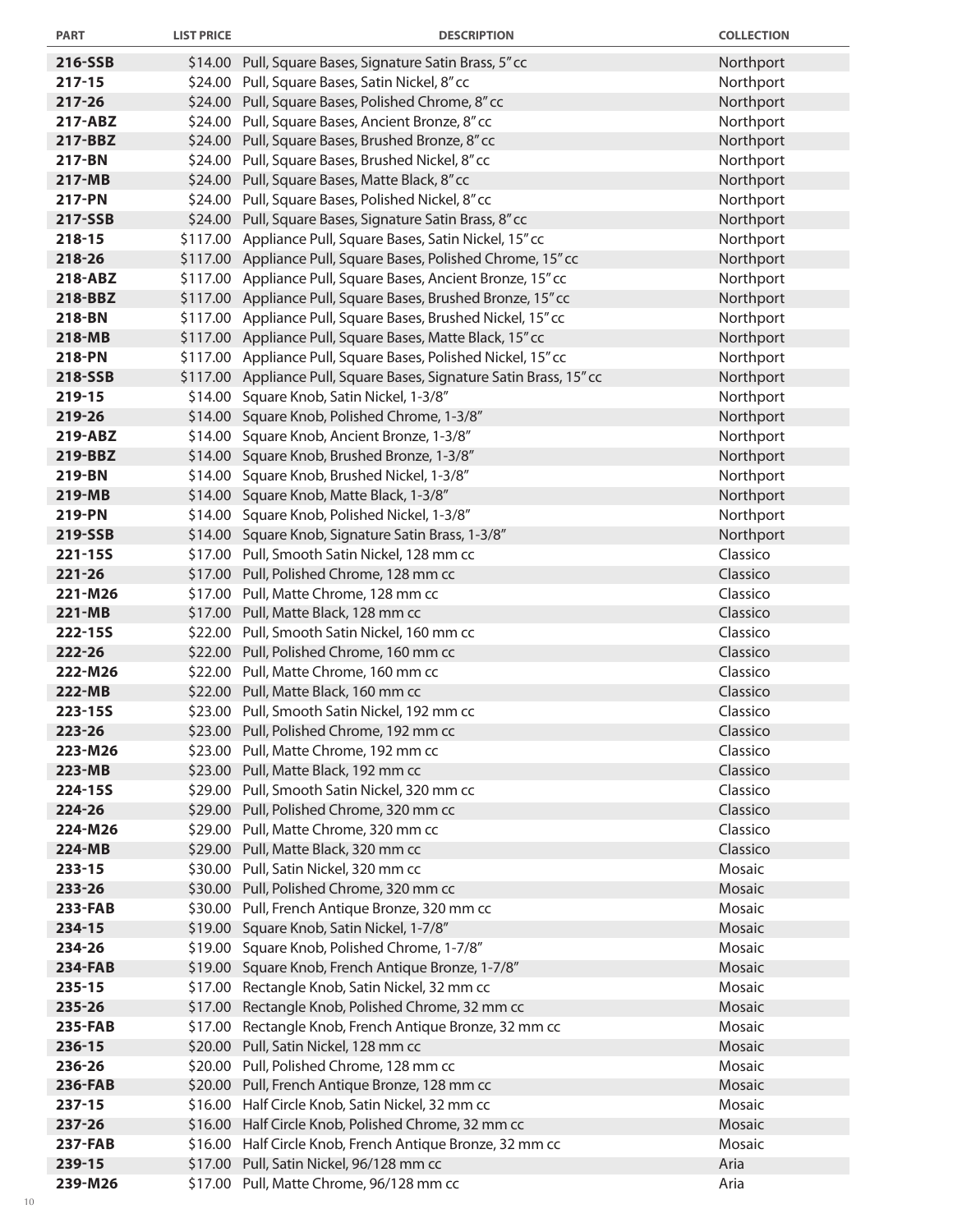| 239-MB<br>\$17.00 Pull, Matte Black, 96/128 mm cc<br>Aria<br>$240 - 15$<br>\$20.00 Pull, Satin Nickel, 160/192 mm cc<br>Aria<br>Aria<br>240-M26<br>\$20.00 Pull, Matte Chrome, 160/192 mm cc<br>Aria<br>240-MB<br>\$20.00 Pull, Matte Black, 160/192 mm cc<br>$241 - 15$<br>Aria<br>\$16.00 Pull, Satin Nickel, 96/128 mm cc<br>Aria<br>241-M26<br>\$16.00 Pull, Matte Chrome, 96/128 mm cc<br>Aria<br>241-MB<br>\$16.00 Pull, Matte Black, 96/128 mm cc<br>Aria<br>$242 - 15$<br>\$17.00 Pull, Satin Nickel, 160/192 mm cc<br>242-M26<br>\$17.00 Pull, Matte Chrome, 160/192 mm cc<br>Aria<br>Aria<br>242-MB<br>\$17.00 Pull, Matte Black, 160/192 mm cc<br>Wave<br>244-064-15<br>\$19.00 Pull, Satin Nickel, 64 mm cc<br>Wave<br>244-064-26<br>\$19.00 Pull, Polished Chrome, 64 mm cc<br>244-064-M26<br>\$19.00 Pull, Matte Chrome, 64 mm cc<br>Wave<br>244-064-MB<br>\$19.00 Pull, Matte Black, 64 mm cc<br>Wave<br>Wave<br>244-160-15<br>\$33.00 Pull, Satin Nickel, 160 mm cc<br>Wave<br>244-160-26<br>\$33.00 Pull, Polished Chrome, 160 mm cc<br>Wave<br>244-160-M26<br>\$33.00 Pull, Matte Chrome, 160 mm cc<br>\$33.00 Pull, Matte Black, 160 mm cc<br>Wave<br>244-160-MB<br>Wave<br>244-192-15<br>\$36.00 Pull, Satin Nickel, 192 mm cc<br>Wave<br>244-192-26<br>\$36.00 Pull, Polished Chrome, 192 mm cc<br>244-192-M26<br>\$36.00 Pull, Matte Chrome, 192 mm cc<br>Wave<br>244-192-MB<br>\$36.00 Pull, Matte Black, 192 mm cc<br>Wave<br>244-320-15<br>\$53.00 Pull, Satin Nickel, 320 mm cc<br>Wave<br>Wave<br>244-320-26<br>\$53.00 Pull, Polished Chrome, 320 mm cc<br>Wave<br>244-320-M26<br>\$53.00 Pull, Matte Chrome, 320 mm cc<br>Wave<br>244-320-MB<br>\$53.00 Pull, Matte Black, 320 mm cc<br>245-128-15<br>\$37.00 Pull, Satin Nickel, 128 mm cc<br>Tenor<br>245-128-ES/15<br>\$37.00 Pull, Espresso Brown/Satin Nickel, 128 mm cc<br>Tenor<br>Tenor<br>245-128-ES/26<br>\$37.00 Pull, Espresso Brown/Polished Chrome, 128 mm cc<br>Tenor<br>245-160-15<br>\$39.00 Pull, Satin Nickel, 160 mm cc<br>245-160-ES/15<br>\$39.00 Pull, Espresso Brown/Satin Nickel, 160 mm cc<br>Tenor<br>245-160-ES/26<br>\$39.00 Pull, Espresso Brown/Polished Chrome, 160 mm cc<br>Tenor<br>245-224-15<br>\$50.00 Pull, Satin Nickel, 224 mm cc<br>Tenor<br>245-224-ES/15<br>\$50.00 Pull, Espresso Brown/Satin Nickel, 224 mm cc<br>Tenor<br>\$50.00 Pull, Espresso Brown/Polished Chrome, 224 mm cc<br>245-224-ES/26<br>Tenor<br>245-288-15<br>\$55.00 Pull, Satin Nickel, 288 mm cc<br>Tenor<br>\$55.00 Pull, Espresso Brown/Satin Nickel, 288 mm cc<br>Tenor<br>245-288-ES/15<br>Tenor<br>245-288-ES/26<br>\$55.00 Pull, Espresso Brown/Polished Chrome, 288 mm cc<br>245-384-15<br>\$68.00 Pull, Satin Nickel, 384 mm cc<br>Tenor<br>Tenor<br>\$68.00 Pull, Espresso Brown/Satin Nickel, 384 mm cc<br>245-384-ES/15<br>245-384-ES/26<br>\$68.00 Pull, Espresso Brown/Polished Chrome, 384 mm cc<br>Tenor<br>\$30.00 Pull, Satin Nickel, 128 mm cc<br>Tenor<br>246-128-15<br>Tenor<br>246-128-ES/15<br>\$30.00 Pull, Espresso Brown/Satin Nickel, 128 mm cc<br>\$30.00 Pull, Espresso Brown/Polished Chrome, 128 mm cc<br>Tenor<br>246-128-ES/26<br>\$32.00 Pull, Satin Nickel, 160 mm cc<br>Tenor<br>246-160-15<br>\$32.00 Pull, Espresso Brown/Satin Nickel, 160 mm cc<br>246-160-ES/15<br>Tenor<br>Tenor<br>246-160-ES/26<br>\$32.00 Pull, Espresso Brown/Polished Chrome, 160 mm cc<br>Tenor<br>246-224-15<br>\$34.00 Pull, Satin Nickel, 224 mm cc<br>Tenor<br>246-224-ES/15<br>\$34.00 Pull, Espresso Brown/Satin Nickel, 224 mm cc<br>246-224-ES/26<br>\$34.00 Pull, Espresso Brown/Polished Chrome, 224 mm cc<br>Tenor<br>246-288-15<br>\$37.00 Pull, Satin Nickel, 288 mm cc<br>Tenor<br>Tenor<br>246-288-ES/15<br>\$37.00 Pull, Espresso Brown/Satin Nickel, 288 mm cc<br>246-288-ES/26<br>\$37.00 Pull, Espresso Brown/Polished Chrome, 288 mm cc<br>Tenor<br>\$40.00 Pull, Satin Nickel, 384 mm cc<br>Tenor<br>246-384-15<br>246-384-ES/15<br>\$40.00 Pull, Espresso Brown/Satin Nickel, 384 mm cc<br>Tenor<br>246-384-ES/26<br>\$40.00 Pull, Espresso Brown/Polished Chrome, 384 mm cc<br>Tenor<br>Profile<br>247-096-15<br>\$14.00 Pull, Arched, Satin Nickel, 96 mm cc<br>\$14.00 Pull, Arched, Polished Chrome, 96 mm cc | <b>PART</b> | <b>LIST PRICE</b> | <b>DESCRIPTION</b> | <b>COLLECTION</b> |
|-----------------------------------------------------------------------------------------------------------------------------------------------------------------------------------------------------------------------------------------------------------------------------------------------------------------------------------------------------------------------------------------------------------------------------------------------------------------------------------------------------------------------------------------------------------------------------------------------------------------------------------------------------------------------------------------------------------------------------------------------------------------------------------------------------------------------------------------------------------------------------------------------------------------------------------------------------------------------------------------------------------------------------------------------------------------------------------------------------------------------------------------------------------------------------------------------------------------------------------------------------------------------------------------------------------------------------------------------------------------------------------------------------------------------------------------------------------------------------------------------------------------------------------------------------------------------------------------------------------------------------------------------------------------------------------------------------------------------------------------------------------------------------------------------------------------------------------------------------------------------------------------------------------------------------------------------------------------------------------------------------------------------------------------------------------------------------------------------------------------------------------------------------------------------------------------------------------------------------------------------------------------------------------------------------------------------------------------------------------------------------------------------------------------------------------------------------------------------------------------------------------------------------------------------------------------------------------------------------------------------------------------------------------------------------------------------------------------------------------------------------------------------------------------------------------------------------------------------------------------------------------------------------------------------------------------------------------------------------------------------------------------------------------------------------------------------------------------------------------------------------------------------------------------------------------------------------------------------------------------------------------------------------------------------------------------------------------------------------------------------------------------------------------------------------------------------------------------------------------------------------------------------------------------------------------------------------------------------------------------------------------------------------------------------------------------------------------------------------------------------------------------------------------------------------------------------------------------------------------------------------------------------------------------------------------------------------------------------------------------------------------------------------------------------------------------------------------------------------------------------------------------------------------------------------------------------------------------------------------------------------|-------------|-------------------|--------------------|-------------------|
|                                                                                                                                                                                                                                                                                                                                                                                                                                                                                                                                                                                                                                                                                                                                                                                                                                                                                                                                                                                                                                                                                                                                                                                                                                                                                                                                                                                                                                                                                                                                                                                                                                                                                                                                                                                                                                                                                                                                                                                                                                                                                                                                                                                                                                                                                                                                                                                                                                                                                                                                                                                                                                                                                                                                                                                                                                                                                                                                                                                                                                                                                                                                                                                                                                                                                                                                                                                                                                                                                                                                                                                                                                                                                                                                                                                                                                                                                                                                                                                                                                                                                                                                                                                                                                                     |             |                   |                    |                   |
|                                                                                                                                                                                                                                                                                                                                                                                                                                                                                                                                                                                                                                                                                                                                                                                                                                                                                                                                                                                                                                                                                                                                                                                                                                                                                                                                                                                                                                                                                                                                                                                                                                                                                                                                                                                                                                                                                                                                                                                                                                                                                                                                                                                                                                                                                                                                                                                                                                                                                                                                                                                                                                                                                                                                                                                                                                                                                                                                                                                                                                                                                                                                                                                                                                                                                                                                                                                                                                                                                                                                                                                                                                                                                                                                                                                                                                                                                                                                                                                                                                                                                                                                                                                                                                                     |             |                   |                    |                   |
|                                                                                                                                                                                                                                                                                                                                                                                                                                                                                                                                                                                                                                                                                                                                                                                                                                                                                                                                                                                                                                                                                                                                                                                                                                                                                                                                                                                                                                                                                                                                                                                                                                                                                                                                                                                                                                                                                                                                                                                                                                                                                                                                                                                                                                                                                                                                                                                                                                                                                                                                                                                                                                                                                                                                                                                                                                                                                                                                                                                                                                                                                                                                                                                                                                                                                                                                                                                                                                                                                                                                                                                                                                                                                                                                                                                                                                                                                                                                                                                                                                                                                                                                                                                                                                                     |             |                   |                    |                   |
|                                                                                                                                                                                                                                                                                                                                                                                                                                                                                                                                                                                                                                                                                                                                                                                                                                                                                                                                                                                                                                                                                                                                                                                                                                                                                                                                                                                                                                                                                                                                                                                                                                                                                                                                                                                                                                                                                                                                                                                                                                                                                                                                                                                                                                                                                                                                                                                                                                                                                                                                                                                                                                                                                                                                                                                                                                                                                                                                                                                                                                                                                                                                                                                                                                                                                                                                                                                                                                                                                                                                                                                                                                                                                                                                                                                                                                                                                                                                                                                                                                                                                                                                                                                                                                                     |             |                   |                    |                   |
|                                                                                                                                                                                                                                                                                                                                                                                                                                                                                                                                                                                                                                                                                                                                                                                                                                                                                                                                                                                                                                                                                                                                                                                                                                                                                                                                                                                                                                                                                                                                                                                                                                                                                                                                                                                                                                                                                                                                                                                                                                                                                                                                                                                                                                                                                                                                                                                                                                                                                                                                                                                                                                                                                                                                                                                                                                                                                                                                                                                                                                                                                                                                                                                                                                                                                                                                                                                                                                                                                                                                                                                                                                                                                                                                                                                                                                                                                                                                                                                                                                                                                                                                                                                                                                                     |             |                   |                    |                   |
|                                                                                                                                                                                                                                                                                                                                                                                                                                                                                                                                                                                                                                                                                                                                                                                                                                                                                                                                                                                                                                                                                                                                                                                                                                                                                                                                                                                                                                                                                                                                                                                                                                                                                                                                                                                                                                                                                                                                                                                                                                                                                                                                                                                                                                                                                                                                                                                                                                                                                                                                                                                                                                                                                                                                                                                                                                                                                                                                                                                                                                                                                                                                                                                                                                                                                                                                                                                                                                                                                                                                                                                                                                                                                                                                                                                                                                                                                                                                                                                                                                                                                                                                                                                                                                                     |             |                   |                    |                   |
|                                                                                                                                                                                                                                                                                                                                                                                                                                                                                                                                                                                                                                                                                                                                                                                                                                                                                                                                                                                                                                                                                                                                                                                                                                                                                                                                                                                                                                                                                                                                                                                                                                                                                                                                                                                                                                                                                                                                                                                                                                                                                                                                                                                                                                                                                                                                                                                                                                                                                                                                                                                                                                                                                                                                                                                                                                                                                                                                                                                                                                                                                                                                                                                                                                                                                                                                                                                                                                                                                                                                                                                                                                                                                                                                                                                                                                                                                                                                                                                                                                                                                                                                                                                                                                                     |             |                   |                    |                   |
|                                                                                                                                                                                                                                                                                                                                                                                                                                                                                                                                                                                                                                                                                                                                                                                                                                                                                                                                                                                                                                                                                                                                                                                                                                                                                                                                                                                                                                                                                                                                                                                                                                                                                                                                                                                                                                                                                                                                                                                                                                                                                                                                                                                                                                                                                                                                                                                                                                                                                                                                                                                                                                                                                                                                                                                                                                                                                                                                                                                                                                                                                                                                                                                                                                                                                                                                                                                                                                                                                                                                                                                                                                                                                                                                                                                                                                                                                                                                                                                                                                                                                                                                                                                                                                                     |             |                   |                    |                   |
|                                                                                                                                                                                                                                                                                                                                                                                                                                                                                                                                                                                                                                                                                                                                                                                                                                                                                                                                                                                                                                                                                                                                                                                                                                                                                                                                                                                                                                                                                                                                                                                                                                                                                                                                                                                                                                                                                                                                                                                                                                                                                                                                                                                                                                                                                                                                                                                                                                                                                                                                                                                                                                                                                                                                                                                                                                                                                                                                                                                                                                                                                                                                                                                                                                                                                                                                                                                                                                                                                                                                                                                                                                                                                                                                                                                                                                                                                                                                                                                                                                                                                                                                                                                                                                                     |             |                   |                    |                   |
|                                                                                                                                                                                                                                                                                                                                                                                                                                                                                                                                                                                                                                                                                                                                                                                                                                                                                                                                                                                                                                                                                                                                                                                                                                                                                                                                                                                                                                                                                                                                                                                                                                                                                                                                                                                                                                                                                                                                                                                                                                                                                                                                                                                                                                                                                                                                                                                                                                                                                                                                                                                                                                                                                                                                                                                                                                                                                                                                                                                                                                                                                                                                                                                                                                                                                                                                                                                                                                                                                                                                                                                                                                                                                                                                                                                                                                                                                                                                                                                                                                                                                                                                                                                                                                                     |             |                   |                    |                   |
|                                                                                                                                                                                                                                                                                                                                                                                                                                                                                                                                                                                                                                                                                                                                                                                                                                                                                                                                                                                                                                                                                                                                                                                                                                                                                                                                                                                                                                                                                                                                                                                                                                                                                                                                                                                                                                                                                                                                                                                                                                                                                                                                                                                                                                                                                                                                                                                                                                                                                                                                                                                                                                                                                                                                                                                                                                                                                                                                                                                                                                                                                                                                                                                                                                                                                                                                                                                                                                                                                                                                                                                                                                                                                                                                                                                                                                                                                                                                                                                                                                                                                                                                                                                                                                                     |             |                   |                    |                   |
|                                                                                                                                                                                                                                                                                                                                                                                                                                                                                                                                                                                                                                                                                                                                                                                                                                                                                                                                                                                                                                                                                                                                                                                                                                                                                                                                                                                                                                                                                                                                                                                                                                                                                                                                                                                                                                                                                                                                                                                                                                                                                                                                                                                                                                                                                                                                                                                                                                                                                                                                                                                                                                                                                                                                                                                                                                                                                                                                                                                                                                                                                                                                                                                                                                                                                                                                                                                                                                                                                                                                                                                                                                                                                                                                                                                                                                                                                                                                                                                                                                                                                                                                                                                                                                                     |             |                   |                    |                   |
|                                                                                                                                                                                                                                                                                                                                                                                                                                                                                                                                                                                                                                                                                                                                                                                                                                                                                                                                                                                                                                                                                                                                                                                                                                                                                                                                                                                                                                                                                                                                                                                                                                                                                                                                                                                                                                                                                                                                                                                                                                                                                                                                                                                                                                                                                                                                                                                                                                                                                                                                                                                                                                                                                                                                                                                                                                                                                                                                                                                                                                                                                                                                                                                                                                                                                                                                                                                                                                                                                                                                                                                                                                                                                                                                                                                                                                                                                                                                                                                                                                                                                                                                                                                                                                                     |             |                   |                    |                   |
|                                                                                                                                                                                                                                                                                                                                                                                                                                                                                                                                                                                                                                                                                                                                                                                                                                                                                                                                                                                                                                                                                                                                                                                                                                                                                                                                                                                                                                                                                                                                                                                                                                                                                                                                                                                                                                                                                                                                                                                                                                                                                                                                                                                                                                                                                                                                                                                                                                                                                                                                                                                                                                                                                                                                                                                                                                                                                                                                                                                                                                                                                                                                                                                                                                                                                                                                                                                                                                                                                                                                                                                                                                                                                                                                                                                                                                                                                                                                                                                                                                                                                                                                                                                                                                                     |             |                   |                    |                   |
|                                                                                                                                                                                                                                                                                                                                                                                                                                                                                                                                                                                                                                                                                                                                                                                                                                                                                                                                                                                                                                                                                                                                                                                                                                                                                                                                                                                                                                                                                                                                                                                                                                                                                                                                                                                                                                                                                                                                                                                                                                                                                                                                                                                                                                                                                                                                                                                                                                                                                                                                                                                                                                                                                                                                                                                                                                                                                                                                                                                                                                                                                                                                                                                                                                                                                                                                                                                                                                                                                                                                                                                                                                                                                                                                                                                                                                                                                                                                                                                                                                                                                                                                                                                                                                                     |             |                   |                    |                   |
|                                                                                                                                                                                                                                                                                                                                                                                                                                                                                                                                                                                                                                                                                                                                                                                                                                                                                                                                                                                                                                                                                                                                                                                                                                                                                                                                                                                                                                                                                                                                                                                                                                                                                                                                                                                                                                                                                                                                                                                                                                                                                                                                                                                                                                                                                                                                                                                                                                                                                                                                                                                                                                                                                                                                                                                                                                                                                                                                                                                                                                                                                                                                                                                                                                                                                                                                                                                                                                                                                                                                                                                                                                                                                                                                                                                                                                                                                                                                                                                                                                                                                                                                                                                                                                                     |             |                   |                    |                   |
|                                                                                                                                                                                                                                                                                                                                                                                                                                                                                                                                                                                                                                                                                                                                                                                                                                                                                                                                                                                                                                                                                                                                                                                                                                                                                                                                                                                                                                                                                                                                                                                                                                                                                                                                                                                                                                                                                                                                                                                                                                                                                                                                                                                                                                                                                                                                                                                                                                                                                                                                                                                                                                                                                                                                                                                                                                                                                                                                                                                                                                                                                                                                                                                                                                                                                                                                                                                                                                                                                                                                                                                                                                                                                                                                                                                                                                                                                                                                                                                                                                                                                                                                                                                                                                                     |             |                   |                    |                   |
|                                                                                                                                                                                                                                                                                                                                                                                                                                                                                                                                                                                                                                                                                                                                                                                                                                                                                                                                                                                                                                                                                                                                                                                                                                                                                                                                                                                                                                                                                                                                                                                                                                                                                                                                                                                                                                                                                                                                                                                                                                                                                                                                                                                                                                                                                                                                                                                                                                                                                                                                                                                                                                                                                                                                                                                                                                                                                                                                                                                                                                                                                                                                                                                                                                                                                                                                                                                                                                                                                                                                                                                                                                                                                                                                                                                                                                                                                                                                                                                                                                                                                                                                                                                                                                                     |             |                   |                    |                   |
|                                                                                                                                                                                                                                                                                                                                                                                                                                                                                                                                                                                                                                                                                                                                                                                                                                                                                                                                                                                                                                                                                                                                                                                                                                                                                                                                                                                                                                                                                                                                                                                                                                                                                                                                                                                                                                                                                                                                                                                                                                                                                                                                                                                                                                                                                                                                                                                                                                                                                                                                                                                                                                                                                                                                                                                                                                                                                                                                                                                                                                                                                                                                                                                                                                                                                                                                                                                                                                                                                                                                                                                                                                                                                                                                                                                                                                                                                                                                                                                                                                                                                                                                                                                                                                                     |             |                   |                    |                   |
|                                                                                                                                                                                                                                                                                                                                                                                                                                                                                                                                                                                                                                                                                                                                                                                                                                                                                                                                                                                                                                                                                                                                                                                                                                                                                                                                                                                                                                                                                                                                                                                                                                                                                                                                                                                                                                                                                                                                                                                                                                                                                                                                                                                                                                                                                                                                                                                                                                                                                                                                                                                                                                                                                                                                                                                                                                                                                                                                                                                                                                                                                                                                                                                                                                                                                                                                                                                                                                                                                                                                                                                                                                                                                                                                                                                                                                                                                                                                                                                                                                                                                                                                                                                                                                                     |             |                   |                    |                   |
|                                                                                                                                                                                                                                                                                                                                                                                                                                                                                                                                                                                                                                                                                                                                                                                                                                                                                                                                                                                                                                                                                                                                                                                                                                                                                                                                                                                                                                                                                                                                                                                                                                                                                                                                                                                                                                                                                                                                                                                                                                                                                                                                                                                                                                                                                                                                                                                                                                                                                                                                                                                                                                                                                                                                                                                                                                                                                                                                                                                                                                                                                                                                                                                                                                                                                                                                                                                                                                                                                                                                                                                                                                                                                                                                                                                                                                                                                                                                                                                                                                                                                                                                                                                                                                                     |             |                   |                    |                   |
|                                                                                                                                                                                                                                                                                                                                                                                                                                                                                                                                                                                                                                                                                                                                                                                                                                                                                                                                                                                                                                                                                                                                                                                                                                                                                                                                                                                                                                                                                                                                                                                                                                                                                                                                                                                                                                                                                                                                                                                                                                                                                                                                                                                                                                                                                                                                                                                                                                                                                                                                                                                                                                                                                                                                                                                                                                                                                                                                                                                                                                                                                                                                                                                                                                                                                                                                                                                                                                                                                                                                                                                                                                                                                                                                                                                                                                                                                                                                                                                                                                                                                                                                                                                                                                                     |             |                   |                    |                   |
|                                                                                                                                                                                                                                                                                                                                                                                                                                                                                                                                                                                                                                                                                                                                                                                                                                                                                                                                                                                                                                                                                                                                                                                                                                                                                                                                                                                                                                                                                                                                                                                                                                                                                                                                                                                                                                                                                                                                                                                                                                                                                                                                                                                                                                                                                                                                                                                                                                                                                                                                                                                                                                                                                                                                                                                                                                                                                                                                                                                                                                                                                                                                                                                                                                                                                                                                                                                                                                                                                                                                                                                                                                                                                                                                                                                                                                                                                                                                                                                                                                                                                                                                                                                                                                                     |             |                   |                    |                   |
|                                                                                                                                                                                                                                                                                                                                                                                                                                                                                                                                                                                                                                                                                                                                                                                                                                                                                                                                                                                                                                                                                                                                                                                                                                                                                                                                                                                                                                                                                                                                                                                                                                                                                                                                                                                                                                                                                                                                                                                                                                                                                                                                                                                                                                                                                                                                                                                                                                                                                                                                                                                                                                                                                                                                                                                                                                                                                                                                                                                                                                                                                                                                                                                                                                                                                                                                                                                                                                                                                                                                                                                                                                                                                                                                                                                                                                                                                                                                                                                                                                                                                                                                                                                                                                                     |             |                   |                    |                   |
|                                                                                                                                                                                                                                                                                                                                                                                                                                                                                                                                                                                                                                                                                                                                                                                                                                                                                                                                                                                                                                                                                                                                                                                                                                                                                                                                                                                                                                                                                                                                                                                                                                                                                                                                                                                                                                                                                                                                                                                                                                                                                                                                                                                                                                                                                                                                                                                                                                                                                                                                                                                                                                                                                                                                                                                                                                                                                                                                                                                                                                                                                                                                                                                                                                                                                                                                                                                                                                                                                                                                                                                                                                                                                                                                                                                                                                                                                                                                                                                                                                                                                                                                                                                                                                                     |             |                   |                    |                   |
|                                                                                                                                                                                                                                                                                                                                                                                                                                                                                                                                                                                                                                                                                                                                                                                                                                                                                                                                                                                                                                                                                                                                                                                                                                                                                                                                                                                                                                                                                                                                                                                                                                                                                                                                                                                                                                                                                                                                                                                                                                                                                                                                                                                                                                                                                                                                                                                                                                                                                                                                                                                                                                                                                                                                                                                                                                                                                                                                                                                                                                                                                                                                                                                                                                                                                                                                                                                                                                                                                                                                                                                                                                                                                                                                                                                                                                                                                                                                                                                                                                                                                                                                                                                                                                                     |             |                   |                    |                   |
|                                                                                                                                                                                                                                                                                                                                                                                                                                                                                                                                                                                                                                                                                                                                                                                                                                                                                                                                                                                                                                                                                                                                                                                                                                                                                                                                                                                                                                                                                                                                                                                                                                                                                                                                                                                                                                                                                                                                                                                                                                                                                                                                                                                                                                                                                                                                                                                                                                                                                                                                                                                                                                                                                                                                                                                                                                                                                                                                                                                                                                                                                                                                                                                                                                                                                                                                                                                                                                                                                                                                                                                                                                                                                                                                                                                                                                                                                                                                                                                                                                                                                                                                                                                                                                                     |             |                   |                    |                   |
|                                                                                                                                                                                                                                                                                                                                                                                                                                                                                                                                                                                                                                                                                                                                                                                                                                                                                                                                                                                                                                                                                                                                                                                                                                                                                                                                                                                                                                                                                                                                                                                                                                                                                                                                                                                                                                                                                                                                                                                                                                                                                                                                                                                                                                                                                                                                                                                                                                                                                                                                                                                                                                                                                                                                                                                                                                                                                                                                                                                                                                                                                                                                                                                                                                                                                                                                                                                                                                                                                                                                                                                                                                                                                                                                                                                                                                                                                                                                                                                                                                                                                                                                                                                                                                                     |             |                   |                    |                   |
|                                                                                                                                                                                                                                                                                                                                                                                                                                                                                                                                                                                                                                                                                                                                                                                                                                                                                                                                                                                                                                                                                                                                                                                                                                                                                                                                                                                                                                                                                                                                                                                                                                                                                                                                                                                                                                                                                                                                                                                                                                                                                                                                                                                                                                                                                                                                                                                                                                                                                                                                                                                                                                                                                                                                                                                                                                                                                                                                                                                                                                                                                                                                                                                                                                                                                                                                                                                                                                                                                                                                                                                                                                                                                                                                                                                                                                                                                                                                                                                                                                                                                                                                                                                                                                                     |             |                   |                    |                   |
|                                                                                                                                                                                                                                                                                                                                                                                                                                                                                                                                                                                                                                                                                                                                                                                                                                                                                                                                                                                                                                                                                                                                                                                                                                                                                                                                                                                                                                                                                                                                                                                                                                                                                                                                                                                                                                                                                                                                                                                                                                                                                                                                                                                                                                                                                                                                                                                                                                                                                                                                                                                                                                                                                                                                                                                                                                                                                                                                                                                                                                                                                                                                                                                                                                                                                                                                                                                                                                                                                                                                                                                                                                                                                                                                                                                                                                                                                                                                                                                                                                                                                                                                                                                                                                                     |             |                   |                    |                   |
|                                                                                                                                                                                                                                                                                                                                                                                                                                                                                                                                                                                                                                                                                                                                                                                                                                                                                                                                                                                                                                                                                                                                                                                                                                                                                                                                                                                                                                                                                                                                                                                                                                                                                                                                                                                                                                                                                                                                                                                                                                                                                                                                                                                                                                                                                                                                                                                                                                                                                                                                                                                                                                                                                                                                                                                                                                                                                                                                                                                                                                                                                                                                                                                                                                                                                                                                                                                                                                                                                                                                                                                                                                                                                                                                                                                                                                                                                                                                                                                                                                                                                                                                                                                                                                                     |             |                   |                    |                   |
|                                                                                                                                                                                                                                                                                                                                                                                                                                                                                                                                                                                                                                                                                                                                                                                                                                                                                                                                                                                                                                                                                                                                                                                                                                                                                                                                                                                                                                                                                                                                                                                                                                                                                                                                                                                                                                                                                                                                                                                                                                                                                                                                                                                                                                                                                                                                                                                                                                                                                                                                                                                                                                                                                                                                                                                                                                                                                                                                                                                                                                                                                                                                                                                                                                                                                                                                                                                                                                                                                                                                                                                                                                                                                                                                                                                                                                                                                                                                                                                                                                                                                                                                                                                                                                                     |             |                   |                    |                   |
|                                                                                                                                                                                                                                                                                                                                                                                                                                                                                                                                                                                                                                                                                                                                                                                                                                                                                                                                                                                                                                                                                                                                                                                                                                                                                                                                                                                                                                                                                                                                                                                                                                                                                                                                                                                                                                                                                                                                                                                                                                                                                                                                                                                                                                                                                                                                                                                                                                                                                                                                                                                                                                                                                                                                                                                                                                                                                                                                                                                                                                                                                                                                                                                                                                                                                                                                                                                                                                                                                                                                                                                                                                                                                                                                                                                                                                                                                                                                                                                                                                                                                                                                                                                                                                                     |             |                   |                    |                   |
|                                                                                                                                                                                                                                                                                                                                                                                                                                                                                                                                                                                                                                                                                                                                                                                                                                                                                                                                                                                                                                                                                                                                                                                                                                                                                                                                                                                                                                                                                                                                                                                                                                                                                                                                                                                                                                                                                                                                                                                                                                                                                                                                                                                                                                                                                                                                                                                                                                                                                                                                                                                                                                                                                                                                                                                                                                                                                                                                                                                                                                                                                                                                                                                                                                                                                                                                                                                                                                                                                                                                                                                                                                                                                                                                                                                                                                                                                                                                                                                                                                                                                                                                                                                                                                                     |             |                   |                    |                   |
|                                                                                                                                                                                                                                                                                                                                                                                                                                                                                                                                                                                                                                                                                                                                                                                                                                                                                                                                                                                                                                                                                                                                                                                                                                                                                                                                                                                                                                                                                                                                                                                                                                                                                                                                                                                                                                                                                                                                                                                                                                                                                                                                                                                                                                                                                                                                                                                                                                                                                                                                                                                                                                                                                                                                                                                                                                                                                                                                                                                                                                                                                                                                                                                                                                                                                                                                                                                                                                                                                                                                                                                                                                                                                                                                                                                                                                                                                                                                                                                                                                                                                                                                                                                                                                                     |             |                   |                    |                   |
|                                                                                                                                                                                                                                                                                                                                                                                                                                                                                                                                                                                                                                                                                                                                                                                                                                                                                                                                                                                                                                                                                                                                                                                                                                                                                                                                                                                                                                                                                                                                                                                                                                                                                                                                                                                                                                                                                                                                                                                                                                                                                                                                                                                                                                                                                                                                                                                                                                                                                                                                                                                                                                                                                                                                                                                                                                                                                                                                                                                                                                                                                                                                                                                                                                                                                                                                                                                                                                                                                                                                                                                                                                                                                                                                                                                                                                                                                                                                                                                                                                                                                                                                                                                                                                                     |             |                   |                    |                   |
|                                                                                                                                                                                                                                                                                                                                                                                                                                                                                                                                                                                                                                                                                                                                                                                                                                                                                                                                                                                                                                                                                                                                                                                                                                                                                                                                                                                                                                                                                                                                                                                                                                                                                                                                                                                                                                                                                                                                                                                                                                                                                                                                                                                                                                                                                                                                                                                                                                                                                                                                                                                                                                                                                                                                                                                                                                                                                                                                                                                                                                                                                                                                                                                                                                                                                                                                                                                                                                                                                                                                                                                                                                                                                                                                                                                                                                                                                                                                                                                                                                                                                                                                                                                                                                                     |             |                   |                    |                   |
|                                                                                                                                                                                                                                                                                                                                                                                                                                                                                                                                                                                                                                                                                                                                                                                                                                                                                                                                                                                                                                                                                                                                                                                                                                                                                                                                                                                                                                                                                                                                                                                                                                                                                                                                                                                                                                                                                                                                                                                                                                                                                                                                                                                                                                                                                                                                                                                                                                                                                                                                                                                                                                                                                                                                                                                                                                                                                                                                                                                                                                                                                                                                                                                                                                                                                                                                                                                                                                                                                                                                                                                                                                                                                                                                                                                                                                                                                                                                                                                                                                                                                                                                                                                                                                                     |             |                   |                    |                   |
|                                                                                                                                                                                                                                                                                                                                                                                                                                                                                                                                                                                                                                                                                                                                                                                                                                                                                                                                                                                                                                                                                                                                                                                                                                                                                                                                                                                                                                                                                                                                                                                                                                                                                                                                                                                                                                                                                                                                                                                                                                                                                                                                                                                                                                                                                                                                                                                                                                                                                                                                                                                                                                                                                                                                                                                                                                                                                                                                                                                                                                                                                                                                                                                                                                                                                                                                                                                                                                                                                                                                                                                                                                                                                                                                                                                                                                                                                                                                                                                                                                                                                                                                                                                                                                                     |             |                   |                    |                   |
|                                                                                                                                                                                                                                                                                                                                                                                                                                                                                                                                                                                                                                                                                                                                                                                                                                                                                                                                                                                                                                                                                                                                                                                                                                                                                                                                                                                                                                                                                                                                                                                                                                                                                                                                                                                                                                                                                                                                                                                                                                                                                                                                                                                                                                                                                                                                                                                                                                                                                                                                                                                                                                                                                                                                                                                                                                                                                                                                                                                                                                                                                                                                                                                                                                                                                                                                                                                                                                                                                                                                                                                                                                                                                                                                                                                                                                                                                                                                                                                                                                                                                                                                                                                                                                                     |             |                   |                    |                   |
|                                                                                                                                                                                                                                                                                                                                                                                                                                                                                                                                                                                                                                                                                                                                                                                                                                                                                                                                                                                                                                                                                                                                                                                                                                                                                                                                                                                                                                                                                                                                                                                                                                                                                                                                                                                                                                                                                                                                                                                                                                                                                                                                                                                                                                                                                                                                                                                                                                                                                                                                                                                                                                                                                                                                                                                                                                                                                                                                                                                                                                                                                                                                                                                                                                                                                                                                                                                                                                                                                                                                                                                                                                                                                                                                                                                                                                                                                                                                                                                                                                                                                                                                                                                                                                                     |             |                   |                    |                   |
|                                                                                                                                                                                                                                                                                                                                                                                                                                                                                                                                                                                                                                                                                                                                                                                                                                                                                                                                                                                                                                                                                                                                                                                                                                                                                                                                                                                                                                                                                                                                                                                                                                                                                                                                                                                                                                                                                                                                                                                                                                                                                                                                                                                                                                                                                                                                                                                                                                                                                                                                                                                                                                                                                                                                                                                                                                                                                                                                                                                                                                                                                                                                                                                                                                                                                                                                                                                                                                                                                                                                                                                                                                                                                                                                                                                                                                                                                                                                                                                                                                                                                                                                                                                                                                                     |             |                   |                    |                   |
|                                                                                                                                                                                                                                                                                                                                                                                                                                                                                                                                                                                                                                                                                                                                                                                                                                                                                                                                                                                                                                                                                                                                                                                                                                                                                                                                                                                                                                                                                                                                                                                                                                                                                                                                                                                                                                                                                                                                                                                                                                                                                                                                                                                                                                                                                                                                                                                                                                                                                                                                                                                                                                                                                                                                                                                                                                                                                                                                                                                                                                                                                                                                                                                                                                                                                                                                                                                                                                                                                                                                                                                                                                                                                                                                                                                                                                                                                                                                                                                                                                                                                                                                                                                                                                                     |             |                   |                    |                   |
|                                                                                                                                                                                                                                                                                                                                                                                                                                                                                                                                                                                                                                                                                                                                                                                                                                                                                                                                                                                                                                                                                                                                                                                                                                                                                                                                                                                                                                                                                                                                                                                                                                                                                                                                                                                                                                                                                                                                                                                                                                                                                                                                                                                                                                                                                                                                                                                                                                                                                                                                                                                                                                                                                                                                                                                                                                                                                                                                                                                                                                                                                                                                                                                                                                                                                                                                                                                                                                                                                                                                                                                                                                                                                                                                                                                                                                                                                                                                                                                                                                                                                                                                                                                                                                                     |             |                   |                    |                   |
|                                                                                                                                                                                                                                                                                                                                                                                                                                                                                                                                                                                                                                                                                                                                                                                                                                                                                                                                                                                                                                                                                                                                                                                                                                                                                                                                                                                                                                                                                                                                                                                                                                                                                                                                                                                                                                                                                                                                                                                                                                                                                                                                                                                                                                                                                                                                                                                                                                                                                                                                                                                                                                                                                                                                                                                                                                                                                                                                                                                                                                                                                                                                                                                                                                                                                                                                                                                                                                                                                                                                                                                                                                                                                                                                                                                                                                                                                                                                                                                                                                                                                                                                                                                                                                                     |             |                   |                    |                   |
|                                                                                                                                                                                                                                                                                                                                                                                                                                                                                                                                                                                                                                                                                                                                                                                                                                                                                                                                                                                                                                                                                                                                                                                                                                                                                                                                                                                                                                                                                                                                                                                                                                                                                                                                                                                                                                                                                                                                                                                                                                                                                                                                                                                                                                                                                                                                                                                                                                                                                                                                                                                                                                                                                                                                                                                                                                                                                                                                                                                                                                                                                                                                                                                                                                                                                                                                                                                                                                                                                                                                                                                                                                                                                                                                                                                                                                                                                                                                                                                                                                                                                                                                                                                                                                                     |             |                   |                    |                   |
|                                                                                                                                                                                                                                                                                                                                                                                                                                                                                                                                                                                                                                                                                                                                                                                                                                                                                                                                                                                                                                                                                                                                                                                                                                                                                                                                                                                                                                                                                                                                                                                                                                                                                                                                                                                                                                                                                                                                                                                                                                                                                                                                                                                                                                                                                                                                                                                                                                                                                                                                                                                                                                                                                                                                                                                                                                                                                                                                                                                                                                                                                                                                                                                                                                                                                                                                                                                                                                                                                                                                                                                                                                                                                                                                                                                                                                                                                                                                                                                                                                                                                                                                                                                                                                                     |             |                   |                    |                   |
|                                                                                                                                                                                                                                                                                                                                                                                                                                                                                                                                                                                                                                                                                                                                                                                                                                                                                                                                                                                                                                                                                                                                                                                                                                                                                                                                                                                                                                                                                                                                                                                                                                                                                                                                                                                                                                                                                                                                                                                                                                                                                                                                                                                                                                                                                                                                                                                                                                                                                                                                                                                                                                                                                                                                                                                                                                                                                                                                                                                                                                                                                                                                                                                                                                                                                                                                                                                                                                                                                                                                                                                                                                                                                                                                                                                                                                                                                                                                                                                                                                                                                                                                                                                                                                                     |             |                   |                    |                   |
|                                                                                                                                                                                                                                                                                                                                                                                                                                                                                                                                                                                                                                                                                                                                                                                                                                                                                                                                                                                                                                                                                                                                                                                                                                                                                                                                                                                                                                                                                                                                                                                                                                                                                                                                                                                                                                                                                                                                                                                                                                                                                                                                                                                                                                                                                                                                                                                                                                                                                                                                                                                                                                                                                                                                                                                                                                                                                                                                                                                                                                                                                                                                                                                                                                                                                                                                                                                                                                                                                                                                                                                                                                                                                                                                                                                                                                                                                                                                                                                                                                                                                                                                                                                                                                                     |             |                   |                    |                   |
|                                                                                                                                                                                                                                                                                                                                                                                                                                                                                                                                                                                                                                                                                                                                                                                                                                                                                                                                                                                                                                                                                                                                                                                                                                                                                                                                                                                                                                                                                                                                                                                                                                                                                                                                                                                                                                                                                                                                                                                                                                                                                                                                                                                                                                                                                                                                                                                                                                                                                                                                                                                                                                                                                                                                                                                                                                                                                                                                                                                                                                                                                                                                                                                                                                                                                                                                                                                                                                                                                                                                                                                                                                                                                                                                                                                                                                                                                                                                                                                                                                                                                                                                                                                                                                                     |             |                   |                    |                   |
|                                                                                                                                                                                                                                                                                                                                                                                                                                                                                                                                                                                                                                                                                                                                                                                                                                                                                                                                                                                                                                                                                                                                                                                                                                                                                                                                                                                                                                                                                                                                                                                                                                                                                                                                                                                                                                                                                                                                                                                                                                                                                                                                                                                                                                                                                                                                                                                                                                                                                                                                                                                                                                                                                                                                                                                                                                                                                                                                                                                                                                                                                                                                                                                                                                                                                                                                                                                                                                                                                                                                                                                                                                                                                                                                                                                                                                                                                                                                                                                                                                                                                                                                                                                                                                                     |             |                   |                    |                   |
|                                                                                                                                                                                                                                                                                                                                                                                                                                                                                                                                                                                                                                                                                                                                                                                                                                                                                                                                                                                                                                                                                                                                                                                                                                                                                                                                                                                                                                                                                                                                                                                                                                                                                                                                                                                                                                                                                                                                                                                                                                                                                                                                                                                                                                                                                                                                                                                                                                                                                                                                                                                                                                                                                                                                                                                                                                                                                                                                                                                                                                                                                                                                                                                                                                                                                                                                                                                                                                                                                                                                                                                                                                                                                                                                                                                                                                                                                                                                                                                                                                                                                                                                                                                                                                                     |             |                   |                    |                   |
|                                                                                                                                                                                                                                                                                                                                                                                                                                                                                                                                                                                                                                                                                                                                                                                                                                                                                                                                                                                                                                                                                                                                                                                                                                                                                                                                                                                                                                                                                                                                                                                                                                                                                                                                                                                                                                                                                                                                                                                                                                                                                                                                                                                                                                                                                                                                                                                                                                                                                                                                                                                                                                                                                                                                                                                                                                                                                                                                                                                                                                                                                                                                                                                                                                                                                                                                                                                                                                                                                                                                                                                                                                                                                                                                                                                                                                                                                                                                                                                                                                                                                                                                                                                                                                                     |             |                   |                    |                   |
|                                                                                                                                                                                                                                                                                                                                                                                                                                                                                                                                                                                                                                                                                                                                                                                                                                                                                                                                                                                                                                                                                                                                                                                                                                                                                                                                                                                                                                                                                                                                                                                                                                                                                                                                                                                                                                                                                                                                                                                                                                                                                                                                                                                                                                                                                                                                                                                                                                                                                                                                                                                                                                                                                                                                                                                                                                                                                                                                                                                                                                                                                                                                                                                                                                                                                                                                                                                                                                                                                                                                                                                                                                                                                                                                                                                                                                                                                                                                                                                                                                                                                                                                                                                                                                                     |             |                   |                    |                   |
|                                                                                                                                                                                                                                                                                                                                                                                                                                                                                                                                                                                                                                                                                                                                                                                                                                                                                                                                                                                                                                                                                                                                                                                                                                                                                                                                                                                                                                                                                                                                                                                                                                                                                                                                                                                                                                                                                                                                                                                                                                                                                                                                                                                                                                                                                                                                                                                                                                                                                                                                                                                                                                                                                                                                                                                                                                                                                                                                                                                                                                                                                                                                                                                                                                                                                                                                                                                                                                                                                                                                                                                                                                                                                                                                                                                                                                                                                                                                                                                                                                                                                                                                                                                                                                                     | 247-096-26  |                   |                    | Profile           |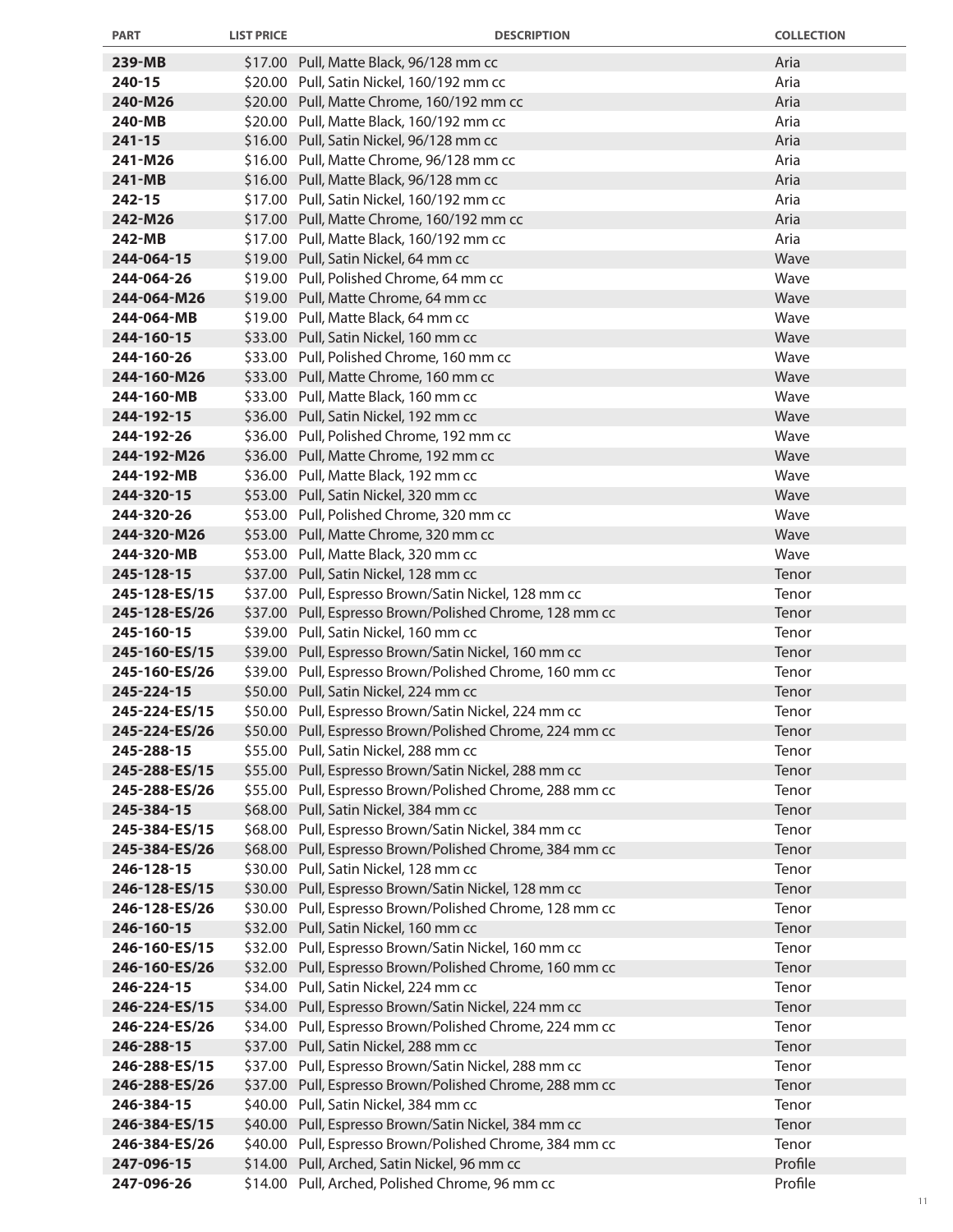| <b>PART</b>       | <b>LIST PRICE</b> | <b>DESCRIPTION</b>                                                                         | <b>COLLECTION</b> |
|-------------------|-------------------|--------------------------------------------------------------------------------------------|-------------------|
| 247-096-M26       |                   | \$14.00 Pull, Arched, Matte Chrome, 96 mm cc                                               | Profile           |
| 247-096-MB        |                   | \$14.00 Pull, Arched, Matte Black, 96 mm cc                                                | Profile           |
| 247-128-15        |                   | \$19.00 Pull, Arched, Satin Nickel, 128/160 cc                                             | Profile           |
| 247-128-26        |                   | \$19.00 Pull, Arched, Polished Chrome, 128/160 cc                                          | Profile           |
| 247-128-M26       |                   | \$19.00 Pull, Arched, Matte Chrome, 128/160 mm cc                                          | Profile           |
| 247-128-MB        |                   | \$19.00 Pull, Arched, Matte Black, 128/160 mm cc                                           | Profile           |
| 247-192-15        |                   | \$23.00 Pull, Arched, Satin Nickel, 192/224 mm cc                                          | Profile           |
| 247-192-26        |                   | \$23.00 Pull, Arched, Polished Chrome, 192/224 mm cc                                       | Profile           |
| 247-192-M26       |                   | \$23.00 Pull, Arched, Matte Chrome, 192/224 mm cc                                          | Profile           |
| 247-192-MB        |                   | \$23.00 Pull, Arched, Matte Black, 192/224 mm cc                                           | Profile           |
| 247-320-15        |                   | \$30.00 Pull, Arched, Satin Nickel, 320/352 mm cc                                          | Profile           |
| 247-320-26        |                   | \$30.00 Pull, Arched, Polished Chrome, 320/352 mm cc                                       | Profile           |
| 247-320-M26       |                   | \$30.00 Pull, Arched, Matte Chrome, 320/352 mm cc                                          | Profile           |
| 247-320-MB        |                   | \$30.00 Pull, Arched, Matte Black, 320/352 mm cc                                           | Profile           |
| 248-096-15        |                   | \$14.00 Pull, Satin Nickel, 96/128 mm cc                                                   | Profile           |
| 248-096-26        |                   | \$14.00 Pull, Polished Chrome, 96/128 mm cc                                                | Profile           |
| 248-096-M26       |                   | \$14.00 Pull, Matte Chrome, 96/128 mm cc                                                   | Profile           |
| 248-096-MB        |                   | \$14.00 Pull, Matte Black, 96/128 mm cc                                                    | Profile           |
| 248-160-15        |                   | \$17.00 Pull, Satin Nickel, 160/192 mm cc                                                  | Profile           |
| 248-160-26        |                   | \$17.00 Pull, Polished Chrome, 160/192 mm cc                                               | Profile           |
| 248-160-M26       |                   | \$17.00 Pull, Matte Chrome, 160/192 mm cc                                                  | Profile           |
| 248-160-MB        |                   | \$17.00 Pull, Matte Black, 160/192 mm cc                                                   | Profile           |
| 248-288-15        |                   | \$29.00 Pull, Satin Nickel, 288/320 mm cc                                                  | Profile           |
| 248-288-26        |                   | \$29.00 Pull, Polished Chrome, 288/320 mm cc                                               | Profile           |
| 248-288-M26       |                   | \$29.00 Pull, Matte Chrome, 288/320 mm cc                                                  | Profile           |
| 248-288-MB        |                   | \$29.00 Pull, Matte Black, 288/320 mm cc                                                   | Profile           |
| 248-448-15        |                   | \$40.00 Pull, Satin Nickel, 448/480 mm cc                                                  | Profile           |
| 248-448-26        |                   | \$40.00 Pull, Polished Chrome, 448/480 mm cc                                               | Profile           |
| 248-448-M26       |                   | \$40.00 Pull, Matte Chrome, 448/480 mm cc                                                  | Profile           |
| 248-448-MB        |                   | \$40.00 Pull, Matte Black, 448/480 mm cc                                                   | Profile           |
| 250-ABZ           |                   | \$14.00 Round Knob, Ancient Bronze, 1-3/8" dia                                             | Siena             |
| 250-VN            |                   | \$14.00 Round Knob, Vibra Nickel, 1-3/8" dia                                               | Siena             |
| 251-ABZ           |                   | \$14.00 Square Knob, Ancient Bronze, 1-1/2"                                                | Siena             |
| 251-VN<br>252-ABZ |                   | \$14.00 Square Knob, Vibra Nickel, 1-1/2"<br>\$14.00 Oval Knob, Ancient Bronze, 1-1/4" dia | Siena<br>Siena    |
| <b>252-VN</b>     |                   | \$14.00 Oval Knob, Vibra Nickel, 1-1/4" dia                                                | Siena             |
| 253-ABZ           |                   | \$14.00 Large Oval Knob, Ancient Bronze, 1-7/8" dia                                        | Siena             |
| 253-VN            |                   | \$14.00 Large Oval Knob, Vibra Nickel, 1-7/8" dia                                          | Siena             |
| 254-ABZ           |                   | \$20.00 Cup Pull, Ancient Bronze, 3" cc                                                    | Siena             |
| 254-VN            |                   | \$20.00 Cup Pull, Vibra Nickel, 3" cc                                                      | Siena             |
| 255-ABZ           |                   | \$15.00 Pull, Ancient Bronze, 96 mm cc                                                     | Siena             |
| 255-VN            |                   | \$15.00 Pull, Vibra Nickel, 96 mm cc                                                       | Siena             |
| 256-ABZ           |                   | \$29.00 Pull, Ancient Bronze, 8" cc                                                        | Siena             |
| 256-VN            |                   | \$29.00 Pull, Vibra Nickel, 8" cc                                                          | Siena             |
| 257-ABZ           |                   | \$59.00 Appliance Pull, Ancient Bronze, 12" cc                                             | Siena             |
| 257-VN            |                   | \$59.00 Appliance Pull, Vibra Nickel, 12" cc                                               | Siena             |
| 258-ABZ           |                   | \$24.00 Bail Pull, Ancient Bronze, 5" cc                                                   | Siena             |
| 258-VN            |                   | \$24.00 Bail Pull, Vibra Nickel, 5"cc                                                      | Siena             |
| 260-ABZ           |                   | \$14.00 Round Knob, Ancient Bronze, 1-5/16" dia                                            | French Farm       |
| 260-AN            |                   | \$14.00 Round Knob, Antique Nickel, 1-5/16" dia                                            | French Farm       |
| 260-EBZ           |                   | \$14.00 Round Knob, Empire Bronze, 1-5/16" dia                                             | French Farm       |
| 261-ABZ           |                   | \$14.00 Oval Knob, Ancient Bronze, 1-7/8" dia                                              | French Farm       |
| 261-AN            |                   | \$14.00 Oval Knob, Antique Nickel, 1-7/8" dia                                              | French Farm       |
| 261-EBZ           |                   | \$14.00 Oval Knob, Empire Bronze, 1-7/8" dia                                               | French Farm       |
| 262-ABZ           |                   | \$15.00 Pull, Ancient Bronze, 96 mm cc                                                     | French Farm       |
| 262-AN            |                   | \$15.00 Pull, Antique Nickel, 96 mm cc                                                     | French Farm       |
| 262-EBZ           |                   | \$15.00 Pull, Empire Bronze, 96 mm cc                                                      | French Farm       |
| 263-ABZ           |                   | \$59.00 Pull, Ancient Bronze, 8" cc                                                        | French Farm       |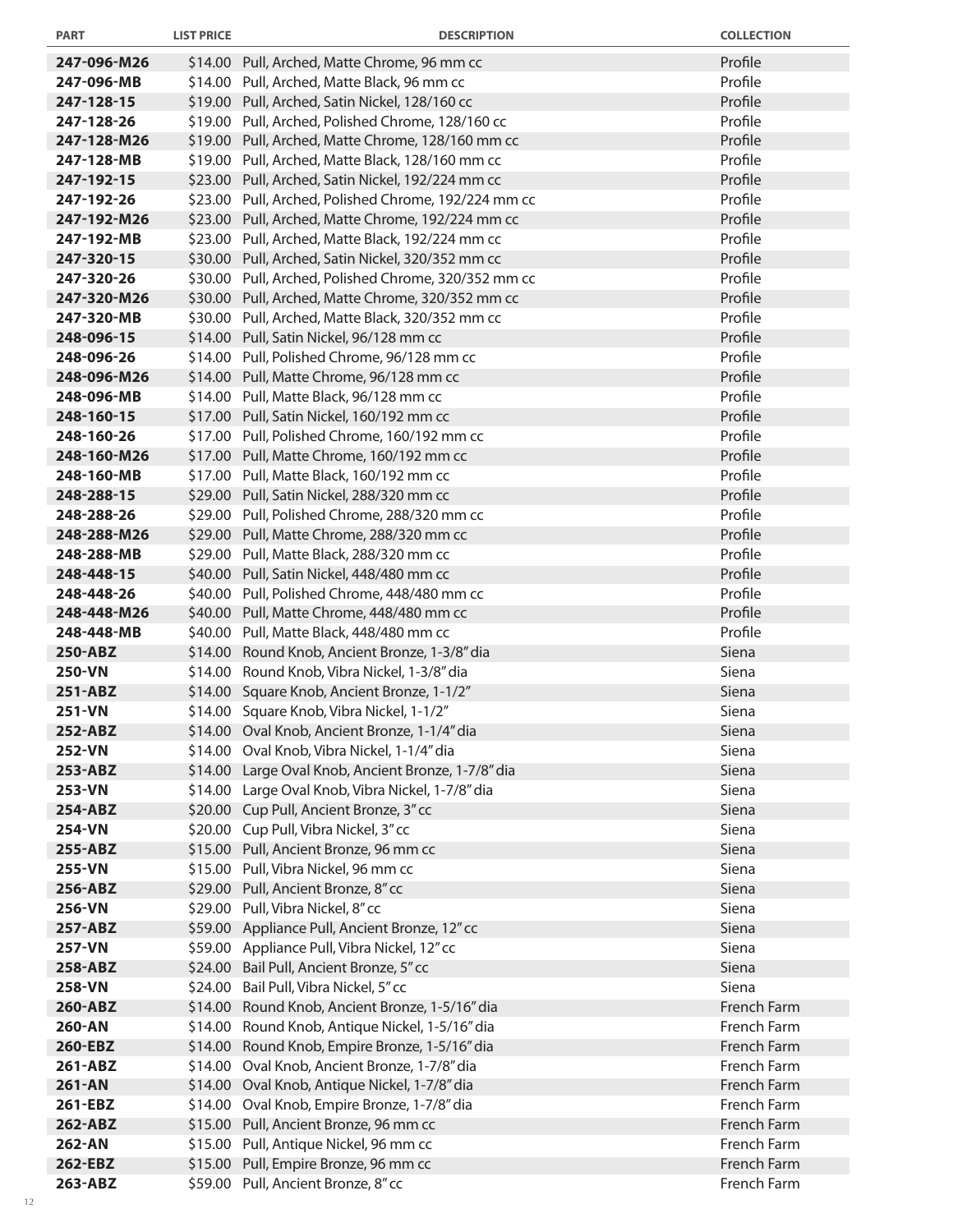| <b>PART</b>                        | <b>LIST PRICE</b> | <b>DESCRIPTION</b>                                                                                                    | <b>COLLECTION</b>    |
|------------------------------------|-------------------|-----------------------------------------------------------------------------------------------------------------------|----------------------|
| 263-AN                             |                   | \$59.00 Pull, Antique Nickel, 8"cc                                                                                    | French Farm          |
| 263-EBZ                            |                   | \$59.00 Pull, Empire Bronze, 8" cc                                                                                    | French Farm          |
| 264-ABZ                            |                   | \$129.00 Appliance Pull, Ancient Bronze, 12" cc                                                                       | French Farm          |
| 264-AN                             |                   | \$129.00 Appliance Pull, Antique Nickel, 12" cc                                                                       | French Farm          |
| 264-EBZ                            |                   | \$129.00 Appliance Pull, Empire Bronze, 12" cc                                                                        | French Farm          |
| 265-ABZ                            |                   | \$21.00 Cup Pull, Ancient Bronze, 3" cc                                                                               | French Farm          |
| 265-AN                             |                   | \$21.00 Cup Pull, Antique Nickel, 3" cc                                                                               | French Farm          |
| 265-EBZ                            |                   | \$21.00 Cup Pull, Empire Bronze, 3" cc                                                                                | French Farm          |
| <b>280-DFBZ</b>                    |                   | \$17.00 Pull, Dark Firenza Bronze, 96/128 mm cc                                                                       | Firenza              |
| 280-FS                             |                   | \$17.00 Pull, Firenza Silver, 96/128 mm cc                                                                            | Firenza              |
| <b>280-LFBZ</b>                    |                   | \$17.00 Pull, Light Firenza Bronze, 96/128 mm cc                                                                      | Firenza              |
| <b>281-DFBZ</b>                    |                   | \$16.00 Pull, Dark Firenza Bronze, 96 mm cc                                                                           | Firenza              |
| 281-FS                             |                   | \$16.00 Pull, Firenza Silver, 96 mm cc                                                                                | Firenza              |
| <b>281-LFBZ</b>                    |                   | \$16.00 Pull, Light Firenza Bronze, 96 mm cc                                                                          | Firenza              |
| <b>282-DFBZ</b>                    |                   | \$17.00 Cup Pull, Dark Firenza Bronze, 96 mm cc                                                                       | Firenza              |
| 282-FS                             |                   | \$17.00 Cup Pull, Firenza Silver, 96 mm cc                                                                            | Firenza              |
| <b>282-LFBZ</b>                    |                   | \$17.00 Cup Pull, Light Firenza Bronze, 96 mm cc                                                                      | Firenza              |
| 283-DFBZ                           |                   | \$12.00 Octagonal Knob, Dark Firenza Bronze, 1-1/8" dia                                                               | Firenza              |
| 283-FS                             |                   | \$12.00 Octagonal Knob, Firenza Silver, 1-1/8" dia                                                                    | Firenza<br>Firenza   |
| <b>283-LFBZ</b><br><b>284-DFBZ</b> |                   | \$12.00 Octagonal Knob, Light Firenza Bronze, 1-1/8" dia<br>\$17.00 Pull, Dark Firenza Bronze, 128 mm cc              | Firenza              |
| 284-FS                             |                   | \$17.00 Pull, Firenza Silver, 128 mm cc                                                                               | Firenza              |
| <b>284-LFBZ</b>                    |                   | \$17.00 Pull, Light Firenza Bronze, 128 mm cc                                                                         | Firenza              |
| 299-15                             |                   | \$14.00 Knob, Satin Nickel with Crystal, 1/2"                                                                         | Skyevale             |
| 299-26                             |                   | \$14.00 Knob, Polished Chrome with Crystal, 1/2"                                                                      | Skyevale             |
| 299-BC                             |                   | \$14.00 Knob, Black Chrome with Crystal, 1/2"                                                                         | Skyevale             |
| 299-MBZ                            |                   | \$14.00 Knob, Milano Bronze with Crystal, 1/2"                                                                        | Skyevale             |
| 299-MSV                            |                   | \$14.00 Knob, Milano Silver with Crystal, 1/2"                                                                        | Skyevale             |
| 299-SSB                            |                   | \$14.00 Knob, Signature Satin Brass with Crystal, 1/2"                                                                | Skyevale             |
| $300 - 15$                         |                   | \$10.00 Knob, Satin Nickel, 1/2"                                                                                      | Skyevale             |
| 300-26                             |                   | \$10.00 Knob, Polished Chrome, 1/2"                                                                                   | Skyevale             |
| 300-BC                             |                   | \$10.00 Knob, Black Chrome, 1/2"                                                                                      | Skyevale             |
| 300-MBZ                            |                   | \$10.00 Knob, Milano Bronze, 1/2"                                                                                     | Skyevale             |
| 300-MSV                            |                   | \$10.00 Knob, Milano Silver, 1/2"                                                                                     | Skyevale             |
| 300-SSB                            |                   | \$10.00 Knob, Signature Satin Brass, 1/2"                                                                             | Skyevale             |
| $301 - 15$                         |                   | \$23.00 Pull, Satin Nickel with Crystals, 32 mm cc                                                                    | Skyevale             |
| 301-26                             |                   | \$23.00 Pull, Polished Chrome with Crystals, 32 mm cc                                                                 | Skyevale             |
| 301-BC                             |                   | \$23.00 Pull, Black Chrome with Crystals, 32 mm cc                                                                    | Skyevale             |
| 301-MBZ                            |                   | \$23.00 Pull, Milano Bronze with Crystals, 32 mm cc                                                                   | Skyevale             |
| 301-MSV                            |                   | \$23.00 Pull, Milano Silver with Crystals, 32 mm cc                                                                   | Skyevale             |
| 301-SSB                            |                   | \$23.00 Pull, Signature Satin Brass with Crystals, 32 mm cc                                                           | Skyevale             |
| $302 - 15$                         |                   | \$45.00 Pull, Satin Nickel with Crystals, 128/160 mm cc                                                               | Skyevale             |
| 302-26                             |                   | \$45.00 Pull, Polished Chrome with Crystals, 128/160 mm cc                                                            | Skyevale             |
| 302-BC                             |                   | \$45.00 Pull, Black Chrome with Crystals, 128/160 mm cc                                                               | Skyevale             |
| 302-MBZ                            |                   | \$45.00 Pull, Milano Bronze with Crystals, 128/160 mm cc                                                              | Skyevale             |
| 302-MSV                            |                   | \$45.00 Pull, Milano Silver with Crystals, 128/160 mm cc                                                              | Skyevale             |
| 302-SSB                            |                   | \$45.00 Pull, Signature Satin Brass with Crystals, 128/160 mm cc                                                      | Skyevale             |
| $303 - 15$<br>303-26               |                   | \$76.00 Pull, Satin Nickel with Crystals, 288/320 mm cc<br>\$76.00 Pull, Polished Chrome with Crystals, 288/320 mm cc | Skyevale<br>Skyevale |
| 303-BC                             |                   | \$76.00 Pull, Black Chrome with Crystals, 288/320 mm cc                                                               | Skyevale             |
| 303-MBZ                            |                   | \$76.00 Pull, Milano Bronze with Crystals, 288/320 mm cc                                                              | Skyevale             |
| 303-MSV                            |                   | \$76.00 Pull, Milano Silver with Crystals, 288/320 mm cc                                                              | Skyevale             |
| 303-SSB                            |                   | \$76.00 Pull, Signature Satin Brass with Crystals, 288/320 mm cc                                                      | Skyevale             |
| 304-15                             |                   | \$11.00 Pull, Satin Nickel, 32 mm cc                                                                                  | Skyevale             |
| 304-26                             |                   | \$11.00 Pull, Polished Chrome, 32 mm cc                                                                               | Skyevale             |
| 304-BC                             |                   | \$11.00 Pull, Black Chrome, 32 mm cc                                                                                  | Skyevale             |
| 304-MBZ                            |                   | \$11.00 Pull, Milano Bronze, 32 mm cc                                                                                 | Skyevale             |
| 304-MSV                            |                   | \$11.00 Pull, Milano Silver, 32 mm cc                                                                                 | Skyevale             |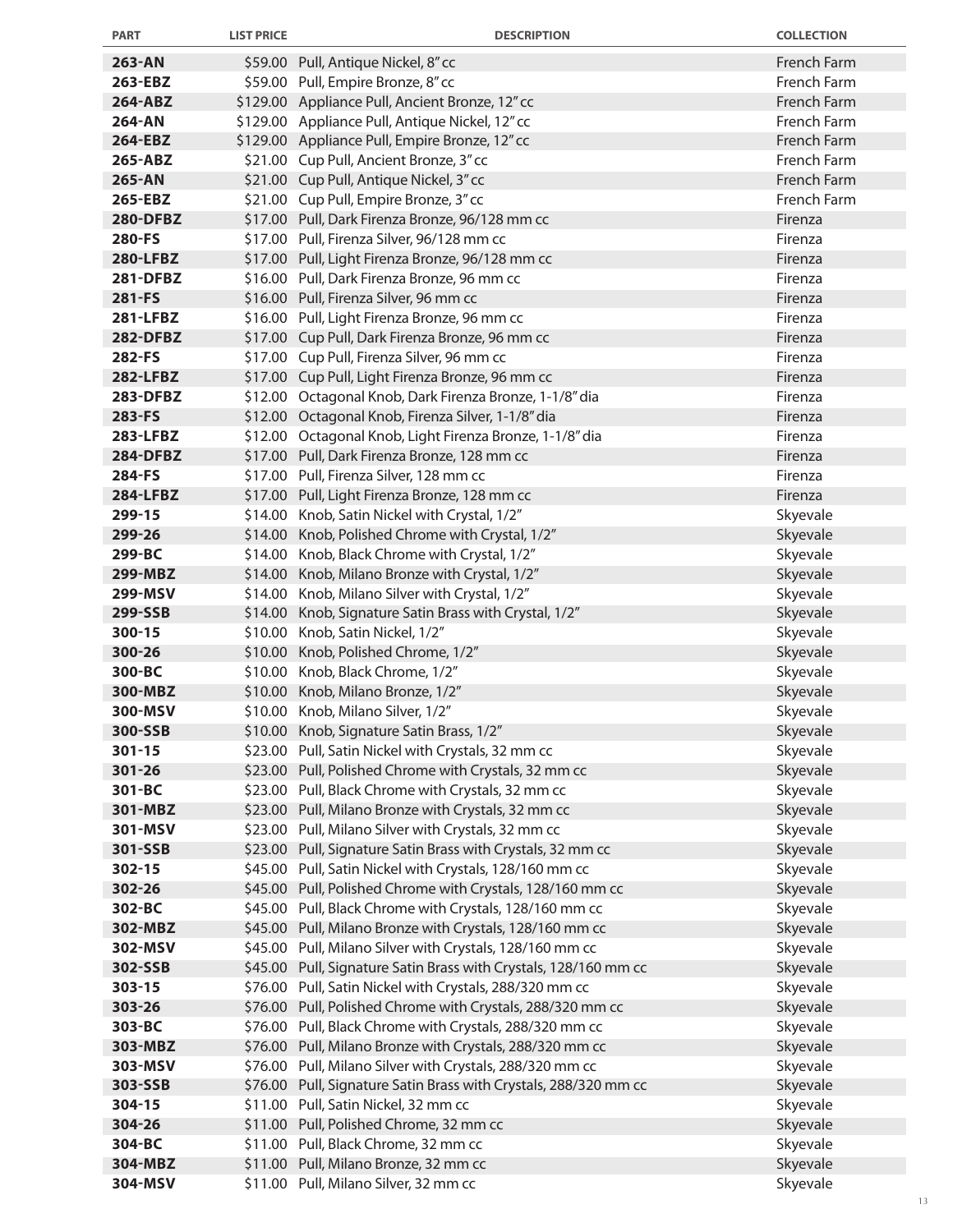| <b>PART</b>          | <b>LIST PRICE</b> | <b>DESCRIPTION</b>                                                                        | <b>COLLECTION</b>    |
|----------------------|-------------------|-------------------------------------------------------------------------------------------|----------------------|
| 304-SSB              |                   | \$11.00 Pull, Signature Satin Brass, 32 mm cc                                             | Skyevale             |
| $305 - 15$           |                   | \$19.00 Pull, Satin Nickel, 128/160 mm cc                                                 | Skyevale             |
| 305-26               |                   | \$19.00 Pull, Polished Chrome, 128/160 mm cc                                              | Skyevale             |
| 305-BC               |                   | \$19.00 Pull, Black Chrome, 128/160 mm cc                                                 | Skyevale             |
| 305-MBZ              |                   | \$19.00 Pull, Milano Bronze, 128/160 mm cc                                                | Skyevale             |
| 305-MSV              |                   | \$19.00 Pull, Milano Silver, 128/160 mm cc                                                | Skyevale             |
| 305-SSB              |                   | \$19.00 Pull, Signature Satin Brass, 128/160 mm cc                                        | Skyevale             |
| 306-15               |                   | \$26.00 Pull, Satin Nickel, 288/320 mm cc                                                 | Skyevale             |
| 306-26               |                   | \$26.00 Pull, Polished Chrome, 288/320 mm cc                                              | Skyevale             |
| 306-BC               |                   | \$26.00 Pull, Black Chrome, 288/320 mm cc                                                 | Skyevale             |
| 306-MBZ              |                   | \$26.00 Pull, Milano Bronze, 288/320 mm cc                                                | Skyevale             |
| 306-MSV              |                   | \$26.00 Pull, Milano Silver, 288/320 mm cc                                                | Skyevale             |
| 306-SSB              |                   | \$26.00 Pull, Signature Satin Brass, 288/320 mm cc                                        | Skyevale             |
| $307 - 15$           |                   | \$19.00 Pull, Satin Nickel, 32 mm cc                                                      | Sorrento             |
| 307-26               |                   | \$19.00 Pull, Polished Chrome, 32 mm cc                                                   | Sorrento             |
| 307-BC               |                   | \$19.00 Pull, Black Chrome, 32 mm cc                                                      | Sorrento             |
| 307-MB               |                   | \$19.00 Pull, Matte Black, 32 mm cc                                                       | Sorrento             |
| 307-MBZ              |                   | \$19.00 Pull, Milano Bronze, 32 mm cc                                                     | Sorrento             |
| 307-MSV              |                   | \$19.00 Pull, Milano Silver, 32 mm cc                                                     | Sorrento             |
| 308-15               |                   | \$15.00 Pull, Satin Nickel, 96/128 mm cc                                                  | Sorrento             |
| 308-26               |                   | \$15.00 Pull, Polished Chrome, 96/128 mm cc                                               | Sorrento             |
| 308-BC               |                   | \$15.00 Pull, Black Chrome, 96/128 mm cc                                                  | Sorrento             |
| 308-MB               |                   | \$15.00 Pull, Matte Black, 96/128 mm cc                                                   | Sorrento             |
| 308-MBZ              |                   | \$15.00 Pull, Milano Bronze, 96/128 mm cc                                                 | Sorrento             |
| 308-MSV              |                   | \$15.00 Pull, Milano Silver, 96/128 mm cc                                                 | Sorrento             |
| 309-15               |                   | \$20.00 Pull, Satin Nickel, 160/192 mm cc                                                 | Sorrento             |
| 309-26               |                   | \$20.00 Pull, Polished Chrome, 160/192 mm cc                                              | Sorrento             |
| 309-BC               |                   | \$20.00 Pull, Black Chrome, 160/192 mm cc                                                 | Sorrento             |
| 309-MB               |                   | \$20.00 Pull, Matte Black, 160/192 mm cc                                                  | Sorrento             |
| 309-MBZ              |                   | \$20.00 Pull, Milano Bronze, 160/192 mm cc                                                | Sorrento             |
| 309-MSV              |                   | \$20.00 Pull, Milano Silver, 160/192 mm cc                                                | Sorrento<br>Sorrento |
| $310 - 15$<br>310-26 |                   | \$28.00 Pull, Satin Nickel, 288/320 mm cc                                                 | Sorrento             |
| 310-BC               |                   | \$28.00 Pull, Polished Chrome, 288/320 mm cc<br>\$28.00 Pull, Black Chrome, 288/320 mm cc | Sorrento             |
| 310-MB               |                   | \$28.00 Pull, Matte Black, 288/320 mm cc                                                  | Sorrento             |
| 310-MBZ              |                   | \$28.00 Pull, Milano Bronze, 288/320 mm cc                                                | Sorrento             |
| 310-MSV              |                   | \$28.00 Pull, Milano Silver, 288/320 mm cc                                                | Sorrento             |
| $311 - 15$           |                   | \$44.00 Pull, Satin Nickel, 448/480 mm cc                                                 | Sorrento             |
| 311-26               |                   | \$44.00 Pull, Polished Chrome, 448/480 mm cc                                              | Sorrento             |
| 311-BC               |                   | \$44.00 Pull, Black Chrome, 448/480 mm cc                                                 | Sorrento             |
| 311-MB               |                   | \$44.00 Pull, Matte Black, 448/480 mm cc                                                  | Sorrento             |
| 311-MBZ              |                   | \$44.00 Pull, Milano Bronze, 448/480 mm cc                                                | Sorrento             |
| 311-MSV              |                   | \$44.00 Pull, Milano Silver, 448/480 mm cc                                                | Sorrento             |
| 312-15               |                   | \$16.00 Pull, Satin Nickel, 96/128 mm cc                                                  | Sorrento             |
| 312-26               |                   | \$16.00 Pull, Polished Chrome, 96/128 mm cc                                               | Sorrento             |
| 312-BC               |                   | \$16.00 Pull, Black Chrome, 96/128 mm cc                                                  | Sorrento             |
| 312-MB               |                   | \$16.00 Pull, Matte Black, 96/128 mm cc                                                   | Sorrento             |
| 312-MBZ              |                   | \$16.00 Pull, Milano Bronze, 96/128 mm cc                                                 | Sorrento             |
| 312-MSV              |                   | \$16.00 Pull, Milano Silver, 96/128 mm cc                                                 | Sorrento             |
| $313 - 15$           |                   | \$20.00 Pull, Satin Nickel, 160/192 mm cc                                                 | Sorrento             |
| 313-26               |                   | \$20.00 Pull, Polished Chrome, 160/192 mm cc                                              | Sorrento             |
| 313-BC               |                   | \$20.00 Pull, Black Chrome, 160/192 mm cc                                                 | Sorrento             |
| 313-MB               |                   | \$20.00 Pull, Matte Black, 160/192 mm cc                                                  | Sorrento             |
| 313-MBZ              |                   | \$20.00 Pull, Milano Bronze, 160/192 mm cc                                                | Sorrento             |
| 313-MSV              |                   | \$20.00 Pull, Milano Silver, 160/192 mm cc                                                | Sorrento             |
| 314-15               |                   | \$28.00 Pull, Satin Nickel, 288/320 mm cc                                                 | Sorrento             |
| 314-26               |                   | \$28.00 Pull, Polished Chrome, 288/320 mm cc                                              | Sorrento             |
| 314-BC               |                   | \$28.00 Pull, Black Chrome, 288/320 mm cc                                                 | Sorrento             |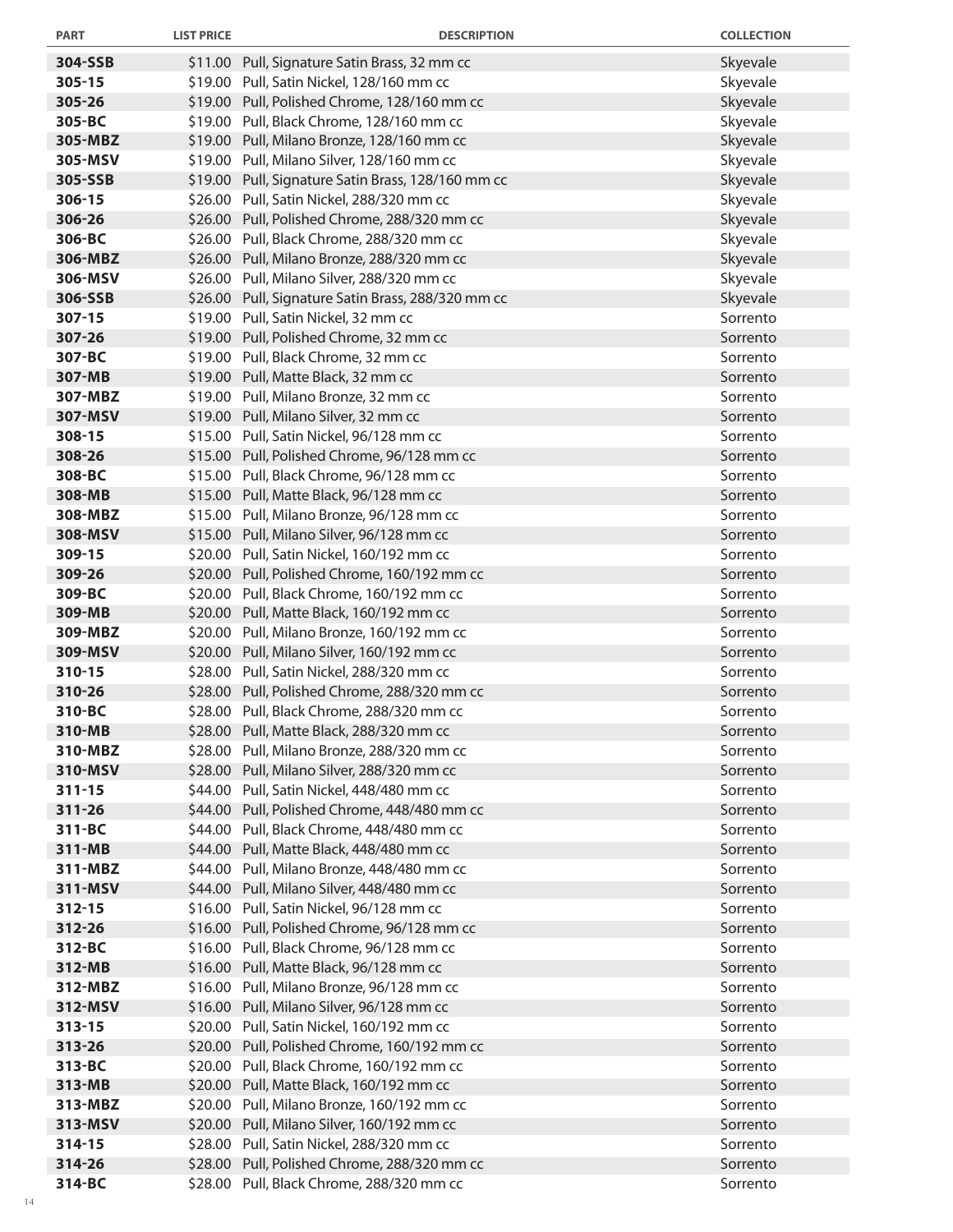| <b>PART</b>            | <b>LIST PRICE</b> | <b>DESCRIPTION</b>                                                                                       | <b>COLLECTION</b>    |
|------------------------|-------------------|----------------------------------------------------------------------------------------------------------|----------------------|
| 314-MB                 |                   | \$28.00 Pull, Matte Black, 288/320 mm cc                                                                 | Sorrento             |
| 314-MBZ                |                   | \$28.00 Pull, Milano Bronze, 288/320 mm cc                                                               | Sorrento             |
| 314-MSV                |                   | \$28.00 Pull, Milano Silver, 288/320 mm cc                                                               | Sorrento             |
| 315-15 CL              |                   | \$24.00 Pull, Satin Nickel, Clear, 64 mm cc                                                              | Positano             |
| 315-15 SM              |                   | \$24.00 Pull, Satin Nickel, Smoke, 64 mm cc                                                              | Positano             |
| 315-26 CL              |                   | \$24.00 Pull, Polished Chrome, Clear, 64 mm cc                                                           | Positano             |
| 315-26 SM              |                   | \$24.00 Pull, Polished Chrome, Smoke, 64 mm cc                                                           | Positano             |
| 316-15 CL              |                   | \$23.00 Pull, Satin Nickel, Clear, 128 mm cc                                                             | Positano             |
| 316-15 SM              |                   | \$23.00 Pull, Satin Nickel, Smoke, 128 mm cc                                                             | Positano             |
| 316-26 CL              |                   | \$23.00 Pull, Polished Chrome, Clear, 128 mm cc                                                          | Positano             |
| 316-26 SM              |                   | \$23.00 Pull, Polished Chrome, Smoke, 128 mm cc                                                          | Positano             |
| 317-15 CL              |                   | \$24.00 Pull, Satin Nickel, Clear, 160 mm cc                                                             | Positano             |
| 317-15 SM              |                   | \$24.00 Pull, Satin Nickel, Smoke, 160 mm cc                                                             | Positano             |
| 317-26 CL              |                   | \$24.00 Pull, Polished Chrome, Clear, 160 mm cc                                                          | Positano             |
| 317-26 SM              |                   | \$24.00 Pull, Polished Chrome, Smoke, 160 mm cc                                                          | Positano             |
| 318-15 CL              |                   | \$28.00 Pull, Satin Nickel, Clear 320 mm cc                                                              | Positano             |
| 318-15 SM              |                   | \$28.00 Pull, Satin Nickel, Smoke, 320 mm cc                                                             | Positano             |
| 318-26 CL              |                   | \$28.00 Pull, Polished Chrome, Clear, 320 mm cc                                                          | Positano             |
| 318-26 SM              |                   | \$28.00 Pull, Polished Chrome, Smoke 320 mm cc                                                           | Positano             |
| 319-15 CL              |                   | \$16.00 Pull, Square, Angled, Satin Nickel, Clear, 16 mm cc                                              | Positano             |
| 319-15 SM              |                   | \$16.00 Pull, Square, Angled, Satin Nickel, Smoke, 16 mm cc                                              | Positano             |
| 319-26 CL              |                   | \$16.00 Pull, Square, Angled, Polished Chrome, Clear, 16 mm cc                                           | Positano             |
| 319-26 SM              |                   | \$16.00 Pull, Square, Angled, Polished Chrome, Smoke, 16 mm cc                                           | Positano             |
| 320-15 CL              |                   | \$26.00 Pull, Arched, Satin Nickel, Clear, 128 mm cc                                                     | Positano             |
| 320-15 SM              |                   | \$26.00 Pull, Arched, Satin Nickel, Smoke, 128 mm cc                                                     | Positano             |
| 320-26 CL              |                   | \$26.00 Pull, Arched, Polished Chrome, Clear, 128 mm cc                                                  | Positano             |
| 320-26 SM              |                   | \$26.00 Pull, Arched, Polished Chrome, Smoke, 128 mm cc                                                  | Positano             |
| 321-15 CL              |                   | \$27.00 Pull, Arched, Satin Nickel, Clear, 160 mm cc                                                     | Positano             |
| 321-15 SM              |                   | \$27.00 Pull, Arched, Satin Nickel, Smoke, 160 mm cc                                                     | Positano             |
| 321-26 CL              |                   | \$27.00 Pull, Arched, Polished Chrome, 160 mm cc                                                         | Positano             |
| 321-26 SM              |                   | \$27.00 Pull, Arched, Polished Chrome, 160 mm cc                                                         | Positano             |
| 322-15 CL              |                   | \$29.00 Pull, Arched, Satin Nickel, Clear, 224 mm cc                                                     | Positano             |
| 322-15 SM              |                   | \$29.00 Pull, Arched, Satin Nickel, Smoke, 224 mm cc                                                     | Positano             |
| 322-26 CL              |                   | \$29.00 Pull, Arched, Polished Chrome, Clear, 224 mm cc                                                  | Positano             |
| 322-26 SM              |                   | \$29.00 Pull, Arched, Polished Chrome, Smoke, 224 mm cc                                                  | Positano             |
| 323-15 CL              |                   | \$19.00 Edge Pull, Satin Nickel, Clear, 32 mm cc                                                         | Positano             |
| 323-15 SM              |                   | \$19.00 Edge Pull, Satin Nickel, Smoke, 32 mm cc                                                         | Positano<br>Positano |
| 323-26 CL<br>323-26 SM |                   | \$19.00 Edge Pull, Polished Chrome, Clear, 32 mm cc                                                      | Positano             |
| 324-15 CL              |                   | \$19.00 Edge Pull, Polished Chrome, Smoke, 32 mm cc<br>\$30.00 Edge Pull, Satin Nickel, Clear, 128 mm cc | Positano             |
| 324-15 SM              |                   | \$30.00 Edge Pull, Satin Nickel, Smoke, 128 mm cc                                                        | Positano             |
| 324-26 CL              |                   | \$30.00 Edge Pull, Polished Chrome, Clear 128 mm cc                                                      | Positano             |
| 324-26 SM              |                   | \$30.00 Edge Pull, Polished Chrome, Smoke, 128 mm cc                                                     | Positano             |
| 360-15                 |                   | \$14.00 Square Knob, Satin Nickel, 1-3/8"                                                                | Armadio              |
| 360-26                 |                   | \$14.00 Square Knob, Polished Chrome, 1-3/8"                                                             | Armadio              |
| 360-BRBZ               |                   | \$14.00 Square Knob, Burnished Bronze, 1-3/8"                                                            | Armadio              |
| 360-MB                 |                   | \$14.00 Square Knob, Matte Black, 1-3/8"                                                                 | Armadio              |
| $361 - 15$             |                   | \$17.00 Pull, Satin Nickel, 32 mm cc                                                                     | Armadio              |
| $361 - 26$             |                   | \$17.00 Pull, Polished Chrome, 32 mm cc                                                                  | Armadio              |
| 361-BRBZ               |                   | \$17.00 Pull, Burnished Bronze, 32 mm cc                                                                 | Armadio              |
| 361-MB                 |                   | \$17.00 Pull, Matte Black, 32 mm cc                                                                      | Armadio              |
| $362 - 15$             |                   | \$16.00 Pull, Arched, Satin Nickel, 64 mm cc                                                             | Armadio              |
| 362-26                 |                   | \$16.00 Pull, Arched, Polished Chrome, 64 mm cc                                                          | Armadio              |
| 362-BRBZ               |                   | \$16.00 Pull, Arched, Burnished Bronze, 64 mm cc                                                         | Armadio              |
| 362-MB                 |                   | \$16.00 Pull, Arched, Matte Black, 64 mm cc                                                              | Armadio              |
| $363 - 15$             |                   | \$21.00 Pull, Arched, Satin Nickel, 128 mm cc                                                            | Armadio              |
| 363-26                 |                   | \$21.00 Pull, Arched, Polished Chrome, 128 mm cc                                                         | Armadio              |
| 363-BRBZ               |                   | \$21.00 Pull, Arched, Burnished Bronze, 128 mm cc                                                        | Armadio              |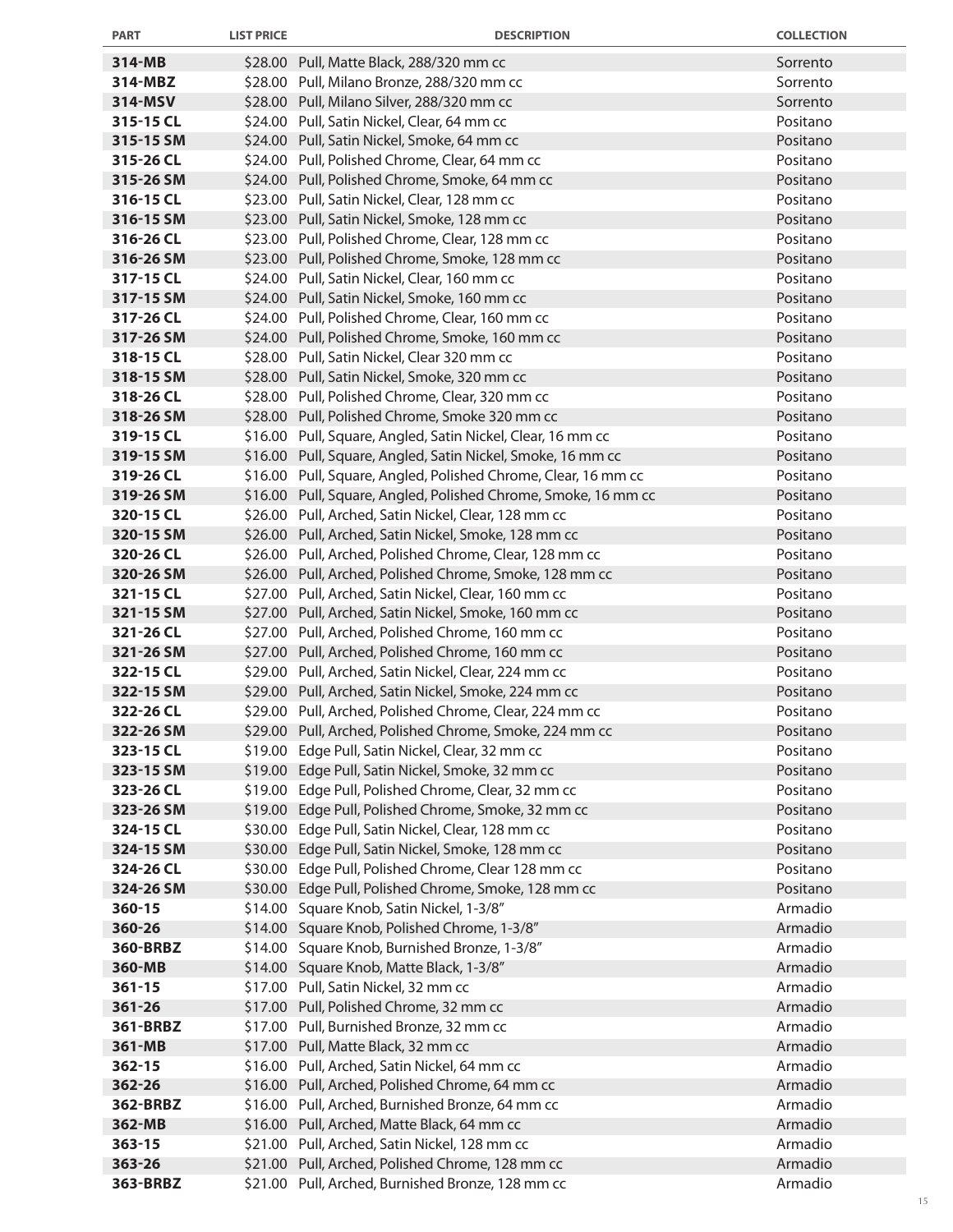| <b>PART</b>       | <b>LIST PRICE</b> | <b>DESCRIPTION</b>                                                                                                         | <b>COLLECTION</b>  |
|-------------------|-------------------|----------------------------------------------------------------------------------------------------------------------------|--------------------|
| 363-MB            |                   | \$21.00 Pull, Arched, Matte Black, 128 mm cc                                                                               | Armadio            |
| $364 - 15$        |                   | \$27.00 Pull, Arched, Satin Nickel, 160/192 mm cc                                                                          | Armadio            |
| 364-26            |                   | \$27.00 Pull, Arched, Polished Chrome, 160/192 mm cc                                                                       | Armadio            |
| 364-BRBZ          |                   | \$27.00 Pull, Arched, Burnished Bronze, 160/192 mm cc                                                                      | Armadio            |
| 364-MB            |                   | \$27.00 Pull, Arched, Matte Black, 160/192 mm cc                                                                           | Armadio            |
| $365 - 15$        |                   | \$40.00 Pull, Arched, Satin Nickel, 288/320 mm cc                                                                          | Armadio            |
| 365-26            |                   | \$40.00 Pull, Arched, Polished Chrome, 288/320 mm cc                                                                       | Armadio            |
| 365-BRBZ          |                   | \$40.00 Pull, Arched, Burnished Bronze, 288/320 mm cc                                                                      | Armadio            |
| 365-MB            |                   | \$40.00 Pull, Arched, Matte Black, 288/320 mm cc                                                                           | Armadio            |
| $370 - 15$        |                   | \$21.00 Pull, Satin Nickel, 128 mm cc                                                                                      | Regatta            |
| 370-26            |                   | \$21.00 Pull, Polished Chrome, 128 mm cc                                                                                   | Regatta            |
| 370-MB/15         |                   | \$21.00 Pull, Matte Black/Satin Nickel, 128 mm cc                                                                          | Regatta            |
| 370-MB/26         |                   | \$21.00 Pull, Matte Black/Polished Chrome, 128 mm cc                                                                       | Regatta            |
| $371 - 15$        |                   | \$27.00 Pull, Satin Nickel, 224 mm cc                                                                                      | Regatta            |
| 371-26            |                   | \$27.00 Pull, Polished Chrome, 224 mm cc                                                                                   | Regatta            |
| 371-MB/15         |                   | \$27.00 Pull, Matte Black/Satin Nickel, 224 mm cc                                                                          | Regatta            |
| 371-MB/26         |                   | \$27.00 Pull, Matte Black/Polished Chrome, 224 mm cc                                                                       | Regatta            |
| $372 - 15$        |                   | \$32.00 Pull, Satin Nickel, 288 mm cc                                                                                      | Regatta            |
| 372-26            |                   | \$32.00 Pull, Polished Chrome, 288 mm cc                                                                                   | Regatta            |
| 372-MB/15         |                   | \$32.00 Pull, Matte Black/Satin Nickel, 288 mm cc                                                                          | Regatta            |
| 372-MB/26         |                   | \$32.00 Pull, Matte Black/Polished Chrome, 288 mm cc                                                                       | Regatta            |
| $373 - 15$        |                   | \$37.00 Pull, Satin Nickel, 320 mm cc                                                                                      | Regatta            |
| 373-26            |                   | \$37.00 Pull, Polished Chrome, 320 mm cc                                                                                   | Regatta            |
| 373-MB/15         |                   | \$37.00 Pull, Matte Black/Satin Nickel, 320 mm cc                                                                          | Regatta            |
| 373-MB/26         |                   | \$37.00 Pull, Matte Black/Polished Chrome, 320 mm cc                                                                       | Regatta            |
| 401-10B           |                   | \$20.00 T-Knob, Adjustable Clear Acrylic, Oil Rubbed Bronze, 2"                                                            | Lumiere            |
| $401 - 15$        |                   | \$20.00 T-Knob, Adjustable Clear Acrylic, Satin Nickel, 2"                                                                 | Lumiere            |
| 401-26            |                   | \$20.00 T-Knob, Adjustable Clear Acrylic, Polished Chrome, 2"                                                              | Lumiere            |
| 401-BRG           |                   | \$20.00 T-Knob, Adjustable Clear Acrylic, Brushed Rose Gold, 2"                                                            | Lumiere<br>Lumiere |
| 401-MB<br>401-PN  |                   | \$20.00 T-Knob, Adjustable Clear Acrylic, Matte Black, 2"                                                                  |                    |
| 401-SB            |                   | \$20.00 T-Knob, Adjustable Clear Acrylic, Polished Nickel, 2"<br>\$20.00 T-Knob, Adjustable Clear Acrylic, Satin Brass, 2" | Lumiere<br>Lumiere |
| 402-10B           |                   | \$117.00 Appliance Pull, NON-Adjustable Clear Acrylic, Oil Rubbed Bronze, 12" cc                                           | Lumiere            |
| <b>BTB402-10B</b> |                   | \$234.00 Back to Back, Appliance Pull, NON-Adjustable Clear Acrylic, Oil Rubbed Bronze, 12" cc                             | Lumiere            |
| <b>CS402-10B</b>  | \$117.00          | Concealed Surface, Appliance Pull, NON-Adjustable Clear Acrylic, Oil Rubbed Bronze, 12"cc                                  | Lumiere            |
| 402-15            | \$117.00          | Appliance Pull, NON-Adjustable Clear Acrylic, Satin Nickel. 12" cc                                                         | Lumiere            |
| BTB402-15         | \$234.00          | Back to Back, Appliance Pull, NON-Adjustable Clear Acrylic, Satin Nickel. 12" cc                                           | Lumiere            |
| CS402-15          | \$117.00          | Concealed Surface, Appliance Pull, NON-Adjustable Clear Acrylic, Satin Nickel. 12"cc                                       | Lumiere            |
| 402-26            | \$117.00          | Appliance Pull, NON-Adjustable Clear Acrylic, Polished Chrome, 12" cc                                                      | Lumiere            |
| BTB402-26         | \$234.00          | Back to Back, Appliance Pull, NON-Adjustable Clear Acrylic, Polished Chrome, 12" cc                                        | Lumiere            |
| CS402-26          | \$117.00          | Concealed Surface, Appliance Pull, NON-Adjustable Clear Acrylic, Polished Chrome, 12" cc                                   | Lumiere            |
| 402-BRG           | \$117.00          | Appliance Pull, NON-Adjustable Clear Acrylic, Brushed Rose Gold, 12" cc                                                    | Lumiere            |
| BTB402-BRG        | \$234.00          | Back to Back, Appliance Pull, NON-Adjustable Clear Acrylic, Brushed Rose Gold, 12" cc                                      | Lumiere            |
| <b>CS402-BRG</b>  | \$117.00          | Concealed Surface, Appliance Pull, NON-Adjustable Clear Acrylic, Brushed Rose Gold, 12"cc                                  | Lumiere            |
| 402-MB            | \$117.00          | Appliance Pull, NON-Adjustable Clear Acrylic, Matte Black, 12" cc                                                          | Lumiere            |
| <b>BTB402-MB</b>  | \$234.00          | Back to Back, Appliance Pull, NON-Adjustable Clear Acrylic, Matte Black, 12" cc                                            | Lumiere            |
| <b>CS402-MB</b>   | \$117.00          | Concealed Surface, Appliance Pull, NON-Adjustable Clear Acrylic, Matte Black, 12"cc                                        | Lumiere            |
| 402-PN            | \$117.00          | Appliance Pull, NON-Adjustable Clear Acrylic, Polished Nickel, 12" cc                                                      | Lumiere            |
| <b>BTB402-PN</b>  | \$234.00          | Back to Back, Appliance Pull, NON-Adjustable Clear Acrylic, Polished Nickel, 12" cc                                        | Lumiere            |
| <b>CS402-PN</b>   | \$117.00          | Concealed Surface, Appliance Pull, NON-Adjustable Clear Acrylic, Polished Nickel, 12" cc                                   | Lumiere            |
| 402-SB            | \$117.00          | Appliance Pull, NON-Adjustable Clear Acrylic, Satin Brass, 12" cc                                                          | Lumiere            |
| <b>BTB402-SB</b>  | \$234.00          | Back to Back, Appliance Pull, NON-Adjustable Clear Acrylic, Satin Brass, 12" cc                                            | Lumiere            |
| <b>CS402-SB</b>   | \$117.00          | Concealed Surface, Appliance Pull, NON-Adjustable Clear Acrylic, Satin Brass, 12" cc                                       | Lumiere            |
| 404-10B           | \$42.00           | Pull, Adjustable Clear Acrylic, Oil Rubbed Bronze, 4" cc                                                                   | Lumiere            |
| 404-15            | \$42.00           | Pull, Adjustable Clear Acrylic, Satin Nickel, 4" cc                                                                        | Lumiere            |
| 404-26            | \$42.00           | Pull, Adjustable Clear Acrylic, Polished Chrome, 4" cc                                                                     | Lumiere            |
| 404-BRG           | \$42.00           | Pull, Adjustable Clear Acrylic, Brushed Rose Gold, 4" cc                                                                   | Lumiere            |
| 404-MB            | \$42.00           | Pull, Adjustable Clear Acrylic, Matte Black, 4" cc                                                                         | Lumiere            |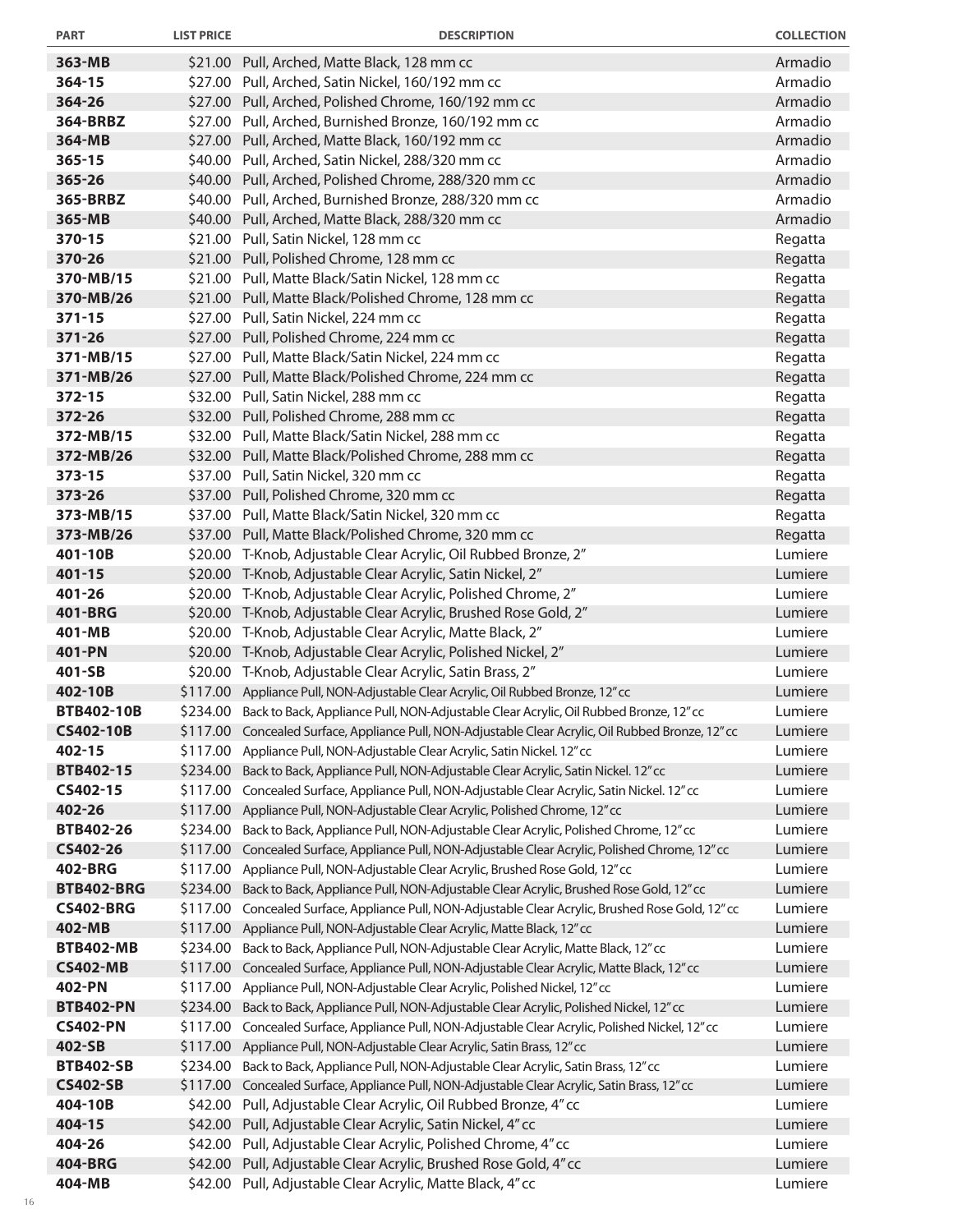| <b>PART</b>           | <b>LIST PRICE</b>    | <b>DESCRIPTION</b>                                                                                                                                                                                | <b>COLLECTION</b>                                   |
|-----------------------|----------------------|---------------------------------------------------------------------------------------------------------------------------------------------------------------------------------------------------|-----------------------------------------------------|
| 404-PN                |                      | \$42.00 Pull, Adjustable Clear Acrylic, Polished Nickel, 4" cc                                                                                                                                    | Lumiere                                             |
| 404-SB                |                      | \$42.00 Pull, Adjustable Clear Acrylic, Satin Brass, 4" cc                                                                                                                                        | Lumiere                                             |
| 406-10B               |                      | \$48.00 Pull, Adjustable Clear Acrylic, Oil Rubbed Bronze, 6" cc                                                                                                                                  | Lumiere                                             |
| 406-15                |                      | \$48.00 Pull, Adjustable Clear Acrylic, Satin Nickel, 6" cc                                                                                                                                       | Lumiere                                             |
| 406-26                |                      | \$48.00 Pull, Adjustable Clear Acrylic, Polished Chrome, 6" cc                                                                                                                                    | Lumiere                                             |
| 406-BRG               |                      | \$48.00 Pull, Adjustable Clear Acrylic, Brushed Rose Gold, 6" cc                                                                                                                                  | Lumiere                                             |
| 406-MB                |                      | \$48.00 Pull, Adjustable Clear Acrylic, Matte Black, 6" cc                                                                                                                                        | Lumiere                                             |
| 406-PN                |                      | \$48.00 Pull, Adjustable Clear Acrylic, Polished Nickel, 6" cc                                                                                                                                    | Lumiere                                             |
| 406-SB                |                      | \$48.00 Pull, Adjustable Clear Acrylic, Satin Brass, 6" cc                                                                                                                                        | Lumiere                                             |
| 408-10B               |                      | \$60.00 Pull, Adjustable Clear Acrylic, Oil Rubbed Bronze, 8" cc                                                                                                                                  | Lumiere                                             |
| $408 - 15$            |                      | \$60.00 Pull, Adjustable Clear Acrylic, Satin Nickel, 8" cc                                                                                                                                       | Lumiere                                             |
| 408-26                |                      | \$60.00 Pull, Adjustable Clear Acrylic, Polished Chrome, 8" cc                                                                                                                                    | Lumiere                                             |
| 408-BRG               |                      | \$60.00 Pull, Adjustable Clear Acrylic, Brushed Rose Gold, 8" cc                                                                                                                                  | Lumiere                                             |
| 408-MB                |                      | \$60.00 Pull, Adjustable Clear Acrylic, Matte Black, 8" cc                                                                                                                                        | Lumiere                                             |
| 408-PN                |                      | \$60.00 Pull, Adjustable Clear Acrylic, Polished Nickel, 8" cc                                                                                                                                    | Lumiere                                             |
| 408-SB                |                      | \$60.00 Pull, Adjustable Clear Acrylic, Satin Brass, 8" cc                                                                                                                                        | Lumiere                                             |
| 411-03                |                      | \$20.00 T-Knob, Adjustable Clear Acrylic, Polished Brass, 2"                                                                                                                                      | <b>Lumiere Transitional</b>                         |
| $411 - 15$            |                      | \$20.00 T-Knob, Adjustable Clear Acrylic, Satin Nickel, 2"                                                                                                                                        | Lumiere Transitional                                |
| $411 - 26$            |                      | \$20.00 T-Knob, Adjustable Clear Acrylic, Polished Chrome, 2"                                                                                                                                     | <b>Lumiere Transitional</b>                         |
| 411-PN                |                      | \$20.00 T-Knob, Adjustable Clear Acrylic, Polished Nickel, 2"                                                                                                                                     | Lumiere Transitional                                |
| 411-PRG               |                      | \$20.00 T-Knob, Adjustable Clear Acrylic, Polished Rose Gold, 2"                                                                                                                                  | Lumiere Transitional                                |
| 411-SB                | \$20.00              | T-Knob, Adjustable Clear Acrylic, Satin Brass, 2"                                                                                                                                                 | <b>Lumiere Transitional</b>                         |
| 412-03                | \$117.00             | Appliance Pull, NON-Adjustable Clear Acrylic, Polished Brass, 12" cc                                                                                                                              | <b>Lumiere Transitional</b>                         |
| BTB412-03<br>CS412-03 | \$234.00<br>\$117.00 | Back to Back, Appliance Pull, NON-Adjustable Clear Acrylic, Polished Brass, 12" cc<br>Concealed Surface, Appliance Pull, NON-Adjustable Clear Acrylic, Polished Brass, 12"cc Lumiere Transitional | Lumiere Transitional                                |
| $412 - 15$            | \$117.00             | Appliance Pull, NON-Adjustable Clear Acrylic, Satin Nickel, 12" cc                                                                                                                                | Lumiere Transitional                                |
| <b>BTB412-15</b>      | \$234.00             | Back to Back, Appliance Pull, NON-Adjustable Clear Acrylic, Satin Nickel, 12" cc                                                                                                                  | <b>Lumiere Transitional</b>                         |
| CS412-15              | \$117.00             | Concealed Surface, Appliance Pull, NON-Adjustable Clear Acrylic, Satin Nickel, 12" cc                                                                                                             | Lumiere Transitional                                |
| 412-26                | \$117.00             | Appliance Pull, NON-Adjustable Clear Acrylic, Polished Chrome, 12" cc                                                                                                                             | Lumiere Transitional                                |
| <b>BTB412-26</b>      | \$234.00             | Back to Back, Appliance Pull, NON-Adjustable Clear Acrylic, Polished Chrome, 12" cc                                                                                                               | Lumiere Transitional                                |
| CS412-26              | \$117.00             | Concealed Surface, Appliance Pull, NON-Adjustable Clear Acrylic, Polished Chrome, 12"cc                                                                                                           | <b>Lumiere Transitional</b>                         |
| 412-PN                | \$117.00             | Appliance Pull, NON-Adjustable Clear Acrylic, Polished Nickel, 12" cc                                                                                                                             | Lumiere Transitional                                |
| <b>BTB412-PN</b>      |                      | \$234.00 Back to Back, Appliance Pull, NON-Adjustable Clear Acrylic, Polished Nickel, 12"cc                                                                                                       | Lumiere Transitional                                |
| <b>CS412-PN</b>       |                      | \$117.00 Concealed Surface, Appliance Pull, NON-Adjustable Clear Acrylic, Polished Nickel, 12" cc Lumiere Transitional                                                                            |                                                     |
| 412-PRG               |                      | \$117.00 Appliance Pull, NON-Adjustable Clear Acrylic, Polished Rose Gold, 12"cc                                                                                                                  | Lumiere Transitional                                |
| BTB412-PRG            | \$234.00             | Back to Back, Appliance Pull, NON-Adjustable Clear Acrylic, Polished Rose Gold, 12" cc                                                                                                            | <b>Lumiere Transitional</b>                         |
| <b>CS412-PRG</b>      | \$117.00             | Concealed Surface, Appliance Pull, NON-Adjustable Clear Acrylic, Polished Rose Gold, 12"cc                                                                                                        | Lumiere Transitional                                |
| 412-SB                | \$117.00             | Appliance Pull, NON-Adjustable Clear Acrylic, Satin Brass, 12" cc                                                                                                                                 | <b>Lumiere Transitional</b>                         |
| <b>BTB412-SB</b>      | \$234.00             | Back to Back, Appliance Pull, NON-Adjustable Clear Acrylic, Satin Brass, 12"cc                                                                                                                    | <b>Lumiere Transitional</b>                         |
| <b>CS412-SB</b>       | \$117.00             | Concealed Surface, Appliance Pull, NON-Adjustable Clear Acrylic, Satin Brass, 12" cc                                                                                                              | <b>Lumiere Transitional</b>                         |
| 414-03                | \$42.00              | Pull, Adjustable Clear Acrylic, Polished Brass, 4" cc                                                                                                                                             | <b>Lumiere Transitional</b>                         |
| 414-15                |                      | \$42.00 Pull, Adjustable Clear Acrylic, Satin Nickel, 4" cc                                                                                                                                       | <b>Lumiere Transitional</b>                         |
| 414-26                |                      | \$42.00 Pull, Adjustable Clear Acrylic, Polished Chrome, 4" cc                                                                                                                                    | Lumiere Transitional                                |
| 414-PN                |                      | \$42.00 Pull, Adjustable Clear Acrylic, Polished Nickel, 4" cc                                                                                                                                    | <b>Lumiere Transitional</b>                         |
| 414-PRG               |                      | \$42.00 Pull, Adjustable Clear Acrylic, Polished Rose Gold, 4" cc                                                                                                                                 | <b>Lumiere Transitional</b>                         |
| 414-SB                |                      | \$42.00 Pull, Adjustable Clear Acrylic, Satin Brass, 4" cc                                                                                                                                        | <b>Lumiere Transitional</b>                         |
| 416-03                |                      | \$48.00 Pull, Adjustable Clear Acrylic, Polished Brass, 6" cc                                                                                                                                     | Lumiere Transitional                                |
| 416-15                | \$48.00              | Pull, Adjustable Clear Acrylic, Satin Nickel, 6" cc                                                                                                                                               | <b>Lumiere Transitional</b>                         |
| 416-26                | \$48.00              | Pull, Adjustable Clear Acrylic, Polished Chrome, 6" cc                                                                                                                                            | <b>Lumiere Transitional</b>                         |
| 416-PN                | \$48.00<br>\$48.00   | Pull, Adjustable Clear Acrylic, Polished Nickel, 6" cc                                                                                                                                            | <b>Lumiere Transitional</b><br>Lumiere Transitional |
| 416-PRG<br>416-SB     |                      | Pull, Adjustable Clear Acrylic, Polished Rose Gold, 6" cc                                                                                                                                         | Lumiere Transitional                                |
| 418-03                |                      | \$48.00 Pull, Adjustable Clear Acrylic, Satin Brass, 6" cc<br>\$60.00 Pull, Adjustable Clear Acrylic, Polished Brass, 8" cc                                                                       | <b>Lumiere Transitional</b>                         |
| 418-15                |                      | \$60.00 Pull, Adjustable Clear Acrylic, Satin Nickel, 8"cc                                                                                                                                        | <b>Lumiere Transitional</b>                         |
| 418-26                | \$60.00              | Pull, Adjustable Clear Acrylic, Polished Chrome, 8" cc                                                                                                                                            | Lumiere Transitional                                |
| 418-PN                | \$60.00              | Pull, Adjustable Clear Acrylic, Polished Nickel, 8" cc                                                                                                                                            | Lumiere Transitional                                |
| 418-PRG               |                      | \$60.00 Pull, Adjustable Clear Acrylic, Polished Rose Gold, 8" cc                                                                                                                                 | <b>Lumiere Transitional</b>                         |
| 418-SB                |                      | \$60.00 Pull, Adjustable Clear Acrylic, Satin Brass, 8" cc                                                                                                                                        | <b>Lumiere Transitional</b>                         |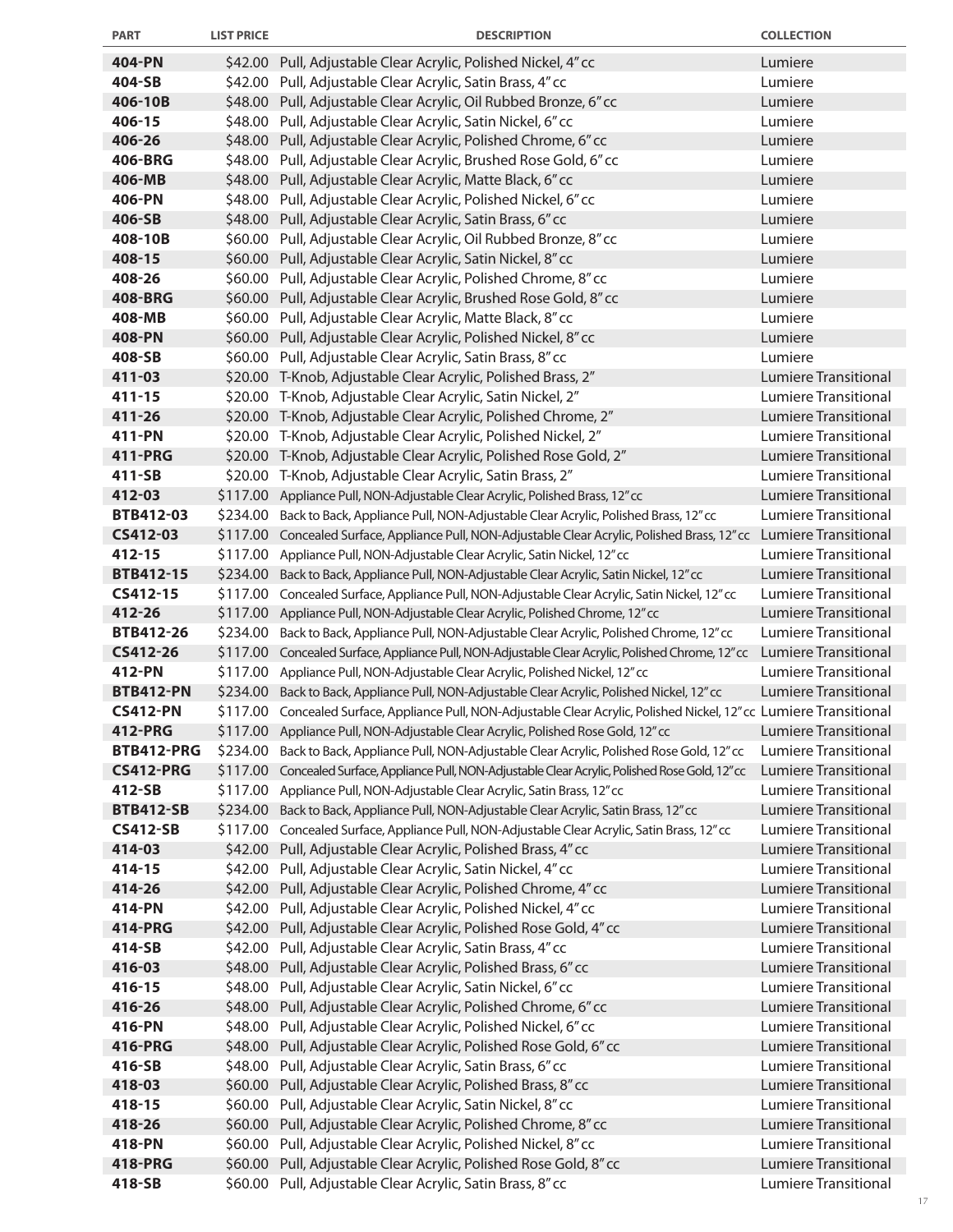| <b>PART</b>      | <b>LIST PRICE</b> | <b>DESCRIPTION</b>                                                                                             | <b>COLLECTION</b> |
|------------------|-------------------|----------------------------------------------------------------------------------------------------------------|-------------------|
| 421-MB           |                   | \$23.00 T-Knob, NON-Adjustable, Matte Black, 2"                                                                | Foncé             |
| 421-MB/PN        |                   | \$23.00 T-Knob, NON-Adjustable, Matte Black bar, Polished Nickel stem, 2"                                      | Foncé             |
| 421-MB/SB        |                   | \$23.00 T-Knob, NON-Adjustable, Matte Black bar, Satin Brass stem, 2"                                          | Foncé             |
| 421-PN           |                   | \$23.00 T-Knob, NON-Adjustable, Matte Black bar, Satin Brass stem, 2"                                          | Foncé             |
| 421-SB           |                   | \$23.00 T-Knob, NON-Adjustable, Satin Brass, 2"                                                                | Foncé             |
| 422-MB           |                   | \$113.00 Appliance Pull, NON-Adjustable, Matte Black, 12" cc                                                   | Foncé             |
| <b>BTB422-MB</b> |                   | \$226.00 Back to Back, Appliance Pull, NON-Adjustable, Matte Black, 12" cc                                     | Foncé             |
| <b>CS422-MB</b>  |                   | \$113.00 Concealed Surface, Appliance Pull, NON-Adjustable, Matte Black, 12" cc                                | Foncé             |
| <b>422-MB/PN</b> |                   | \$113.00 Appliance Pull, NON-Adjustable, Matte Black bar/Polished Nickel stems, 12" cc                         | Foncé             |
| BTB422-MB/PN     |                   | \$226.00 Back to Back, Appliance Pull, NON-Adjustable, Matte Black bar/Polished Nickel stems, 12" cc           | Foncé             |
| CS422-MB/PN      |                   | \$113.00 Concealed Surface, Appliance Pull, NON-Adjustable, Matte Black bar/Polished Nickel stems, 12"cc Foncé |                   |
| 422-MB/SB        |                   | \$113.00 Appliance Pull, NON-Adjustable, Matte Black bar/Satin Brass stems, 12" cc                             | Foncé             |
| BTB422-MB/SB     | \$226.00          | Back to Back, Appliance Pull, NON-Adjustable, Matte Black bar/Satin Brass stems, 12" cc                        | Foncé             |
| CS422-MB/SB      |                   | \$113.00 Concealed Surface, Appliance Pull, NON-Adjustable, Matte Black bar/Satin Brass stems, 12" cc Foncé    |                   |
| 422-PN           | \$113.00          | Appliance Pull, NON-Adjustable, Polished Nickel, 12" cc                                                        | Foncé             |
| <b>BTB422-PN</b> | \$226.00          | Back to Back, Appliance Pull, NON-Adjustable, Polished Nickel, 12" cc                                          | Foncé             |
| <b>CS422-PN</b>  |                   | \$113.00 Concealed Surface, Appliance Pull, NON-Adjustable, Polished Nickel, 12" cc                            | Foncé             |
| 422-SB           | \$113.00          | Appliance Pull, NON-Adjustable, Satin Brass, 12" cc                                                            | Foncé             |
| <b>BTB422-SB</b> | \$226.00          | Back to Back, Appliance Pull, NON-Adjustable, Satin Brass, 12" cc                                              | Foncé             |
| <b>CS422-SB</b>  |                   | \$113.00 Concealed Surface, Appliance Pull, NON-Adjustable, Satin Brass, 12" cc                                | Foncé             |
| 424-MB           |                   | \$43.00 Bar Pull, NON-Adjustable, Matte Black, 4" cc                                                           | Foncé             |
| 424-MB/PN        |                   | \$43.00 Bar Pull, NON-Adjustable, Matte Black bar/Polished Nickel stems, 4" cc                                 | Foncé             |
| 424-MB/SB        | \$43.00           | Bar Pull, NON-Adjustable, Matte Black bar/Satin Brass stems, 4" cc                                             | Foncé             |
| 424-PN           | \$43.00           | Bar Pull, NON-Adjustable, Polished Nickel, 4" cc                                                               | Foncé             |
| 424-SB           | \$43.00           | Bar Pull, NON-Adjustable, Satin Brass, 4" cc                                                                   | Foncé             |
| 426-MB           | \$49.00           | Bar Pull, NON-Adjustable, Matte Black, 6" cc                                                                   | Foncé             |
| 426-MB/PN        | \$49.00           | Bar Pull, NON-Adjustable, Matte Black Bar/Polished Nickel stems, 6" cc                                         | Foncé             |
| 426-MB/SB        | \$49.00           | Bar Pull, NON-Adjustable, Matte Black Bar/Satin Brass stems, 6" cc                                             | Foncé             |
| 426-PN           |                   | \$49.00 Bar Pull, NON-Adjustable, Polished Nickel, 6" cc                                                       | Foncé             |
| 426-SB           |                   | \$49.00 Bar Pull, NON-Adjustable, Satin Brass, 6" cc                                                           | Foncé             |
| 428-MB           |                   | \$60.00 Bar Pull, NON-Adjustable, Matte Black, 8" cc                                                           | Foncé             |
| 428-MB/PN        |                   | \$60.00 Bar Pull, NON-Adjustable, Matte Black bar/Polished Nickel stems, 8" cc                                 | Foncé             |
| 428-MB/SB        |                   | \$60.00 Bar Pull, NON-Adjustable, Matte Black bar/Satin Brass stems, 8" cc                                     | Foncé             |
| 428-PN           |                   | \$60.00 Bar Pull, NON-Adjustable, Polished Nickel, 8" cc                                                       | Foncé             |
| 428-SB           |                   | \$60.00 Bar Pull, NON-Adjustable, Satin Brass, 8" cc                                                           | Foncé             |
| 440-15           |                   | \$17.00 Pull, Flared Square, Satin Nickel, 32 mm cc                                                            | Finestrino        |
| 440-26           |                   | \$17.00 Pull, Flared Square, Polished Chrome, 32 mm cc                                                         | Finestrino        |
| 440-BRBZ         |                   | \$17.00 Pull, Flared Square, Burnished Bronze, 32 mm cc                                                        | Finestrino        |
| 440-M26          |                   | \$17.00 Pull, Flared Square, Matte Chrome, 32 mm cc                                                            | Finestrino        |
| 440-MB           |                   | \$17.00 Pull, Flared Square, Matte Black, 32 mm cc                                                             | Finestrino        |
| $441 - 15$       |                   | \$20.00 Pull, Flared Rectangle, Satin Nickel, 64 mm cc                                                         | Finestrino        |
| 441-26           |                   | \$20.00 Pull, Flared Rectangle, Polished Chrome, 64 mm cc                                                      | Finestrino        |
| 441-BRBZ         |                   | \$20.00 Pull, Flared Rectangle, Burnished Bronze, 64 mm cc                                                     | Finestrino        |
| 441-M26          |                   | \$20.00 Pull, Flared Rectangle, Matte Chrome, 64 mm cc                                                         | Finestrino        |
| 441-MB           |                   | \$20.00 Pull, Flared Rectangle, Matte Black, 64 mm cc                                                          | Finestrino        |
| 442-15           |                   | \$24.00 Pull, Flared Rectangle, Satin Nickel, 160 mm cc                                                        | Finestrino        |
| 442-26           |                   | \$24.00 Pull, Flared Rectangle, Polished Chrome, 160 mm cc                                                     | Finestrino        |
| 442-BRBZ         |                   | \$24.00 Pull, Flared Rectangle, Burnished Bronze, 160 mm cc                                                    | Finestrino        |
| 442-M26          |                   | \$24.00 Pull, Flared Rectangle, Matte Chrome, 160 mm cc                                                        | Finestrino        |
| 442-MB           |                   | \$24.00 Pull, Flared Rectangle, Matte Black, 160 mm cc                                                         | Finestrino        |
| 443-15           |                   | \$26.00 Pull, Square, Satin Nickel, 64 mm cc                                                                   | Finestrino        |
| 443-26           |                   | \$26.00 Pull, Square, Polished Chrome, 64 mm cc                                                                | Finestrino        |
| 443-BRBZ         |                   | \$26.00 Pull, Square, Burnished Bronze, 64 mm cc                                                               | Finestrino        |
| 443-M26          |                   | \$26.00 Pull, Square, Matte Chrome, 64 mm cc                                                                   | Finestrino        |
| 443-MB           |                   | \$26.00 Pull, Square, Matte Black, 64 mm cc                                                                    | Finestrino        |
| 444-15           |                   | \$24.00 Pull, Rectangle, Satin Nickel, 96 mm cc                                                                | Finestrino        |
| 444-26           |                   | \$24.00 Pull, Rectangle, Polished Chrome, 96 mm cc                                                             | Finestrino        |
| 444-BRBZ         |                   | \$24.00 Pull, Rectangle, Burnished Bronze, 96 mm cc                                                            | Finestrino        |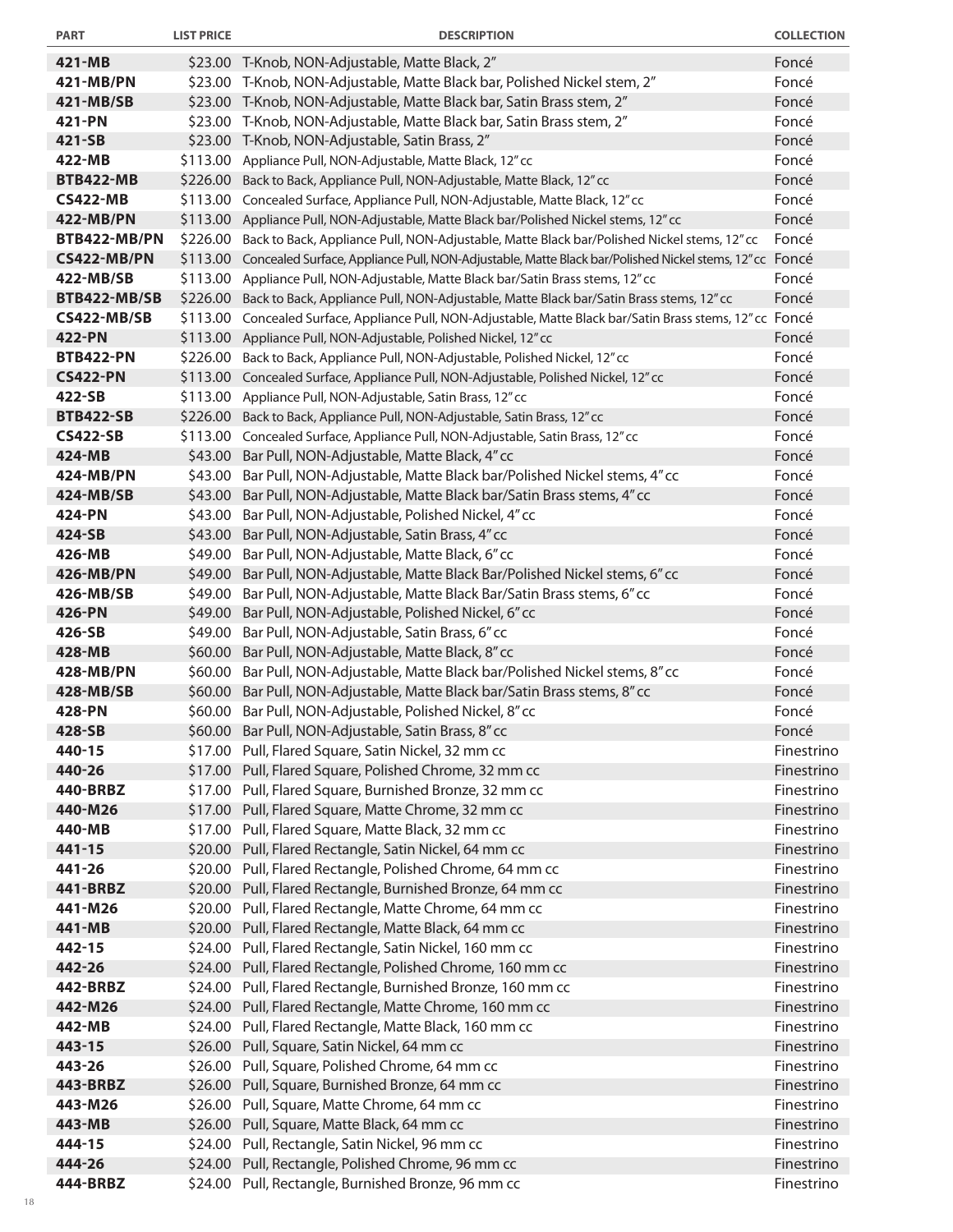| <b>PART</b>               | <b>LIST PRICE</b> | <b>DESCRIPTION</b>                                                                                          | <b>COLLECTION</b>        |
|---------------------------|-------------------|-------------------------------------------------------------------------------------------------------------|--------------------------|
| 444-M26                   |                   | \$24.00 Pull, Rectangle, Matte Chrome, 96 mm cc                                                             | Finestrino               |
| 444-MB                    |                   | \$24.00 Pull, Rectangle, Matte Black, 96 mm cc                                                              | Finestrino               |
| 445-15                    |                   | \$27.00 Pull, Rectangle, Satin Nickel, 128 mm cc                                                            | Finestrino               |
| 445-26                    |                   | \$27.00 Pull, Rectangle, Polished Chrome, 128 mm cc                                                         | Finestrino               |
| 445-BRBZ                  |                   | \$27.00 Pull, Rectangle, Burnished Bronze, 128 mm cc                                                        | Finestrino               |
| 445-M26                   |                   | \$27.00 Pull, Rectangle, Matte Chrome, 128 mm cc                                                            | Finestrino               |
| 445-MB                    |                   | \$27.00 Pull, Rectangle, Matte Black, 128 mm cc                                                             | Finestrino               |
| 446-15<br>446-26          |                   | \$30.00 Pull, Rectangle, Satin Nickel, 192 mm cc                                                            | Finestrino<br>Finestrino |
| 446-BRBZ                  |                   | \$30.00 Pull, Rectangle, Polished Chrome, 192 mm cc<br>\$30.00 Pull, Rectangle, Burnished Bronze, 192 mm cc | Finestrino               |
| 446-M26                   |                   | \$30.00 Pull, Rectangle, Matte Chrome, 192 mm cc                                                            | Finestrino               |
| 446-MB                    |                   | \$30.00 Pull, Rectangle, Matte Black, 192 mm cc                                                             | Finestrino               |
| $450 - 15$                |                   | \$16.00 Pull, Angled Square, Satin Nickel, 32 mm cc                                                         | Finestrino               |
| 450-26                    |                   | \$16.00 Pull, Angled Square, Polished Chrome, 32 mm cc                                                      | Finestrino               |
| 450-BRBZ                  |                   | \$16.00 Pull, Angled Square, Burnished Bronze, 32 mm cc                                                     | Finestrino               |
| 450-M26                   |                   | \$16.00 Pull, Angled Square, Matte Chrome, 32 mm cc                                                         | Finestrino               |
| 450-MB                    |                   | \$16.00 Pull, Angled Square, Matte Black, 32 mm cc                                                          | Finestrino               |
| $451 - 15$                |                   | \$22.00 Pull, Angled Rectangle, Satin Nickel, 160 mm cc                                                     | Finestrino               |
| 451-26                    |                   | \$22.00 Pull, Angled Rectangle, Polished Chrome, 160 mm cc                                                  | Finestrino               |
| 451-BRBZ                  |                   | \$22.00 Pull, Angled Rectangle, Burnished Bronze, 160 mm cc                                                 | Finestrino               |
| 451-M26                   |                   | \$22.00 Pull, Angled Rectangle, Matte Chrome, 160 mm cc                                                     | Finestrino               |
| 451-MB                    |                   | \$22.00 Pull, Angled Rectangle, Matte Black, 160 mm cc                                                      | Finestrino               |
| 454-15                    |                   | \$18.00 Pull, Satin Nickel, 96 mm cc                                                                        | San Marco                |
| 454-26                    |                   | \$18.00 Pull, Polished Chrome, 96 mm cc                                                                     | San Marco                |
| 454-MB                    |                   | \$18.00 Pull, Matte Black, 96 mm cc                                                                         | San Marco                |
| 454-PN                    |                   | \$18.00 Pull, Polished Nickel, 96 mm cc                                                                     | San Marco                |
| 454-SB                    |                   | \$18.00 Pull, Satin Brass, 96 mm cc                                                                         | San Marco                |
| 454-VS                    |                   | \$18.00 Pull, Vintage Steel, 96 mm cc                                                                       | San Marco<br>San Marco   |
| $455 - 15$<br>455-26      |                   | \$21.00 Pull, Satin Nickel, 160 mm cc<br>\$21.00 Pull, Polished Chrome, 160 mm cc                           | San Marco                |
| 455-MB                    |                   | \$21.00 Pull, Matte Black, 160 mm cc                                                                        | San Marco                |
| 455-PN                    |                   | \$21.00 Pull, Polished Nickel, 160 mm cc                                                                    | San Marco                |
| 455-SB                    |                   | \$21.00 Pull, Satin Brass, 160 mm cc                                                                        | San Marco                |
| 455-VS                    |                   | \$21.00 Pull, Vintage Steel, 160 mm cc                                                                      | San Marco                |
| $456 - 15$                |                   | \$32.00 Pull, Satin Nickel, 320 mm cc                                                                       | San Marco                |
| 456-26                    |                   | \$32.00 Pull, Polished Chrome, 320 mm cc                                                                    | San Marco                |
| 456-MB                    |                   | \$32.00 Pull, Matte Black, 320 mm cc                                                                        | San Marco                |
| 456-PN                    |                   | \$32.00 Pull, Polished Nickel, 320 mm cc                                                                    | San Marco                |
| 456-SB                    |                   | \$32.00 Pull, Satin Brass, 320 mm cc                                                                        | San Marco                |
| 456-VS                    |                   | \$32.00 Pull, Vintage Steel, 320 mm cc                                                                      | San Marco                |
| 470-15                    |                   | \$21.00 Round Knob, Satin Nickel, 1-1/4" dia                                                                | Haniburton               |
| 470-26                    |                   | \$21.00 Round Knob, Polished Chrome, 1-1/4" dia                                                             | Haniburton               |
| 470-MB                    |                   | \$21.00 Round Knob, Matte Black, 1-1/4" dia                                                                 | Haniburton               |
| 470-PN                    |                   | \$21.00 Round Knob, Polished Nickel, 1-1/4" dia                                                             | Haniburton               |
| 470-SB<br><b>470-UNBR</b> |                   | \$21.00 Round Knob, Satin Brass, 1-1/4" dia<br>\$21.00 Round Knob, Unlacquered Brass, 1-1/4" dia            | Haniburton<br>Haniburton |
| $471 - 15$                |                   | \$28.00 Round T-Knob, Satin Nickel, 1-1/4" dia                                                              | Haniburton               |
| 471-26                    |                   | \$28.00 Round T-Knob, Polished Chrome, 1-1/4" dia                                                           | Haniburton               |
| 471-MB                    |                   | \$28.00 Round T-Knob, Matte Black, 1-1/4" dia                                                               | Haniburton               |
| 471-PN                    |                   | \$28.00 Round T-Knob, Polished Nickel, 1-1/4" dia                                                           | Haniburton               |
| 471-SB                    |                   | \$28.00 Round T-Knob, Satin Brass, 1-1/4" dia                                                               | Haniburton               |
| <b>471-UNBR</b>           |                   | \$28.00 Round T-Knob, Unlacquered Brass, 1-1/4" dia                                                         | Haniburton               |
| 472-15                    |                   | \$31.00 Finger Pull, Satin Nickel, 1/2"                                                                     | Haniburton               |
| 472-26                    |                   | \$31.00 Finger Pull, Polished Chrome, 1/2"                                                                  | Haniburton               |
| 472-MB                    |                   | \$31.00 Finger Pull, Matte Black, 1/2"                                                                      | Haniburton               |
| 472-PN                    |                   | \$31.00 Finger Pull, Polished Nickel, 1/2"                                                                  | Haniburton               |
| 472-SB                    |                   | \$31.00 Finger Pull, Satin Brass, 1/2"                                                                      | Haniburton               |
| <b>472-UNBR</b>           |                   | \$31.00 Finger Pull, Unlacquered Brass, 1/2"                                                                | Haniburton               |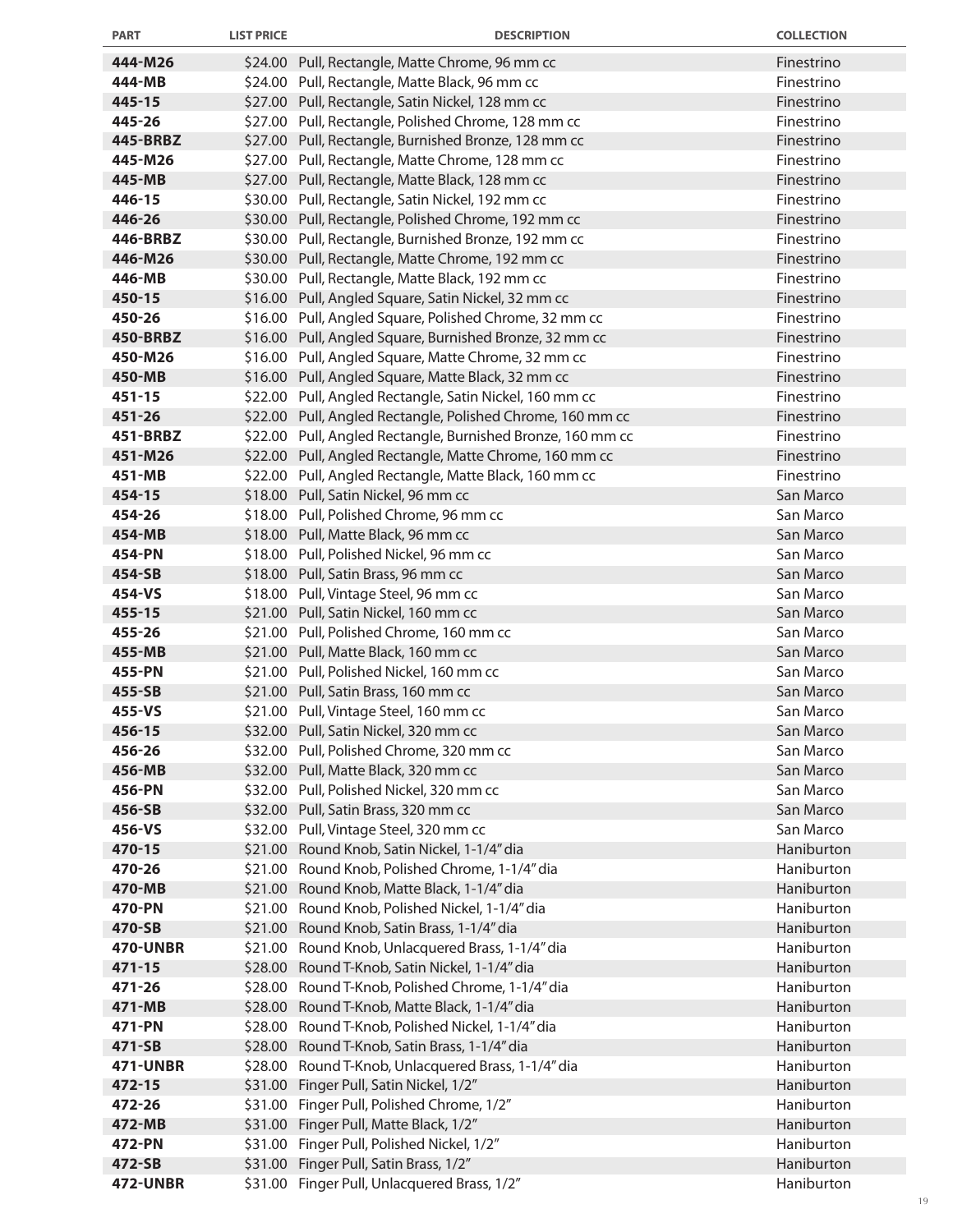| <b>PART</b>        | <b>LIST PRICE</b> | <b>DESCRIPTION</b>                                                                                                                    | <b>COLLECTION</b>        |
|--------------------|-------------------|---------------------------------------------------------------------------------------------------------------------------------------|--------------------------|
| $473 - 15$         |                   | \$31.00 T-Pull, Satin Nickel, 1/2"                                                                                                    | Haniburton               |
| 473-26             |                   | \$31.00 T-Pull, Polished Chrome, 1/2"                                                                                                 | Haniburton               |
| 473-MB             |                   | \$31.00 T-Pull, Matte Black, 1/2"                                                                                                     | Haniburton               |
| 473-PN             |                   | \$31.00 T-Pull, Polished Nickel, 1/2"                                                                                                 | Haniburton               |
| 473-SB             |                   | \$31.00 T-Pull, Satin Brass, 1/2"                                                                                                     | Haniburton               |
| <b>473-UNBR</b>    |                   | \$31.00 T-Pull, Unlacquered Brass, 1/2"                                                                                               | Haniburton               |
| 474-15             |                   | \$45.00 Pull, Satin Nickel, 4"cc                                                                                                      | Haniburton               |
| 474-26             |                   | \$45.00 Pull, Polished Chrome, 4" cc                                                                                                  | Haniburton               |
| 474-MB             |                   | \$45.00 Pull, Matte Black, 4" cc                                                                                                      | Haniburton               |
| 474-PN             |                   | \$45.00 Pull, Polished Nickel, 4" cc                                                                                                  | Haniburton               |
| 474-SB             |                   | \$45.00 Pull, Satin Brass, 4" cc                                                                                                      | Haniburton               |
| <b>474-UNBR</b>    |                   | \$45.00 Pull, Unlacquered Brass, 4" cc                                                                                                | Haniburton               |
| 476-15             |                   | \$50.00 Pull, Satin Nickel, 6"cc                                                                                                      | Haniburton               |
| 476-26             |                   | \$50.00 Pull, Polished Chrome, 6"cc                                                                                                   | Haniburton               |
| 476-MB             |                   | \$50.00 Pull, Matte Black, 6" cc                                                                                                      | Haniburton               |
| 476-PN             |                   | \$50.00 Pull, Polished Nickel, 6" cc                                                                                                  | Haniburton               |
| 476-SB             |                   | \$50.00 Pull, Satin Brass, 6" cc                                                                                                      | Haniburton               |
| <b>476-UNBR</b>    |                   | \$50.00 Pull, Unlacquered Brass, 6" cc                                                                                                | Haniburton               |
| 478-15             |                   | \$117.00 Pull, Satin Nickel, 8"cc                                                                                                     | Haniburton               |
| 478-26             |                   | \$117.00 Pull, Polished Chrome, 8" cc                                                                                                 | Haniburton               |
| 478-MB             |                   | \$117.00 Pull, Matte Black, 8" cc                                                                                                     | Haniburton               |
| 478-PN             |                   | \$117.00 Pull, Polished Nickel, 8" cc                                                                                                 | Haniburton               |
| 478-SB             |                   | \$117.00 Pull, Satin Brass, 8" cc                                                                                                     | Haniburton               |
| <b>478-UNBR</b>    |                   | \$117.00 Pull, Unlacquered Brass, 8" cc                                                                                               | Haniburton               |
| 479-15             |                   | \$297.00 Appliance Pull, Satin Nickel, 15"cc                                                                                          | Haniburton               |
| BTB479-15          |                   | \$594.00 Back to Back, Appliance Pull, Satin Nickel, 15" cc                                                                           | Haniburton               |
| CS479-15           |                   | \$297.00 Concealed Surface, Appliance Pull, Satin Nickel, 15" cc                                                                      | Haniburton               |
| 479-26             |                   | \$297.00 Appliance Pull, Polished Chrome, 15" cc                                                                                      | Haniburton               |
| <b>BTB479-26</b>   |                   | \$594.00 Back to Back, Appliance Pull, Polished Chrome, 15" cc<br>\$297.00 Concealed Surface, Appliance Pull, Polished Chrome, 15" cc | Haniburton<br>Haniburton |
| CS479-26<br>479-MB |                   | \$297.00 Appliance Pull, Matte Black, 15" cc                                                                                          | Haniburton               |
| <b>BTB479-MB</b>   |                   | \$594.00 Back to Back, Appliance Pull, Matte Black, 15" cc                                                                            | Haniburton               |
| <b>CS479-MB</b>    |                   | \$297.00 Concealed Surface, Appliance Pull, Matte Black, 15" cc                                                                       | Haniburton               |
| 479-PN             |                   | \$297.00 Appliance Pull, Polished Nickel, 15" cc                                                                                      | Haniburton               |
| <b>BTB479-PN</b>   |                   | \$594.00 Back to Back, Appliance Pull, Polished Nickel, 15" cc                                                                        | Haniburton               |
| <b>CS479-PN</b>    |                   | \$297.00 Concealed Surface, Appliance Pull, Polished Nickel, 15" cc                                                                   | Haniburton               |
| 479-SB             |                   | \$297.00 Appliance Pull, Satin Brass, 15" cc                                                                                          | Haniburton               |
| <b>BTB479-SB</b>   |                   | \$594.00 Back to Back, Appliance Pull, Satin Brass, 15" cc                                                                            | Haniburton               |
| <b>CS479-SB</b>    |                   | \$297.00 Concealed Surface, Appliance Pull, Satin Brass, 15" cc                                                                       | Haniburton               |
| <b>479-UNBR</b>    |                   | \$297.00 Appliance Pull, Unlacquered Brass, 15" cc                                                                                    | Haniburton               |
| <b>BTB479-UNBR</b> |                   | \$594.00 Back to Back, Appliance Pull, Unlacquered Brass, 15" cc                                                                      | Haniburton               |
| <b>CS479-UNBR</b>  |                   | \$297.00 Concealed Surface, Appliance Pull, Unlacquered Brass, 15" cc                                                                 | Haniburton               |
| $501 - 15$         |                   | \$30.00 Pull, Satin Nickel, 4"cc                                                                                                      | Italian Contemporary     |
| 501-26             |                   | \$30.00 Pull, Polished Chrome, 4" cc                                                                                                  | Italian Contemporary     |
| 501-LTBZ           |                   | \$30.00 Pull, Light Bronze, 4"cc                                                                                                      | Italian Contemporary     |
| $502 - 15$         |                   | \$33.00 Pull, Satin Nickel, 6"cc                                                                                                      | Italian Contemporary     |
| 502-26             |                   | \$33.00 Pull, Polished Chrome, 6" cc                                                                                                  | Italian Contemporary     |
| 502-LTBZ           |                   | \$33.00 Pull, Light Bronze, 6" cc                                                                                                     | Italian Contemporary     |
| 503A-15            |                   | \$487.00 Appliance Pull, Satin Nickel, 13-3/4" cc                                                                                     | Italian Contemporary     |
| 503A-26            |                   | \$487.00 Appliance Pull, Polished Chrome, 13-3/4" cc                                                                                  | Italian Contemporary     |
| 503A-LTBZ          |                   | \$487.00 Appliance Pull, Light Bronze, 13-3/4" cc                                                                                     | Italian Contemporary     |
| $511 - 15$         |                   | \$30.00 Pull, Satin Nickel, 4"cc                                                                                                      | Italian Contemporary     |
| $511 - 26$         |                   | \$30.00 Pull, Polished Chrome, 4" cc                                                                                                  | Italian Contemporary     |
| 511-LTBZ           |                   | \$30.00 Pull, Light Bronze, 4" cc                                                                                                     | Italian Contemporary     |
| $512 - 15$         |                   | \$33.00 Pull, Satin Nickel, 6"cc                                                                                                      | Italian Contemporary     |
| 512-26             |                   | \$33.00 Pull, Polished Chrome, 6" cc                                                                                                  | Italian Contemporary     |
| 512-LTBZ           |                   | \$33.00 Pull, Light Bronze, 6" cc                                                                                                     | Italian Contemporary     |
| 513A-15            |                   | \$538.00 Appliance Pull, Satin Nickel, 13-3/4" cc                                                                                     | Italian Contemporary     |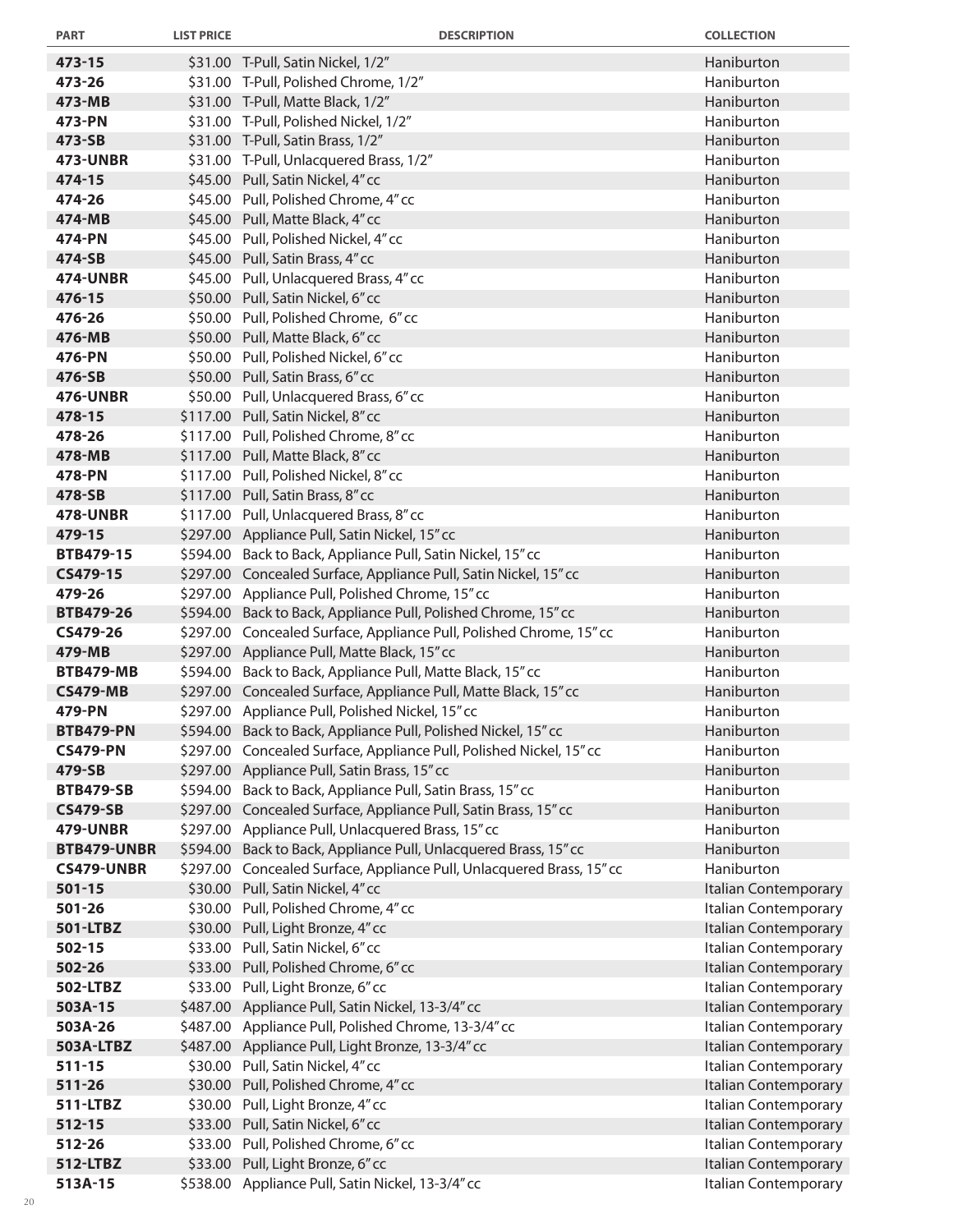| <b>PART</b> | <b>LIST PRICE</b> | <b>DESCRIPTION</b>                                     | <b>COLLECTION</b>    |
|-------------|-------------------|--------------------------------------------------------|----------------------|
| 513A-26     |                   | \$538.00 Appliance Pull, Polished Chrome, 13-3/4" cc   | Italian Contemporary |
| 513A-LTBZ   |                   | \$538.00 Appliance Pull, Light Bronze, 13-3/4" cc      | Italian Contemporary |
| $522 - 15$  |                   | \$14.00 Pull, Satin Nickel, 3-1/2" cc                  | Menlo Park           |
| 522-26      |                   | \$14.00 Pull, Polished Chrome, 3-1/2" cc               | Menlo Park           |
| 522-ABZ     |                   | \$14.00 Pull, Ancient Bronze, 3-1/2" cc                | Menlo Park           |
| 522-BN      |                   | \$14.00 Pull, Brushed Nickel, 3-1/2" cc                | Menlo Park           |
| 522-MB      |                   | \$14.00 Pull, Matte Black, 3-1/2" cc                   | Menlo Park           |
| 522-PN      |                   | \$14.00 Pull, Polished Nickel, 3-1/2" cc               | Menlo Park           |
| 522-SSB     |                   | \$14.00 Pull, Signature Satin Brass, 3-1/2" cc         | Menlo Park           |
| $523 - 15$  |                   | \$16.00 Pull, Satin Nickel, 5"cc                       | Menlo Park           |
| 523-26      |                   | \$16.00 Pull, Polished Chrome, 5" cc                   | Menlo Park           |
| 523-ABZ     |                   | \$16.00 Pull, Ancient Bronze, 5" cc                    | Menlo Park           |
| 523-BN      |                   | \$16.00 Pull, Brushed Nickel, 5"cc                     | Menlo Park           |
| 523-MB      |                   | \$16.00 Pull, Matte Black, 5" cc                       | Menlo Park           |
| 523-PN      |                   | \$16.00 Pull, Polished Nickel, 5" cc                   | <b>Menlo Park</b>    |
| 523-SSB     |                   | \$16.00 Pull, Signature Satin Brass, 5" cc             | Menlo Park           |
| 524-15      |                   | \$30.00 Pull, Satin Nickel, 10" cc                     | Menlo Park           |
| 524-26      |                   | \$30.00 Pull, Polished Chrome, 10" cc                  | Menlo Park           |
| 524-ABZ     |                   | \$30.00 Pull, Ancient Bronze, 10" cc                   | Menlo Park           |
| 524-BN      |                   | \$30.00 Pull, Brushed Nickel, 10"cc                    | Menlo Park           |
| 524-MB      |                   | \$30.00 Pull, Matte Black, 10" cc                      | Menlo Park           |
| 524-PN      |                   | \$30.00 Pull, Polished Nickel, 10" cc                  | Menlo Park           |
| 524-SSB     |                   | \$30.00 Pull, Signature Satin Brass, 10" cc            | Menlo Park           |
| $525 - 15$  |                   | \$35.00 Pull, Satin Nickel, 12" cc                     | Menlo Park           |
| 525-26      |                   | \$35.00 Pull, Polished Chrome, 12" cc                  | Menlo Park           |
| 525-ABZ     |                   | \$35.00 Pull, Ancient Bronze, 12" cc                   | Menlo Park           |
| 525-BN      |                   | \$35.00 Pull, Brushed Nickel, 12"cc                    | Menlo Park           |
| 525-MB      |                   | \$35.00 Pull, Matte Black, 12" cc                      | Menlo Park           |
| 525-PN      |                   | \$35.00 Pull, Polished Nickel, 12" cc                  | Menlo Park           |
| 525-SSB     |                   | \$35.00 Pull, Signature Satin Brass, 12" cc            | Menlo Park           |
| $526 - 15$  |                   | \$14.00 Pull, Arched, Satin Nickel, 3-1/2" cc          | Menlo Park           |
| 526-26      |                   | \$14.00 Pull, Arched, Polished Chrome, 3-1/2" cc       | Menlo Park           |
| 526-ABZ     |                   | \$14.00 Pull, Arched, Ancient Bronze, 3-1/2" cc        | Menlo Park           |
| 526-BN      |                   | \$14.00 Pull, Arched, Brushed Nickel, 3-1/2" cc        | Menlo Park           |
| 526-MB      |                   | \$14.00 Pull, Arched, Matte Black, 3-1/2" cc           | Menlo Park           |
| 526-PN      |                   | \$14.00 Pull, Arched, Polished Nickel, 3-1/2" cc       | Menlo Park           |
| 526-SSB     |                   | \$14.00 Pull, Arched, Signature Satin Brass, 3-1/2" cc | Menlo Park           |
| $527 - 15$  |                   | \$16.00 Pull, Arched, Satin Nickel, 5" cc              | Menlo Park           |
| 527-26      |                   | \$16.00 Pull, Arched, Polished Chrome, 5" cc           | Menlo Park           |
| 527-ABZ     |                   | \$16.00 Pull, Arched, Ancient Bronze, 5" cc            | Menlo Park           |
| 527-BN      |                   | \$16.00 Pull, Arched, Brushed Nickel, 5"cc             | Menlo Park           |
| 527-MB      |                   | \$16.00 Pull, Arched, Matte Black, 5" cc               | Menlo Park           |
| 527-PN      |                   | \$16.00 Pull, Arched, Polished Nickel, 5" cc           | Menlo Park           |
| 527-SSB     |                   | \$16.00 Pull, Arched, Signature Satin Brass, 5" cc     | Menlo Park           |
| 528-15      |                   | \$30.00 Pull, Arched, Satin Nickel, 10" cc             | Menlo Park           |
| 528-26      |                   | \$30.00 Pull, Arched, Polished Chrome, 10" cc          | Menlo Park           |
| 528-ABZ     |                   | \$30.00 Pull, Arched, Ancient Bronze, 10" cc           | Menlo Park           |
| 528-BN      |                   | \$30.00 Pull, Arched, Brushed Nickel, 10" cc           | Menlo Park           |
| 528-MB      |                   | \$30.00 Pull, Arched, Matte Black, 10" cc              | Menlo Park           |
| 528-PN      |                   | \$30.00 Pull, Arched, Polished Nickel, 10" cc          | Menlo Park           |
| 528-SSB     |                   | \$30.00 Pull, Arched, Signature Satin Brass, 10" cc    | Menlo Park           |
| 529-15      |                   | \$35.00 Pull, Arched, Satin Nickel, 12" cc             | Menlo Park           |
| 529-26      |                   | \$35.00 Pull, Arched, Polished Chrome, 12" cc          | Menlo Park           |
| 529-ABZ     |                   | \$35.00 Pull, Arched, Ancient Bronze, 12" cc           | Menlo Park           |
| 529-BN      |                   | \$35.00 Pull, Arched, Brushed Nickel, 12" cc           | Menlo Park           |
| 529-MB      |                   | \$35.00 Pull, Arched, Matte Black, 12" cc              | Menlo Park           |
| 529-PN      |                   | \$35.00 Pull, Arched, Polished Nickel, 12" cc          | Menlo Park           |
| 529-SSB     |                   | \$35.00 Pull, Arched, Signature Satin Brass, 12" cc    | Menlo Park           |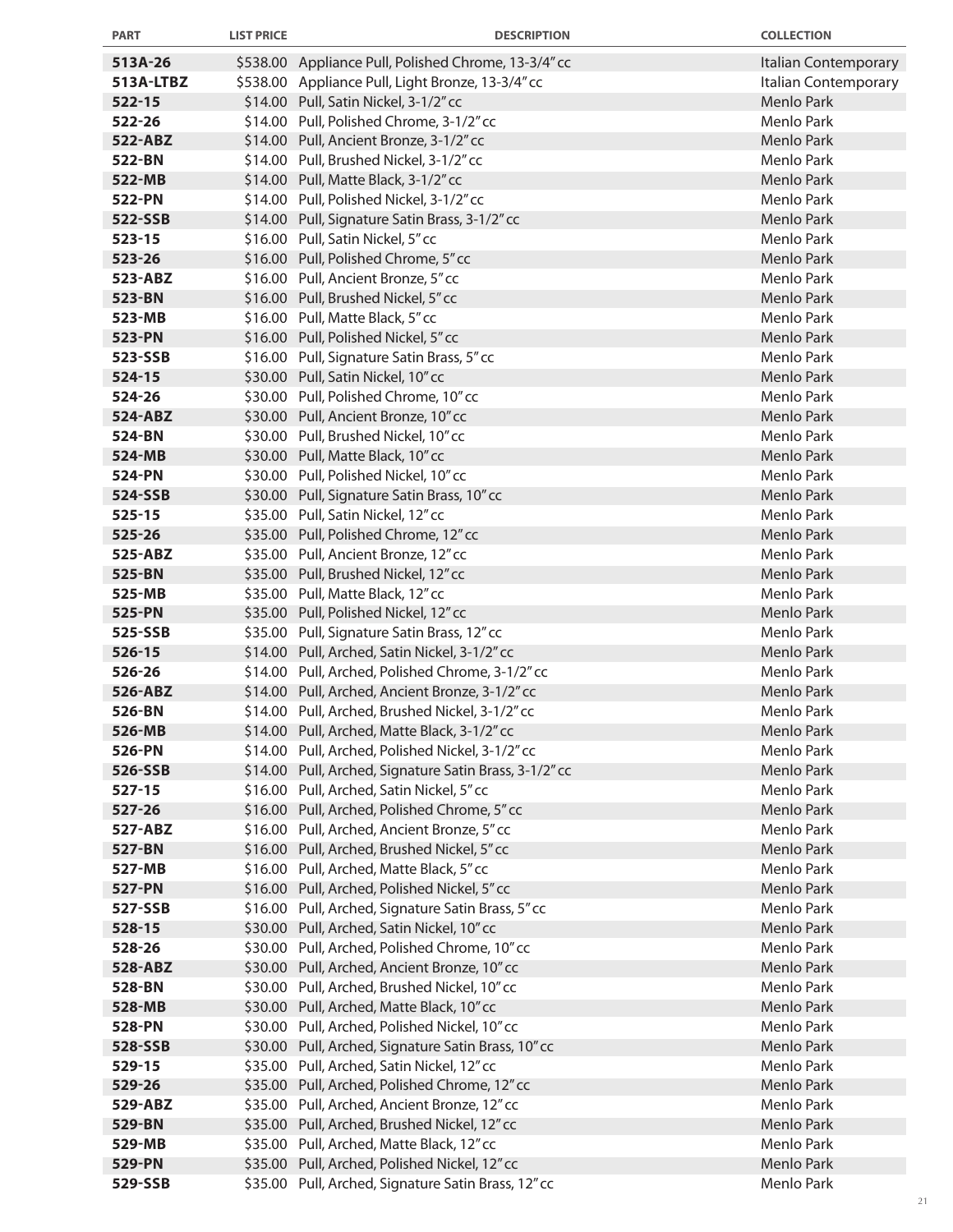| <b>PART</b>      | <b>LIST PRICE</b> | <b>DESCRIPTION</b>                                                        | <b>COLLECTION</b>        |
|------------------|-------------------|---------------------------------------------------------------------------|--------------------------|
| 530-15           |                   | \$14.00 Square Knob, Satin Nickel, 1-1/4"                                 | Menlo Park               |
| 530-26           |                   | \$14.00 Square Knob, Polished Chrome, 1-1/4"                              | Menlo Park               |
| 530-ABZ          |                   | \$14.00 Square Knob, Ancient Bronze, 1-1/4"                               | Menlo Park               |
| 530-BN           |                   | \$14.00 Square Knob, Brushed Nickel, 1-1/4"                               | Menlo Park               |
| 530-MB           |                   | \$14.00 Square Knob, Matte Black, 1-1/4"                                  | Menlo Park               |
| 530-PN           |                   | \$14.00 Square Knob, Polished Nickel, 1-1/4"                              | Menlo Park               |
| 530-SSB          |                   | \$14.00 Square Knob, Signature Satin Brass, 1-1/4"                        | Menlo Park               |
| $531 - 15$       |                   | \$14.00 Faceted Knob, Satin Nickel, 1-1/4" dia                            | Menlo Park               |
| 531-26           |                   | \$14.00 Faceted Knob, Polished Chrome, 1-1/4" dia                         | <b>Menlo Park</b>        |
| 531-ABZ          |                   | \$14.00 Faceted Knob, Ancient Bronze, 1-1/4" dia                          | Menlo Park               |
| 531-BN           |                   | \$14.00 Faceted Knob, Brushed Nickel, 1-1/4" dia                          | Menlo Park               |
| 531-MB           |                   | \$14.00 Faceted Knob, Matte Black, 1-1/4" dia                             | Menlo Park               |
| 531-PN           |                   | \$14.00 Faceted Knob, Polished Nickel, 1-1/4" dia                         | Menlo Park               |
| 531-SSB          |                   | \$14.00 Faceted Knob, Signature Satin Brass, 1-1/4" dia                   | Menlo Park               |
| 532-15           |                   | \$14.00 Round Knob, Satin Nickel, 1-1/4" dia                              | Menlo Park               |
| 532-26           |                   | \$14.00 Round Knob, Polished Chrome, 1-1/4" dia                           | Menlo Park               |
| 532-ABZ          |                   | \$14.00 Round Knob, Ancient Bronze, 1-1/4" dia                            | Menlo Park               |
| 532-BN           |                   | \$14.00 Round Knob, Brushed Nickel, 1-1/4" dia                            | Menlo Park               |
| 532-MB           |                   | \$14.00 Round Knob, Matte Black, 1-1/4" dia                               | Menlo Park               |
| 532-PN           |                   | \$14.00 Round Knob, Polished Nickel, 1-1/4" dia                           | Menlo Park               |
| 532-SSB          |                   | \$14.00 Round Knob, Signature Satin Brass, 1-1/4" dia                     | Menlo Park               |
| 533-15           |                   | \$14.00 Round Knob, Satin Nickel, 1-1/4" dia                              | Menlo Park               |
| 533-26           |                   | \$14.00 Round Knob, Polished Chrome, 1-1/4" dia                           | Menlo Park               |
| 533-ABZ          |                   | \$14.00 Round Knob, Ancient Bronze, 1-1/4" dia                            | Menlo Park               |
| 533-BN           |                   | \$14.00 Round Knob, Brushed Nickel, 1-1/4" dia                            | Menlo Park               |
| 533-MB           |                   | \$14.00 Round Knob, Matte Black, 1-1/4" dia                               | Menlo Park               |
| 533-PN           |                   | \$14.00 Round Knob, Polished Nickel, 1-1/4" dia                           | <b>Menlo Park</b>        |
| 533-SSB          |                   | \$14.00 Round Knob, Signature Satin Brass, 1-1/4" dia                     | Menlo Park               |
| 534-15           |                   | \$16.00 Cup Pull, Satin Nickel, 3-1/2" cc                                 | <b>Menlo Park</b>        |
| 534-26           |                   | \$16.00 Cup Pull, Polished Chrome, 3-1/2" cc                              | Menlo Park               |
| 534-ABZ          |                   | \$16.00 Cup Pull, Ancient Bronze, 3-1/2" cc                               | Menlo Park               |
| 534-BN           |                   | \$16.00 Cup Pull, Brushed Nickel, 3-1/2" cc                               | Menlo Park               |
| 534-MB           |                   | \$16.00 Cup Pull, Matte Black, 3-1/2" cc                                  | Menlo Park               |
| 534-PN           |                   | \$16.00 Cup Pull, Polished Nickel, 3-1/2" cc                              | Menlo Park               |
| 534-SSB          |                   | \$16.00 Cup Pull, Signature Satin Brass, 3-1/2" cc                        | Menlo Park               |
| $535 - 15$       |                   | \$117.00 Appliance Pull, Satin Nickel, 15" cc                             | Menlo Park               |
| BTB535-15        |                   | \$234.00 Back to Back, Appliance Pull, Satin Nickel, 15" cc               | Menlo Park               |
| CS535-15         |                   | \$117.00 Concealed Surface, Appliance Pull, Satin Nickel, 15" cc          | Menlo Park               |
| 535-26           |                   | \$117.00 Appliance Pull, Polished Chrome, 15" cc                          | Menlo Park               |
| BTB535-26        |                   | \$234.00 Back to Back, Appliance Pull, Polished Chrome, 15" cc            | Menlo Park               |
| CS535-26         |                   | \$117.00 Concealed Surface, Appliance Pull, Polished Chrome, 15" cc       | Menlo Park               |
| 535-ABZ          |                   | \$117.00 Appliance Pull, Ancient Bronze, 15" cc                           | Menlo Park               |
| BTB535-ABZ       |                   | \$234.00 Back to Back, Appliance Pull, Ancient Bronze, 15" cc             | Menlo Park               |
| <b>CS535-ABZ</b> |                   | \$117.00 Concealed Surface, Appliance Pull, Ancient Bronze, 15" cc        | Menlo Park               |
| 535-BN           |                   | \$117.00 Appliance Pull, Brushed Nickel, 15" cc                           | Menlo Park               |
| <b>BTB535-BN</b> |                   | \$234.00 Back to Back, Appliance Pull, Brushed Nickel, 15" cc             | Menlo Park               |
| <b>CS535-BN</b>  |                   | \$117.00 Concealed Surface, Appliance Pull, Brushed Nickel, 15" cc        | Menlo Park               |
| 535-MB           |                   | \$117.00 Appliance Pull, Matte Black, 15" cc                              | Menlo Park               |
| <b>BTB535-MB</b> |                   | \$234.00 Back to Back, Appliance Pull, Matte Black, 15" cc                | Menlo Park               |
| <b>CS535-MB</b>  |                   | \$117.00 Concealed Surface, Appliance Pull, Matte Black, 15" cc           | Menlo Park               |
| 535-PN           |                   | \$117.00 Appliance Pull, Polished Nickel, 15" cc                          | Menlo Park               |
| <b>BTB535-PN</b> |                   | \$234.00 Back to Back, Appliance Pull, Polished Nickel, 15" cc            | Menlo Park               |
| <b>CS535-PN</b>  |                   | \$117.00 Concealed Surface, Appliance Pull, Polished Nickel, 15" cc       | Menlo Park               |
| 535-SSB          |                   | \$117.00 Appliance Pull, Signature Satin Brass, 15" cc                    | Menlo Park               |
| BTB535-SSB       |                   | \$234.00 Back to Back, Appliance Pull, Signature Satin Brass, 15" cc      | Menlo Park               |
| <b>CS535-SSB</b> |                   | \$117.00 Concealed Surface, Appliance Pull, Signature Satin Brass, 15" cc | Menlo Park<br>Menlo Park |
| 536-15           |                   | \$24.00 Pull, Satin Nickel, 8"cc<br>\$24.00 Pull, Polished Chrome, 8" cc  | Menlo Park               |
| 536-26           |                   |                                                                           |                          |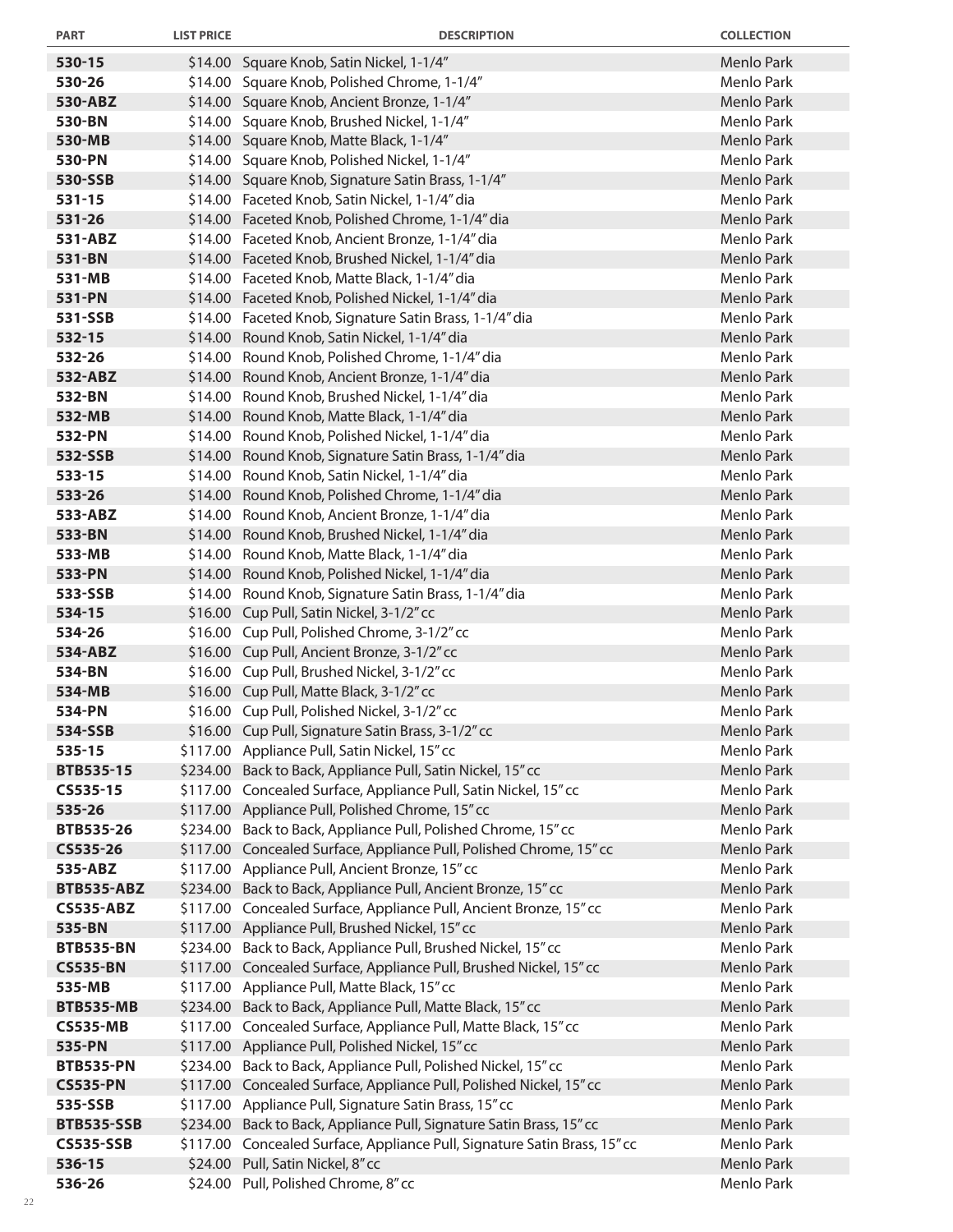| <b>PART</b>                | <b>LIST PRICE</b> | <b>DESCRIPTION</b>                                                                                                                             | <b>COLLECTION</b>        |
|----------------------------|-------------------|------------------------------------------------------------------------------------------------------------------------------------------------|--------------------------|
| 536-ABZ                    |                   | \$24.00 Pull, Ancient Bronze, 8" cc                                                                                                            | Menlo Park               |
| 536-BN                     |                   | \$24.00 Pull, Brushed Nickel, 8" cc                                                                                                            | Menlo Park               |
| 536-MB                     |                   | \$24.00 Pull, Matte Black, 8" cc                                                                                                               | Menlo Park               |
| 536-PN                     |                   | \$24.00 Pull, Polished Nickel, 8" cc                                                                                                           | Menlo Park               |
| 536-SSB                    |                   | \$24.00 Pull, Signature Satin Brass, 8" cc                                                                                                     | Menlo Park               |
| 537-15                     |                   | \$20.00 Pull, Satin Nickel, 6"cc                                                                                                               | Menlo Park               |
| 537-26                     |                   | \$20.00 Pull, Polished Chrome, 6" cc                                                                                                           | Menlo Park               |
| 537-ABZ                    |                   | \$20.00 Pull, Ancient Bronze, 6" cc                                                                                                            | Menlo Park               |
| 537-BN                     |                   | \$20.00 Pull, Brushed Nickel, 6"cc                                                                                                             | Menlo Park               |
| 537-MB                     |                   | \$20.00 Pull, Matte Black, 6" cc                                                                                                               | Menlo Park               |
| 537-PN                     |                   | \$20.00 Pull, Polished Nickel, 6" cc                                                                                                           | Menlo Park               |
| 537-SSB                    |                   | \$20.00 Pull, Signature Satin Brass, 6" cc                                                                                                     | Menlo Park               |
| 538-15                     |                   | \$14.00 Pull, Satin Nickel, 4"cc                                                                                                               | Menlo Park               |
| 538-26                     |                   | \$14.00 Pull, Polished Chrome, 4" cc                                                                                                           | Menlo Park               |
| 538-ABZ                    |                   | \$14.00 Pull, Ancient Bronze, 4" cc                                                                                                            | Menlo Park               |
| 538-BN                     |                   | \$14.00 Pull, Brushed Nickel, 4"cc                                                                                                             | Menlo Park               |
| 538-MB                     |                   | \$14.00 Pull, Matte Black, 4" cc                                                                                                               | Menlo Park               |
| 538-PN                     |                   | \$14.00 Pull, Polished Nickel, 4" cc                                                                                                           | Menlo Park               |
| 538-SSB                    |                   | \$14.00 Pull, Signature Satin Brass, 4" cc                                                                                                     | Menlo Park               |
| 539-15                     |                   | \$117.00 Appliance Pull, Arched, Satin Nickel, 15" cc                                                                                          | Menlo Park               |
| <b>BTB539-15</b>           |                   | \$234.00 Back to Back, Appliance Pull, Arched, Satin Nickel, 15" cc                                                                            | Menlo Park               |
| CS539-15                   |                   | \$117.00 Concealed Surface, Appliance Pull, Arched, Satin Nickel, 15" cc                                                                       | Menlo Park               |
| 539-26                     |                   | \$117.00 Appliance Pull, Arched, Polished Chrome, 15" cc                                                                                       | Menlo Park               |
| BTB539-26                  |                   | \$234.00 Back to Back, Appliance Pull, Arched, Polished Chrome, 15" cc                                                                         | Menlo Park               |
| CS539-26                   |                   | \$117.00 Concealed Surface, Appliance Pull, Arched, Polished Chrome, 15" cc                                                                    | Menlo Park               |
| 539-ABZ                    |                   | \$117.00 Appliance Pull, Arched, Ancient Bronze, 15" cc                                                                                        | Menlo Park               |
| BTB539-ABZ                 |                   | \$234.00 Back to Back, Appliance Pull, Arched, Ancient Bronze, 15" cc                                                                          | Menlo Park               |
| <b>CS539-ABZ</b>           |                   | \$117.00 Concealed Surface, Appliance Pull, Arched, Ancient Bronze, 15" cc                                                                     | Menlo Park               |
| 539-BN                     |                   | \$117.00 Appliance Pull, Arched, Brushed Nickel, 15" cc                                                                                        | Menlo Park               |
| <b>BTB539-BN</b>           |                   | \$234.00 Back to Back, Appliance Pull, Arched, Brushed Nickel, 15" cc                                                                          | Menlo Park               |
| <b>CS539-BN</b>            |                   | \$117.00 Concealed Surface, Appliance Pull, Arched, Brushed Nickel, 15" cc                                                                     | Menlo Park               |
| 539-MB                     |                   | \$117.00 Appliance Pull, Arched, Matte Black, 15" cc                                                                                           | Menlo Park               |
| <b>BTB539-MB</b>           |                   | \$234.00 Back to Back, Appliance Pull, Arched, Matte Black, 15" cc                                                                             | Menlo Park               |
| <b>CS539-MB</b>            |                   | \$117.00 Concealed Surface, Appliance Pull, Arched, Matte Black, 15" cc                                                                        | Menlo Park               |
| 539-PN                     |                   | \$117.00 Appliance Pull, Arched, Polished Nickel, 15" cc                                                                                       | Menlo Park               |
| <b>BTB539-PN</b>           |                   | \$234.00 Back to Back, Appliance Pull, Arched, Polished Nickel, 15"cc                                                                          | Menlo Park               |
| <b>CS539-PN</b><br>539-SSB |                   | \$117.00 Concealed Surface, Appliance Pull, Arched, Polished Nickel, 15" cc                                                                    | Menlo Park<br>Menlo Park |
| <b>BTB539-SSB</b>          |                   | \$117.00 Appliance Pull, Arched, Signature Satin Brass, 15" cc<br>\$234.00 Back to Back, Appliance Pull, Arched, Signature Satin Brass, 15" cc | Menlo Park               |
| <b>CS539-SSB</b>           |                   | \$117.00 Concealed Surface, Appliance Pull, Arched, Signature Satin Brass, 15" cc                                                              | Menlo Park               |
| $540 - 15$                 |                   | \$24.00 Pull, Arched, Satin Nickel, 8" cc                                                                                                      | Menlo Park               |
| 540-26                     |                   | \$24.00 Pull, Arched, Polished Chrome, 8" cc                                                                                                   | Menlo Park               |
| 540-ABZ                    |                   | \$24.00 Pull, Arched, Ancient Bronze, 8" cc                                                                                                    | Menlo Park               |
| 540-BN                     |                   | \$24.00 Pull, Arched, Brushed Nickel, 8"cc                                                                                                     | Menlo Park               |
| 540-MB                     |                   | \$24.00 Pull, Arched, Matte Black, 8" cc                                                                                                       | Menlo Park               |
| 540-PN                     |                   | \$24.00 Pull, Arched, Polished Nickel, 8" cc                                                                                                   | Menlo Park               |
| 540-SSB                    |                   | \$24.00 Pull, Arched, Signature Satin Brass, 8" cc                                                                                             | Menlo Park               |
| $541 - 15$                 |                   | \$20.00 Pull, Arched, Satin Nickel, 6" cc                                                                                                      | Menlo Park               |
| 541-26                     |                   | \$20.00 Pull, Arched, Polished Chrome, 6" cc                                                                                                   | Menlo Park               |
| 541-ABZ                    |                   | \$20.00 Pull, Arched, Ancient Bronze, 6" cc                                                                                                    | Menlo Park               |
| 541-BN                     |                   | \$20.00 Pull, Arched, Brushed Nickel, 6" cc                                                                                                    | Menlo Park               |
| 541-MB                     |                   | \$20.00 Pull, Arched, Matte Black, 6" cc                                                                                                       | Menlo Park               |
| 541-PN                     |                   | \$20.00 Pull, Arched, Polished Nickel, 6" cc                                                                                                   | Menlo Park               |
| 541-SSB                    |                   | \$20.00 Pull, Arched, Signature Satin Brass, 6" cc                                                                                             | Menlo Park               |
| 542-15                     |                   | \$14.00 Pull, Arched, Satin Nickel, 4" cc                                                                                                      | Menlo Park               |
| 542-26                     |                   | \$14.00 Pull, Arched, Polished Chrome, 4" cc                                                                                                   | Menlo Park               |
| 542-ABZ                    |                   | \$14.00 Pull, Arched, Ancient Bronze, 4" cc                                                                                                    | Menlo Park               |
| 542-BN                     |                   | \$14.00 Pull, Arched, Brushed Nickel, 4" cc                                                                                                    | Menlo Park               |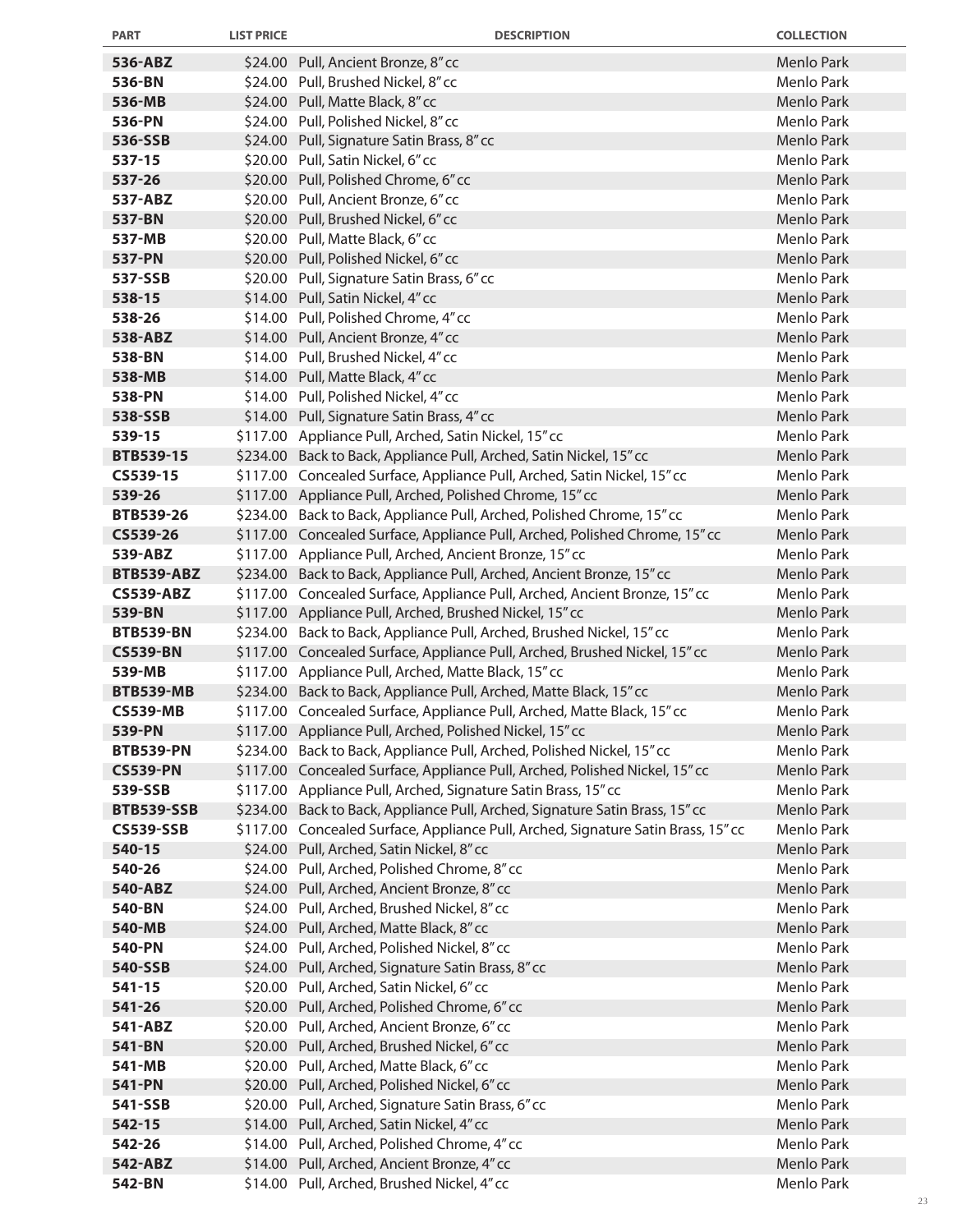| <b>PART</b>       | <b>LIST PRICE</b> | <b>DESCRIPTION</b>                                                        | <b>COLLECTION</b>    |
|-------------------|-------------------|---------------------------------------------------------------------------|----------------------|
| 542-MB            |                   | \$14.00 Pull, Arched, Matte Black, 4" cc                                  | Menlo Park           |
| 542-PN            |                   | \$14.00 Pull, Arched, Polished Nickel, 4" cc                              | Menlo Park           |
| 542-SSB           |                   | \$14.00 Pull, Arched, Signature Satin Brass, 4" cc                        | Menlo Park           |
| 550-26            |                   | \$19.00 Round Knob, Polished Chrome, 1-1/4" dia                           | Heathrow             |
| 550-BN            |                   | \$19.00 Round Knob, Brushed Nickel, 1-1/4" dia                            | Heathrow             |
| 550-MB            |                   | \$19.00 Round Knob, Matte Black, 1-1/4" dia                               | Heathrow             |
| 550-PN            |                   | \$19.00 Round Knob, Polished Nickel, 1-1/4" dia                           | Heathrow             |
| 550-SSB           |                   | \$19.00 Round Knob, Signature Satin Brass, 1-1/4" dia                     | Heathrow             |
| 551-26            |                   | \$20.00 Square Knob, Polished Chrome, 1-1/4"                              | Heathrow             |
| 551-BN            |                   | \$20.00 Square Knob, Brushed Nickel, 1-1/4"                               | Heathrow             |
| 551-MB            |                   | \$20.00 Square Knob, Matte Black, 1-1/4"                                  | Heathrow             |
| 551-PN            |                   | \$20.00 Square Knob, Polished Nickel, 1-1/4"                              | Heathrow             |
| 551-SSB           |                   | \$20.00 Square Knob, Signature Satin Brass, 1-1/4"                        | <b>Heathrow</b>      |
| 552-26            |                   | \$20.00 T-Knob, Polished Chrome, 1-3/4"                                   | Heathrow             |
| 552-BN            |                   | \$20.00 T-Knob, Brushed Nickel, 1-3/4"                                    | Heathrow             |
| 552-MB            |                   | \$20.00 T-Knob, Matte Black, 1-3/4"                                       | Heathrow             |
| 552-PN            |                   | \$20.00 T-Knob, Polished Nickel, 1-3/4"                                   | Heathrow             |
| 552-SSB           |                   | \$20.00 T-Knob, Signature Satin Brass, 1-3/4"                             | Heathrow             |
| 553-26            |                   | \$37.00 Pull, Polished Chrome, 4" cc                                      | Heathrow             |
| 553-BN            |                   | \$37.00 Pull, Brushed Nickel, 4"cc                                        | Heathrow             |
| 553-MB            |                   | \$37.00 Pull, Matte Black, 4" cc                                          | Heathrow             |
| 553-PN            |                   | \$37.00 Pull, Polished Nickel, 4" cc                                      | Heathrow             |
| 553-SSB           |                   | \$37.00 Pull, Signature Satin Brass, 4" cc                                | Heathrow             |
| 554-26            |                   | \$46.00 Pull, Polished Chrome, 6" cc                                      | Heathrow             |
| 554-BN            |                   | \$46.00 Pull, Brushed Nickel, 6" cc                                       | Heathrow             |
| 554-MB            |                   | \$46.00 Pull, Matte Black, 6" cc                                          | Heathrow             |
| 554-PN            |                   | \$46.00 Pull, Polished Nickel, 6" cc                                      | Heathrow             |
| 554-SSB           |                   | \$46.00 Pull, Signature Satin Brass, 6" cc                                | Heathrow             |
| 555-26            |                   | \$53.00 Pull, Polished Chrome, 8" cc                                      | Heathrow             |
| 555-BN            |                   | \$53.00 Pull, Brushed Nickel, 8" cc                                       | Heathrow             |
| 555-MB            |                   | \$53.00 Pull, Matte Black, 8" cc<br>\$53.00 Pull, Polished Nickel, 8" cc  | Heathrow             |
| 555-PN<br>555-SSB |                   | \$53.00 Pull, Signature Satin Brass, 8" cc                                | Heathrow<br>Heathrow |
| 557-26            |                   | \$107.00 Appliance Pull, Polished Chrome, 12" cc                          | Heathrow             |
| <b>BTB557-26</b>  |                   | \$214.00 Back to Back, Appliance Pull, Polished Chrome, 12" cc            | Heathrow             |
| CS557-26          |                   | \$107.00 Concealed Surface, Appliance Pull, Polished Chrome, 12" cc       | Heathrow             |
| 557-BN            |                   | \$107.00 Appliance Pull, Brushed Nickel, 12" cc                           | Heathrow             |
| <b>BTB557-BN</b>  |                   | \$214.00 Back to Back, Appliance Pull, Brushed Nickel, 12" cc             | Heathrow             |
| <b>CS557-BN</b>   |                   | \$107.00 Concealed Surface, Appliance Pull, Brushed Nickel, 12" cc        | Heathrow             |
| 557-MB            |                   | \$107.00 Appliance Pull, Matte Black, 12" cc                              | Heathrow             |
| <b>BTB557-MB</b>  |                   | \$214.00 Back to Back, Appliance Pull, Matte Black, 12" cc                | Heathrow             |
| <b>CS557-MB</b>   |                   | \$107.00 Concealed Surface, Appliance Pull, Matte Black, 12" cc           | Heathrow             |
| 557-PN            |                   | \$107.00 Appliance Pull, Polished Nickel, 12" cc                          | Heathrow             |
| <b>BTB557-PN</b>  |                   | \$214.00 Back to Back, Appliance Pull, Polished Nickel, 12" cc            | Heathrow             |
| <b>CS557-PN</b>   |                   | \$107.00 Concealed Surface, Appliance Pull, Polished Nickel, 12" cc       | Heathrow             |
| 557-SSB           |                   | \$107.00 Appliance Pull, Signature Satin Brass, 12" cc                    | Heathrow             |
| BTB557-SSB        |                   | \$214.00 Back to Back, Appliance Pull, Signature Satin Brass, 12" cc      | Heathrow             |
| <b>CS557-SSB</b>  |                   | \$107.00 Concealed Surface, Appliance Pull, Signature Satin Brass, 12" cc | Heathrow             |
| 558-26            |                   | \$149.00 Appliance Pull, Polished Chrome, 18" cc                          | Heathrow             |
| <b>BTB558-26</b>  |                   | \$298.00 Back to Back, Appliance Pull, Polished Chrome, 18" cc            | Heathrow             |
| CS558-26          |                   | \$149.00 Concealed Surface, Appliance Pull, Polished Chrome, 18" cc       | Heathrow             |
| 558-BN            |                   | \$149.00 Appliance Pull, Brushed Nickel, 18" cc                           | Heathrow             |
| <b>BTB558-BN</b>  |                   | \$298.00 Back to Back, Appliance Pull, Brushed Nickel, 18" cc             | Heathrow             |
| <b>CS558-BN</b>   |                   | \$149.00 Concealed Surface, Appliance Pull, Brushed Nickel, 18" cc        | Heathrow             |
| 558-MB            |                   | \$149.00 Appliance Pull, Matte Black, 18" cc                              | Heathrow             |
| <b>BTB558-MB</b>  |                   | \$298.00 Back to Back, Appliance Pull, Matte Black, 18" cc                | Heathrow             |
| <b>CS558-MB</b>   |                   | \$149.00 Concealed Surface, Appliance Pull, Matte Black, 18" cc           | Heathrow             |
| 558-PN            |                   | \$149.00 Appliance Pull, Polished Nickel, 18" cc                          | Heathrow             |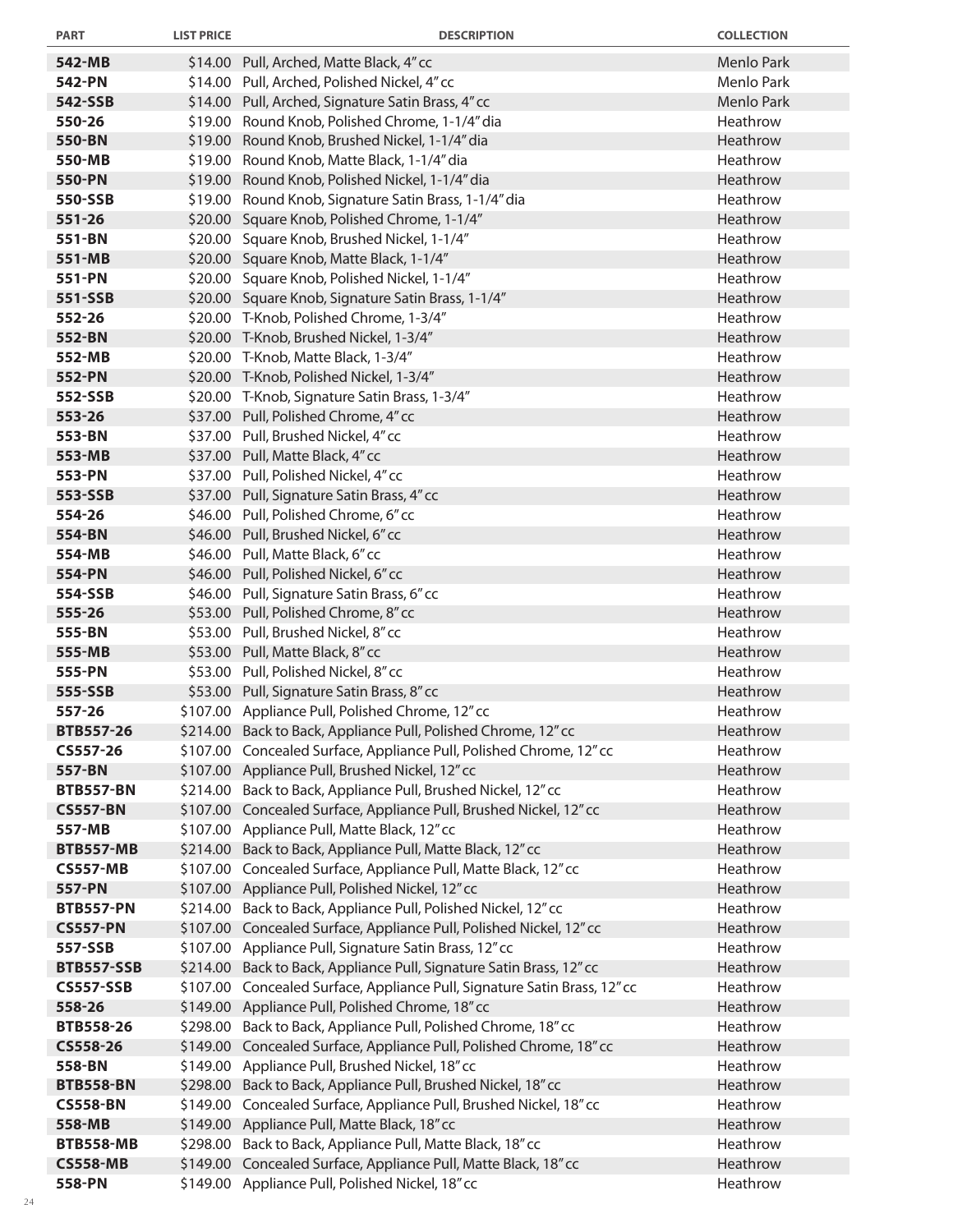| <b>PART</b>       | <b>LIST PRICE</b> | <b>DESCRIPTION</b>                                                            | <b>COLLECTION</b>    |
|-------------------|-------------------|-------------------------------------------------------------------------------|----------------------|
| <b>BTB558-PN</b>  |                   | \$298.00 Back to Back, Appliance Pull, Polished Nickel, 18" cc                | Heathrow             |
| <b>CS558-PN</b>   |                   | \$149.00 Concealed Surface, Appliance Pull, Polished Nickel, 18" cc           | Heathrow             |
| 558-SSB           |                   | \$149.00 Appliance Pull, Signature Satin Brass, 18" cc                        | Heathrow             |
| <b>BTB558-SSB</b> |                   | \$298.00 Back to Back, Appliance Pull, Signature Satin Brass, 18" cc          | Heathrow             |
| <b>CS558-SSB</b>  |                   | \$149.00 Concealed Surface, Appliance Pull, Signature Satin Brass, 18" cc     | Heathrow             |
| 559-26            |                   | \$192.00 Appliance Pull, Polished Chrome, 24" cc                              | Heathrow             |
| <b>BTB559-26</b>  |                   | \$384.00 Back to Back, Appliance Pull, Polished Chrome, 24" cc                | Heathrow             |
| CS559-26          |                   | \$192.00 Concealed Surface, Appliance Pull, Polished Chrome, 24" cc           | Heathrow             |
| 559-BN            |                   | \$192.00 Appliance Pull, Brushed Nickel, 24" cc                               | Heathrow             |
| <b>BTB559-BN</b>  |                   | \$384.00 Back to Back, Appliance Pull, Brushed Nickel, 24" cc                 | Heathrow             |
| <b>CS559-BN</b>   |                   | \$192.00 Concealed Surface, Appliance Pull, Brushed Nickel, 24" cc            | Heathrow             |
| 559-MB            |                   | \$192.00 Appliance Pull, Matte Black, 24" cc                                  | Heathrow             |
| <b>BTB559-MB</b>  |                   | \$384.00 Back to Back, Appliance Pull, Matte Black, 24" cc                    | Heathrow             |
| <b>CS559-MB</b>   |                   | \$192.00 Concealed Surface, Appliance Pull, Matte Black, 24" cc               | Heathrow             |
| 559-PN            |                   | \$192.00 Appliance Pull, Polished Nickel, 24" cc                              | Heathrow             |
| <b>BTB559-PN</b>  |                   | \$384.00 Back to Back, Appliance Pull, Polished Nickel, 24" cc                | Heathrow             |
| <b>CS559-PN</b>   |                   | \$192.00 Concealed Surface, Appliance Pull, Polished Nickel, 24" cc           | Heathrow             |
| 559-SSB           |                   | \$192.00 Appliance Pull, Signature Satin Brass, 24" cc                        | Heathrow             |
| <b>BTB559-SSB</b> |                   | \$384.00 Back to Back, Appliance Pull, Signature Satin Brass, 24" cc          | Heathrow             |
| <b>CS559-SSB</b>  |                   | \$192.00 Concealed Surface, Appliance Pull, Signature Satin Brass, 24" cc     | Heathrow             |
| 560-26            |                   | \$35.00 Pull, Polished Chrome, 3-1/2" cc                                      | Heathrow             |
| 560-BN            |                   | \$35.00 Pull, Brushed Nickel, 3-1/2" cc                                       | Heathrow             |
| 560-MB            |                   | \$35.00 Pull, Matte Black, 3-1/2" cc                                          | Heathrow             |
| 560-PN            |                   | \$35.00 Pull, Polished Nickel, 3-1/2" cc                                      | Heathrow             |
| 560-SSB           |                   | \$35.00 Pull, Signature Satin Brass, 3-1/2" cc                                | Heathrow             |
| $561 - 26$        |                   | \$43.00 Pull, Polished Chrome, 5" cc                                          | Heathrow             |
| 561-BN            |                   | \$43.00 Pull, Brushed Nickel, 5" cc                                           | Heathrow             |
| 561-MB            |                   | \$43.00 Pull, Matte Black, 5" cc                                              | Heathrow             |
| 561-PN            |                   | \$43.00 Pull, Polished Nickel, 5" cc                                          | Heathrow             |
| 561-SSB           |                   | \$43.00 Pull, Signature Satin Brass, 5" cc                                    | Heathrow             |
| 562-26<br>562-BN  |                   | \$59.00 Pull, Polished Chrome, 10" cc<br>\$59.00 Pull, Brushed Nickel, 10" cc | Heathrow<br>Heathrow |
| 562-MB            |                   | \$59.00 Pull, Matte Black, 10" cc                                             | Heathrow             |
| 562-PN            |                   | \$59.00 Pull, Polished Nickel, 10" cc                                         | Heathrow             |
| 562-SSB           |                   | \$59.00 Pull, Signature Satin Brass, 10" cc                                   | Heathrow             |
| 563-26            |                   | \$75.00 Pull, Polished Chrome, 12" cc                                         | Heathrow             |
| 563-BN            |                   | \$75.00 Pull, Brushed Nickel, 12" cc                                          | Heathrow             |
| 563-MB            |                   | \$75.00 Pull, Matte Black, 12" cc                                             | Heathrow             |
| 563-PN            |                   | \$75.00 Pull, Polished Nickel, 12" cc                                         | Heathrow             |
| 563-SSB           |                   | \$75.00 Pull, Signature Satin Brass, 12" cc                                   | Heathrow             |
| 570-10B           |                   | \$39.00 Hammered Knob, Plain Edge, Oil Rubbed Bronze, 1-1/4" dia              | Atherton             |
| 570-26            |                   | \$39.00 Hammered Knob, Plain Edge, Polished Chrome, 1-1/4" dia                | Atherton             |
| 570-PN            |                   | \$39.00 Hammered Knob, Plain Edge, Polished Nickel, 1-1/4" dia                | Atherton             |
| 570-SB            |                   | \$39.00 Hammered Knob, Plain Edge, Satin Brass, 1-1/4" dia                    | Atherton             |
| 571-10B           |                   | \$45.00 Hammered Knob, Knurled Edge, Oil Rubbed Bronze, 1-1/4" dia            | Atherton             |
| 571-26            |                   | \$45.00 Hammered Knob, Knurled Edge, Polished Chrome, 1-1/4" dia              | Atherton             |
| 571-PN            |                   | \$45.00 Hammered Knob, Knurled Edge, Polished Nickel, 1-1/4" dia              | Atherton             |
| 571-SB            |                   | \$45.00 Hammered Knob, Knurled Edge, Satin Brass, 1-1/4" dia                  | Atherton             |
| 572-10B           |                   | \$36.00 Plain Surface Knob, Knurled Edge, Oil Rubbed Bronze, 1-1/4" dia       | Atherton             |
| 572-26            | \$36.00           | Plain Surface Knob, Knurled Edge, Polished Chrome, 1-1/4" dia                 | Atherton             |
| 572-PN            | \$36.00           | Plain Surface Knob, Knurled Edge, Polished Nickel, 1-1/4" dia                 | Atherton             |
| 572-SB            |                   | \$36.00 Plain Surface Knob, Knurled Edge, Satin Brass, 1-1/4" dia             | Atherton             |
| 573-10B           |                   | \$46.00 Cup Pull, Hammered, Plain Edge, Oil Rubbed Bronze, 3" cc              | Atherton             |
| 573-26            | \$46.00           | Cup Pull, Hammered, Plain Edge, Polished Chrome, 3" cc                        | Atherton             |
| 573-PN            | \$46.00           | Cup Pull, Hammered, Plain Edge, Polished Nickel, 3" cc                        | Atherton             |
| 573-SB            | \$46.00           | Cup Pull, Hammered, Plain Edge, Satin Brass, 3" cc                            | Atherton             |
| 574-10B           | \$48.00           | Cup Pull, Hammered, Knurled Edge, Oil Rubbed Bronze, 3" cc                    | Atherton             |
| 574-26            | \$48.00           | Cup Pull, Hammered, Knurled Edge, Polished Chrome, 3" cc                      | Atherton             |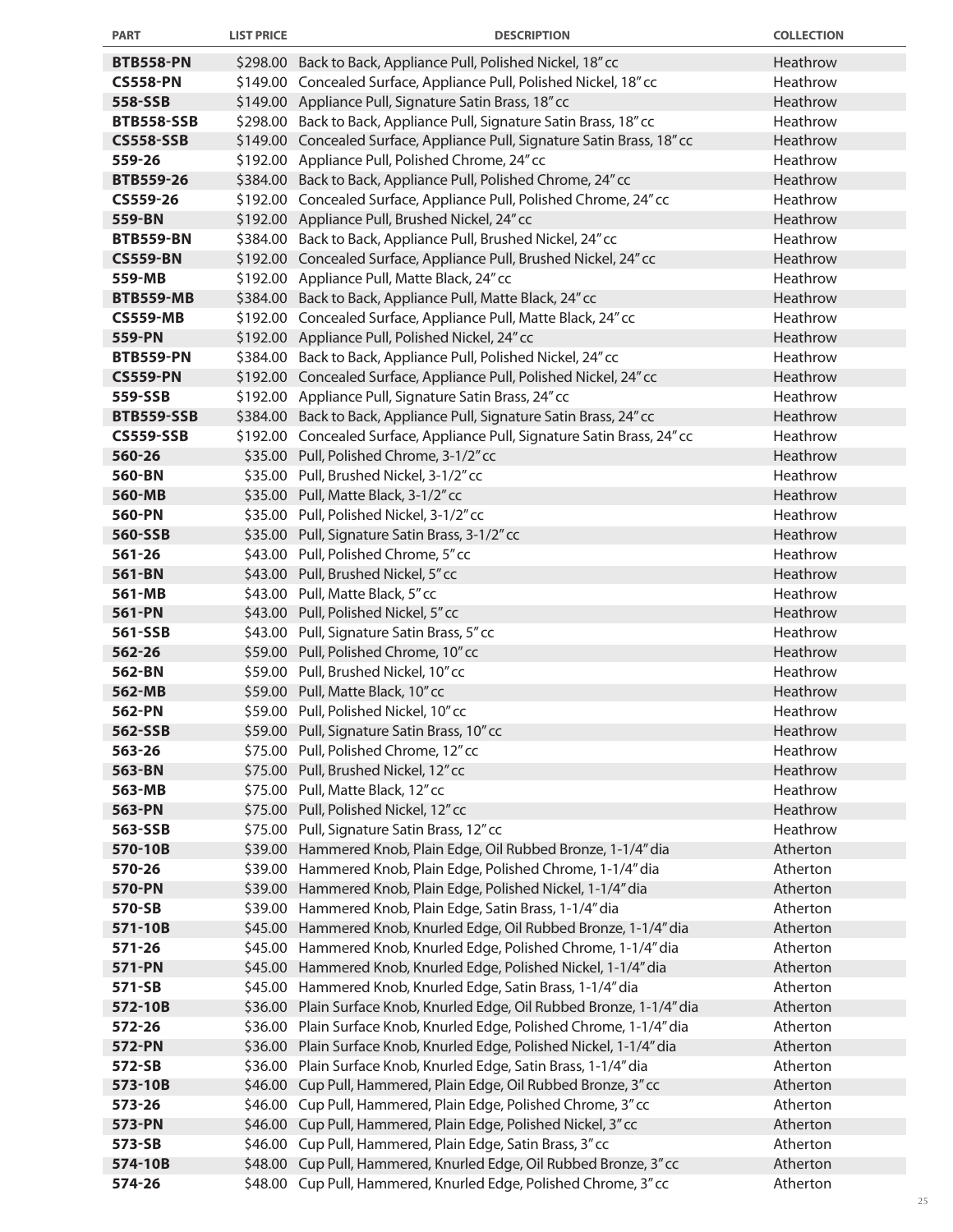| <b>PART</b>             | <b>LIST PRICE</b> | <b>DESCRIPTION</b>                                                                                                    | <b>COLLECTION</b>      |
|-------------------------|-------------------|-----------------------------------------------------------------------------------------------------------------------|------------------------|
| 574-PN                  |                   | \$48.00 Cup Pull, Hammered, Knurled Edge, Polished Nickel, 3" cc                                                      | Atherton               |
| 574-SB                  |                   | \$48.00 Cup Pull, Hammered, Knurled Edge, Satin Brass, 3" cc                                                          | Atherton               |
| 575-10B                 |                   | \$44.00 Cup Pull, Plain Surface, Knurled Edge, Oil Rubbed Bronze, 3" cc                                               | Atherton               |
| 575-26                  |                   | \$44.00 Cup Pull, Plain Surface, Knurled Edge, Polished Chrome, 3" cc                                                 | Atherton               |
| 575-PN                  |                   | \$44.00 Cup Pull, Plain Surface, Knurled Edge, Polished Nickel, 3" cc                                                 | Atherton               |
| 575-SB                  | \$44.00           | Cup Pull, Plain Surface, Knurled Edge, Satin Brass, 3" cc                                                             | Atherton               |
| 576-10B                 |                   | \$77.00 Pull, Knurled Footplates, Oil Rubbed Bronze, 4" cc                                                            | Atherton               |
| 576-26                  |                   | \$77.00 Pull, Knurled Footplates, Polished Chrome, 4" cc                                                              | Atherton               |
| 576-PN                  |                   | \$77.00 Pull, Knurled Footplates, Polished Nickel, 4" cc                                                              | Atherton               |
| 576-SB                  |                   | \$77.00 Pull, Knurled Footplates, Satin Brass, 4" cc                                                                  | Atherton               |
| 577-10B                 |                   | \$120.00 Pull, Knurled Footplates, Oil Rubbed Bronze, 8" cc                                                           | Atherton               |
| 577-26                  |                   | \$120.00 Pull, Knurled Footplates, Polished Chrome, 8" cc                                                             | Atherton               |
| 577-PN                  |                   | \$120.00 Pull, Knurled Footplates, Polished Nickel, 8" cc                                                             | Atherton               |
| 577-SB                  |                   | \$120.00 Pull, Knurled Footplates, Satin Brass, 8" cc                                                                 | Atherton               |
| 578-10B                 |                   | \$216.00 Appliance Pull, Knurled Footplates, Oil Rubbed Bronze, 15" cc                                                | Atherton               |
| 578-26                  |                   | \$216.00 Appliance Pull, Knurled Footplates, Polished Chrome, 15" cc                                                  | Atherton               |
| 578-PN                  |                   | \$216.00 Appliance Pull, Knurled Footplates, Polished Nickel, 15" cc                                                  | Atherton               |
| 578-SB                  |                   | \$216.00 Appliance Pull, Knurled Footplates, Satin Brass, 15" cc                                                      | Atherton               |
| 579-10B                 |                   | \$71.00 Pull, Plain Footplates, Oil Rubbed Bronze, 4" cc                                                              | Atherton               |
| 579-26                  |                   | \$71.00 Pull, Plain Footplates, Polished Chrome, 4" cc                                                                | Atherton               |
| 579-PN                  |                   | \$71.00 Pull, Plain Footplates, Polished Nickel, 4" cc                                                                | Atherton               |
| 579-SB                  |                   | \$71.00 Pull, Plain Footplates, Satin Brass, 4" cc                                                                    | Atherton               |
| 580-10B                 |                   | \$109.00 Pull, Plain Footplates, Oil Rubbed Bronze, 8" cc                                                             | Atherton               |
| 580-26                  |                   | \$109.00 Pull, Plain Footplates, Polished Chrome, 8" cc                                                               | Atherton               |
| 580-PN                  |                   | \$109.00 Pull, Plain Footplates, Polished Nickel, 8" cc                                                               | Atherton               |
| 580-SB                  |                   | \$109.00 Pull, Plain Footplates, Satin Brass, 8" cc                                                                   | Atherton               |
| 581-10B                 |                   | \$204.00 Appliance Pull, Plain Footplates, Oil Rubbed Bronze, 15" cc                                                  | Atherton               |
| 581-26                  |                   | \$204.00 Appliance Pull, Plain Footplates, Polished Chrome, 15" cc                                                    | Atherton               |
| 581-PN                  |                   | \$204.00 Appliance Pull, Plain Footplates, Polished Nickel, 15" cc                                                    | Atherton               |
| 581-SB                  |                   | \$204.00 Appliance Pull, Plain Footplates, Satin Brass, 15" cc                                                        | Atherton               |
| 610-IM/PN               |                   | \$117.00 Pull, Imperial Shell, Polished Nickel, 1-1/2" cc                                                             | Crescendo              |
| 610-MOP/PN              |                   | \$117.00 Pull, Mother of Pearl, Polished Nickel, 1-1/2" cc                                                            | Crescendo              |
| 610-PEN/ED              |                   | \$117.00 Pull, Tiger Penshell, Estate Dover, 1-1/2" cc                                                                | Crescendo              |
| 611-IM/PN               |                   | \$206.00 Pull, Imperial Shell, Polished Nickel, 5-5/8" cc                                                             | Crescendo              |
| 611-MOP/PN              |                   | \$206.00 Pull, Mother of Pearl, Polished Nickel, 5-5/8" cc                                                            | Crescendo              |
| 611-PEN/ED              |                   | \$206.00 Pull, Tiger Penshell, Estate Dover, 5-5/8" cc                                                                | Crescendo<br>Crescendo |
| 615-IM/PN<br>615-MOP/PN |                   | \$94.00 Knob, Imperial Shell, Polished Nickel, 7/8" x 2"<br>\$94.00 Knob, Mother of Pearl, Polished Nickel, 7/8" x 2" | Crescendo              |
| 615-PEN/ED              |                   | \$94.00 Knob, Tiger Penshell, Estate Dover, 7/8" x 2"                                                                 | Crescendo              |
| 616-IM/PN               |                   | \$206.00 Pull, Imperial Shell, Polished Nickel, 5-5/8" cc                                                             | Crescendo              |
| 616-MOP/PN              |                   | \$206.00 Pull, Mother of Pearl, Polished Nickel, 5-5/8" cc                                                            | Crescendo              |
| 616-PEN/ED              |                   | \$206.00 Pull, Tiger Penshell, Estate Dover, 5-5/8" cc                                                                | Crescendo              |
| 620-IM/PN               |                   | \$104.00 Pull, Imperial Shell, Polished Nickel, 1-1/4" cc                                                             | Interlude              |
| 620-MOP/PN              |                   | \$104.00 Pull, Mother of Pearl, Polished Nickel, 1-1/4" cc                                                            | Interlude              |
| 620-PEN/ED              |                   | \$104.00 Pull, Tiger Penshell, Estate Dover, 1-1/4" cc                                                                | Interlude              |
| 621-IM/PN               |                   | \$206.00 Pull, Imperial Shell, Polished Nickel, 4-1/2" cc                                                             | Interlude              |
| 621-MOP/PN              |                   | \$206.00 Pull, Mother of Pearl, Polished Nickel, 4-1/2" cc                                                            | Interlude              |
| 621-PEN/ED              |                   | \$206.00 Pull, Tiger Penshell, Estate Dover, 4-1/2" cc                                                                | Interlude              |
| 622-IM/PN               |                   | \$206.00 Pull, Imperial Shell, Polished Nickel, 5-3/8" cc                                                             | Interlude              |
| 622-MOP/PN              |                   | \$206.00 Pull, Mother of Pearl, Polished Nickel, 5-3/8" cc                                                            | Interlude              |
| 622-PEN/ED              |                   | \$206.00 Pull, Tiger Penshell, Estate Dover, 5-3/8" cc                                                                | Interlude              |
| 630-IM/PN               |                   | \$109.00 Pull, Imperial Shell, Polished Nickel, 1-3/4" cc                                                             | Arioso                 |
| 630-MOP/PN              |                   | \$109.00 Pull, Mother of Pearl, Polished Nickel, 1-3/4" cc                                                            | Arioso                 |
| 630-PEN/ED              |                   | \$109.00 Pull, Tiger Penshell, Estate Dover, 1-3/4" cc                                                                | Arioso                 |
| 631-IM/PN               |                   | \$133.00 Pull, Imperial Shell, Polished Nickel, 3-3/4" cc                                                             | Arioso                 |
| 631-MOP/PN              |                   | \$133.00 Pull, Mother of Pearl, Polished Nickel, 3-3/4" cc                                                            | Arioso                 |
| 631-PEN/ED              |                   | \$133.00 Pull, Tiger Penshell, Estate Dover, 3-3/4" cc                                                                | Arioso                 |
| 632-IM/PN               |                   | \$206.00 Pull, Imperial Shell, Polished Nickel, 5-5/8" cc                                                             | Arioso                 |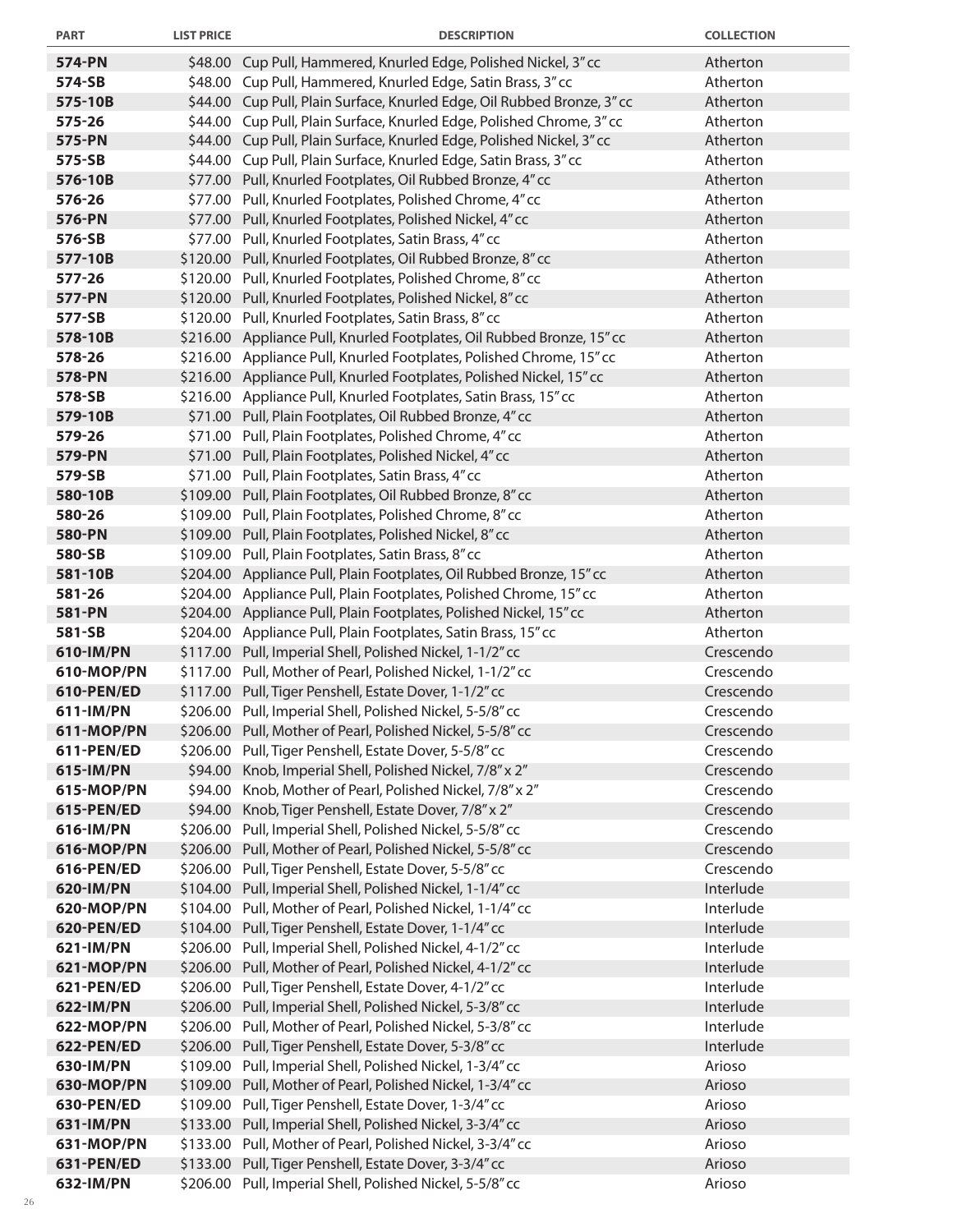| <b>PART</b>                    | <b>LIST PRICE</b> | <b>DESCRIPTION</b>                                                                                                                                        | <b>COLLECTION</b>               |
|--------------------------------|-------------------|-----------------------------------------------------------------------------------------------------------------------------------------------------------|---------------------------------|
| 632-MOP/PN                     |                   | \$206.00 Pull, Mother of Pearl, Polished Nickel, 5-5/8" cc                                                                                                | Arioso                          |
| 632-PEN/ED                     |                   | \$206.00 Pull, Tiger Penshell, Estate Dover, 5-5/8" cc                                                                                                    | Arioso                          |
| 635-IM/PN                      |                   | \$133.00 Pull, Imperial Shell, Polished Nickel, 2-7/8" cc                                                                                                 | Arioso                          |
| 635-MOP/PN                     |                   | \$133.00 Pull, Mother of Pearl, Polished Nickel, 2-7/8" cc                                                                                                | Arioso                          |
| 635-PEN/ED                     |                   | \$133.00 Pull, Tiger Penshell, Estate Dover, 2-7/8" cc                                                                                                    | Arioso                          |
| 636-IM/PN                      |                   | \$206.00 Pull, Imperial Shell, Polished Nickel, 4-7/8" cc                                                                                                 | Arioso                          |
| <b>636-MOP/PN</b>              |                   | \$206.00 Pull, Mother of Pearl, Polished Nickel, 4-7/8" cc                                                                                                | Arioso                          |
| 636-PEN/ED                     |                   | \$206.00 Pull, Tiger Penshell, Estate Dover, 4-7/8" cc                                                                                                    | Arioso                          |
| 640-IM/PN                      |                   | \$80.00 Knob, Imperial Shell, Polished Nickel, 1-3/4"                                                                                                     | Cadence                         |
| 640-MOP/PN                     |                   | \$80.00 Knob, Mother of Pearl, Polished Nickel, 1-3/4"                                                                                                    | Cadence                         |
| 640-PEN/ED                     |                   | \$80.00 Knob, Tiger Penshell, Estate Dover, 1-3/4"                                                                                                        | Cadence                         |
| 641-IM/PN                      |                   | \$206.00 Pull, Imperial Shell, Polished Nickel, 5-1/2" cc                                                                                                 | Cadence                         |
| 641-MOP/PN                     |                   | \$206.00 Pull, Mother of Pearl, Polished Nickel, 5-1/2" cc                                                                                                | Cadence                         |
| 641-PEN/ED                     |                   | \$206.00 Pull, Tiger Penshell, Estate Dover, 5-1/2" cc<br>\$88.00 Pull, Imperial Shell, Polished Nickel, 1-3/8" cc                                        | Cadence<br>Cadence              |
| 645-IM/PN<br><b>645-MOP/PN</b> |                   | \$88.00 Pull, Mother of Pearl, Polished Nickel, 1-3/8" cc                                                                                                 | Cadence                         |
| <b>645-PEN/ED</b>              |                   | \$88.00 Pull, Tiger Penshell, Estate Dover, 1-3/8" cc                                                                                                     | Cadence                         |
| 646-IM/PN                      |                   | \$211.00 Pull, Imperial Shell, Polished Nickel, 5-1/2" cc                                                                                                 | Cadence                         |
| 646-MOP/PN                     |                   | \$211.00 Pull, Mother of Pearl, Polished Nickel, 5-1/2" cc                                                                                                | Cadence                         |
| 646-PEN/ED                     |                   | \$211.00 Pull, Tiger Penshell, Estate Dover, 5-1/2" cc                                                                                                    | Cadence                         |
| 650-AD                         |                   | \$87.00 Round Knob, Imperial Shell, White/Yellow Pearl, Aged Dover, 1-1/8" dia                                                                            | Fair Isle                       |
| 651-AD                         |                   | \$129.00 Round Knob, Imperial Shell, White/Yellow Pearl, Aged Dover, 1-1/2" dia                                                                           | Fair Isle                       |
| 653-AD                         |                   | \$129.00 Round Knob, Imperial Shell, Mother of Pearl, Aged Dover, 1-3/8" dia                                                                              | Fair Isle                       |
| 653-PN                         |                   | \$129.00 Round Knob, Imperial Shell, Mother of Pearl, Polished Nickel, 1-3/8" dia                                                                         | Fair Isle                       |
| 654-AD                         |                   | \$144.00 Rectangle Knob, Imperial Shell, Mother of Pearl, Aged Dover, 1-1/4" x 7/8"                                                                       | Fair Isle                       |
| 654-PN                         |                   | \$144.00 Rectangle Knob, Imperial Shell, Mother of Pearl, Polished Nickel, 1-1/4" x 7/8"                                                                  | Fair Isle                       |
| 655-PB                         |                   | \$159.00 Round Knob, Imperial Shell, Mother of Pearl, Polished Brass, 1-1/2" dia                                                                          | Fair Isle                       |
| 655-PN                         |                   | \$159.00 Round Knob, Imperial Shell, Mother of Pearl, Polished Nickel, 1-1/2" dia                                                                         | Fair Isle                       |
| 656-PB                         |                   | \$129.00 Pull, Imperial Shell, Mother of Pearl, Polished Brass, 3/4" cc                                                                                   | Fair Isle                       |
| 656-PN                         |                   | \$129.00 Pull, Imperial Shell, Mother of Pearl, Polished Nickel, 3/4" cc                                                                                  | Fair Isle                       |
| 657-PB                         |                   | \$125.00 Oval Knob, Imperial Shell, Polished Brass, 1-1/2" x 1-1/8"                                                                                       | Fair Isle                       |
| 657-PN                         |                   | \$125.00 Oval Knob, Imperial Shell, Polished Nickel, 1-1/2" x 1-1/8"                                                                                      | Fair Isle                       |
| 658-ED                         |                   | \$144.00 Knob, Imperial Shell, White Mother of Pearl, Estate Dover, 1-3/8"                                                                                | <b>Avalon Bay</b>               |
| 658-R/PB                       |                   | \$144.00 Knob, Red & White Mother of Pearl, Polished Brass, 1-3/8"                                                                                        | Avalon Bay                      |
| 659-WP/AD                      |                   | \$145.00 Rectangle Knob, Imperial Shell, White Mother of Pearl, Aged Dover, 1-7/8" x 1-1/4"                                                               | <b>Avalon Bay</b>               |
| 659-YP/AD                      |                   | \$145.00 Rectangle Knob, Imperial Shell, Yellow Mother of Pearl, Aged Dover, 1-7/8" x 1-1/4"                                                              | Avalon Bay                      |
| 660-PN                         |                   | \$164.00 Pull, Ribbon, White Mother of Pearl, Polished Nickel, 3" cc                                                                                      | Avalon Bay                      |
| 661-PEN/DAB                    |                   | \$117.00 Knob, Tiger Penshell, Imperial Shell, Dark Antique Bronze, 1-7/8" x 1"                                                                           | Avalon Bay                      |
| 661-PN                         |                   | \$117.00 Knob, Mother of Pearl, Imperial Shell, Polished Nickel, 1-7/8" x 1"<br>\$176.00 Pull, Tiger Penshell, Imperial Shell, Dark Antique Bronze, 4" cc | <b>Avalon Bay</b><br>Avalon Bay |
| 662-PEN/DAB<br>662-PN          |                   | \$176.00 Pull, Mother of Pearl, Imperial Shell, Polished Nickel, 4" cc                                                                                    | <b>Avalon Bay</b>               |
| 664-IM/PN                      |                   | \$100.00 Knob, Imperial Shell, Polished Nickel, 1-1/2" x 1-1/4"                                                                                           | <b>Imperial Shell</b>           |
| <b>664-MOP/PN</b>              |                   | \$100.00 Knob, White Mother of Pearl, Polished Nickel, 1-1/2" x 1-1/4"                                                                                    | Mother of Pearl                 |
| 664-PEN/ED                     |                   | \$100.00 Knob, Tiger Penshell, Estate Dover, 1-1/2" x 1-1/4"                                                                                              | <b>Tiger Penshell</b>           |
| 671-B/PN                       |                   | \$105.00 Square Knob, Black Mother of Pearl, Polished Nickel, 1-1/4"                                                                                      | <b>Avalon Bay</b>               |
| 671-W/PN                       |                   | \$105.00 Square Knob, White Mother of Pearl, Polished Nickel, 1-1/4"                                                                                      | Avalon Bay                      |
| 680-AZ                         |                   | \$72.00 Knob, Antique Bronze, 1-1/2"                                                                                                                      | Stradella                       |
| 680-NB                         |                   | \$72.00 Knob, Natural Bronze, 1-1/2"                                                                                                                      | Stradella                       |
| 680-PWB                        |                   | \$72.00 Knob, Polished White Bronze, 1-1/2"                                                                                                               | Stradella                       |
| 681-AZ                         |                   | \$96.00 Pull, Antique Bronze, 5" cc                                                                                                                       | Stradella                       |
| 681-NB                         |                   | \$96.00 Pull, Natural Bronze, 5" cc                                                                                                                       | Stradella                       |
| 681-PWB                        |                   | \$96.00 Pull, Polished White Bronze, 5" cc                                                                                                                | Stradella                       |
| 682-AZ                         |                   | \$115.00 Edge Pull, Antique Bronze, 4" cc, 5" Overall                                                                                                     | Stradella                       |
| 682-NB                         |                   | \$115.00 Edge Pull, Natural Bronze, 4" cc, 5" Overall                                                                                                     | Stradella                       |
| 682-PWB                        |                   | \$115.00 Edge Pull, Polished White Bronze, 4" cc, 5" Overall                                                                                              | Stradella                       |
| 691-AZ                         |                   | \$126.00 Edge Pull, Antique Bronze, 3-1/2" cc, 8" Overall                                                                                                 | Stradella                       |
| 691-NB                         |                   | \$126.00 Edge Pull, Natural Bronze, 3-1/2" cc, 8" Overall                                                                                                 | Stradella                       |
| 691-PWB                        |                   | \$126.00 Edge Pull, Polished White Bronze, 3-1/2" cc, 8" Overall                                                                                          | Stradella                       |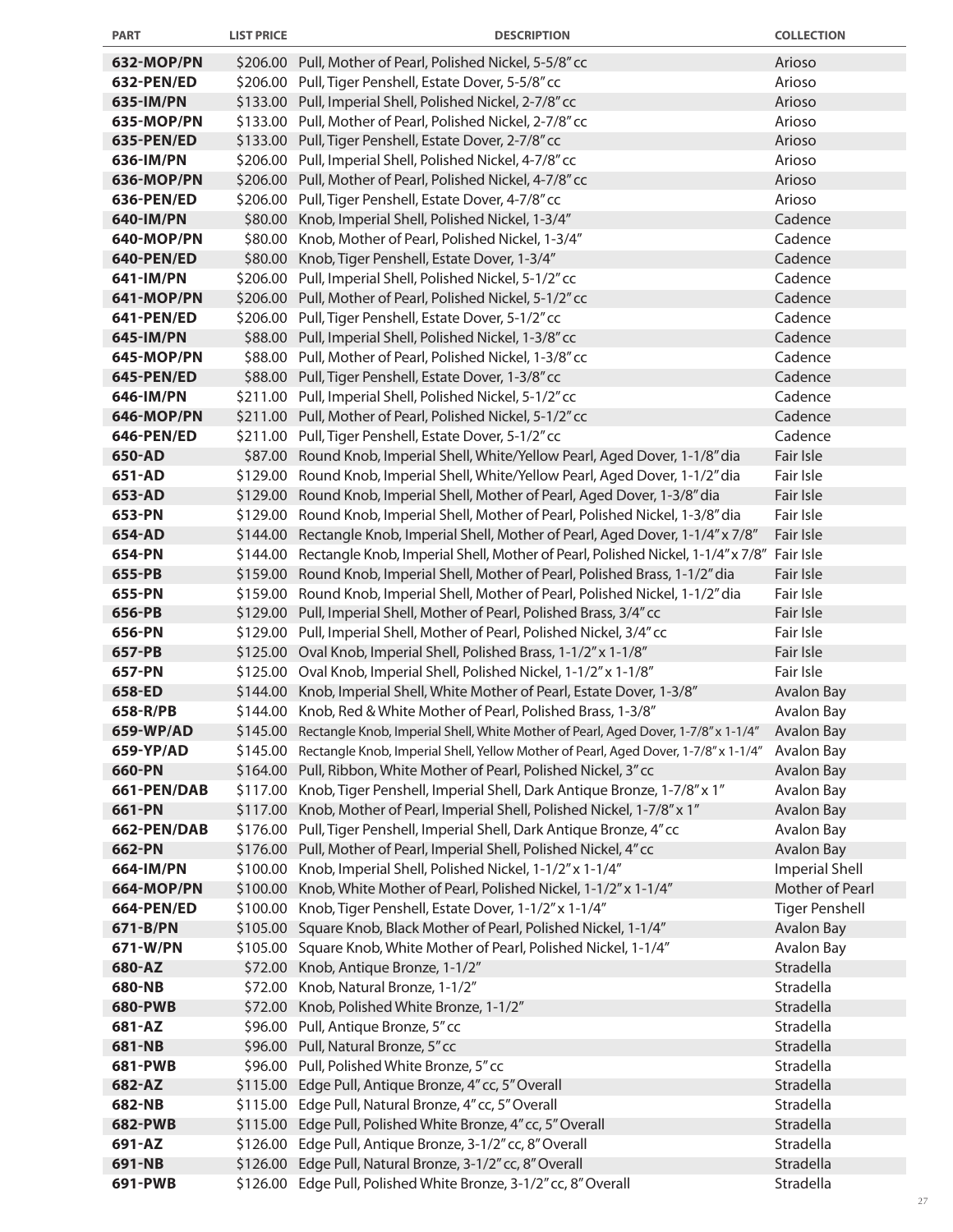| <b>PART</b>      | <b>LIST PRICE</b> | <b>DESCRIPTION</b>                                                                                     | <b>COLLECTION</b>          |
|------------------|-------------------|--------------------------------------------------------------------------------------------------------|----------------------------|
| 693-AZ           |                   | \$199.00 Edge Pull (Sold As A Pair), Antique Bronze, 5" cc, 12" Overall                                | Stradella                  |
| 693-NB           |                   | \$199.00 Edge Pull (Sold As A Pair), Natural Bronze, 5" cc, 12" Overall                                | Stradella                  |
| 693-PWB          |                   | \$199.00 Edge Pull (Sold As A Pair), Polished White Bronze, 5" cc, 12" Overall                         | Stradella                  |
| 703-03           |                   | \$14.00 Round Knob, Polished Brass, 1-1/4" dia                                                         | <b>Traditional</b>         |
| 703-10B          |                   | \$14.00 Round Knob, Oil Rubbed Bronze, 1-1/4" dia                                                      | Traditional                |
| 703-15           |                   | \$14.00 Round Knob, Satin Nickel, 1-1/4" dia                                                           | Traditional                |
| 703-26           |                   | \$14.00 Round Knob, Polished Chrome, 1-1/4" dia                                                        | Traditional                |
| 703-AB           |                   | \$14.00 Round Knob, Antique Brass, 1-1/4" dia                                                          | Traditional                |
| <b>703-ALB</b>   |                   | \$14.00 Round Knob, Antique Light Brass, 1-1/4" dia                                                    | Traditional                |
| 703-AN           |                   | \$14.00 Round Knob, Antique Nickel, 1-1/4" dia                                                         | Traditional                |
| <b>703-AUB</b>   |                   | \$14.00 Round Knob, Aurora Bronze, 1-1/4" dia                                                          | Colonial                   |
| 703-DBZ          |                   | \$14.00 Round Knob, Distressed Bronze, 1-1/4" dia                                                      | Traditional                |
| 703-DN           |                   | \$14.00 Round Knob, Distressed Nickel, 1-1/4" dia                                                      | Traditional                |
| 703-FB           |                   | \$14.00 Round Knob, Flat Black, 1-1/4" dia                                                             | Traditional                |
| 703-MIBZ         |                   | \$14.00 Round Knob, Michelangelo Bronze, 1-1/4" dia                                                    | Traditional                |
| 703-PN           |                   | \$14.00 Round Knob, Polished Nickel, 1-1/4" dia                                                        | Traditional                |
| 703-SB           |                   | \$14.00 Round Knob, Satin Brass, 1-1/4" dia                                                            | Colonial                   |
| 704-03           |                   | \$17.00 Round Knob, Polished Brass, 1-1/2" dia                                                         | Traditional                |
| 704-10B          |                   | \$17.00 Round Knob, Oil Rubbed Bronze, 1-1/2" dia                                                      | Traditional<br>Traditional |
| 704-15<br>704-26 |                   | \$17.00 Round Knob, Satin Nickel, 1-1/2" dia                                                           | Traditional                |
| 704-AB           |                   | \$17.00 Round Knob, Polished Chrome, 1-1/2" dia<br>\$17.00 Round Knob, Antique Brass, 1-1/2" dia       | Traditional                |
| <b>704-ALB</b>   |                   | \$17.00 Round Knob, Antique Light Brass, 1-1/2" dia                                                    | Traditional                |
| 704-AN           |                   | \$17.00 Round Knob, Antique Nickel, 1-1/2" dia                                                         | Traditional                |
| <b>704-AUB</b>   |                   | \$17.00 Round Knob, Aurora Bronze, 1-1/2" dia                                                          | Colonial                   |
| 704-DBZ          |                   | \$17.00 Round Knob, Distressed Bronze, 1-1/2" dia                                                      | Traditional                |
| 704-DN           |                   | \$17.00 Round Knob, Distressed Nickel, 1-1/2" dia                                                      | Traditional                |
| 704-FB           |                   | \$17.00 Round Knob, Flat Black, 1-1/2" dia                                                             | Traditional                |
| 704-MIBZ         |                   | \$17.00 Round Knob, Michelangelo Bronze, 1-1/2" dia                                                    | Traditional                |
| 704-PN           |                   | \$17.00 Round Knob, Polished Nickel, 1-1/2" dia                                                        | Traditional                |
| 704-SB           |                   | \$17.00 Round Knob, Satin Brass, 1-1/2" dia                                                            | Colonial                   |
| 706-03           |                   | \$13.00 Round Knob, Polished Brass, 1-1/4" dia                                                         | Traditional                |
| 706-10B          |                   | \$13.00 Round Knob, Oil Rubbed Bronze, 1-1/4" dia                                                      | Traditional                |
| 706-15           |                   | \$13.00 Round Knob, Satin Nickel, 1-1/4" dia                                                           | Traditional                |
| 706-26           |                   | \$13.00 Round Knob, Polished Chrome, 1-1/4" dia                                                        | Traditional                |
| 706-AB           |                   | \$13.00 Round Knob, Antique Brass, 1-1/4" dia                                                          | Traditional                |
| <b>706-ALB</b>   |                   | \$13.00 Round Knob, Antique Light Brass, 1-1/4" dia                                                    | Traditional                |
| 706-AN           |                   | \$13.00 Round Knob, Antique Nickel, 1-1/4" dia                                                         | Traditional                |
| <b>706-AUB</b>   |                   | \$13.00 Round Knob, Aurora Bronze, 1-1/4" dia                                                          | Country                    |
| 706-DBZ          |                   | \$13.00 Round Knob, Distressed Bronze, 1-1/4" dia                                                      | Traditional                |
| 706-DN           |                   | \$13.00 Round Knob, Distressed Nickel, 1-1/4" dia                                                      | Traditional                |
| 706-FB           |                   | \$13.00 Round Knob, Flat Black, 1-1/4" dia                                                             | Traditional                |
| 706-MIBZ         |                   | \$13.00 Round Knob, Michelangelo Bronze, 1-1/4" dia<br>\$13.00 Round Knob, Polished Nickel, 1-1/4" dia | Traditional<br>Traditional |
| 706-PN<br>706-SB |                   | \$13.00 Round Knob, Satin Brass, 1-1/4" dia                                                            | Country                    |
| 711-03           |                   | \$14.00 Round Knob, Polished Brass, 1-1/4" dia                                                         | Traditional                |
| 711-10B          |                   | \$14.00 Round Knob, Oil Rubbed Bronze, 1-1/4" dia                                                      | Traditional                |
| $711 - 15$       |                   | \$14.00 Round Knob, Satin Nickel, 1-1/4" dia                                                           | Traditional                |
| 711-26           |                   | \$14.00 Round Knob, Polished Chrome, 1-1/4" dia                                                        | Traditional                |
| 711-AB           |                   | \$14.00 Round Knob, Antique Brass, 1-1/4" dia                                                          | Traditional                |
| <b>711-ALB</b>   |                   | \$14.00 Round Knob, Antique Light Brass, 1-1/4"                                                        | Traditional                |
| 711-AN           |                   | \$14.00 Round Knob, Antique Nickel, 1-1/4" dia                                                         | Traditional                |
| <b>711-AUB</b>   |                   | \$14.00 Round Knob, Aurora Bronze, 1-1/4" dia                                                          | Country                    |
| 711-DBZ          |                   | \$14.00 Round Knob, Distressed Bronze, 1-1/4" dia                                                      | Traditional                |
| 711-DN           |                   | \$14.00 Round Knob, Distressed Nickel, 1-1/4" dia                                                      | Traditional                |
| 711-FB           |                   | \$14.00 Round Knob, Flat Black, 1-1/4" dia                                                             | Traditional                |
| 711-MIBZ         |                   | \$14.00 Round Knob, Michelangelo Bronze, 1-1/4" dia                                                    | Traditional                |
| 711-PN           |                   | \$14.00 Round Knob, Polished Nickel, 1-1/4" dia                                                        | Traditional                |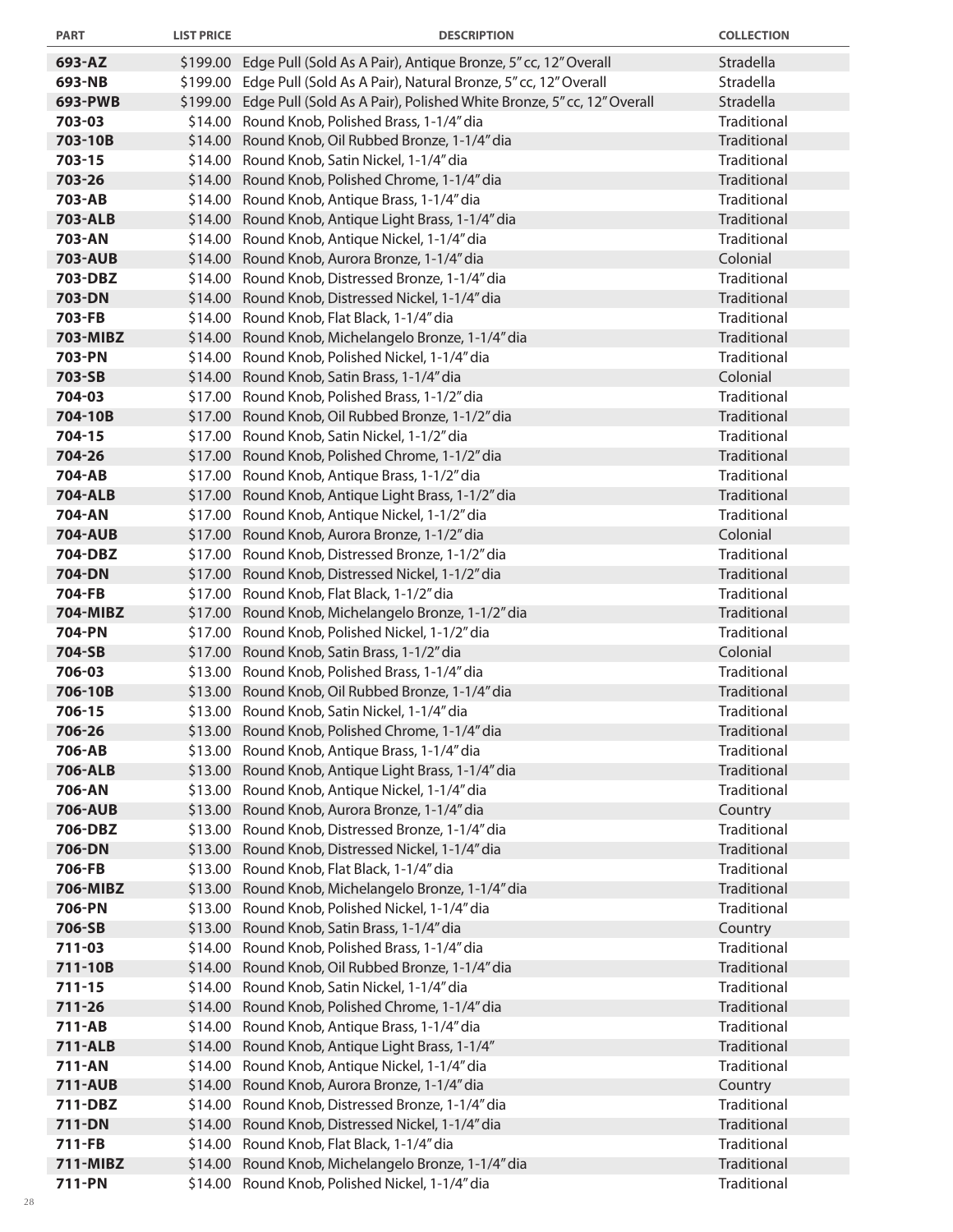| <b>PART</b>              | <b>LIST PRICE</b> | <b>DESCRIPTION</b>                                                                      | <b>COLLECTION</b>          |
|--------------------------|-------------------|-----------------------------------------------------------------------------------------|----------------------------|
| 711-SB                   |                   | \$14.00 Round Knob, Satin Brass, 1-1/4" dia                                             | Country                    |
| 719-03                   |                   | \$14.00 Oval Knob, Polished Brass, 1-3/8" dia                                           | Traditional                |
| 719-10B                  |                   | \$14.00 Oval Knob, Oil Rubbed Bronze, 1-/38" dia                                        | Traditional                |
| 719-15                   |                   | \$14.00 Oval Knob, Satin Nickel, 1-3/8" dia                                             | Traditional                |
| 719-26                   |                   | \$14.00 Oval Knob, Polished Chrome, 1-3/8" dia                                          | Traditional                |
| 719-AB                   |                   | \$14.00 Oval Knob, Antique Brass, 1-3/8" dia                                            | Traditional                |
| <b>719-ALB</b>           |                   | \$14.00 Oval Knob, Antique Light Brass, 1-3/8" dia                                      | Traditional                |
| 719-AN                   |                   | \$14.00 Oval Knob, Antique Nickel, 1-3/8" dia                                           | Traditional                |
| <b>719-AUB</b>           |                   | \$14.00 Oval Knob, Aurora Bronze, 1-3/8" dia                                            | Country                    |
| 719-DBZ                  |                   | \$14.00 Oval Knob, Distressed Bronze, 1-3/8" dia                                        | Traditional                |
| 719-DN                   |                   | \$14.00 Oval Knob, Distressed Nickel, 1-3/8" dia                                        | Traditional                |
| 719-FB                   |                   | \$14.00 Oval Knob, Flat Black, 1-3/8" dia                                               | Traditional                |
| 719-MIBZ                 |                   | \$14.00 Oval Knob, Michelangelo Bronze, 1-3/8" dia                                      | Traditional                |
| 719-PN                   |                   | \$14.00 Oval Knob, Polished Nickel, 1-3/8" dia                                          | Traditional                |
| 719-SB                   |                   | \$14.00 Oval Knob, Satin Brass, 1-3/8" dia                                              | Country<br>Traditional     |
| 721-03<br>721-10B        |                   | \$14.00 Pull, Polished Brass, 3" cc                                                     | Traditional                |
| $721 - 15$               |                   | \$14.00 Pull, Oil Rubbed Bronze, 3" cc<br>\$14.00 Pull, Satin Nickel, 3"cc              | Traditional                |
| 721-26                   |                   | \$14.00 Pull, Polished Chrome, 3" cc                                                    | Traditional                |
| 721-AB                   |                   | \$14.00 Pull, Antique Brass, 3" cc                                                      | Traditional                |
| <b>721-ALB</b>           |                   | \$14.00 Pull, Antique Light Brass, 3" cc                                                | Traditional                |
| 721-AN                   |                   | \$14.00 Pull, Antique Nickel, 3"cc                                                      | Traditional                |
| 721-DBZ                  |                   | \$14.00 Pull, Distressed Bronze, 3"cc                                                   | Traditional                |
| 721-DN                   |                   | \$14.00 Pull, Distressed Nickel, 3" cc                                                  | Traditional                |
| 721-FB                   |                   | \$14.00 Pull, Flat Black, 3"cc                                                          | Traditional                |
| <b>721-MIBZ</b>          |                   | \$14.00 Pull, Michelangelo Bronze, 3" cc                                                | Traditional                |
| <b>721-PN</b>            |                   | \$14.00 Pull, Polished Nickel, 3" cc                                                    | Traditional                |
| 730-03                   |                   | \$26.00 Cup Pull, Polished Brass, 3" cc                                                 | Traditional                |
| 730-10B                  |                   | \$26.00 Cup Pull, Oil Rubbed Bronze, 3" cc                                              | Traditional                |
| 730-15                   |                   | \$26.00 Cup Pull, Satin Nickel, 3" cc                                                   | Traditional                |
| 730-26                   |                   | \$26.00 Cup Pull, Polished Chrome, 3" cc                                                | Traditional                |
| 730-AB                   |                   | \$26.00 Cup Pull, Antique Brass, 3" cc                                                  | Traditional                |
| <b>730-ALB</b>           |                   | \$26.00 Cup Pull, Antique Light Brass, 3" cc                                            | Traditional                |
| 730-AN                   |                   | \$26.00 Cup Pull, Antique Nickel, 3" cc                                                 | Traditional                |
| 730-DBZ                  |                   | \$26.00 Cup Pull, Distressed Bronze, 3" cc                                              | Traditional                |
| 730-DN                   |                   | \$26.00 Cup Pull, Distressed Nickel, 3" cc                                              | Traditional                |
| 730-FB                   |                   | \$26.00 Cup Pull, Flat Black, 3" cc                                                     | Traditional                |
| 730-MIBZ                 |                   | \$26.00 Cup Pull, Michelangelo Bronze, 3" cc                                            | Traditional                |
| 730-PN                   |                   | \$26.00 Cup Pull, Polished Nickel, 3" cc                                                | Traditional                |
| 731-03                   |                   | \$28.00 Cup Pull, Polished Brass, 3" cc                                                 | Traditional                |
| 731-10B                  |                   | \$28.00 Cup Pull, Oil Rubbed Bronze, 3" cc                                              | Traditional                |
| $731 - 15$               |                   | \$28.00 Cup Pull, Satin Nickel, 3" cc                                                   | Traditional                |
| 731-26                   |                   | \$28.00 Cup Pull, Polished Chrome, 3" cc                                                | Traditional                |
| 731-AB                   |                   | \$28.00 Cup Pull, Antique Brass, 3" cc                                                  | Traditional                |
| <b>731-ALB</b><br>731-AN |                   | \$28.00 Cup Pull, Antique Light Brass, 3" cc<br>\$28.00 Cup Pull, Antique Nickel, 3" cc | Traditional<br>Traditional |
| 731-DBZ                  |                   | \$28.00 Cup Pull, Distressed Bronze, 3" cc                                              | Traditional                |
| 731-DN                   |                   | \$28.00 Cup Pull, Distressed Nickel, 3" cc                                              | Traditional                |
| 731-FB                   |                   | \$28.00 Cup Pull, Flat Black, 3" cc                                                     | Traditional                |
| 731-MIBZ                 |                   | \$28.00 Cup Pull, Michelangelo Bronze, 3" cc                                            | Traditional                |
| 731-PN                   |                   | \$28.00 Cup Pull, Polished Nickel, 3" cc                                                | Traditional                |
| 732-03                   |                   | \$22.00 Pull, Polished Brass, 4" cc                                                     | Traditional                |
| 732-10B                  |                   | \$22.00 Pull, Oil Rubbed Bronze, 4" cc                                                  | <b>Traditional</b>         |
| 732-15                   |                   | \$22.00 Pull, Satin Nickel, 4"cc                                                        | Traditional                |
| 732-26                   |                   | \$22.00 Pull, Polished Chrome, 4" cc                                                    | Traditional                |
| 732-AB                   |                   | \$22.00 Pull, Antique Brass, 4" cc                                                      | Traditional                |
| <b>732-ALB</b>           |                   | \$22.00 Pull, Antique Light Brass, 4" cc                                                | <b>Traditional</b>         |
| 732-AN                   |                   | \$22.00 Pull, Antique Nickel, 4"cc                                                      | Traditional                |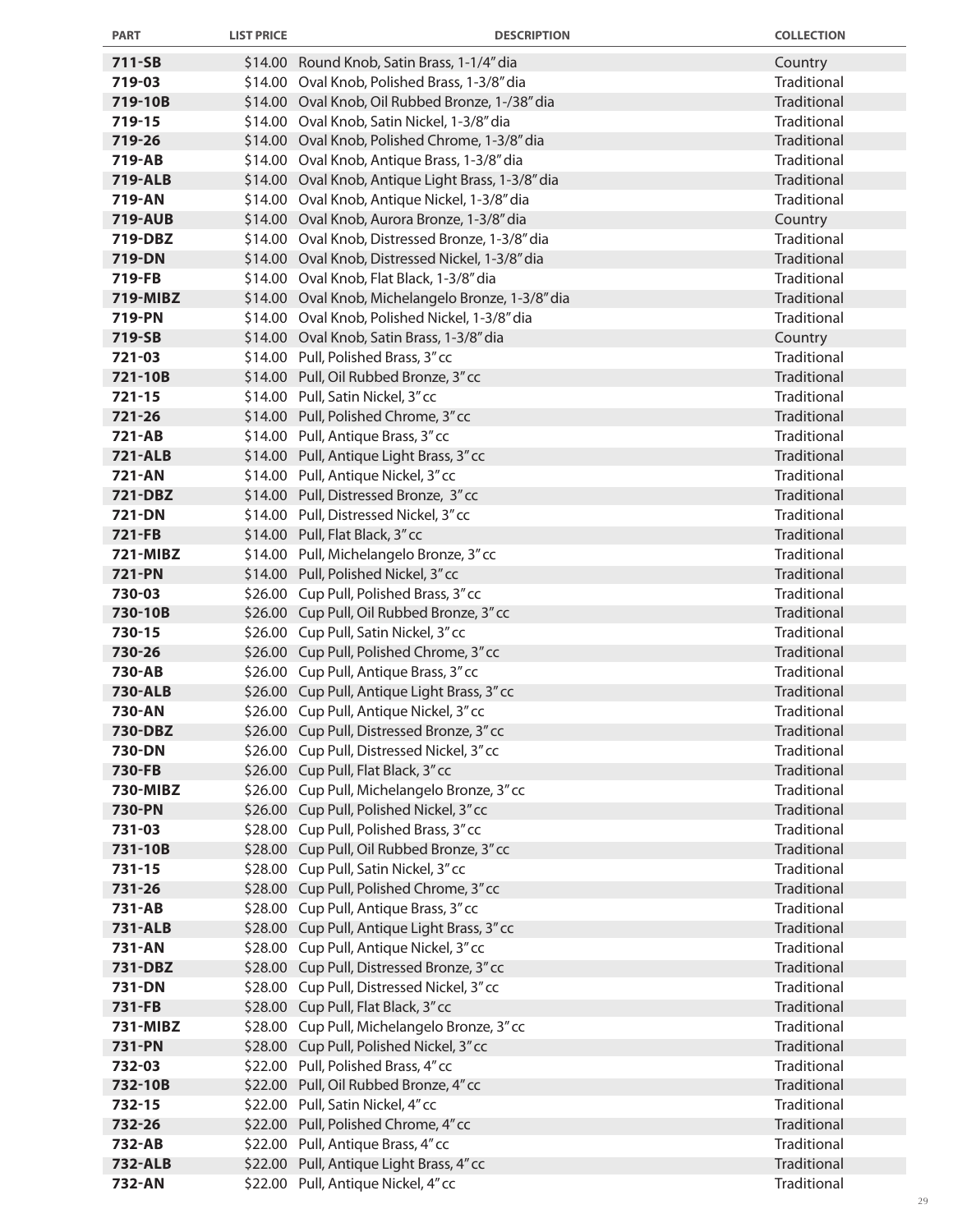| <b>PART</b>              | <b>LIST PRICE</b> | <b>DESCRIPTION</b>                                                                                    | <b>COLLECTION</b>          |
|--------------------------|-------------------|-------------------------------------------------------------------------------------------------------|----------------------------|
| 732-DBZ                  |                   | \$22.00 Pull, Distressed Bronze, 4" cc                                                                | Traditional                |
| 732-DN                   |                   | \$22.00 Pull, Distressed Nickel, 4" cc                                                                | Traditional                |
| 732-FB                   |                   | \$22.00 Pull, Flat Black, 4"cc                                                                        | Traditional                |
| 732-MIBZ                 |                   | \$22.00 Pull, Michelangelo Bronze, 4" cc                                                              | Traditional                |
| <b>732-PN</b>            |                   | \$22.00 Pull, Polished Nickel, 4" cc                                                                  | Traditional                |
| 737-03                   |                   | \$49.00 Pull, Polished Brass, 6" cc                                                                   | Traditional                |
| 737-10B                  |                   | \$49.00 Pull, Oil Rubbed Bronze, 6" cc                                                                | Traditional                |
| 737-15                   |                   | \$49.00 Pull, Satin Nickel, 6"cc                                                                      | Traditional                |
| 737-26                   |                   | \$49.00 Pull, Polished Chrome, 6" cc                                                                  | Traditional                |
| 737-AB                   |                   | \$49.00 Pull, Antique Brass, 6" cc                                                                    | Traditional                |
| <b>737-ALB</b>           |                   | \$49.00 Pull, Antique Light Brass, 6" cc                                                              | Traditional                |
| 737-AN                   |                   | \$49.00 Pull, Antique Nickel, 6"cc                                                                    | Traditional                |
| 737-DBZ                  |                   | \$49.00 Pull, Distressed Bronze, 6" cc                                                                | Traditional                |
| 737-DN                   |                   | \$49.00 Pull, Distressed Nickel, 6" cc                                                                | Traditional                |
| 737-FB                   |                   | \$49.00 Pull, Flat Black, 6"cc                                                                        | Traditional                |
| 737-MIBZ                 |                   | \$49.00 Pull, Michelangelo Bronze, 6" cc                                                              | <b>Traditional</b>         |
| 737-PN                   |                   | \$49.00 Pull, Polished Nickel, 6" cc                                                                  | Traditional                |
| 738-03                   |                   | \$323.00 Appliance Pull, Polished Brass, 15" cc                                                       | Traditional                |
| 738-10B                  |                   | \$323.00 Appliance Pull, Oil Rubbed Bronze, 15" cc                                                    | Traditional                |
| 738-15                   |                   | \$323.00 Appliance Pull, Satin Nickel, 15" cc                                                         | Traditional                |
| 738-26                   |                   | \$323.00 Appliance Pull, Polished Chrome, 15" cc                                                      | <b>Traditional</b>         |
| 738-AB                   |                   | \$323.00 Appliance Pull, Antique Brass, 15" cc                                                        | Traditional                |
| <b>738-ALB</b>           |                   | \$323.00 Appliance Pull, Antique Light Brass, 15" cc                                                  | Traditional                |
| 738-AN                   |                   | \$323.00 Appliance Pull, Antique Nickel, 15"cc                                                        | Traditional                |
| 738-DBZ                  |                   | \$323.00 Appliance Pull, Distressed Bronze, 15" cc                                                    | Traditional                |
| 738-DN                   |                   | \$323.00 Appliance Pull, Distressed Nickel, 15" cc                                                    | Traditional                |
| 738-FB                   |                   | \$323.00 Appliance Pull, Flat Black, 15" cc                                                           | Traditional                |
| 738-MIBZ                 |                   | \$323.00 Appliance Pull, Michelangelo Bronze, 15" cc                                                  | Traditional                |
| 738-PN                   |                   | \$323.00 Appliance Pull, Polished Nickel, 15" cc                                                      | Traditional                |
| 739-03                   |                   | \$217.00 Appliance Pull, Polished Brass, 10" cc                                                       | Traditional                |
| 739-10B                  |                   | \$217.00 Appliance Pull, Oil Rubbed Bronze, 10" cc                                                    | Traditional                |
| 739-15                   |                   | \$217.00 Appliance Pull, Satin Nickel, 10"cc                                                          | Traditional                |
| 739-26                   |                   | \$217.00 Appliance Pull, Polished Chrome, 10" cc                                                      | Traditional                |
| 739-AB                   |                   | \$217.00 Appliance Pull, Antique Brass, 10" cc                                                        | Traditional                |
| <b>739-ALB</b><br>739-AN |                   | \$217.00 Appliance Pull, Antique Light Brass, 10" cc                                                  | Traditional                |
| 739-DBZ                  |                   | \$217.00 Appliance Pull, Antique Nickel, 10" cc<br>\$217.00 Appliance Pull, Distressed Bronze, 10" cc | Traditional<br>Traditional |
| 739-DN                   |                   | \$217.00 Appliance Pull, Distressed Nickel, 10" cc                                                    | Traditional                |
| 739-FB                   |                   | \$217.00 Appliance Pull, Flat Black, 10" cc                                                           | Traditional                |
| 739-MIBZ                 |                   | \$217.00 Appliance Pull, Michelangelo Bronze, 10" cc                                                  | Traditional                |
| 739-PN                   |                   | \$217.00 Appliance Pull, Polished Nickel, 10" cc                                                      | Traditional                |
| 742-10B                  |                   | \$23.00 Pull, Oil Rubbed Bronze, 4" cc                                                                | Country                    |
| 742-15                   |                   | \$23.00 Pull, Satin Nickel, 4"cc                                                                      | Country                    |
| 742-26                   |                   | \$23.00 Pull, Polished Chrome, 4" cc                                                                  | Country                    |
| 742-AN                   |                   | \$23.00 Pull, Antique Nickel, 4"cc                                                                    | Country                    |
| <b>742-AUB</b>           |                   | \$23.00 Pull, Aurora Bronze, 4" cc                                                                    | Country                    |
| 742-FB                   |                   | \$23.00 Pull, Flat Black, 4"cc                                                                        | Country                    |
| 742-PN                   |                   | \$23.00 Pull, Polished Nickel, 4" cc                                                                  | Country                    |
| 742-SB                   |                   | \$23.00 Pull, Satin Brass, 4" cc                                                                      | Country                    |
| 743-10B                  |                   | \$26.00 Cup Pull, Oil Rubbed Bronze, 3" cc                                                            | Country                    |
| 743-15                   |                   | \$26.00 Cup Pull, Satin Nickel, 3" cc                                                                 | Country                    |
| 743-26                   |                   | \$26.00 Cup Pull, Polished Chrome, 3" cc                                                              | Country                    |
| 743-AN                   |                   | \$26.00 Cup Pull, Antique Nickel, 3" cc                                                               | Country                    |
| <b>743-AUB</b>           |                   | \$26.00 Cup Pull, Aurora Bronze, 3" cc                                                                | Country                    |
| 743-FB                   |                   | \$26.00 Cup Pull, Flat Black, 3" cc                                                                   | Country                    |
| 743-PN                   |                   | \$26.00 Cup Pull, Polished Nickel, 3" cc                                                              | Country                    |
| 743-SB                   |                   | \$26.00 Cup Pull, Satin Brass, 3" cc                                                                  | Country                    |
| 744-10B                  |                   | \$35.00 Cup Pull, Oil Rubbed Bronze, 6" cc                                                            | Country                    |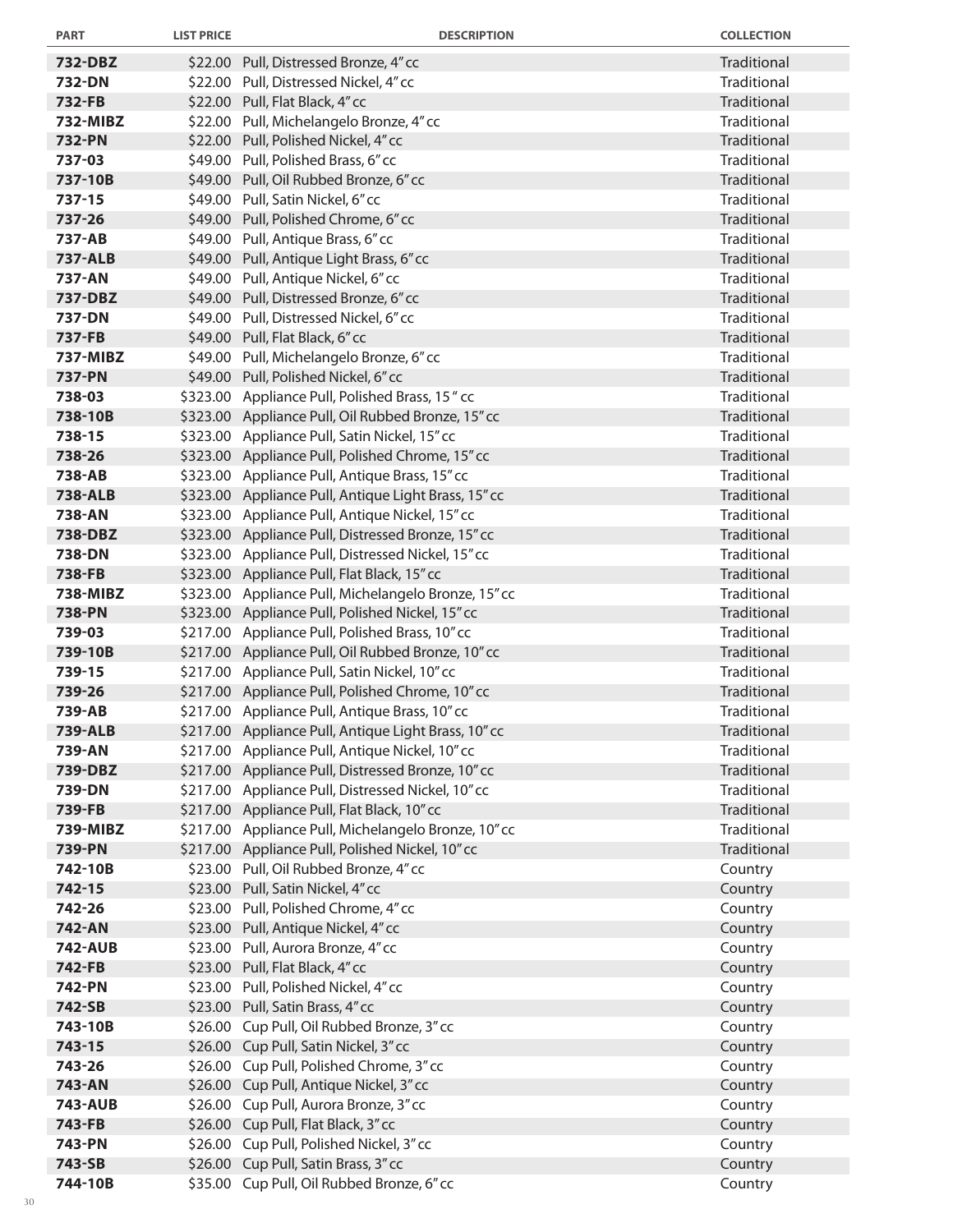| <b>PART</b>      | <b>LIST PRICE</b> | <b>DESCRIPTION</b>                                                     | <b>COLLECTION</b>    |
|------------------|-------------------|------------------------------------------------------------------------|----------------------|
| 744-15           |                   | \$35.00 Cup Pull, Satin Nickel, 6" cc                                  | Country              |
| 744-26           |                   | \$35.00 Cup Pull, Polished Chrome, 6" cc                               | Country              |
| 744-AN           |                   | \$35.00 Cup Pull, Antique Nickel, 6"cc                                 | Country              |
| <b>744-AUB</b>   |                   | \$35.00 Cup Pull, Aurora Bronze, 6" cc                                 | Country              |
| 744-FB           |                   | \$35.00 Cup Pull, Flat Black, 6" cc                                    | Country              |
| 744-PN           |                   | \$35.00 Cup Pull, Polished Nickel, 6" cc                               | Country              |
| 744-SB           |                   | \$35.00 Cup Pull, Satin Brass, 6" cc                                   | Country              |
| 745-10B          |                   | \$37.00 Pull, Oil Rubbed Bronze, 6" cc                                 | Country              |
| $745 - 15$       |                   | \$37.00 Pull, Satin Nickel, 6"cc                                       | Country              |
| 745-26           |                   | \$37.00 Pull, Polished Chrome, 6" cc                                   | Country              |
| 745-AN           |                   | \$37.00 Pull, Antique Nickel, 6"cc                                     | Country              |
| <b>745-AUB</b>   |                   | \$37.00 Pull, Aurora Bronze, 6" cc                                     | Country              |
| 745-FB           |                   | \$37.00 Pull, Flat Black, 6" cc                                        | Country              |
| 745-PN           |                   | \$37.00 Pull, Polished Nickel, 6" cc                                   | Country              |
| 745-SB           |                   | \$37.00 Pull, Satin Brass, 6" cc                                       | Country              |
| 746-10B          |                   | \$206.00 Appliance Pull, Oil Rubbed Bronze, 12" cc                     | Country              |
| 746-15           |                   | \$206.00 Appliance Pull, Satin Nickel, 12" cc                          | Country              |
| 746-26           |                   | \$206.00 Appliance Pull, Polished Chrome, 12" cc                       | Country              |
| 746-AN           |                   | \$206.00 Appliance Pull, Antique Nickel, 12" cc                        | Country              |
| <b>746-AUB</b>   |                   | \$206.00 Appliance Pull, Aurora Bronze, 12" cc                         | Country              |
| 746-FB           |                   | \$206.00 Appliance Pull, Flat Black, 12" cc                            | Country              |
| 746-PN           |                   | \$206.00 Appliance Pull, Polished Nickel, 12" cc                       | Country              |
| 746-SB           |                   | \$206.00 Appliance Pull, Satin Brass, 12" cc                           | Country              |
| 747-10B          |                   | \$19.00 Pull, Oil Rubbed Bronze, 4" cc                                 | Colonial             |
| $747 - 15$       |                   | \$19.00 Pull, Satin Nickel, 4"cc                                       | Colonial             |
| 747-26           |                   | \$19.00 Pull, Polished Chrome, 4" cc                                   | Colonial             |
| 747-AN           |                   | \$19.00 Pull, Antique Nickel, 4"cc                                     | Colonial             |
| <b>747-AUB</b>   |                   | \$19.00 Pull, Aurora Bronze, 4" cc                                     | Colonial<br>Colonial |
| 747-FB<br>747-PN |                   | \$19.00 Pull, Flat Black, 4"cc<br>\$19.00 Pull, Polished Nickel, 4" cc | Colonial             |
| 747-SB           |                   | \$19.00 Pull, Satin Brass, 4" cc                                       | Colonial             |
| 748-10B          |                   | \$50.00 Pull, Oil Rubbed Bronze, 6" cc                                 | Colonial             |
| 748-15           |                   | \$50.00 Pull, Satin Nickel, 6"cc                                       | Colonial             |
| 748-26           |                   | \$50.00 Pull, Polished Chrome, 6" cc                                   | Colonial             |
| 748-AN           |                   | \$50.00 Pull, Antique Nickel, 6"cc                                     | Colonial             |
| <b>748-AUB</b>   |                   | \$50.00 Pull, Aurora Bronze, 6" cc                                     | Colonial             |
| 748-FB           |                   | \$50.00 Pull, Flat Black, 6"cc                                         | Colonial             |
| 748-PN           |                   | \$50.00 Pull, Polished Nickel, 6" cc                                   | Colonial             |
| 748-SB           |                   | \$50.00 Pull, Satin Brass, 6" cc                                       | Colonial             |
| 749-10B          |                   | \$187.00 Appliance Pull, Oil Rubbed Bronze, 12" cc                     | Colonial             |
| <b>CS749-10B</b> |                   | \$187.00 Concealed Surface, Appliance Pull, Oil Rubbed Bronze, 12" cc  | Colonial             |
| 749-15           |                   | \$187.00 Appliance Pull, Satin Nickel, 12" cc                          | Colonial             |
| CS749-15         |                   | \$187.00 Concealed Surface, Appliance Pull, Satin Nickel, 12" cc       | Colonial             |
| 749-26           |                   | \$187.00 Appliance Pull, Polished Chrome, 12" cc                       | Colonial             |
| CS749-26         |                   | \$187.00 Concealed Surface, Appliance Pull, Polished Chrome, 12" cc    | Colonial             |
| 749-AN           |                   | \$187.00 Appliance Pull, Antique Nickel, 12" cc                        | Colonial             |
| <b>CS749-AN</b>  |                   | \$187.00 Concealed Surface, Appliance Pull, Antique Nickel, 12" cc     | Colonial             |
| <b>749-AUB</b>   |                   | \$187.00 Appliance Pull, Aurora Bronze, 12" cc                         | Colonial             |
| <b>CS749-AUB</b> |                   | \$187.00 Concealed Surface, Appliance Pull, Aurora Bronze, 12" cc      | Colonial             |
| 749-FB           |                   | \$187.00 Appliance Pull, Flat Black, 12" cc                            | Colonial             |
| <b>CS749-FB</b>  |                   | \$187.00 Concealed Surface, Appliance Pull, Flat Black, 12" cc         | Colonial             |
| 749-PN           |                   | \$187.00 Appliance Pull, Polished Nickel, 12" cc                       | Colonial             |
| <b>CS749-PN</b>  |                   | \$187.00 Concealed Surface, Appliance Pull, Polished Nickel, 12" cc    | Colonial             |
| 749-SB           |                   | \$187.00 Appliance Pull, Satin Brass, 12" cc                           | Colonial             |
| <b>CS749-SB</b>  |                   | \$187.00 Concealed Surface, Appliance Pull, Satin Brass, 12" cc        | Colonial             |
| 751-10B          |                   | \$17.00 Round Knob, Oil Rubbed Bronze, 1-1/4" dia                      | Versailles           |
| $751 - 15$       |                   | \$17.00 Round Knob, Satin Nickel, 1-1/4" dia                           | Versailles           |
| <b>751-ALP</b>   |                   | \$17.00 Round Knob, Antique Light Polish, 1-1/4" dia                   | Versailles           |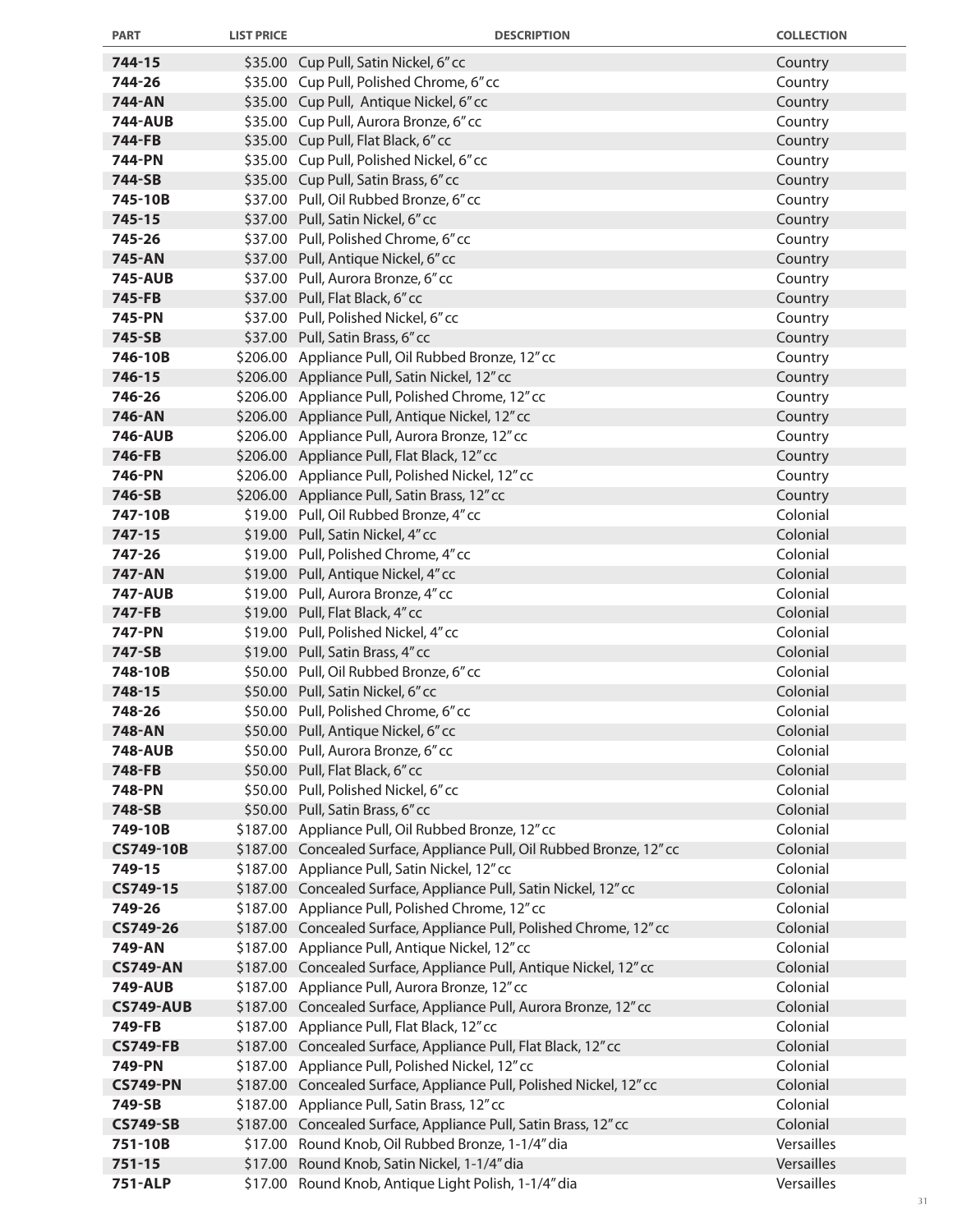| <b>PART</b>       | <b>LIST PRICE</b> | <b>DESCRIPTION</b>                                                                        | <b>COLLECTION</b> |
|-------------------|-------------------|-------------------------------------------------------------------------------------------|-------------------|
| 752-10B           |                   | \$21.00 Round Knob, Oil Rubbed Bronze, 1-1/2" dia                                         | Versailles        |
| 752-15            |                   | \$21.00 Round Knob, Satin Nickel, 1-1/2" dia                                              | Versailles        |
| <b>752-ALP</b>    |                   | \$21.00 Round Knob, Antique Light Polish, 1-1/2" dia                                      | Versailles        |
| 753-10B           |                   | \$21.00 Pull, Oil Rubbed Bronze, 3"cc                                                     | Versailles        |
| $753 - 15$        |                   | \$21.00 Pull, Satin Nickel, 3"cc                                                          | Versailles        |
| <b>753-ALP</b>    |                   | \$21.00 Pull, Antique Light Polish, 3" cc                                                 | Versailles        |
| 754-10B           |                   | \$22.00 Pull, Oil Rubbed Bronze, 3-1/2" cc                                                | Versailles        |
| 754-15            |                   | \$22.00 Pull, Satin Nickel, 3-1/2" cc                                                     | Versailles        |
| <b>754-ALP</b>    |                   | \$22.00 Pull, Antique Light Polish, 3-1/2" cc                                             | Versailles        |
| 756-10B           |                   | \$13.00 Backplate for Knob, Oil Rubbed Bronze, 1-1/2" dia                                 | Versailles        |
| 756-15            |                   | \$13.00 Backplate for Knob, Satin Nickel, 1-1/2" dia                                      | Versailles        |
| <b>756-ALP</b>    |                   | \$13.00 Backplate for Knob, Antique Light Polish, 1-1/2" dia                              | Versailles        |
| 761-10B           |                   | \$19.00 Backplate for Knob, Oil Rubbed Bronze, 4-1/4"                                     | <b>Versailles</b> |
| $761 - 15$        |                   | \$19.00 Backplate for Knob, Satin Nickel, 4-1/4"                                          | Versailles        |
| 761-ALP           |                   | \$19.00 Backplate for Knob, Antique Light Polish, 4-1/4"                                  | Versailles        |
| 762-10B           |                   | \$26.00 Pull, Oil Rubbed Bronze, 96 mm cc                                                 | Versailles        |
| $762 - 15$        |                   | \$26.00 Pull, Satin Nickel, 96 mm cc                                                      | Versailles        |
| 762-ALP           |                   | \$26.00 Pull, Antique Light Polish, 96 mm cc                                              | Versailles        |
| 763-10B           |                   | \$26.00 Backplate for Pull, Oil Rubbed Bronze, 96 mm cc                                   | Versailles        |
| $763 - 15$        |                   | \$26.00 Backplate for Pull, Satin Nickel, 96 mm cc                                        | Versailles        |
| 763-ALP           |                   | \$26.00 Backplate for Pull, Antique Light Polish, 96 mm cc                                | Versailles        |
| 764-10B           |                   | \$228.00 Appliance Pull, Oil Rubbed Bronze, 10" cc                                        | Versailles        |
| <b>CS764-10B</b>  |                   | \$228.00 Concealed Surface, Appliance Pull, Oil Rubbed Bronze, 10" cc                     | Versailles        |
| 764-15            |                   | \$228.00 Appliance Pull, Satin Nickel, 10" cc                                             | Versailles        |
| CS764-15          |                   | \$228.00 Concealed Surface, Appliance Pull, Satin Nickel, 10" cc                          | Versailles        |
| <b>764-ALP</b>    |                   | \$228.00 Appliance Pull, Antique Light Polish, 10" cc                                     | Versailles        |
| <b>CS764-ALP</b>  |                   | \$228.00 Concealed Surface, Appliance Pull, Antique Light Polish, 10" cc                  | Versailles        |
| 765-AZ            |                   | \$42.00 Square Knob, Antique Bronze, 1"                                                   | Vinci             |
| 765-BB            |                   | \$42.00 Square Knob, Black Bronze, 1"                                                     | Vinci             |
| 765-NB<br>765-PWB |                   | \$42.00 Square Knob, Natural Bronze, 1"<br>\$42.00 Square Knob, Polished White Bronze, 1" | Vinci<br>Vinci    |
| 768-AS            |                   | \$55.00 Twig Knob, Antique Silver, 2"                                                     | Mountain          |
| 768-AZ            |                   | \$55.00 Twig Knob, Antique Bronze, 2"                                                     | Mountain          |
| 768-IN            |                   | \$55.00 Twig Knob, Italian Nickel, 2"                                                     | Mountain          |
| 768-NB            |                   | \$55.00 Twig Knob, Natural Bronze, 2"                                                     | Mountain          |
| 768-VI            |                   | \$55.00 Twig Knob, Verde Imperiale, 2"                                                    | Mountain          |
| 771-AS            |                   | \$29.00 Round Knob, Antique Silver, 1-1/4" dia                                            | Mountain          |
| 771-AZ            |                   | \$29.00 Round Knob, Antique Bronze, 1-1/4" dia                                            | Mountain          |
| 771-IN            |                   | \$29.00 Round Knob, Italian Nickel, 1-1/4" dia                                            | Mountain          |
| 771-NB            |                   | \$29.00 Round Knob, Natural Bronze, 1-1/4" dia                                            | Mountain          |
| 771-VI            |                   | \$29.00 Round Knob, Verde Imperiale, 1-1/4" dia                                           | Mountain          |
| 772-AS            |                   | \$36.00 Round Knob, Antique Silver, 1-3/8" dia                                            | Mountain          |
| 772-AZ            |                   | \$36.00 Round Knob, Antique Bronze, 1-3/8" dia                                            | Mountain          |
| 772-DP            |                   | \$36.00 Round Knob, Dark Pewter, 1-3/8" dia                                               | Artifex           |
| 772-IN            |                   | \$36.00 Round Knob, Italian Nickel, 1-3/8" dia                                            | Mountain          |
| 772-N             |                   | \$36.00 Round Knob, Natural, 1-3/8" dia                                                   | Artifex           |
| 772-NB            |                   | \$36.00 Round Knob, Natural Bronze, 1-3/8" dia                                            | Mountain          |
| 772-VI            |                   | \$36.00 Round Knob, Verde Imperiale, 1-3/8" dia                                           | Mountain          |
| 773-AS            |                   | \$40.00 Round Knob, Antique Silver, 1-5/8" dia                                            | Mountain          |
| 773-AZ            |                   | \$40.00 Round Knob, Antique Bronze, 1-5/8" dia                                            | Mountain          |
| 773-DP            |                   | \$40.00 Round Knob, Dark Pewter, 1-5/8" dia                                               | Artifex           |
| 773-IN            |                   | \$40.00 Round Knob, Italian Nickel, 1-5/8" dia                                            | Mountain          |
| 773-N             |                   | \$40.00 Round Knob, Natural, 1-5/8" dia                                                   | Artifex           |
| 773-NB            |                   | \$40.00 Round Knob, Natural Bronze, 1-5/8" dia                                            | Mountain          |
| 773-VI            |                   | \$40.00 Round Knob, Verde Imperiale, 1-5/8" dia                                           | Mountain          |
| 775-AS            |                   | \$53.00 Cup Pull, Antique Silver, 3-1/2" cc                                               | Mountain          |
| 775-AZ            |                   | \$53.00 Cup Pull, Antique Bronze, 3-1/2"cc                                                | Mountain          |
| 775-DP            |                   | \$53.00 Cup Pull, Dark Pewter, 3-1/2" cc                                                  | Artifex           |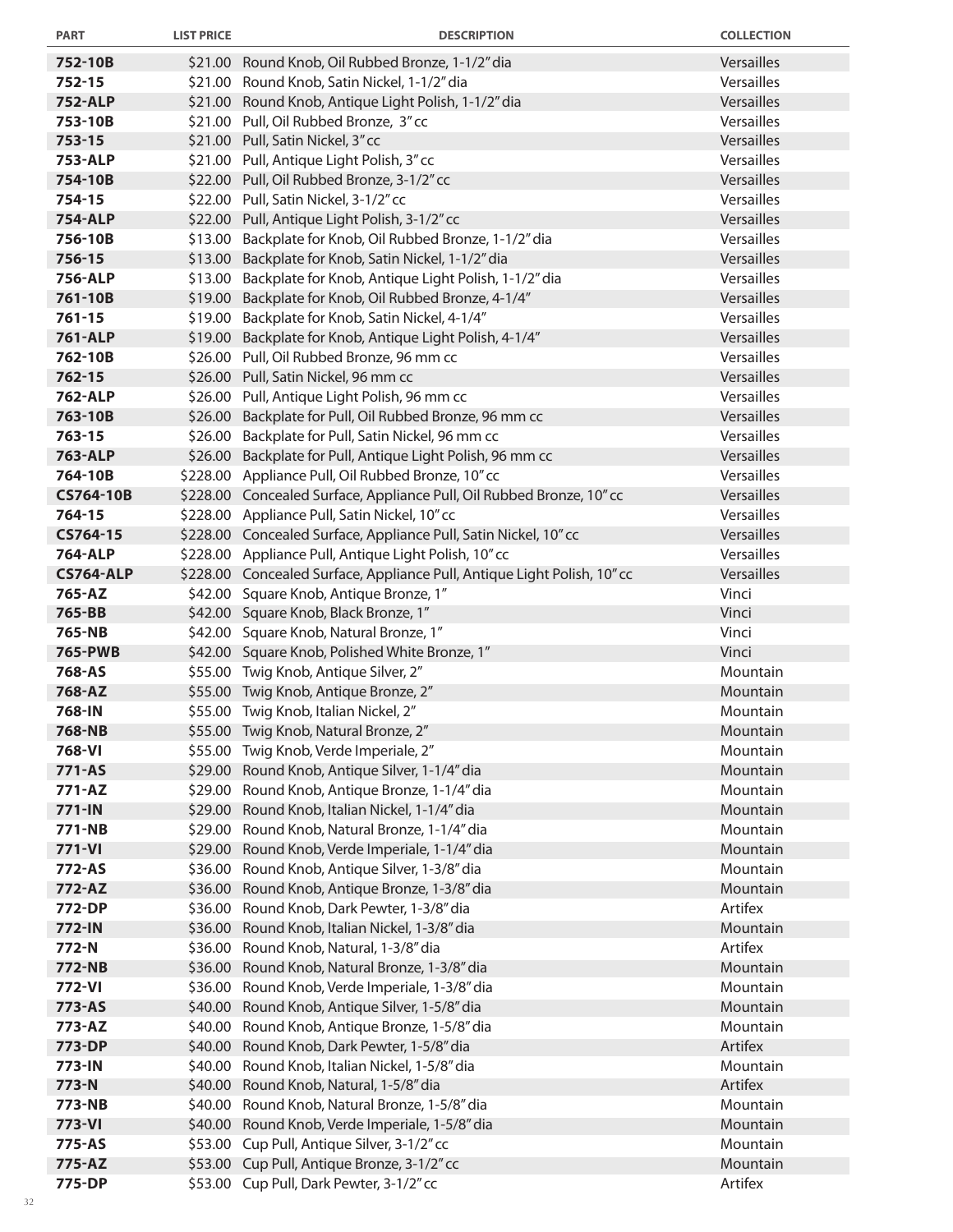| <b>PART</b>      | <b>LIST PRICE</b> | <b>DESCRIPTION</b>                                                                              | <b>COLLECTION</b>    |
|------------------|-------------------|-------------------------------------------------------------------------------------------------|----------------------|
| 775-IN           |                   | \$53.00 Cup Pull, Italian Nickel, 3-1/2" cc                                                     | Mountain             |
| 775-N            |                   | \$53.00 Cup Pull, Natural, 3-1/2" cc                                                            | Artifex              |
| 775-NB           |                   | \$53.00 Cup Pull, Natural Bronze, 3-1/2" cc                                                     | Mountain             |
| 775-VI           |                   | \$53.00 Cup Pull, Verde Imperiale, 3-1/2" cc                                                    | Mountain             |
| 777-AS           |                   | \$44.00 Pull, Antique Silver, 4" cc                                                             | Mountain             |
| 777-AZ           |                   | \$44.00 Pull, Antique Bronze, 4" cc                                                             | Mountain             |
| 777-DP           |                   | \$44.00 Pull, Dark Pewter, 4"cc                                                                 | Artifex              |
| 777-IN           |                   | \$44.00 Pull, Italian Nickel, 4"cc                                                              | Mountain             |
| 777-N            |                   | \$44.00 Pull, Natural, 4" cc                                                                    | Artifex              |
| 777-NB           |                   | \$44.00 Pull, Natural Bronze, 4" cc                                                             | Mountain             |
| 777-VI           |                   | \$44.00 Pull, Verde Imperiale, 4" cc                                                            | Mountain             |
| 778-AS           |                   | \$52.00 Pull, Antique Silver, 6" cc                                                             | Mountain             |
| 778-AZ           |                   | \$52.00 Pull, Antique Bronze, 6" cc                                                             | Mountain             |
| 778-DP           |                   | \$52.00 Pull, Dark Pewter, 6"cc                                                                 | Artifex              |
| 778-IN           |                   | \$52.00 Pull, Italian Nickel, 6" cc                                                             | Mountain             |
| 778-N            |                   | \$52.00 Pull, Natural, 6" cc                                                                    | Artifex              |
| 778-NB           |                   | \$52.00 Pull, Natural Bronze, 6" cc                                                             | Mountain             |
| 778-VI           |                   | \$52.00 Pull, Verde Imperiale, 6" cc                                                            | Mountain             |
| 779-AS<br>779-AZ |                   | \$166.00 Appliance Pull, Antique Silver, 12" cc                                                 | Mountain<br>Mountain |
| 779-DP           |                   | \$166.00 Appliance Pull, Antique Bronze, 12" cc<br>\$166.00 Appliance Pull, Dark Pewter, 12" cc | Artifex              |
| 779-IN           |                   | \$166.00 Appliance Pull, Italian Nickel, 12" cc                                                 | Mountain             |
| 779-N            |                   | \$166.00 Appliance Pull, Natural, 12" cc                                                        | Artifex              |
| 779-NB           |                   | \$166.00 Appliance Pull, Natural Bronze, 12" cc                                                 | Mountain             |
| 779-VI           |                   | \$166.00 Appliance Pull, Verde Imperiale, 12" cc                                                | Mountain             |
| 780-AS           |                   | \$315.00 Appliance Pull, Antique Silver, 18" cc                                                 | Mountain             |
| 780-AZ           |                   | \$315.00 Appliance Pull, Antique Bronze, 18" cc                                                 | Mountain             |
| 780-DP           |                   | \$315.00 Appliance Pull, Dark Pewter, 18" cc                                                    | Artifex              |
| 780-IN           |                   | \$315.00 Appliance Pull, Italian Nickel, 18" cc                                                 | Mountain             |
| 780-N            |                   | \$315.00 Appliance Pull, Natural, 18" cc                                                        | Artifex              |
| <b>780-NB</b>    |                   | \$315.00 Appliance Pull, Natural Bronze, 18" cc                                                 | Mountain             |
| 780-VI           |                   | \$315.00 Appliance Pull, Verde Imperiale, 18" cc                                                | Mountain             |
| 781-AS           |                   | \$36.00 Round Knob, Antique Silver, 1-3/8" dia                                                  | Mountain             |
| 781-AZ           |                   | \$36.00 Round Knob, Antique Bronze, 1-3/8" dia                                                  | Mountain             |
| 781-IN           |                   | \$36.00 Round Knob, Italian Nickel, 1-3/8" dia                                                  | Mountain             |
| 781-NB           |                   | \$36.00 Round Knob, Natural Bronze, 1-3/8" dia                                                  | Mountain             |
| <b>781-PWB</b>   |                   | \$36.00 Round Knob, Polished White Bronze, 1-3/8" dia                                           | Mountain             |
| 781-VI           |                   | \$36.00 Round Knob, Verde Imperiale, 1-3/8" dia                                                 | Mountain             |
| 782-AS           |                   | \$37.00 Oval Knob, Antique Silver, 1-7/8" dia                                                   | Mountain             |
| 782-AZ           |                   | \$37.00 Oval Knob, Antique Bronze, 1-7/8" dia                                                   | Mountain             |
| 782-IN           |                   | \$37.00 Oval Knob, Italian Nickel, 1-7/8" dia                                                   | Mountain             |
| 782-NB           |                   | \$37.00 Oval Knob, Natural Bronze, 1-7/8" dia                                                   | Mountain             |
| <b>782-PWB</b>   |                   | \$37.00 Oval Knob, Polished White Bronze, 1-7/8" dia                                            | Mountain             |
| 782-VI           |                   | \$37.00 Oval Knob, Verde Imperiale, 1-7/8" dia                                                  | Mountain             |
| 783-AS           |                   | \$72.00 Pull, Twig, Antique Silver, 4" cc                                                       | Mountain             |
| 783-AZ           |                   | \$72.00 Pull, Twig, Antique Bronze, 4" cc                                                       | Mountain             |
| 783-IN           |                   | \$72.00 Pull, Twig, Italian Nickel, 4"cc                                                        | Mountain<br>Mountain |
| 783-NB<br>783-VI |                   | \$72.00 Pull, Twig, Natural Bronze, 4" cc<br>\$72.00 Pull, Twig, Verde Imperiale, 4" cc         | Mountain             |
| 784-AS           |                   | \$108.00 Pull, Twig, Antique Silver, 6" cc                                                      | Mountain             |
| 784-AZ           |                   | \$108.00 Pull, Twig, Antique Bronze, 6" cc                                                      | Mountain             |
| 784-IN           |                   | \$108.00 Pull, Twig, Italian Nickel, 6"cc                                                       | Mountain             |
| 784-NB           |                   | \$108.00 Pull, Twig, Natural Bronze, 6" cc                                                      | Mountain             |
| 784-VI           |                   | \$108.00 Pull, Twig, Verde Imperiale, 6" cc                                                     | Mountain             |
| 785-AS           |                   | \$315.00 Appliance Pull, Twig, Antique Silver, 12" cc                                           | Mountain             |
| 785-AZ           |                   | \$315.00 Appliance Pull, Twig, Antique Bronze, 12" cc                                           | Mountain             |
| 785-IN           |                   | \$315.00 Appliance Pull, Twig, Italian Nickel, 12" cc                                           | Mountain             |
| 785-NB           |                   | \$315.00 Appliance Pull, Twig, Natural Bronze, 12" cc                                           | Mountain             |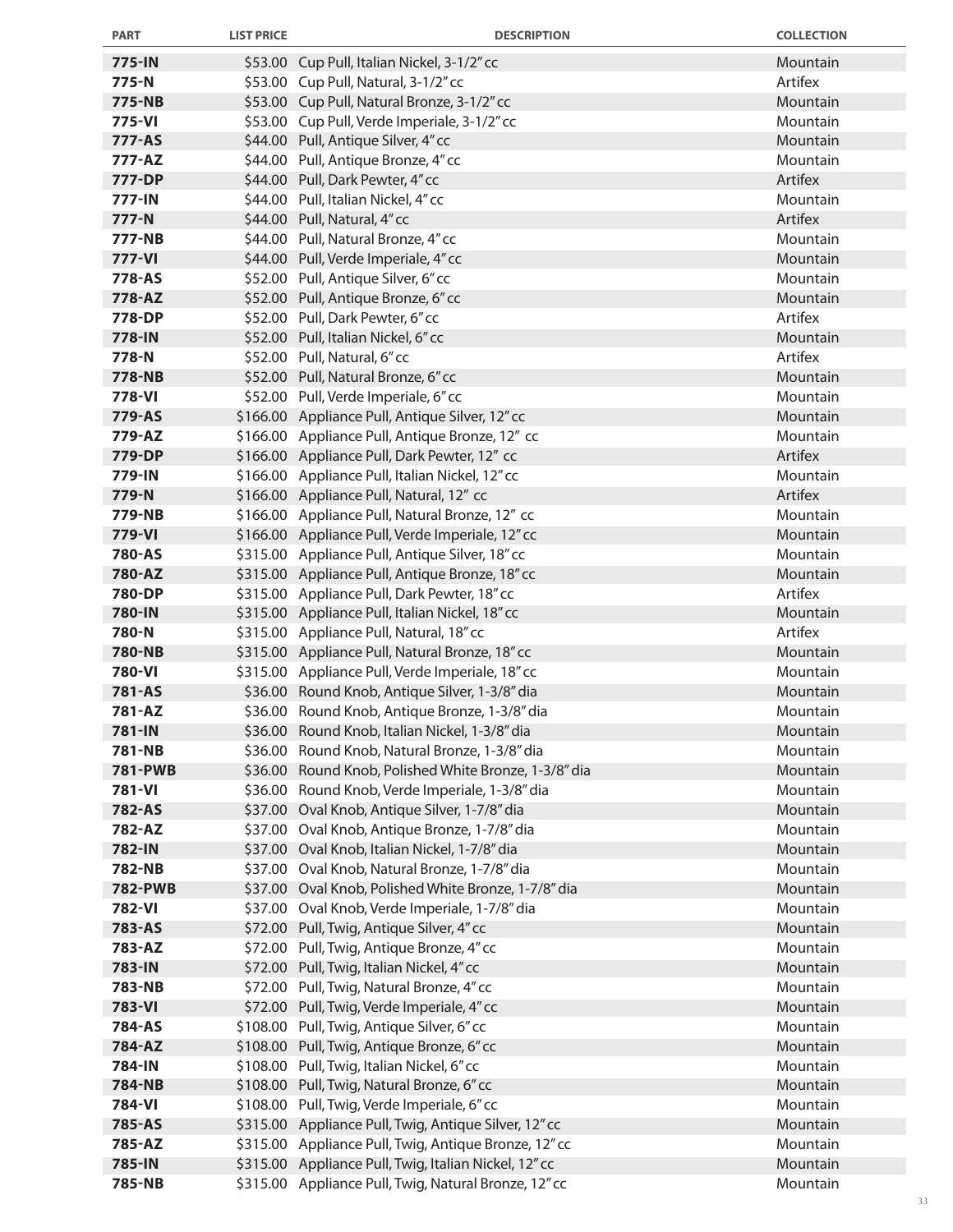| <b>PART</b>                       | <b>LIST PRICE</b> | <b>DESCRIPTION</b>                                                                                           | <b>COLLECTION</b> |
|-----------------------------------|-------------------|--------------------------------------------------------------------------------------------------------------|-------------------|
| 785-VI                            |                   | \$315.00 Appliance Pull, Twig, Verde Imperiale, 12" cc                                                       | Mountain          |
| 788-10-AZ                         |                   | \$96.00 Pull, Antique Bronze, 10" cc                                                                         | Vinci             |
| 788-10-BB                         |                   | \$96.00 Pull, Black Bronze, 10" cc                                                                           | Vinci             |
| 788-10-NB                         |                   | \$96.00 Pull, Natural Bronze, 10" cc                                                                         | Vinci             |
| 788-10-PWB                        |                   | \$96.00 Pull, Polished White Bronze, 10" cc                                                                  | Vinci             |
| 788-12-AZ                         |                   | \$182.00 Pull, Antique Bronze, 12" cc                                                                        | Vinci             |
| 788-12-BB                         |                   | \$182.00 Pull, Black Bronze, 12" cc                                                                          | Vinci             |
| 788-12-NB                         |                   | \$182.00 Pull, Natural Bronze, 12" cc                                                                        | Vinci             |
| 788-12-PWB                        |                   | \$182.00 Pull, Polished White Bronze, 12" cc                                                                 | Vinci             |
| 788-12A-AZ                        |                   | \$315.00 Appliance Pull, Antique Bronze, 12" cc                                                              | Vinci             |
| <b>BTB788-12A-AZ</b>              |                   | \$630.00 Back to Back, Appliance Pull, Antique Bronze, 12" cc                                                | Vinci             |
| CS788-12A-AZ                      |                   | \$315.00 Concealed Surface, Appliance Pull, Antique Bronze, 12" cc                                           | Vinci             |
| 788-12A-BB                        |                   | \$315.00 Appliance Pull, Black Bronze, 12" cc                                                                | Vinci             |
| BTB788-12A-BB                     |                   | \$630.00 Back to Back, Appliance Pull, Black Bronze, 12" cc                                                  | Vinci             |
| <b>CS788-12A-BB</b>               |                   | \$315.00 Concealed Surface, Appliance Pull, Black Bronze, 12" cc                                             | Vinci             |
| 788-12A-NB                        |                   | \$315.00 Appliance Pull, Natural Bronze, 12" cc                                                              | Vinci             |
| <b>BTB788-12A-NB</b>              |                   | \$630.00 Back to Back, Appliance Pull, Natural Bronze, 12" cc                                                | Vinci             |
| <b>CS788-12A-NB</b>               |                   | \$315.00 Concealed Surface, Appliance Pull, Natural Bronze, 12" cc                                           | Vinci             |
| 788-12A-PWB                       |                   | \$315.00 Appliance Pull, Polished White Bronze, 12" cc                                                       | Vinci             |
| <b>BTB788-12A-PWB</b>             |                   | \$630.00 Back to Back, Appliance Pull, Polished White Bronze, 12" cc                                         | Vinci             |
| <b>CS788-12A-PWB</b>              |                   | \$315.00 Concealed Surface, Appliance Pull, Polished White Bronze, 12" cc                                    | Vinci             |
| 788-18-AZ                         |                   | \$323.00 Pull, Antique Bronze, 18" cc                                                                        | Vinci             |
| 788-18-BB                         |                   | \$323.00 Pull, Black Bronze, 18" cc                                                                          | Vinci             |
| 788-18-NB                         |                   | \$323.00 Pull, Natural Bronze, 18" cc                                                                        | Vinci             |
| 788-18-PWB                        |                   | \$323.00 Pull, Polished White Bronze, 18" cc                                                                 | Vinci<br>Vinci    |
| 788-18A-AZ                        |                   | \$477.00 Appliance Pull, Antique Bronze, 18" cc                                                              | Vinci             |
| <b>BTB788-18A-AZ</b>              |                   | \$954.00 Back to Back, Appliance Pull, Antique Bronze, 18" cc                                                | Vinci             |
| <b>CS788-18A-AZ</b><br>788-18A-BB |                   | \$477.00 Concealed Surface, Appliance Pull, Antique Bronze, 18" cc                                           | Vinci             |
| <b>BTB788-18A-BB</b>              |                   | \$477.00 Appliance Pull, Black Bronze, 18" cc<br>\$954.00 Back to Back, Appliance Pull, Black Bronze, 18" cc | Vinci             |
| <b>CS788-18A-BB</b>               |                   | \$477.00 Concealed Surface, Appliance Pull, Black Bronze, 18" cc                                             | Vinci             |
| 788-18A-NB                        |                   | \$477.00 Appliance Pull, Natural Bronze, 18" cc                                                              | Vinci             |
| <b>BTB788-18A-NB</b>              |                   | \$954.00 Back to Back, Appliance Pull, Natural Bronze, 18" cc                                                | Vinci             |
| <b>CS788-18A-NB</b>               |                   | \$477.00 Concealed Surface, Appliance Pull, Natural Bronze, 18" cc                                           | Vinci             |
| 788-18A-PWB                       |                   | \$477.00 Appliance Pull, Polished White Bronze, 18" cc                                                       | Vinci             |
| <b>BTB788-18A-PWB</b>             |                   | \$954.00 Back to Back, Appliance Pull, Polished White Bronze, 18" cc                                         | Vinci             |
| <b>CS788-18A-PWB</b>              |                   | \$477.00 Concealed Surface, Appliance Pull, Polished White Bronze, 18" cc                                    | Vinci             |
| 788-35-AZ                         |                   | \$37.00 Pull, Antique Bronze, 3-1/2" cc                                                                      | Vinci             |
| 788-35-BB                         |                   | \$37.00 Pull, Black Bronze, 3-1/2" cc                                                                        | Vinci             |
| 788-35-NB                         |                   | \$37.00 Pull, Natural Bronze, 3-1/2" cc                                                                      | Vinci             |
| 788-35-PWB                        |                   | \$37.00 Pull, Polished White Bronze, 3-1/2" cc                                                               | Vinci             |
| 788-4-AZ                          |                   | \$42.00 Pull, Antique Bronze, 4" cc                                                                          | Vinci             |
| 788-4-BB                          |                   | \$42.00 Pull, Black Bronze, 4" cc                                                                            | Vinci             |
| 788-4-NB                          |                   | \$42.00 Pull, Natural Bronze, 4" cc                                                                          | Vinci             |
| 788-4-PWB                         |                   | \$42.00 Pull, Polished White Bronze, 4" cc                                                                   | Vinci             |
| 788-5-AZ                          |                   | \$48.00 Pull, Antique Bronze, 5" cc                                                                          | Vinci             |
| 788-5-BB                          |                   | \$48.00 Pull, Black Bronze, 5" cc                                                                            | Vinci             |
| 788-5-NB                          |                   | \$48.00 Pull, Natural Bronze, 5" cc                                                                          | Vinci             |
| 788-5-PWB                         |                   | \$48.00 Pull, Polished White Bronze, 5" cc                                                                   | Vinci             |
| 788-6-AZ                          |                   | \$52.00 Pull, Antique Bronze, 6" cc                                                                          | Vinci             |
| 788-6-BB                          |                   | \$52.00 Pull, Black Bronze, 6" cc                                                                            | Vinci             |
| 788-6-NB                          |                   | \$52.00 Pull, Natural Bronze, 6" cc                                                                          | Vinci             |
| 788-6-PWB                         |                   | \$52.00 Pull, Polished White Bronze, 6" cc                                                                   | Vinci             |
| 788-8-AZ                          |                   | \$75.00 Pull, Antique Bronze, 8" cc                                                                          | Vinci             |
| 788-8-BB                          |                   | \$75.00 Pull, Black Bronze, 8" cc                                                                            | Vinci             |
| 788-8-NB                          |                   | \$75.00 Pull, Natural Bronze, 8" cc                                                                          | Vinci             |
| 788-8-PWB                         |                   | \$75.00 Pull, Polished White Bronze, 8" cc                                                                   | Vinci             |
| 789-AZ                            |                   | \$51.00 Knob, Square, Antique Bronze, 1-1/4" dia                                                             | Vinci             |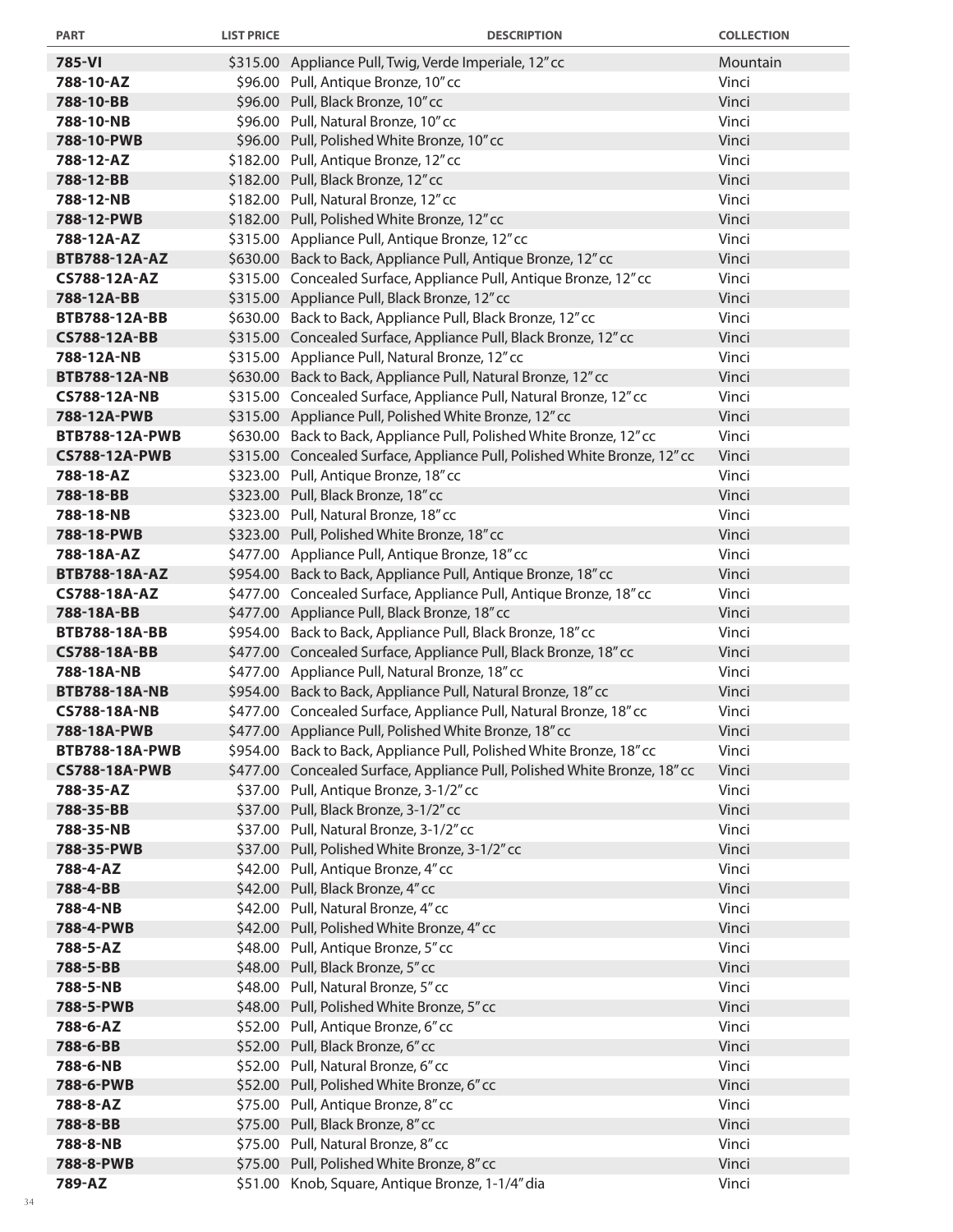| <b>PART</b>                | <b>LIST PRICE</b> | <b>DESCRIPTION</b>                                                                                                   | <b>COLLECTION</b>            |
|----------------------------|-------------------|----------------------------------------------------------------------------------------------------------------------|------------------------------|
| 789-BB                     |                   | \$51.00 Knob, Square, Black Bronze, 1-1/4" dia                                                                       | Vinci                        |
| 789-NB                     |                   | \$51.00 Knob, Square, Natural Bronze, 1-1/4" dia                                                                     | Vinci                        |
| 789-PWB                    |                   | \$51.00 Knob, Square, Polished White Bronze, 1-1/4" dia                                                              | Vinci                        |
| 800-10B                    |                   | \$23.00 Round Knob, Oil Rubbed Bronze, 1-3/8" dia                                                                    | Meridian                     |
| 800-15                     |                   | \$23.00 Round Knob, Satin Nickel, 1-3/8" dia                                                                         | Meridian                     |
| 800-ALP                    |                   | \$23.00 Round Knob, Antique Light Polish, 1-3/8" dia                                                                 | Meridian                     |
| 800-AN                     |                   | \$23.00 Round Knob, Antique Nickel, 1-3/8" dia                                                                       | Meridian                     |
| <b>800-AUB</b>             |                   | \$23.00 Round Knob, Aurora Bronze, 1-3/8" dia                                                                        | Meridian                     |
| 800-PN                     |                   | \$23.00 Round Knob, Polished Nickel, 1-3/8" dia                                                                      | Meridian                     |
| 801-10B                    |                   | \$27.00 Pull, Oil Rubbed Bronze, 96 mm cc                                                                            | Meridian                     |
| $801 - 15$                 |                   | \$27.00 Pull, Satin Nickel, 96 mm cc                                                                                 | Meridian                     |
| 801-ALP                    |                   | \$27.00 Pull, Antique Light Polish, 96 mm cc                                                                         | Meridian                     |
| 801-AN                     |                   | \$27.00 Pull, Antique Nickel, 96 mm cc                                                                               | Meridian                     |
| 801-AUB                    |                   | \$27.00 Pull, Aurora Bronze, 96 mm cc                                                                                | Meridian                     |
| 801-PN                     |                   | \$27.00 Pull, Polished Nickel, 96 mm cc                                                                              | Meridian                     |
| 802-10B                    |                   | \$322.00 Appliance Pull, Oil Rubbed Bronze, 15" cc                                                                   | Meridian                     |
| <b>CS802-10B</b>           |                   | \$322.00 Concealed Surface, Appliance Pull, Oil Rubbed Bronze, 15" cc                                                | Meridian                     |
| 802-15                     |                   | \$322.00 Appliance Pull, Satin Nickel, 15" cc                                                                        | Meridian                     |
| CS802-15                   |                   | \$322.00 Concealed Surface, Appliance Pull, Satin Nickel, 15" cc                                                     | Meridian<br>Meridian         |
| 802-ALP                    |                   | \$322.00 Appliance Pull, Antique Light Polish, 15" cc                                                                | Meridian                     |
| <b>CS802-ALP</b><br>802-AN |                   | \$322.00 Concealed Surface, Appliance Pull, Antique Light Polish, 15" cc                                             | Meridian                     |
| <b>CS802-AN</b>            |                   | \$322.00 Appliance Pull, Antique Nickel, 15" cc                                                                      | Meridian                     |
| 802-AUB                    |                   | \$322.00 Concealed Surface, Appliance Pull, Antique Nickel, 15" cc<br>\$322.00 Appliance Pull, Aurora Bronze, 15" cc | Meridian                     |
| <b>CS802-AUB</b>           |                   | \$322.00 Concealed Surface, Appliance Pull, Aurora Bronze, 15" cc                                                    | Meridian                     |
| 802-PN                     |                   | \$322.00 Appliance Pull, Polished Nickel, 15" cc                                                                     | Meridian                     |
| <b>CS802-PN</b>            |                   | \$322.00 Concealed Surface, Appliance Pull, Polished Nickel, 15" cc                                                  | Meridian                     |
| 803-10B                    |                   | \$51.00 Pull, Oil Rubbed Bronze, 6" cc                                                                               | Meridian                     |
| $803 - 15$                 |                   | \$51.00 Pull, Satin Nickel, 6"cc                                                                                     | Meridian                     |
| 803-ALP                    |                   | \$51.00 Pull, Antique Light Polish, 6" cc                                                                            | Meridian                     |
| 803-AN                     |                   | \$51.00 Pull, Antique Nickel, 6"cc                                                                                   | Meridian                     |
| 803-AUB                    |                   | \$51.00 Pull, Aurora Bronze, 6" cc                                                                                   | Meridian                     |
| 803-PN                     |                   | \$51.00 Pull, Polished Nickel, 6" cc                                                                                 | Meridian                     |
| 810-AZ                     |                   | \$42.00 Knob, Square, Antique Bronze, 1-1/4"                                                                         | Vinci                        |
| 810-BB                     |                   | \$42.00 Knob, Square, Black Bronze, 1-1/4"                                                                           | Vinci                        |
| 810-NB                     |                   | \$42.00 Knob, Square, Natural Bronze, 1-1/4"                                                                         | Vinci                        |
| 810-PWB                    |                   | \$42.00 Knob, Square, Polished White Bronze, 1-1/4"                                                                  | Vinci                        |
| 814-AZ                     |                   | \$42.00 Knob, Rectangle, Antique Bronze, 1-1/4" dia                                                                  | Vinci                        |
| 814-BB                     |                   | \$42.00 Knob, Rectangle, Black Bronze, 1-1/4" dia                                                                    | Vinci                        |
| 814-NB                     |                   | \$42.00 Knob, Rectangle, Natural Bronze, 1-1/4" dia                                                                  | Vinci                        |
| 814-PWB                    |                   | \$42.00 Knob, Rectangle, Polished White Bronze, 1-1/4" dia                                                           | Vinci                        |
| 815-AZ                     |                   | \$104.00 Square Knob, Antique Bronze, 1-3/4"                                                                         | Vinci                        |
| 815-BB                     |                   | \$104.00 Square Knob, Black Bronze, 1-3/4"                                                                           | Vinci                        |
| 815-NB                     |                   | \$104.00 Square Knob, Natural Bronze, 1-3/4"                                                                         | Vinci                        |
| 815-PWB                    |                   | \$104.00 Square Knob, Polished White Bronze, 1-3/4"                                                                  | Vinci                        |
| 816-AZ                     |                   | \$72.00 Cup Pull, Ancient Bronze, 96 mm cc                                                                           | Vinci                        |
| 816-BB                     |                   | \$72.00 Cup Pull, Black Bronze, 96 mm cc                                                                             | Vinci                        |
| 816-NB                     |                   | \$72.00 Cup Pull, Natural Bronze, 96 mm cc                                                                           | Vinci                        |
| 816-PWB                    |                   | \$72.00 Cup Pull, Polished White Bronze, 96 mm cc                                                                    | Vinci                        |
| 817-MBR<br>817-MSL         |                   | \$108.00 Knob with Backplate, Monticello Brass, 7-3/8"<br>\$108.00 Knob with Backplate, Monticello Silver, 7-3/8"    | French Court<br>French Court |
| 817-WB                     |                   | \$108.00 Knob with Backplate, White Brass, 7-3/8"                                                                    | French Court                 |
| 818-IM/PN                  |                   | \$97.00 Square Knob, Imperial Shell, Polished Nickel, 1-3/8"                                                         | <b>Imperial Shell</b>        |
| 818-MOP/PN                 |                   | \$97.00 Square Knob, Mother of Pearl, Polished Nickel, 1-3/8"                                                        | Mother of Pearl              |
| 818-PEN/DAB                |                   | \$97.00 Square Knob, Tiger Penshell, Dark Antique Bronze, 1-3/8"                                                     | <b>Tiger Penshell</b>        |
| 819-IM/PN                  |                   | \$128.00 Pull, Imperial Shell, Polished Nickel, 3" cc                                                                | <b>Imperial Shell</b>        |
| 819-MOP/PN                 |                   | \$128.00 Pull, Mother of Pearl, Polished Nickel, 3" cc                                                               | Mother of Pearl              |
| 819-PEN/DAB                |                   | \$128.00 Pull, Tiger Penshell, Dark Antique Bronze, 3" cc                                                            | <b>Tiger Penshell</b>        |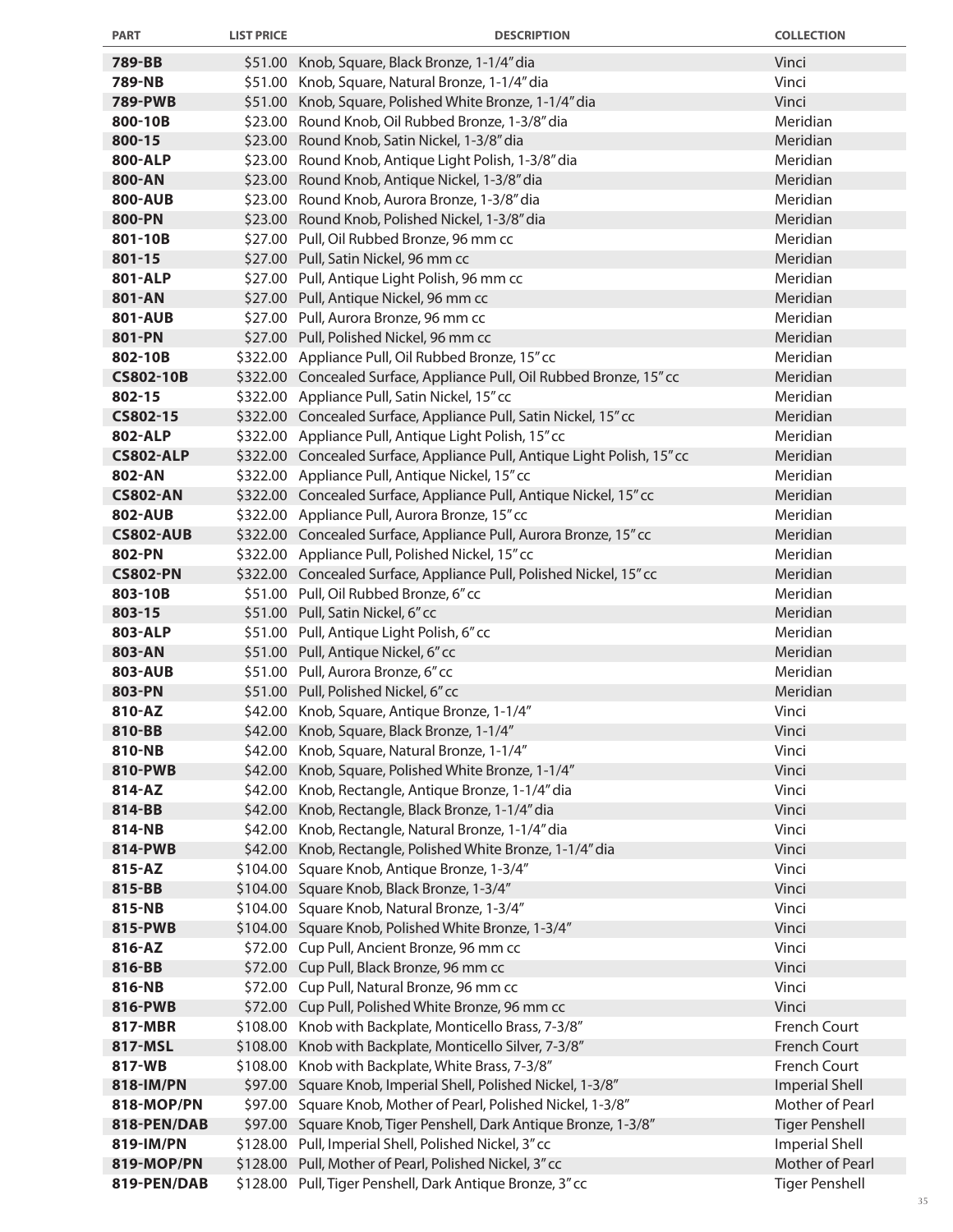| <b>PART</b>              | <b>LIST PRICE</b> | <b>DESCRIPTION</b>                                                                                                               | <b>COLLECTION</b>                        |
|--------------------------|-------------------|----------------------------------------------------------------------------------------------------------------------------------|------------------------------------------|
| 850-IM/PN                |                   | \$125.00 Pull, Fish, Imperial Shell, Polished Nickel, 4-1/2" cc                                                                  | <b>Imperial Shell</b>                    |
| 850-MOP/PN               |                   | \$125.00 Pull, Fish, Mother of Pearl, Polished Nickel, 4-1/2" cc                                                                 | Mother of Pearl                          |
| 850-PEN/ED               |                   | \$125.00 Pull, Fish, Tiger Penshell, Estate Dover, 4-1/2" cc                                                                     | <b>Tiger Penshell</b>                    |
| 851-IM/PN                |                   | \$68.00 Rectangle Knob, Imperial Shell, Polished Nickel, 1-1/2" x 1-1/4"                                                         | <b>Imperial Shell</b>                    |
| 851-MOP/PN               |                   | \$68.00 Rectangle Knob, Mother of Pearl, Polished Nickel, 1-1/2" x 1-1/4"                                                        | Mother of Pearl                          |
| 851-PEN/ED               |                   | \$68.00 Rectangle Knob, Tiger Penshell, Estate Dover, 1-1/2" x 1-1/4"                                                            | <b>Tiger Penshell</b>                    |
| 852-IM/PN                |                   | \$134.00 Pull, Imperial Shell, Polished Nickel, 3" cc                                                                            | <b>Imperial Shell</b>                    |
| 852-MOP/PN               |                   | \$134.00 Pull, Mother of Pearl, Polished Nickel, 3" cc                                                                           | Mother of Pearl                          |
| 852-PEN/ED               |                   | \$134.00 Pull, Tiger Penshell, Estate Dover, 3" cc                                                                               | <b>Tiger Penshell</b>                    |
| 853-IM/PN                |                   | \$97.00 Round Knob, Imperial Shell, Polished Nickel, 1-3/8" dia                                                                  | <b>Imperial Shell</b><br>Mother of Pearl |
| 853-MOP/PN<br>853-PEN/ED |                   | \$97.00 Round Knob, Mother of Pearl, Polished Nickel, 1-3/8" dia<br>\$97.00 Round Knob, Tiger Penshell, Estate Dover, 1-3/8" dia | <b>Tiger Penshell</b>                    |
| 854-IM/PN                |                   | \$122.00 Cup Pull, Imperial Shell, Polished Nickel, 3" cc                                                                        | <b>Imperial Shell</b>                    |
| 854-MOP/PN               |                   | \$122.00 Cup Pull, Mother of Pearl, Polished Nickel, 3"cc                                                                        | Mother of Pearl                          |
| 854-PEN/ED               |                   | \$122.00 Cup Pull, Tiger Penshell, Estate Dover, 3" cc                                                                           | <b>Tiger Penshell</b>                    |
| 857-IM/PN                |                   | \$69.00 Round Knob, Imperial Shell, Polished Nickel, 1-1/4" dia                                                                  | <b>Imperial Shell</b>                    |
| 857-MOP/PN               |                   | \$69.00 Round Knob, Mother of Pearl, Polished Nickel, 1-1/4" dia                                                                 | Mother of Pearl                          |
| 857-PEN/ED               |                   | \$69.00 Round Knob, Tiger Penshell, Estate Dover, 1-1/4" dia                                                                     | <b>Tiger Penshell</b>                    |
| 858-IM/PN                |                   | \$122.00 Pull, Imperial Shell, Polished Nickel, 4" cc                                                                            | <b>Imperial Shell</b>                    |
| 858-MOP/PN               |                   | \$122.00 Pull, Mother of Pearl, Polished Nickel, 4"cc                                                                            | Mother of Pearl                          |
| 858-PEN/ED               |                   | \$122.00 Pull, Tiger Penshell, Estate Dover, 4" cc                                                                               | <b>Tiger Penshell</b>                    |
| 859-CA                   |                   | \$59.00 Round Knob, Cottage Antique, 1-1/2" dia                                                                                  | Eastlake                                 |
| 859-DG                   |                   | \$59.00 Round Knob, Dark Glaze, 1-1/2" dia                                                                                       | Eastlake                                 |
| 859-WB                   |                   | \$59.00 Round Knob, White Brass, 1-1/2" dia                                                                                      | Eastlake                                 |
| 860-CA                   |                   | \$63.00 Round Knob, Cottage Antique, 1-3/4" dia                                                                                  | Eastlake                                 |
| 860-DG                   |                   | \$63.00 Round Knob, Dark Glaze, 1-3/4" dia                                                                                       | Eastlake                                 |
| 860-WB                   |                   | \$63.00 Round Knob, White Brass, 1-3/4" dia                                                                                      | Eastlake                                 |
| 861-CA                   |                   | \$65.00 Cup Pull, Cottage Antique, 3-1/2" cc                                                                                     | Eastlake                                 |
| 861-DG                   |                   | \$65.00 Cup Pull, Dark Glaze, 3-1/2" cc                                                                                          | Eastlake                                 |
| 861-WB                   |                   | \$65.00 Cup Pull, White Brass, 3-1/2" cc                                                                                         | Eastlake                                 |
| 864-MOP/ED               |                   | \$161.00 Pull, Turtle Pendant, Mother of Pearl/Penshell, Estate Dover, 2-3/8" x 3-1/2"                                           | Nature                                   |
| 865-MOP/DSW              |                   | \$251.00 Pull, Woodpecker, Mother of Pearl/Penshell, Dark Sherwood, 92 mm cc                                                     | Nature                                   |
| 868-ABZ                  |                   | \$322.00 Appliance Pull, Ancient Bronze, 15" cc                                                                                  | Corinthian                               |
| <b>868-CRS</b>           |                   | \$322.00 Appliance Pull, Corinthian Silver, 15" cc                                                                               | Corinthian                               |
| 868-MIBZ                 |                   | \$322.00 Appliance Pull, Michelangelo Bronze, 15" cc                                                                             | Corinthian                               |
| 868-RB                   |                   | \$322.00 Appliance Pull, Redington Brass, 15" cc                                                                                 | Corinthian                               |
| 870-ABZ                  |                   | \$26.00 Round Knob, Ancient Bronze, 1-3/8" dia                                                                                   | Corinthian                               |
| 870-CRS                  |                   | \$26.00 Round Knob, Corinthian Silver, 1-3/8" dia                                                                                | Corinthian                               |
| 870-MIBZ<br>870-RB       |                   | \$26.00 Round Knob, Michelangelo Bronze, 1-3/8" dia<br>\$26.00 Round Knob, Redington Brass, 1-3/8" dia                           | Corinthian<br>Corinthian                 |
| 871-ABZ                  |                   | \$27.00 Pull, Ancient Bronze, 96 mm cc                                                                                           | Corinthian                               |
| 871-CRS                  |                   | \$27.00 Pull, Corinthian Silver, 96 mm cc                                                                                        | Corinthian                               |
| 871-MIBZ                 |                   | \$27.00 Pull, Michelangelo Bronze, 96 mm cc                                                                                      | Corinthian                               |
| 871-RB                   |                   | \$27.00 Pull, Redington Brass, 96 mm cc                                                                                          | Corinthian                               |
| 872-ABZ                  |                   | \$33.00 Cup Pull, Ancient Bronze, 3" cc                                                                                          | Corinthian                               |
| 872-CRS                  |                   | \$33.00 Cup Pull, Corinthian Silver, 3" cc                                                                                       | Corinthian                               |
| 872-MIBZ                 |                   | \$33.00 Cup Pull, Michelangelo Bronze, 3" cc                                                                                     | Corinthian                               |
| 872-RB                   |                   | \$33.00 Cup Pull, Redington Brass, 3" cc                                                                                         | Corinthian                               |
| 876-15                   |                   | \$14.00 Round Knob, Satin Nickel, 1-3/8" dia                                                                                     | Empire                                   |
| 876-26                   |                   | \$14.00 Round Knob, Polished Chrome, 1-3/8" dia                                                                                  | Empire                                   |
| 876-ABZ                  |                   | \$14.00 Round Knob, Antique Bronze, 1-3/8" dia                                                                                   | Empire                                   |
| 876-AN                   |                   | \$14.00 Round Knob, Antique Nickel, 1-3/8" dia                                                                                   | Empire                                   |
| 876-BBZ                  |                   | \$14.00 Round Knob, Brushed Bronze, 1-3/8" dia                                                                                   | Empire                                   |
| 876-BN                   |                   | \$14.00 Round Knob, Brushed Nickel, 1-3/8" dia                                                                                   | Empire                                   |
| 876-EBZ                  |                   | \$14.00 Round Knob, Empire Bronze, 1-3/8" dia                                                                                    | Empire                                   |
| 876-MB                   |                   | \$14.00 Round Knob, Matte Black, 1-3/8" dia                                                                                      | Empire                                   |
| 876-PN                   |                   | \$14.00 Round Knob, Polished Nickel, 1-3/8" dia                                                                                  | Empire                                   |
| 876-SSB                  |                   | \$14.00 Round Knob, Signature Satin Brass, 1-3/8" dia                                                                            | Empire                                   |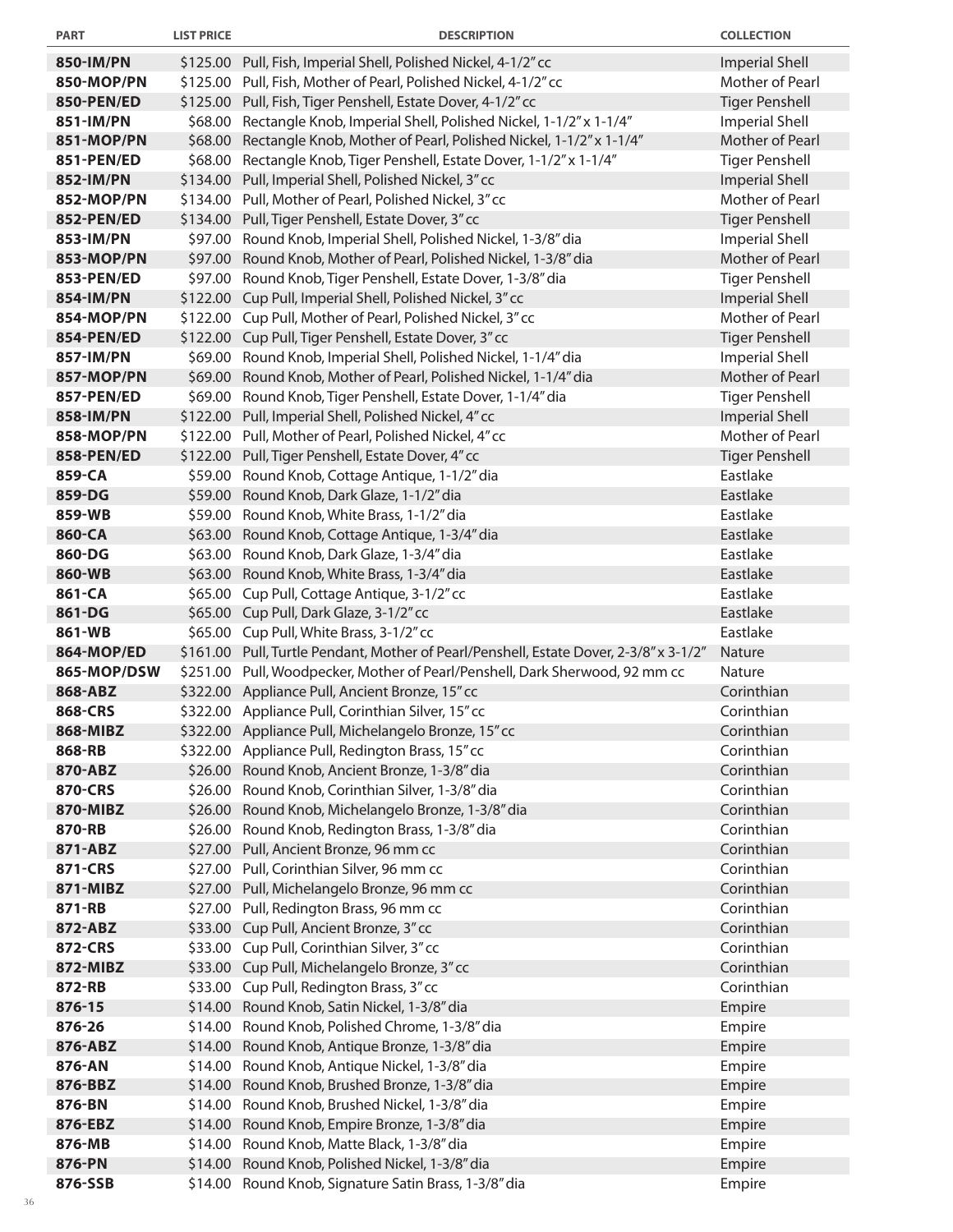| <b>PART</b>                | <b>LIST PRICE</b> | <b>DESCRIPTION</b>                                                                                                  | <b>COLLECTION</b> |
|----------------------------|-------------------|---------------------------------------------------------------------------------------------------------------------|-------------------|
| $877 - 15$                 |                   | \$14.00 Pull, Satin Nickel, 4"cc                                                                                    | Empire            |
| 877-26                     |                   | \$14.00 Pull, Polished Chrome, 4" cc                                                                                | Empire            |
| 877-ABZ                    |                   | \$14.00 Pull, Ancient Bronze, 4" cc                                                                                 | Empire            |
| 877-AN                     |                   | \$14.00 Pull, Antique Nickel, 4"cc                                                                                  | Empire            |
| 877-BBZ                    |                   | \$14.00 Pull, Brushed Bronze, 4" cc                                                                                 | Empire            |
| 877-BN                     |                   | \$14.00 Pull, Brushed Nickel, 4" cc                                                                                 | Empire            |
| 877-EBZ                    |                   | \$14.00 Pull, Empire Bronze, 4" cc                                                                                  | Empire            |
| 877-MB                     |                   | \$14.00 Pull, Matte Black, 4" cc                                                                                    | Empire            |
| 877-PN                     |                   | \$14.00 Pull, Polished Nickel, 4" cc                                                                                | Empire            |
| 877-SSB                    |                   | \$14.00 Pull, Signature Satin Brass, 4" cc                                                                          | Empire            |
| 878-15                     |                   | \$14.00 Cup Pull, Satin Nickel, 3" cc                                                                               | Empire            |
| 878-26                     |                   | \$14.00 Cup Pull, Polished Chrome, 3" cc                                                                            | Empire            |
| 878-ABZ                    |                   | \$14.00 Cup Pull, Ancient Bronze, 3" cc                                                                             | Empire            |
| 878-AN                     |                   | \$14.00 Cup Pull, Antique Nickel, 3" cc                                                                             | Empire            |
| 878-BBZ                    |                   | \$14.00 Cup Pull, Brushed Bronze, 3" cc                                                                             | Empire            |
| 878-BN                     |                   | \$14.00 Cup Pull, Brushed Nickel, 3" cc                                                                             | Empire            |
| 878-EBZ                    |                   | \$14.00 Cup Pull, Empire Bronze, 3" cc                                                                              | Empire            |
| 878-MB                     |                   | \$14.00 Cup Pull, Matte Black, 3" cc                                                                                | Empire            |
| 878-PN                     |                   | \$14.00 Cup Pull, Polished Nickel, 3" cc                                                                            | Empire            |
| 878-SSB                    |                   | \$14.00 Cup Pull, Signature Satin Brass, 3"cc                                                                       | Empire            |
| 879-15                     |                   | \$24.00 Pull, Satin Nickel, 8"cc                                                                                    | Empire            |
| 879-26                     |                   | \$24.00 Pull, Polished Chrome, 8" cc                                                                                | Empire            |
| 879-ABZ                    |                   | \$24.00 Pull, Ancient Bronze, 8" cc                                                                                 | Empire            |
| 879-AN                     |                   | \$24.00 Pull, Antique Nickel, 8"cc                                                                                  | Empire            |
| 879-BBZ                    |                   | \$24.00 Pull, Brushed Bronze, 8"cc                                                                                  | Empire            |
| 879-BN                     |                   | \$24.00 Pull, Brushed Nickel, 8"cc                                                                                  | Empire            |
| 879-EBZ                    |                   | \$24.00 Pull, Empire Bronze, 8" cc                                                                                  | Empire            |
| 879-MB                     |                   | \$24.00 Pull, Matte Black, 8" cc                                                                                    | Empire            |
| 879-PN                     |                   | \$24.00 Pull, Polished Nickel, 8" cc                                                                                | Empire            |
| 879-SSB                    |                   | \$24.00 Pull, Signature Satin Brass, 8" cc                                                                          | Empire            |
| 880-15                     |                   | \$59.00 Appliance Pull, Satin Nickel, 12"cc                                                                         | Empire            |
| CS880-15                   |                   | \$59.00 Concealed Surface, Appliance Pull, Satin Nickel, 12" cc                                                     | Empire            |
| 880-26                     |                   | \$59.00 Appliance Pull, Polished Chrome, 12" cc                                                                     | Empire            |
| CS880-26                   |                   | \$59.00 Concealed Surface, Appliance Pull, Polished Chrome, 12" cc                                                  | Empire            |
| 880-ABZ                    |                   | \$59.00 Appliance Pull, Ancient Bronze, 12" cc                                                                      | Empire            |
| <b>CS880-ABZ</b>           |                   | \$59.00 Concealed Surface, Appliance Pull, Ancient Bronze, 12" cc                                                   | Empire            |
| 880-AN                     |                   | \$59.00 Appliance Pull, Antique Nickel, 12" cc                                                                      | Empire            |
| <b>CS880-AN</b><br>880-BBZ |                   | \$59.00 Concealed Surface, Appliance Pull, Antique Nickel, 12" cc<br>\$59.00 Appliance Pull, Brushed Bronze, 12" cc | Empire<br>Empire  |
| CS880-BBZ                  |                   | \$59.00 Concealed Surface, Appliance Pull, Brushed Bronze, 12" cc                                                   | Empire            |
| 880-BN                     |                   | \$59.00 Appliance Pull, Brushed Nickel, 12" cc                                                                      | Empire            |
| <b>CS880-BN</b>            |                   | \$59.00 Concealed Surface, Appliance Pull, Brushed Nickel, 12" cc                                                   | Empire            |
| 880-EBZ                    |                   | \$59.00 Appliance Pull, Empire Bronze, 12" cc                                                                       | Empire            |
| <b>CS880-EBZ</b>           |                   | \$59.00 Concealed Surface, Appliance Pull, Empire Bronze, 12" cc                                                    | Empire            |
| 880-MB                     |                   | \$59.00 Appliance Pull, Matte Black, 12" cc                                                                         | Empire            |
| <b>CS880-MB</b>            |                   | \$59.00 Concealed Surface, Appliance Pull, Matte Black, 12" cc                                                      | Empire            |
| 880-PN                     |                   | \$59.00 Appliance Pull, Polished Nickel, 12" cc                                                                     | Empire            |
| <b>CS880-PN</b>            |                   | \$59.00 Concealed Surface, Appliance Pull, Polished Nickel, 12" cc                                                  | Empire            |
| 880-SSB                    |                   | \$59.00 Appliance Pull, Signature Satin Brass, 12" cc                                                               | Empire            |
| <b>CS880-SSB</b>           |                   | \$59.00 Concealed Surface, Appliance Pull, Signature Satin Brass, 12" cc                                            | Empire            |
| 881-15                     |                   | \$117.00 Appliance Pull, Satin Nickel, 15" cc                                                                       | Empire            |
| CS881-15                   |                   | \$117.00 Concealed Surface, Appliance Pull, Satin Nickel, 15" cc                                                    | Empire            |
| 881-26                     |                   | \$117.00 Appliance Pull, Polished Chrome, 15" cc                                                                    | Empire            |
| CS881-26                   |                   | \$117.00 Concealed Surface, Appliance Pull, Polished Chrome, 15" cc                                                 | Empire            |
| 881-ABZ                    |                   | \$117.00 Appliance Pull, Ancient Bronze, 15" cc                                                                     | Empire            |
| <b>CS881-ABZ</b>           |                   | \$117.00 Concealed Surface, Appliance Pull, Ancient Bronze, 15" cc                                                  | Empire            |
| 881-AN                     |                   | \$117.00 Appliance Pull, Antique Nickel, 15" cc                                                                     | Empire            |
| <b>CS881-AN</b>            |                   | \$117.00 Concealed Surface, Appliance Pull, Antique Nickel, 15" cc                                                  | Empire            |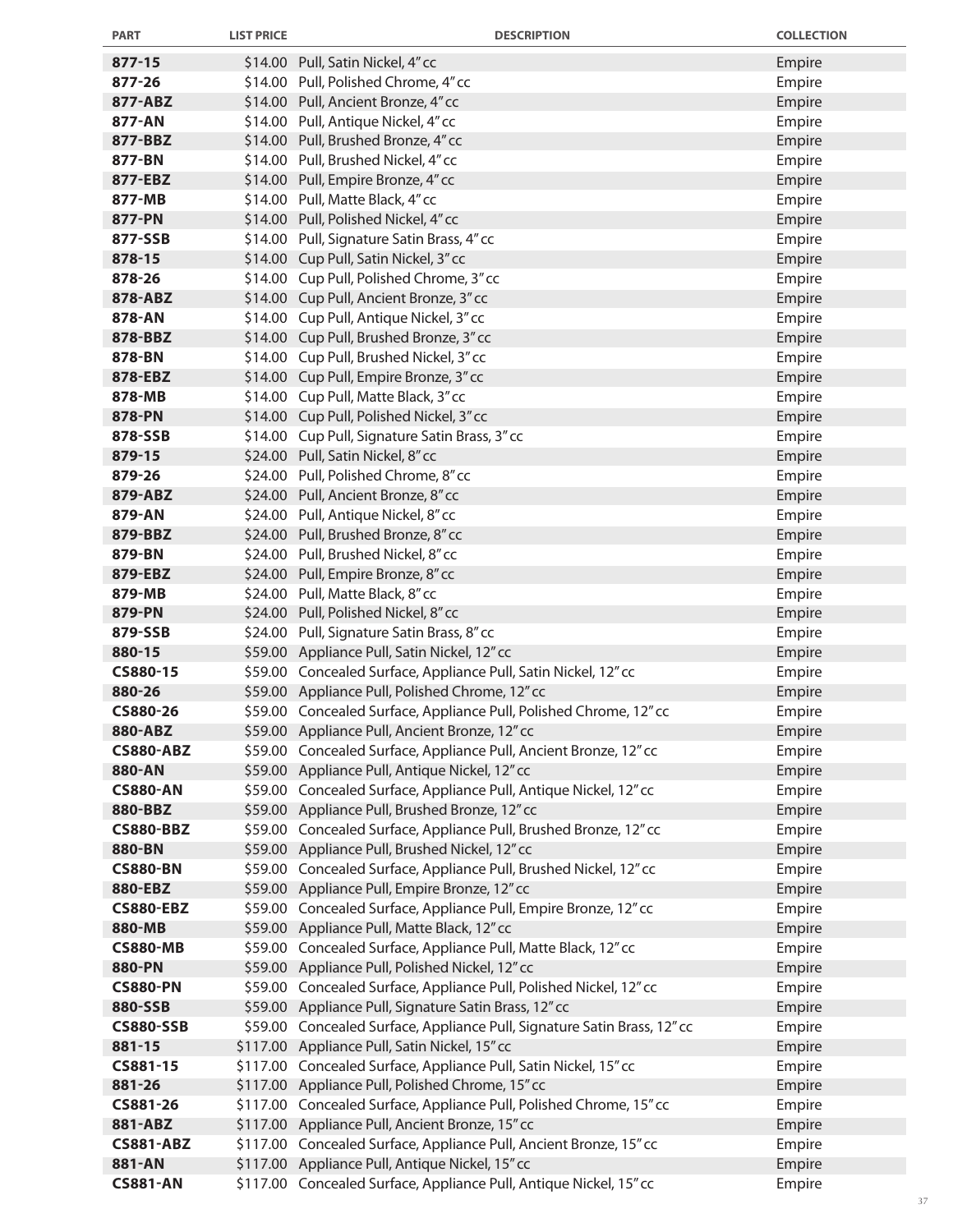| <b>PART</b>       | <b>LIST PRICE</b> | <b>DESCRIPTION</b>                                                                         | <b>COLLECTION</b> |
|-------------------|-------------------|--------------------------------------------------------------------------------------------|-------------------|
| 881-BBZ           |                   | \$117.00 Appliance Pull, Brushed Bronze, 15" cc                                            | Empire            |
| <b>CS881-BBZ</b>  |                   | \$117.00 Concealed Surface, Appliance Pull, Brushed Bronze, 15" cc                         | Empire            |
| 881-BN            |                   | \$117.00 Appliance Pull, Brushed Nickel, 15" cc                                            | Empire            |
| <b>CS881-BN</b>   |                   | \$117.00 Concealed Surface, Appliance Pull, Brushed Nickel, 15" cc                         | Empire            |
| 881-EBZ           |                   | \$117.00 Appliance Pull, Empire Bronze, 15" cc                                             | Empire            |
| <b>CS881-EBZ</b>  |                   | \$117.00 Concealed Surface, Appliance Pull, Empire Bronze, 15" cc                          | Empire            |
| 881-MB            |                   | \$117.00 Appliance Pull, Matte Black, 15" cc                                               | Empire            |
| <b>CS881-MB</b>   |                   | \$117.00 Concealed Surface, Appliance Pull, Matte Black, 15" cc                            | Empire            |
| 881-PN            |                   | \$117.00 Appliance Pull, Polished Nickel, 15" cc                                           | Empire            |
| <b>CS881-PN</b>   |                   | \$117.00 Concealed Surface, Appliance Pull, Polished Nickel, 15" cc                        | Empire            |
| 881-SSB           |                   | \$117.00 Appliance Pull, Signature Satin Brass, 15" cc                                     | Empire            |
| <b>CS881-SSB</b>  |                   | \$117.00 Concealed Surface, Appliance Pull, Signature Satin Brass, 15" cc                  | Empire            |
| 882-15            |                   | \$14.00 Square Knob, Satin Nickel, 1-3/8"                                                  | Empire            |
| 882-26            |                   | \$14.00 Square Knob, Polished Chrome, 1-3/8"                                               | Empire            |
| 882-ABZ<br>882-AN |                   | \$14.00 Square Knob, Ancient Bronze, 1-3/8"                                                | Empire            |
| 882-BBZ           |                   | \$14.00 Square Knob, Antique Nickel, 1-3/8"                                                | Empire<br>Empire  |
| 882-BN            |                   | \$14.00 Square Knob, Brushed Bronze, 1-3/8"<br>\$14.00 Square Knob, Brushed Nickel, 1-3/8" | Empire            |
| 882-EBZ           |                   | \$14.00 Square Knob, Empire Bronze, 1-3/8"                                                 | Empire            |
| 882-MB            |                   | \$14.00 Square Knob, Matte Black, 1-3/8"                                                   | Empire            |
| 882-PN            |                   | \$14.00 Square Knob, Polished Nickel, 1-3/8"                                               | Empire            |
| 882-SSB           |                   | \$14.00 Square Knob, Signature Satin Brass, 1-3/8"                                         | Empire            |
| 883-15            |                   | \$14.00 Pull, Satin Nickel, 3-1/2" cc                                                      | Empire            |
| 883-26            |                   | \$14.00 Pull, Polished Chrome, 3-1/2" cc                                                   | Empire            |
| 883-ABZ           |                   | \$14.00 Pull, Ancient Bronze, 3-1/2" cc                                                    | Empire            |
| 883-AN            |                   | \$14.00 Pull, Antique Nickel, 3-1/2" cc                                                    | Empire            |
| 883-BBZ           |                   | \$14.00 Pull, Brushed Bronze, 3-1/2" cc                                                    | Empire            |
| 883-BN            |                   | \$14.00 Pull, Brushed Nickel, 3-1/2" cc                                                    | Empire            |
| 883-EBZ           |                   | \$14.00 Pull, Empire Bronze, 3-1/2" cc                                                     | Empire            |
| 883-MB            |                   | \$14.00 Pull, Matte Black, 3-1/2" cc                                                       | Empire            |
| 883-PN            |                   | \$14.00 Pull, Polished Nickel, 3-1/2" cc                                                   | Empire            |
| 883-SSB           |                   | \$14.00 Pull, Signature Satin Brass, 3-1/2" cc                                             | Empire            |
| 884-15            |                   | \$16.00 Pull, Satin Nickel, 5"cc                                                           | Empire            |
| 884-26            |                   | \$16.00 Pull, Polished Chrome, 5" cc                                                       | Empire            |
| 884-ABZ           |                   | \$16.00 Pull, Ancient Bronze, 5" cc                                                        | Empire            |
| 884-AN            |                   | \$16.00 Pull, Antique Nickel, 5"cc                                                         | Empire            |
| 884-BBZ           |                   | \$16.00 Pull, Brushed Bronze, 5"cc                                                         | Empire            |
| 884-BN            |                   | \$16.00 Pull, Brushed Nickel, 5"cc                                                         | Empire            |
| 884-EBZ           |                   | \$16.00 Pull, Empire Bronze, 5" cc                                                         | Empire            |
| 884-MB            |                   | \$16.00 Pull, Matte Black, 5" cc                                                           | Empire            |
| 884-PN            |                   | \$16.00 Pull, Polished Nickel, 5" cc                                                       | Empire            |
| 884-SSB           |                   | \$16.00 Pull, Signature Satin Brass, 5" cc                                                 | Empire            |
| 885-15<br>885-26  |                   | \$20.00 Pull, Satin Nickel, 6"cc<br>\$20.00 Pull, Polished Chrome, 6" cc                   | Empire            |
| 885-ABZ           |                   | \$20.00 Pull, Ancient Bronze, 6" cc                                                        | Empire<br>Empire  |
| 885-AN            |                   | \$20.00 Pull, Antique Nickel, 6"cc                                                         | Empire            |
| 885-BBZ           |                   | \$20.00 Pull, Brushed Bronze, 6"cc                                                         | Empire            |
| 885-BN            |                   | \$20.00 Pull, Brushed Nickel, 6" cc                                                        | Empire            |
| 885-EBZ           |                   | \$20.00 Pull, Empire Bronze, 6" cc                                                         | Empire            |
| 885-MB            |                   | \$20.00 Pull, Matte Black, 6" cc                                                           | Empire            |
| 885-PN            |                   | \$20.00 Pull, Polished Nickel, 6" cc                                                       | Empire            |
| 885-SSB           |                   | \$20.00 Pull, Signature Satin Brass, 6" cc                                                 | Empire            |
| 886-15            |                   | \$30.00 Pull, Satin Nickel, 10" cc                                                         | Empire            |
| 886-26            |                   | \$30.00 Pull, Polished Chrome, 10" cc                                                      | Empire            |
| 886-ABZ           |                   | \$30.00 Pull, Ancient Bronze, 10" cc                                                       | Empire            |
| 886-AN            |                   | \$30.00 Pull, Antique Nickel, 10" cc                                                       | Empire            |
| 886-BBZ           |                   | \$30.00 Pull, Brushed Bronze, 10" cc                                                       | Empire            |
| 886-BN            |                   | \$30.00 Pull, Brushed Nickel, 10" cc                                                       | Empire            |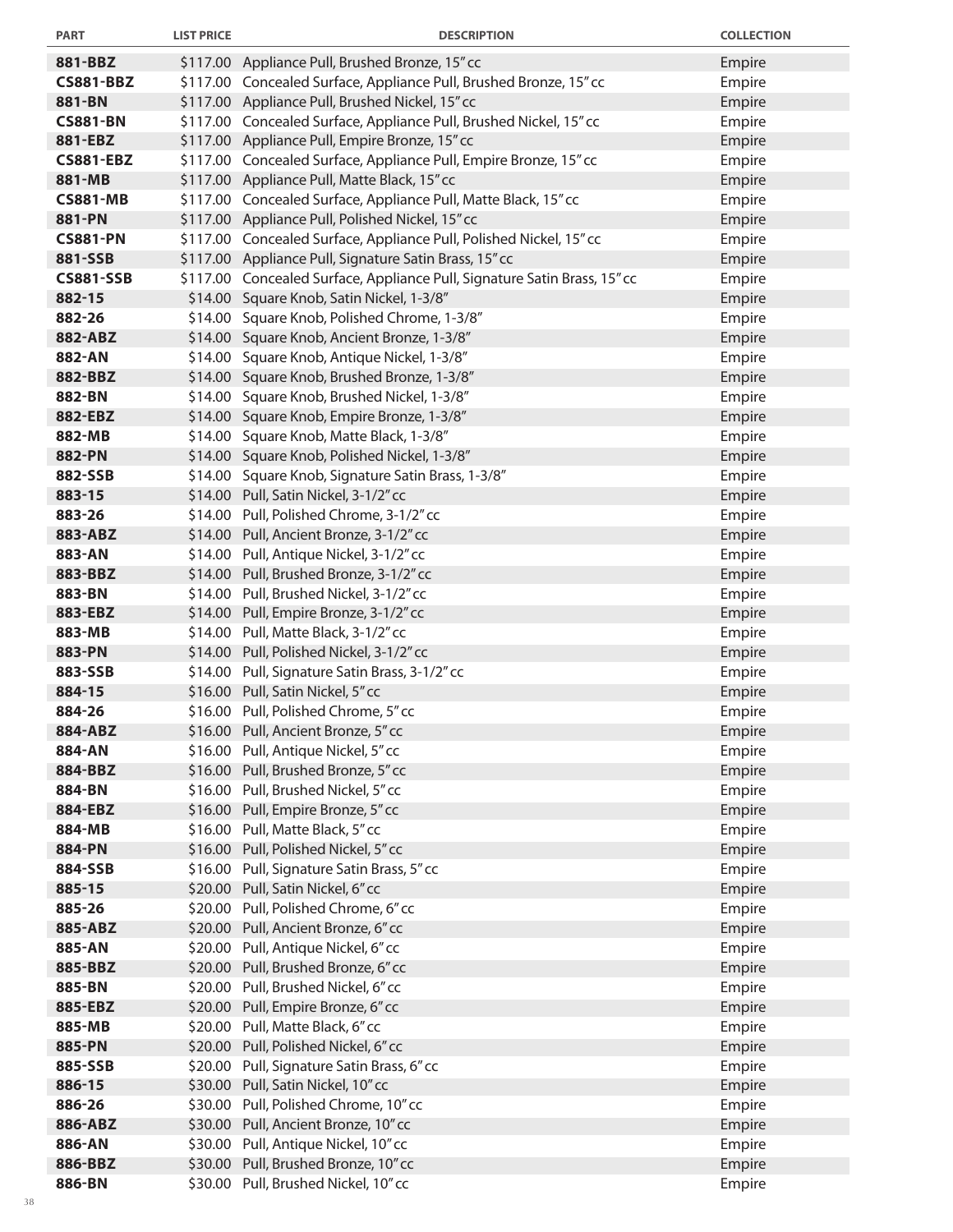| <b>PART</b>        | <b>LIST PRICE</b> | <b>DESCRIPTION</b>                                                                          | <b>COLLECTION</b>      |
|--------------------|-------------------|---------------------------------------------------------------------------------------------|------------------------|
| 886-EBZ            |                   | \$30.00 Pull, Empire Bronze, 10" cc                                                         | Empire                 |
| 886-MB             |                   | \$30.00 Pull, Matte Black, 10" cc                                                           | Empire                 |
| 886-PN             |                   | \$30.00 Pull, Polished Nickel, 10" cc                                                       | Empire                 |
| 886-SSB            |                   | \$30.00 Pull, Signature Satin Brass, 10" cc                                                 | Empire                 |
| 887-15             |                   | \$35.00 Pull, Satin Nickel, 12" cc                                                          | Empire                 |
| 887-26             |                   | \$35.00 Pull, Polished Chrome, 12" cc                                                       | Empire                 |
| 887-ABZ            |                   | \$35.00 Pull, Ancient Bronze, 12" cc                                                        | Empire                 |
| 887-AN             |                   | \$35.00 Pull, Antique Nickel, 12" cc                                                        | Empire                 |
| 887-BBZ            |                   | \$35.00 Pull, Brushed Bronze, 12" cc                                                        | Empire                 |
| 887-BN             |                   | \$35.00 Pull, Brushed Nickel, 12" cc                                                        | Empire                 |
| 887-EBZ            |                   | \$35.00 Pull, Empire Bronze, 12" cc                                                         | Empire                 |
| 887-MB             |                   | \$35.00 Pull, Matte Black, 12" cc                                                           | Empire                 |
| 887-PN             |                   | \$35.00 Pull, Polished Nickel, 12" cc                                                       | Empire                 |
| 887-SSB            |                   | \$35.00 Pull, Signature Satin Brass, 12" cc                                                 | Empire                 |
| <b>891-PAR</b>     |                   | \$124.00 Pull, Butterfly, Mother of Pearl, Paris Brass, 1-1/2" cc                           | Nature                 |
| 892-MOP/ED         |                   | \$124.00 Pull, Dragonfly-Twig, Mother of Pearl/Tiger Penshell, Estate Dover, 3-1/8" cc      | Nature                 |
| 895-PBZ/HBZ        |                   | \$229.00 Pull, Frog on a Log, Pompeian Bronze, Highlighted Bronze, 5-1/2" cc                | Nature                 |
| 897-ED             |                   | \$76.00 Knob, Seahorse Pendant, Estate Dover, 1-1/4" x 1-1/2"                               | Nature                 |
| 908-PBZ            |                   | \$69.00 Pull, Bee on Rose, Pompeian Bronze, 3-3/4" cc                                       | Nature                 |
| 915-MBR            |                   | \$135.00 Cup Pull, Monticello Brass, 2" cc                                                  | <b>French Court</b>    |
| 915-MSL            |                   | \$135.00 Cup Pull, Monticello Silver, 2" cc                                                 | <b>French Court</b>    |
| 915-WB             |                   | \$135.00 Cup Pull, White Brass, 2" cc                                                       | <b>French Court</b>    |
| 918-ED             |                   | \$58.00 Pull, Octopus, Estate Dover, 4-1/4" cc                                              | <b>Nature</b>          |
| 919-MBR            |                   | \$138.00 Cup Pull, Monticello Brass, 6-1/2" cc                                              | French Court           |
| 919-MSL            |                   | \$138.00 Cup Pull, Monticello Silver, 6-1/2" cc                                             | <b>French Court</b>    |
| 919-WB             |                   | \$138.00 Cup Pull, White Brass, 6-1/2" cc                                                   | <b>French Court</b>    |
| 921L-DG            |                   | \$68.00 Round Knob, Dark Glaze, 1-3/4" dia                                                  | Sunflower              |
| 921L-ED            |                   | \$68.00 Round Knob, Estate Dover, 1-3/4" dia                                                | Sunflower              |
| 921L-WB            |                   | \$68.00 Round Knob, White Brass, 1-3/4" dia                                                 | Sunflower              |
| 921M-DG            |                   | \$55.00 Round Knob, Dark Glaze, 1-1/2" dia                                                  | Sunflower<br>Sunflower |
| 921M-ED<br>921M-WB |                   | \$55.00 Round Knob, Estate Dover, 1-1/2" dia<br>\$55.00 Round Knob, White Brass, 1-1/2" dia | Sunflower              |
| 921S-DG            |                   | \$42.00 Round Knob, Dark Glaze, 1-3/8" dia                                                  | Sunflower              |
| 921S-ED            |                   | \$42.00 Round Knob, Estate Dover, 1-3/8" dia                                                | Sunflower              |
| 921S-WB            |                   | \$42.00 Round Knob, White Brass, 1-3/8" dia                                                 | Sunflower              |
| 922-DG             |                   | \$70.00 Pull, Dark Glaze, 5" cc                                                             | Sunflower              |
| 922-ED             |                   | \$70.00 Pull, Estate Dover, 5" cc                                                           | Sunflower              |
| 922-WB             |                   | \$70.00 Pull, White Brass, 5" cc                                                            | Sunflower              |
| <b>927-DAB</b>     |                   | \$45.00 Round Knob, Dark Antique Bronze, 1-1/4" dia                                         | Sonata                 |
| <b>927-PAR</b>     |                   | \$45.00 Round Knob, Paris Brass, 1-1/4" dia                                                 | Sonata                 |
| 927-WB             |                   | \$45.00 Round Knob, White Brass, 1-1/4" dia                                                 | Sonata                 |
| 930-DAB            |                   | \$48.00 Round Knob, Dark Antique Bronze, 1-1/4" dia                                         | Sonata                 |
| <b>930-PAR</b>     |                   | \$48.00 Round Knob, Paris Brass, 1-1/4" dia                                                 | Sonata                 |
| 930-WB             |                   | \$48.00 Round Knob, White Brass, 1-1/4" dia                                                 | Sonata                 |
| 931-MBR            |                   | \$56.00 Round Knob, Monticello Brass, 1-9/16" dia                                           | Chalice                |
| 931-MSL            |                   | \$59.00 Round Knob, Monticello Silver, 1-9/16" dia                                          | Chalice                |
| 931-WB             |                   | \$56.00 Round Knob, White Brass, 1-9/16" dia                                                | Chalice                |
| 932-MBR            |                   | \$65.00 Round Knob, Monticello Brass, 2-1/8" dia                                            | Chalice                |
| 932-MSL            |                   | \$69.00 Round Knob, Monticello Silver, 2-1/8" dia                                           | Chalice                |
| 932-WB             |                   | \$69.00 Round Knob, White Brass, 2-1/8" dia                                                 | Chalice                |
| 933-MBR            |                   | \$82.00 Ring Pull with Protector Plate, Monticello Brass                                    | Chalice                |
| 933-MSL            |                   | \$82.00 Ring Pull with Protector Plate, Monticello Silver                                   | Chalice                |
| 933-WB             |                   | \$82.00 Ring Pull with Protector Plate, White Brass                                         | Chalice                |
| 934L-MBR           |                   | \$127.00 Pull, Left Hand, Monticello Brass, 5" cc                                           | <b>French Court</b>    |
| 934L-MSL           |                   | \$127.00 Pull, Left Hand, Monticello Silver, 5" cc                                          | <b>French Court</b>    |
| 934L-WB            |                   | \$127.00 Pull, Left Hand, White Brass, 5" cc                                                | <b>French Court</b>    |
| <b>934R-MBR</b>    |                   | \$127.00 Pull, Right Hand, Monticello Brass, 5" cc                                          | <b>French Court</b>    |
| 934R-MSL           |                   | \$127.00 Pull, Right Hand, Monticello Silver, 5" cc                                         | French Court           |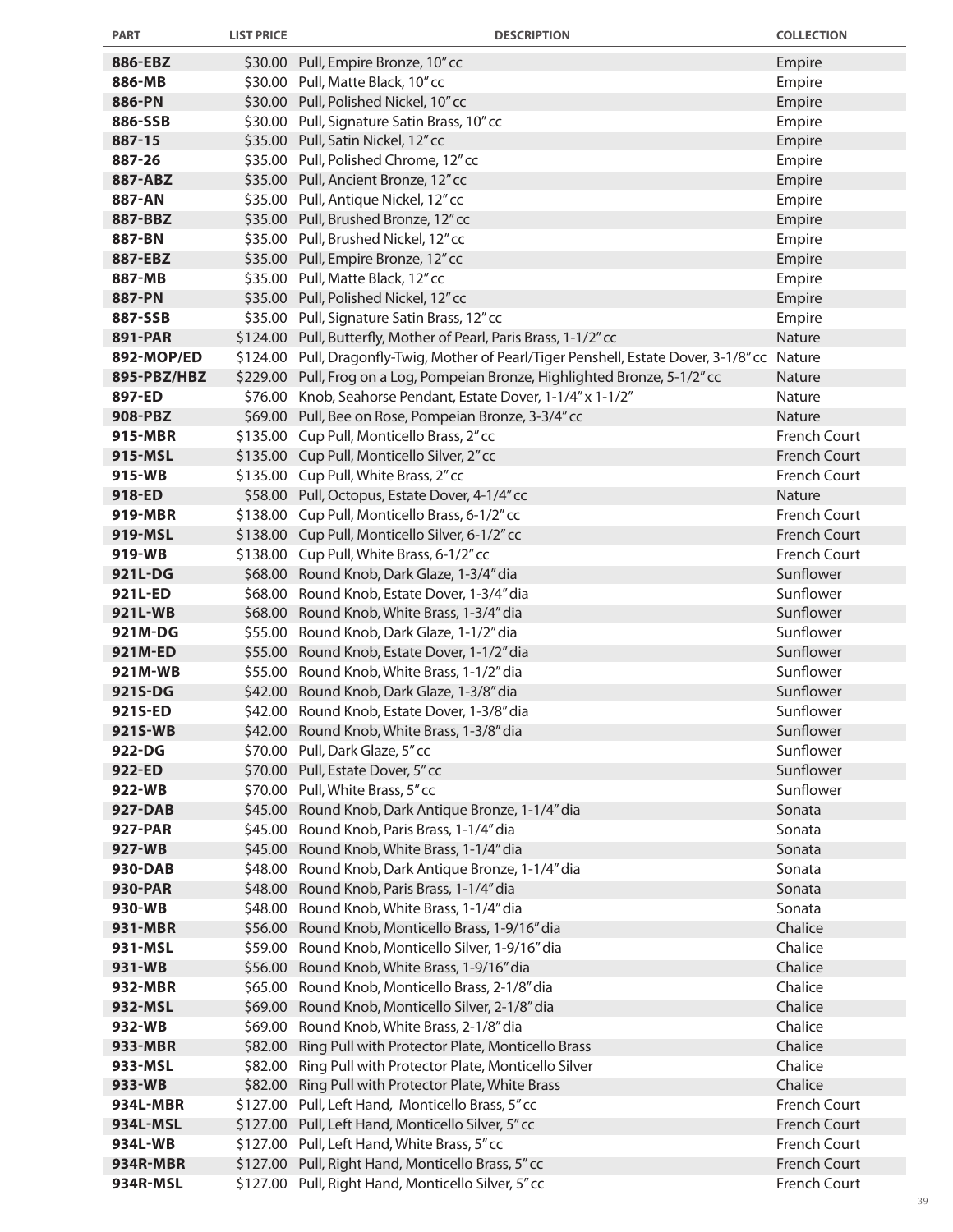| <b>PART</b>           | <b>LIST PRICE</b> | <b>DESCRIPTION</b>                                                                                                                                            | <b>COLLECTION</b>         |
|-----------------------|-------------------|---------------------------------------------------------------------------------------------------------------------------------------------------------------|---------------------------|
| 934R-WB               |                   | \$127.00 Pull, Right Hand, White Brass, 5" cc                                                                                                                 | French Court              |
| 935L-MBR              |                   | \$88.00 Pull, Left Hand, Monticello Brass, 3-1/2" cc                                                                                                          | <b>French Court</b>       |
| 935L-MSL              |                   | \$88.00 Pull, Left Hand, Monticello Silver, 3-1/2" cc                                                                                                         | French Court              |
| 935L-WB               |                   | \$88.00 Pull, Left Hand, White Brass, 3-1/2" cc                                                                                                               | <b>French Court</b>       |
| <b>935R-MBR</b>       |                   | \$88.00 Pull, Right Hand, Monticello Brass, 3-1/2" cc                                                                                                         | French Court              |
| 935R-MSL              |                   | \$88.00 Pull, Right Hand, Monticello Silver, 3-1/2" cc                                                                                                        | French Court              |
| 935R-WB               |                   | \$88.00 Pull, Right Hand, White Brass, 3-1/2" cc                                                                                                              | French Court              |
| 936-DIA               |                   | \$56.00 Round Knob, Dark Italian Antique, 1-1/4" dia                                                                                                          | Swans                     |
| 936-MBR               |                   | \$56.00 Round Knob, Monticello Brass, 1-1/4" dia                                                                                                              | French Court, Swans       |
| 936-MSL               |                   | \$61.00 Round Knob, Monticello Silver, 1-1/4" dia                                                                                                             | French Court, Swans       |
| 936-WB                |                   | \$61.00 Round Knob, White Brass, 1-1/4" dia                                                                                                                   | French Court, Swans       |
| 937-DIA               |                   | \$70.00 Round Knob, Dark Italian Antique, 1-1/2" dia                                                                                                          | Swans                     |
| 937-MBR               |                   | \$70.00 Round Knob, Monticello Brass, 1-1/2" dia                                                                                                              | French Court, Swans       |
| 937-MSL               |                   | \$79.00 Round Knob, Monticello Silver, 1-1/2" dia                                                                                                             | French Court, Swans       |
| 937-WB                |                   | \$79.00 Round Knob, White Brass, 1-1/2" dia                                                                                                                   | French Court, Swans       |
| 939-DIA               |                   | \$108.00 Pull, Dark Italian Antique, 3" cc                                                                                                                    | Swans                     |
| 939-MBR               |                   | \$108.00 Pull, Monticello Brass, 3" cc                                                                                                                        | Swans                     |
| 939-MSL               |                   | \$128.00 Pull, Monticello Silver, 3" cc                                                                                                                       | Swans                     |
| 939-WB                |                   | \$128.00 Pull, White Brass, 3" cc                                                                                                                             | Swans                     |
| 940-DIA               |                   | \$198.00 Pull, Dark Italian Antique, 5" cc                                                                                                                    | Swans                     |
| 940-MBR               |                   | \$198.00 Pull, Monticello Brass, 5" cc                                                                                                                        | Swans                     |
| 940-MSL               |                   | \$215.00 Pull, Monticello Silver, 5" cc                                                                                                                       | Swans                     |
| 940-WB                |                   | \$215.00 Pull, White Brass, 5" cc                                                                                                                             | Swans                     |
| 941-DIA               |                   | \$510.00 Pull, Dark Italian Antique, 9" cc                                                                                                                    | Swans                     |
| 941-MBR               |                   | \$510.00 Pull, Monticello Brass, 9" cc                                                                                                                        | Swans                     |
| 941-MSL               |                   | \$573.00 Pull, Monticello Silver, 9" cc                                                                                                                       | Swans                     |
| 941-WB                |                   | \$573.00 Pull, White Brass, 9" cc                                                                                                                             | Swans                     |
| 942M-ED/PEN           |                   | \$509.00 Pull, Wine Bottle, Estate Dover/Penshell, 6" cc                                                                                                      | <b>Wine Themes</b>        |
| 942M-SN/MOP           |                   | \$637.00 Pull, Wine Bottle, Satin Nickel/Mother of Pearl, 6" cc                                                                                               | <b>Wine Themes</b>        |
| 942S-ED/PEN           |                   | \$204.00 Pull, Wine Bottle, Estate Dover/Penshell, 3" cc                                                                                                      | <b>Wine Themes</b>        |
| 942S-SN/MOP           |                   | \$256.00 Pull, Wine Bottle, Satin Nickel/Mother of Pearl, 3" cc                                                                                               | <b>Wine Themes</b>        |
| 944-AB/DBH            |                   | \$256.00 Pull, Wine Bottle with Grapes, Antique Brass/Dark Bronze Hi-lited, 1-1/2" cc                                                                         | <b>Wine Themes</b>        |
| 944-SN/DBH<br>945-AWW |                   | \$256.00 Pull, Wine Bottle with Grapes, Satin Nickel/Dark Bronze Hi-lited, 1-1/2" cc Wine Themes<br>\$256.00 Pull, Grape Vine, Antique White Wash, 4-9/16" cc | <b>Wine Themes</b>        |
|                       |                   |                                                                                                                                                               | <b>Wine Themes</b>        |
| 945-DBH<br>951S-PEN   |                   | \$256.00 Pull, Grape Vine, Dark Bronze Hi-lited, 4-9/16" cc<br>\$256.00 Pull, Sea Crab, Tiger Penshell, 1-5/8" cc                                             | Nature                    |
| 952K-DGW              |                   | \$128.00 Round Knob, Jade/Mother of Pearl, Dark Green Wash, 1-1/2" dia                                                                                        | <b>Heirloom Treasures</b> |
| 952P-DGW              |                   | \$217.00 Pull, Jade/Mother of Pearl, Dark Green Wash, 5" cc                                                                                                   | <b>Heirloom Treasures</b> |
| 953K-ED               |                   | \$115.00 Round Knob, Penshell/Mother of Pearl, Estate Dover, 1-1/2" dia                                                                                       | <b>Heirloom Treasures</b> |
| 953P-ED               |                   | \$255.00 Pull, Penshell/Mother of Pearl, Estate Dover, 5" cc                                                                                                  | <b>Heirloom Treasures</b> |
| 954K-AB               |                   | \$120.00 Round Knob, Penshell/Mother of Pearl, Antique Brass, 1-1/2" dia                                                                                      | <b>Heirloom Treasures</b> |
| 954P-AB               |                   | \$195.00 Pull, Penshell/Mother of Pearl, Antique Brass, 5" cc                                                                                                 | <b>Heirloom Treasures</b> |
| 958K-AB               |                   | \$101.00 Round Knob, Mother of Pearl/Violet Oyster, Antique Brass, 1-11/16" dia                                                                               | <b>Heirloom Treasures</b> |
| 958P-AB               | \$158.00          | Pull, Mother of Pearl/Violet Oyster, Antique Brass, 6-1/2" cc                                                                                                 | <b>Heirloom Treasures</b> |
| <b>960K-PB/AB</b>     |                   | \$128.00 Round Knob, Penshell/Mother of Pearl, Polished Brass/Antique Brass, 1-1/2" dia                                                                       | <b>Heirloom Treasures</b> |
| 960P-PB/AB            |                   | \$252.00 Pull, Penshell/Mother of Pearl, Polished Brass/Antique Brass, 6" cc                                                                                  | <b>Heirloom Treasures</b> |
| 967M-DAB              |                   | \$65.00 Round Knob with Backplate, Dark Antique Bronze, 1-1/8" dia                                                                                            | Sonata                    |
| <b>967M-PAR</b>       |                   | \$65.00 Round Knob with Backplate, Paris Brass, 1-1/8" dia                                                                                                    | Sonata                    |
| 967M-PN               |                   | \$65.00 Round Knob with Backplate, Polished Nickel, 1-1/8" dia                                                                                                | Sonata                    |
| 968M-DAB              |                   | \$42.00 Round Knob, Dark Antique Bronze, 1-5/16" dia                                                                                                          | Sonata                    |
| <b>968M-PAR</b>       |                   | \$42.00 Round Knob, Paris Brass, 1-5/16" dia                                                                                                                  | Sonata                    |
| 968M-WB               |                   | \$42.00 Round Knob, White Brass, 1-5/16" dia                                                                                                                  | Sonata                    |
| 969M-DAB              | \$64.00           | Round Knob, Dark Antique Bronze, 1-5/16" dia                                                                                                                  | Sonata                    |
| <b>969M-PAR</b>       | \$64.00           | Round Knob, Paris Brass, 1-1/4" dia                                                                                                                           | Sonata                    |
| 969M-WB               |                   | \$64.00 Round Knob, White Brass, 1-1/4" dia                                                                                                                   | Sonata                    |
| 970-ED                |                   | \$82.00 Round Knob with Backplate, Estate Dover, 1-1/4" dia                                                                                                   | Sunburst                  |
| 970-HLB               |                   | \$82.00 Round Knob with Backplate, Highlighted Bronze, 1-1/4" dia                                                                                             | Sunburst                  |
| 970-SA                |                   | \$82.00 Round Knob with Backplate, Silver Antique, 1-1/4" dia                                                                                                 | Sunburst                  |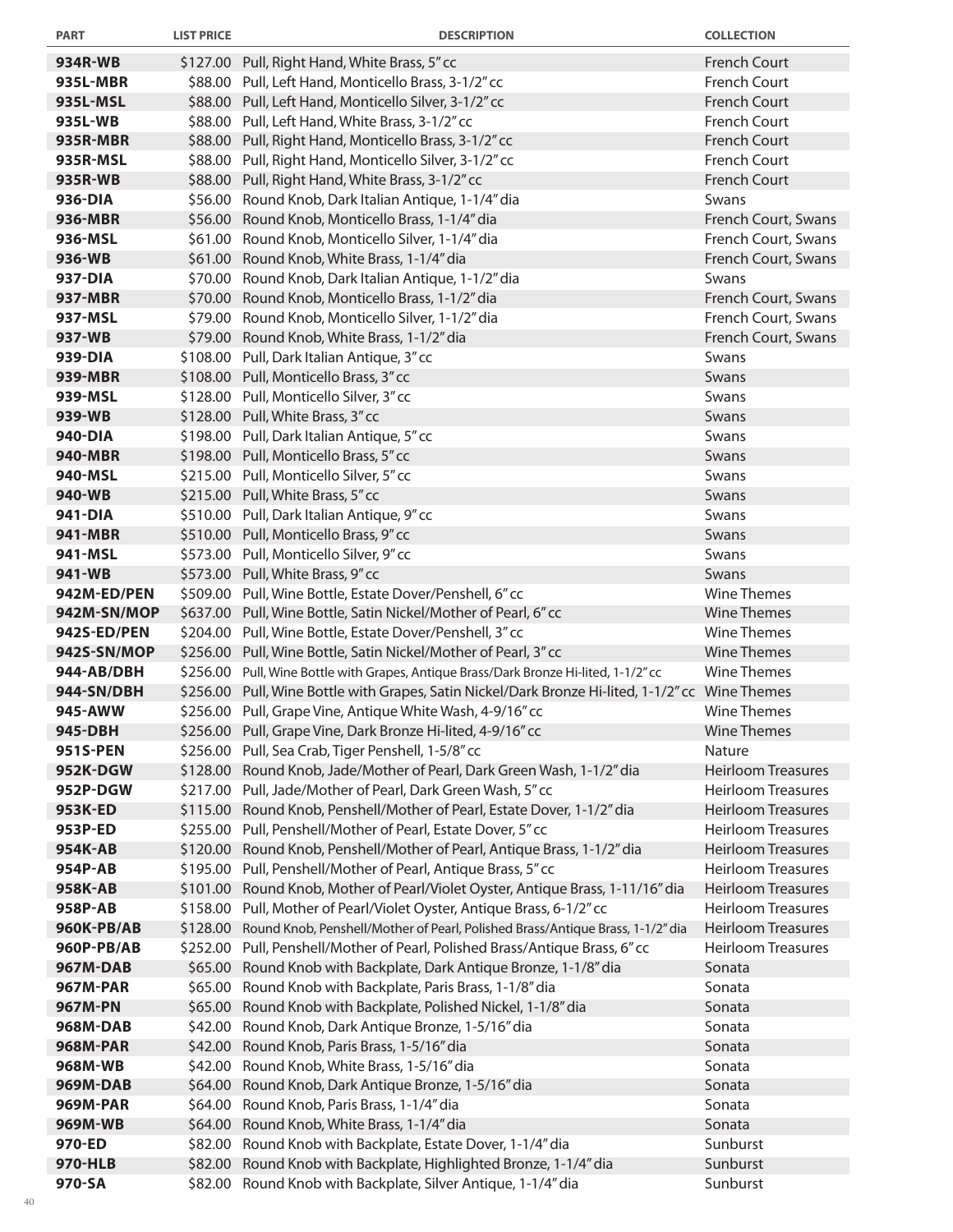| <b>PART</b>              | <b>LIST PRICE</b> | <b>DESCRIPTION</b>                                                                                                                     | <b>COLLECTION</b>     |
|--------------------------|-------------------|----------------------------------------------------------------------------------------------------------------------------------------|-----------------------|
| 972-ED                   |                   | \$51.00 Round Knob, Estate Dover, 1-3/8" dia                                                                                           | Sunburst              |
| 972-HLB                  |                   | \$51.00 Round Knob, Highlighted Bronze, 1-3/8" dia                                                                                     | Sunburst              |
| 972-SA                   |                   | \$51.00 Round Knob, Silver Antique, 1-3/8" dia                                                                                         | Sunburst              |
| 974-ED                   |                   | \$60.00 Round Knob, Estate Dover, 1-1/2" dia                                                                                           | Sunburst              |
| <b>974-HLB</b>           |                   | \$60.00 Round Knob, Highlighted Bronze, 1-1/2" dia                                                                                     | Sunburst              |
| 974-SA                   | \$60.00           | Round Knob, Silver Antique, 1-1/2" dia                                                                                                 | Sunburst              |
| 975S-ED                  |                   | \$94.00 Pull, Estate Dover, 5" cc                                                                                                      | Sunburst              |
| 975S-HLB                 |                   | \$94.00 Pull, Highlighted Bronze, 5" cc                                                                                                | Sunburst              |
| 975S-SA                  |                   | \$94.00 Pull, Silver Antique, 5" cc                                                                                                    | Sunburst              |
| 977-ED                   |                   | \$79.00 Ring Pull with Backplate, Estate Dover, 1-3/8" dia                                                                             | Sunburst              |
| 977-HLB                  |                   | \$79.00 Ring Pull with Backplate, Highlighted Bronze, 1-3/8" dia                                                                       | Sunburst              |
| 977-SA                   |                   | \$79.00 Ring Pull with Backplate, Silver Antique, 1-3/8" dia                                                                           | Sunburst              |
| 978-ED                   |                   | \$105.00 Bail Pull with Rosettes, Estate Dover, 5-1/2" cc                                                                              | Sunburst              |
| 978-HLB                  |                   | \$105.00 Bail Pull with Rosettes, Highlighted Bronze, 5-1/2" cc                                                                        | Sunburst              |
| 978-SA                   |                   | \$105.00 Bail Pull with Rosettes, Silver Antique, 5-1/2" cc                                                                            | Sunburst              |
| 980L-PB/BZ               |                   | \$81.00 Knob, Shell, Left, Polished Brass, Dark Bronze, 1-1/2" x 1-1/4"                                                                | Nature                |
| 980R-PB/BZ               |                   | \$81.00 Knob, Shell, Right, Polished Brass, Dark Bronze, 1-1/2" x 1-1/4"                                                               | Nature                |
| 982-DAB                  |                   | \$46.00 Round Knob with Star Backplate, Dark Antique Bronze, 11/16"<br>\$46.00 Round Knob with Star Backplate, Paris Brass, 11/16" dia | Sonata                |
| <b>982-PAR</b><br>982-PN |                   | \$46.00 Round Knob with Star Backplate, Polished Nickel, 11/16" dia                                                                    | Sonata<br>Sonata      |
| 987-MBR                  |                   | \$94.00 Pull, Swag, Monticello Brass, 3-1/2" cc                                                                                        | <b>French Court</b>   |
| 987-MSL                  |                   | \$94.00 Pull, Swag, Monticello Silver, 3-1/2" cc                                                                                       | French Court          |
| 987-WB                   |                   | \$94.00 Pull, Swag, White Brass, 3-1/2" cc                                                                                             | <b>French Court</b>   |
| 988-MBR                  |                   | \$122.00 Pull, Large Swag, Monticello Brass, 5-3/8" cc                                                                                 | <b>French Court</b>   |
| 988-MSL                  |                   | \$122.00 Pull, Large Swag, Monticello Silver, 5-3/8" cc                                                                                | <b>French Court</b>   |
| 988-WB                   |                   | \$122.00 Pull, Large Swag, White Brass, 5-3/8" cc                                                                                      | French Court          |
| 989-IM/PN                |                   | \$132.00 Pendant Pull, Imperial Shell, Polished Nickel, 1-3/8" dia                                                                     | <b>Imperial Shell</b> |
| 989-MOP/PN               |                   | \$132.00 Pendant Pull, Mother of Pearl, Polished Nickel, 1-3/8" dia                                                                    | Mother of Pearl       |
| 989-PEN/ED               |                   | \$132.00 Pendant Pull, Tiger Penshell, Estate Dover, 1-3/8" dia                                                                        | <b>Tiger Penshell</b> |
| 990-IM/PN                |                   | \$111.00 Round Knob, Imperial Shell, Polished Nickel, 1-3/8" dia                                                                       | <b>Imperial Shell</b> |
| 990-MOP/PN               |                   | \$111.00 Round Knob, Mother of Pearl, Polished Nickel, 1-3/8" dia                                                                      | Mother of Pearl       |
| 990-PEN/ED               |                   | \$111.00 Round Knob, Tiger Penshell, Estate Dover, 1-3/8" dia                                                                          | <b>Tiger Penshell</b> |
| 992-4-IM/PN              |                   | \$141.00 Pull, Imperial Shell, Polished Nickel, 4" cc                                                                                  | <b>Imperial Shell</b> |
| 992-4-MOP/PN             |                   | \$141.00 Pull, Mother of Pearl, Polished Nickel, 4"cc                                                                                  | Mother of Pearl       |
| 992-4-PEN/ED             |                   | \$141.00 Pull, Tiger Penshell, Estate Dover, 4" cc                                                                                     | <b>Tiger Penshell</b> |
| 992-6-IM/PN              |                   | \$164.00 Pull, Imperial Shell, Polished Nickel, 6" cc                                                                                  | <b>Imperial Shell</b> |
| 992-6-MOP/PN             |                   | \$164.00 Pull, Mother of Pearl, Polished Nickel, 6" cc                                                                                 | Mother of Pearl       |
| 992-6-PEN/ED             |                   | \$164.00 Pull, Tiger Penshell, Estate Dover, 6" cc                                                                                     | <b>Tiger Penshell</b> |
| 992-8-IM/PN              |                   | \$211.00 Pull, Imperial Shell, Polished Nickel, 8" cc                                                                                  | <b>Imperial Shell</b> |
| 992-8-MOP/PN             |                   | \$211.00 Pull, Mother of Pearl, Polished Nickel, 8"cc                                                                                  | Mother of Pearl       |
| 992-8-PEN/ED             |                   | \$211.00 Pull, Tiger Penshell, Estate Dover, 8" cc                                                                                     | <b>Tiger Penshell</b> |
| 993-DG                   |                   | \$80.00 Oval Knob, Dark Glaze, 5/8" cc, 1-1/4" x 2"                                                                                    | Cantata               |
| 993-DIA                  |                   | \$80.00 Oval Knob, Dark Italian Antique, 5/8" cc, 1-1/4" x 2"                                                                          | Cantata               |
| 993-MBR                  |                   | \$80.00 Oval Knob, Monticello Brass, 5/8" cc, 1-1/4" x 2"                                                                              | Cantata               |
| 993-MSL                  |                   | \$80.00 Oval Knob, Monticello Silver, 5/8" cc, 1-1/4" x 2"                                                                             | Cantata               |
| 993-WB                   |                   | \$80.00 Oval Knob, White Brass, 5/8" cc, 1-1/4" x 2"                                                                                   | Cantata               |
| 994-DG                   |                   | \$67.00 Round Knob, Dark Glaze, 1-1/4" dia                                                                                             | Cantata               |
| 994-DIA<br>994-MBR       |                   | \$67.00 Round Knob, Dark Italian Antique, 1-1/4" dia<br>\$67.00 Round Knob, Monticello Brass, 1-1/4" dia                               | Cantata<br>Cantata    |
| 994-MSL                  |                   | \$67.00 Round Knob, Monticello Silver, 1-1/4" dia                                                                                      | Cantata               |
| 994-WB                   |                   | \$67.00 Round Knob, White Brass, 1-1/4" dia                                                                                            | Cantata               |
| 995-DG                   |                   | \$127.00 Pull, Dark Glaze, 5" cc                                                                                                       | Cantata               |
| 995-DIA                  |                   | \$127.00 Pull, Dark Italian Antique, 5" cc                                                                                             | Cantata               |
| 995-MBR                  |                   | \$127.00 Pull, Monticello Brass, 5"cc                                                                                                  | Cantata               |
| 995-MSL                  |                   | \$127.00 Pull, Monticello Silver, 5" cc                                                                                                | Cantata               |
| 995-WB                   |                   | \$127.00 Pull, White Brass, 5" cc                                                                                                      | Cantata               |
| 996-DG                   |                   | \$69.00 Oblong Knob, Dark Glaze, 7/8" x 2"                                                                                             | Cantata               |
| 996-DIA                  |                   | \$69.00 Oblong Knob, Dark Italian Antique, 7/8" x 2"                                                                                   | Cantata               |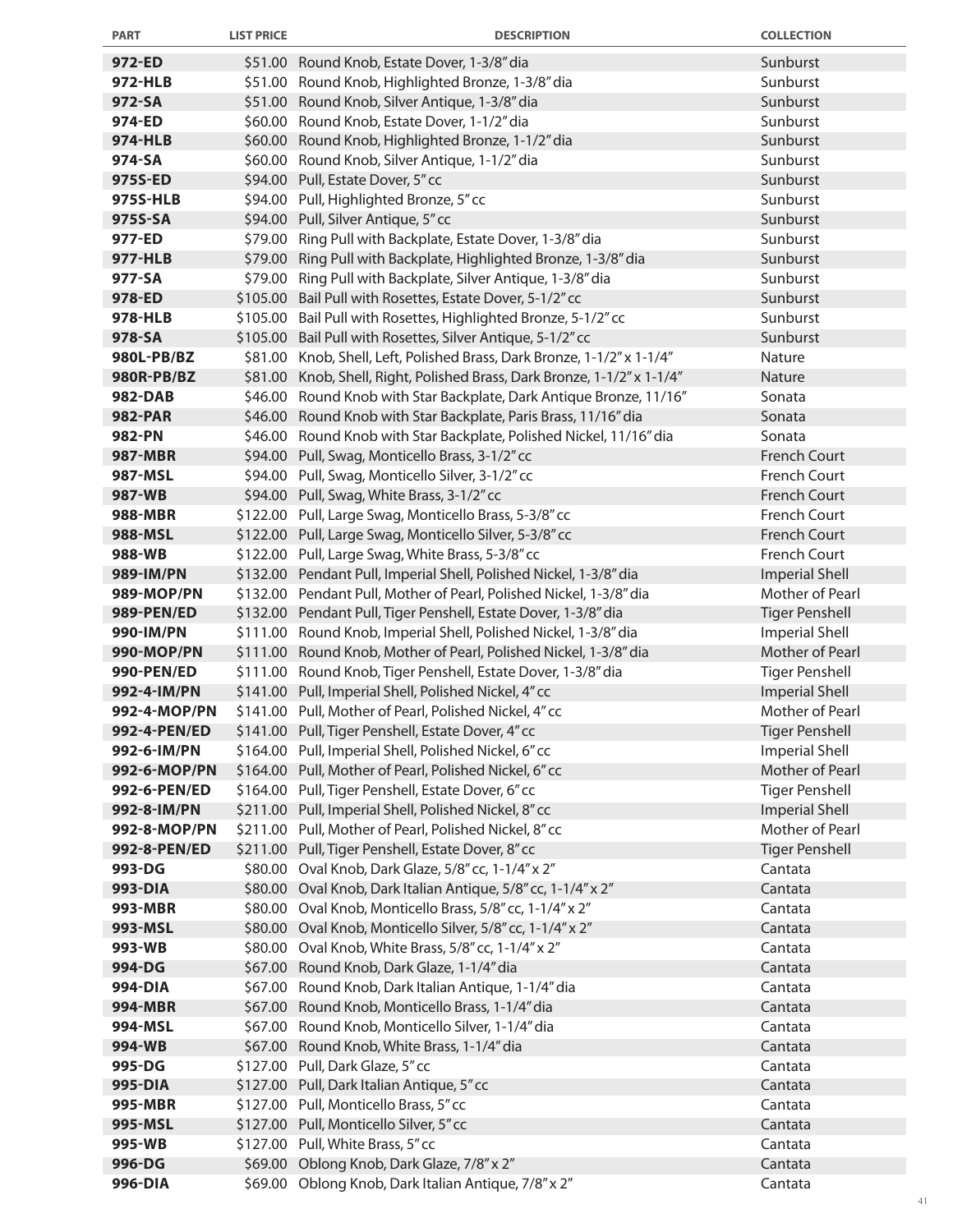| <b>PART</b>          | <b>LIST PRICE</b> | <b>DESCRIPTION</b>                                                                                                     | <b>COLLECTION</b> |
|----------------------|-------------------|------------------------------------------------------------------------------------------------------------------------|-------------------|
| 996-MBR              |                   | \$69.00 Oblong Knob, Monticello Brass, 7/8" x 2"                                                                       | Cantata           |
| 996-MSL              |                   | \$69.00 Oblong Knob, Monticello Silver, 7/8" x 2"                                                                      | Cantata           |
| 996-WB               |                   | \$69.00 Oblong Knob, White Brass, 7/8" x 2"                                                                            | Cantata           |
| 997-DG               |                   | \$380.00 Pull, Dark Glaze, 8" cc                                                                                       | Cantata           |
| 997-DIA              |                   | \$380.00 Pull, Dark Italian Antique, 8" cc                                                                             | Cantata           |
| 997-MBR              |                   | \$380.00 Pull, Monticello Brass, 8" cc                                                                                 | Cantata           |
| 997-MSL              |                   | \$380.00 Pull, Monticello Silver, 8"cc                                                                                 | Cantata           |
| 997-WB               |                   | \$380.00 Pull, White Brass, 8" cc                                                                                      | Cantata           |
| 998-DG               |                   | \$760.00 Pull, Dark Glaze, 12" cc                                                                                      | Cantata           |
| 998-DIA              |                   | \$760.00 Pull, Dark Italian Antique, 12" cc                                                                            | Cantata           |
| 998-MBR              |                   | \$760.00 Pull, Monticello Brass, 12" cc                                                                                | Cantata           |
| 998-MSL              |                   | \$760.00 Pull, Monticello Silver, 12" cc                                                                               | Cantata           |
| 998-WB               |                   | \$760.00 Pull, White Brass, 12" cc                                                                                     | Cantata           |
| 1100B-03             |                   | \$15.00 Hinge, Ball Tip Non-Mortise, Polished Brass                                                                    | Hinges            |
| 1100B-10B            |                   | \$15.00 Hinge, Ball Tip Non-Mortise, Oil Rubbed Bronze                                                                 | Hinges            |
| 1100B-15             |                   | \$15.00 Hinge, Ball Tip Non-Mortise, Satin Nickel                                                                      | Hinges            |
| 1100B-26             |                   | \$15.00 Hinge, Ball Tip Non-Mortise, Polished Chrome                                                                   | Hinges            |
| 1100B-AB             |                   | \$15.00 Hinge, Ball Tip Non-Mortise, Antique Brass                                                                     | Hinges            |
| 1100B-ALB            |                   | \$15.00 Hinge, Ball Tip Non-Mortise, Antique Light Brass                                                               | Hinges            |
| 1100B-AN             |                   | \$15.00 Hinge, Ball Tip Non-Mortise, Antique Nickel                                                                    | Hinges            |
| 1100B-DBZ            |                   | \$15.00 Hinge, Ball Tip Non-Mortise, Distressed Bronze                                                                 | Hinges            |
| 1100B-DN             |                   | \$15.00 Hinge, Ball Tip Non-Mortise, Distressed Nickel                                                                 | <b>Hinges</b>     |
| 1100B-FB             |                   | \$15.00 Hinge, Ball Tip Non-Mortise, Flat Black                                                                        | <b>Hinges</b>     |
| 1100B-MIBZ           |                   | \$15.00 Hinge, Ball Tip Non-Mortise, Michelangelo Bronze                                                               | Hinges            |
| 1100B-PN             |                   | \$15.00 Hinge, Ball Tip Non-Mortise, Polished Nickel                                                                   | Hinges            |
| 1100M-03             |                   | \$15.00 Hinge, Minaret Tip Non-Mortise, Polished Brass                                                                 | Hinges            |
| 1100M-10B            |                   | \$15.00 Hinge, Minaret Tip Non-Mortise, Oil Rubbed Bronze                                                              | Hinges            |
| 1100M-15             |                   | \$15.00 Hinge, Minaret Tip Non-Mortise, Satin Nickel                                                                   | Hinges            |
| 1100M-26             |                   | \$15.00 Hinge, Minaret Tip Non-Mortise, Polished Chrome                                                                | Hinges            |
| 1100M-AB             |                   | \$15.00 Hinge, Minaret Tip Non-Mortise, Antique Brass                                                                  | Hinges            |
| <b>1100M-ALB</b>     |                   | \$15.00 Hinge, Minaret Tip Non-Mortise, Antique Light Brass                                                            | Hinges            |
| 1100M-AN             |                   | \$15.00 Hinge, Minaret Tip Non-Mortise, Antique Nickel                                                                 | Hinges            |
| 1100M-DBZ            |                   | \$15.00 Hinge, Minaret Tip Non-Mortise, Distressed Bronze                                                              | <b>Hinges</b>     |
| 1100M-DN             |                   | \$15.00 Hinge, Minaret Tip Non-Mortise, Distressed Nickel                                                              | Hinges            |
| 1100M-FB             |                   | \$15.00 Hinge, Minaret Tip Non-Mortise, Flat Black                                                                     | Hinges            |
| 1100M-MIBZ           |                   | \$15.00 Hinge, Minaret Tip Non-Mortise, Michelangelo Bronze<br>\$15.00 Hinge, Minaret Tip Non-Mortise, Polished Nickel | Hinges<br>Hinges  |
| 1100M-PN<br>1111B-03 |                   | \$15.00 Hinge, Ball Tip Mortise, Polished Brass                                                                        | Hinges            |
| 1111B-10B            |                   | \$15.00 Hinge, Ball Tip Mortise, Oil Rubbed Bronze                                                                     | Hinges            |
| 1111B-15             |                   | \$15.00 Hinge, Ball Tip Mortise, Satin Nickel                                                                          | Hinges            |
| 1111B-26             |                   | \$15.00 Hinge, Ball Tip Mortise, Polished Chrome                                                                       | <b>Hinges</b>     |
| 1111B-AB             |                   | \$15.00 Hinge, Ball Tip Mortise, Antique Brass                                                                         | Hinges            |
| 1111B-ALB            |                   | \$15.00 Hinge, Ball Tip Mortise, Antique Light Brass                                                                   | Hinges            |
| 1111B-AN             |                   | \$15.00 Hinge, Ball Tip Mortise, Antique Nickel                                                                        | Hinges            |
| 1111B-DBZ            |                   | \$15.00 Hinge, Ball Tip Mortise, Distressed Bronze                                                                     | Hinges            |
| 1111B-DN             |                   | \$15.00 Hinge, Ball Tip Mortise, Distressed Nickel                                                                     | Hinges            |
| 1111B-FB             |                   | \$15.00 Hinge, Ball Tip Mortise, Flat Black                                                                            | Hinges            |
| 1111B-MIBZ           |                   | \$15.00 Hinge, Ball Tip Mortise, Michelangelo Brass                                                                    | Hinges            |
| 1111B-PN             |                   | \$15.00 Hinge, Ball Tip Mortise, Polished Nickel                                                                       | Hinges            |
| 1200-GM              |                   | \$10.00 Knob, Gun Metal, 16 mm                                                                                         | <b>MODO</b>       |
| 1200-MB              |                   | \$10.00 Knob, Matte Black, 16 mm                                                                                       | <b>MODO</b>       |
| 1200-SSB             |                   | \$10.00 Knob, Signature Satin Brass, 16 mm                                                                             | <b>MODO</b>       |
| 1200-PRG             |                   | \$10.00 Knob, Polished Rose Gold, 16 mm                                                                                | <b>MODO</b>       |
| 1201-GM              |                   | \$40.00 Pull, Gun Metal, 4"cc                                                                                          | <b>MODO</b>       |
| 1201-MB              |                   | \$40.00 Pull, Matte Black, 4" cc                                                                                       | <b>MODO</b>       |
| 1201-SSB             |                   | \$40.00 Pull, Signature Satin Brass, 4" cc                                                                             | <b>MODO</b>       |
| 1201-PRG             |                   | \$40.00 Pull, Polished Rose Gold, 4" cc                                                                                | <b>MODO</b>       |
| 1202-MB              |                   | \$60.00 Pull, Matte Black, 6"cc                                                                                        | <b>MODO</b>       |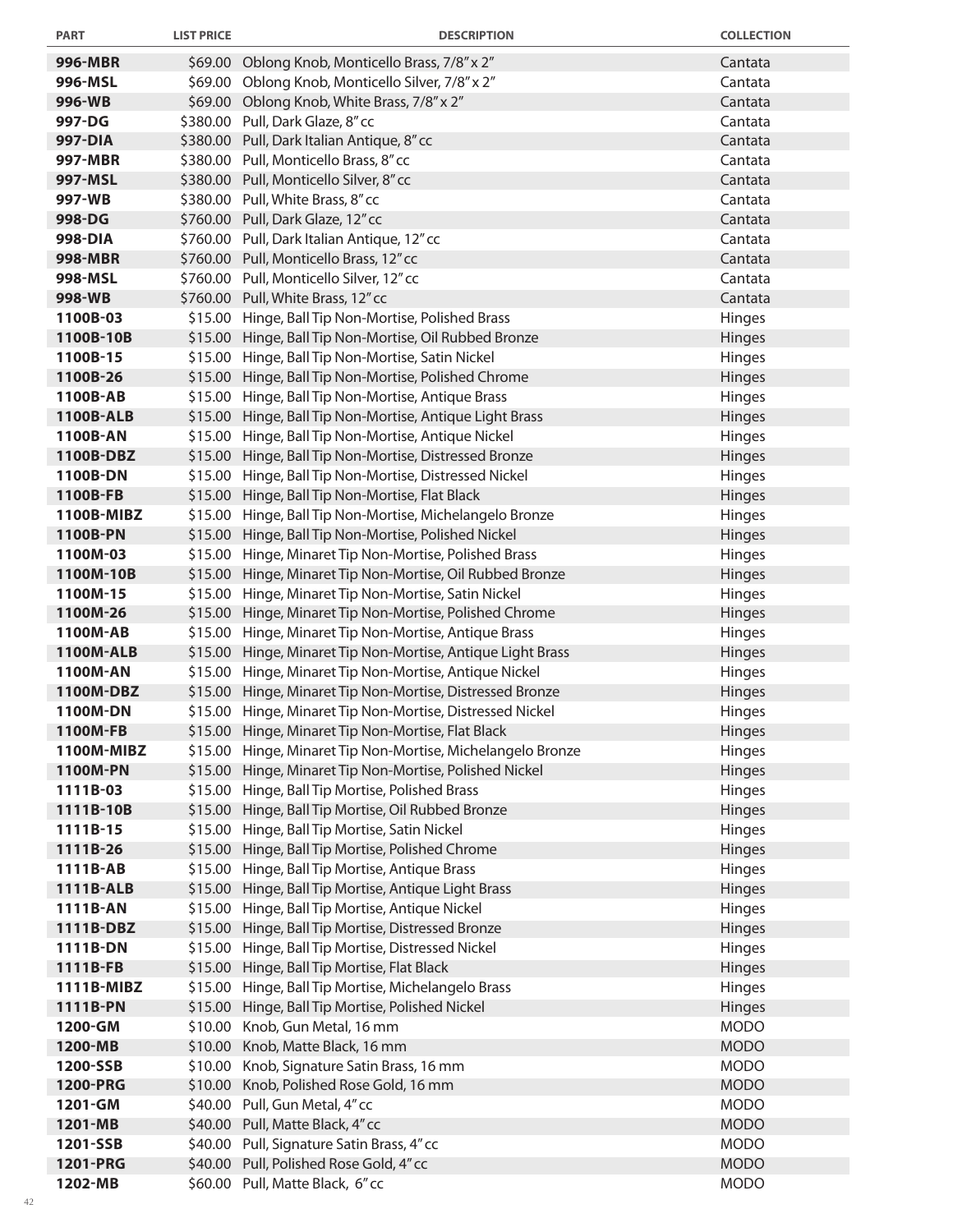| <b>PART</b>        | <b>LIST PRICE</b> | <b>DESCRIPTION</b>                                                                                          | <b>COLLECTION</b> |
|--------------------|-------------------|-------------------------------------------------------------------------------------------------------------|-------------------|
| 1202-GM            |                   | \$60.00 Pull, Gun Metal, 6"cc                                                                               | <b>MODO</b>       |
| 1202-SSB           |                   | \$60.00 Pull, Signature Satin Brass, 6" cc                                                                  | <b>MODO</b>       |
| 1202-PRG           |                   | \$60.00 Pull, Polished Rose Gold, 6" cc                                                                     | <b>MODO</b>       |
| 1203-MB            |                   | \$70.00 Pull, Matte Black, 8"cc                                                                             | <b>MODO</b>       |
| 1203-GM            |                   | \$70.00 Pull, Gun Metal, 8"cc                                                                               | <b>MODO</b>       |
| 1203-SSB           |                   | \$70.00 Pull, Signature Satin Brass, 8" cc                                                                  | <b>MODO</b>       |
| 1203-PRG           |                   | \$70.00 Pull, Polished Rose Gold, 8" cc                                                                     | <b>MODO</b>       |
| 1204-MB            |                   | \$80.00 Pull, Matte Black, 12" cc                                                                           | <b>MODO</b>       |
| 1204-GM            |                   | \$80.00 Pull, Gun Metal, 12" cc                                                                             | <b>MODO</b>       |
| 1204-SSB           |                   | \$80.00 Pull, Signature Satin Brass, 12" cc                                                                 | <b>MODO</b>       |
| <b>1204-PRG</b>    |                   | \$80.00 Pull, Polished Rose Gold, 12" cc                                                                    | <b>MODO</b>       |
| 1205-MB            |                   | \$100.00 Pull, Matte Black, 18" cc                                                                          | <b>MODO</b>       |
| 1205-GM            |                   | \$100.00 Pull, Gun Metal, 18" cc                                                                            | <b>MODO</b>       |
| 1205-SSB           |                   | \$100.00 Pull, Signature Satin Brass, 18" cc                                                                | <b>MODO</b>       |
| 1205-PRG           |                   | \$100.00 Pull, Polished Rose Gold, 18" cc                                                                   | <b>MODO</b>       |
| 1206-MB            |                   | \$50.00 Recessed Pull, Matte Black, 6-1/4" x 2" Overall                                                     | <b>MODO</b>       |
| 1206-GM            |                   | \$50.00 Recessed Pull, Gun Metal, 6-1/4" x 2" Overall                                                       | <b>MODO</b>       |
| 1207-MB            |                   | \$65.00 Recessed Pull, Matte Black, 3-7/8" x 3-7/8" Overall                                                 | <b>MODO</b>       |
| 1207-GM            |                   | \$65.00 Recessed Pull, Gun Metal, 3-7/8" x 3-7/8" Overall                                                   | <b>MODO</b>       |
| 1207-SSB           |                   | \$65.00 Recessed Pull, Signature Satin Brass, 3-7/8" x 3-7/8" Overall                                       | <b>MODO</b>       |
| 1207-PRG           |                   | \$65.00 Recessed Pull, Polished Rose Gold, 3-7/8" x 3-7/8" Overall                                          | <b>MODO</b>       |
| 1208-MB            |                   | \$60.00 Recessed Pull, Matte Black, 3-7/8" x 3-7/8" Overall                                                 | <b>MODO</b>       |
| 1208-GM            |                   | \$60.00 Recessed Pull, Gun Metal, 3-7/8" x 3-7/8" Overall                                                   | <b>MODO</b>       |
| 1208-SSB           |                   | \$60.00 Recessed Pull, Signature Satin Brass, 3-7/8" x 3-7/8" Overall                                       | <b>MODO</b>       |
| 1208-PRG           |                   | \$60.00 Recessed Pull, Polished Rose Gold, 3-7/8" x 3-7/8" Overall                                          | <b>MODO</b>       |
| 1209-MB            |                   | \$15.00 Pull, Matte Black, 48 mm cc                                                                         | <b>MODO</b>       |
| 1209-GM            |                   | \$15.00 Pull, Gun Metal, 48 mm cc                                                                           | <b>MODO</b>       |
| 1209-SSB           |                   | \$15.00 Pull, Signature Satin Brass, 48 mm cc                                                               | <b>MODO</b>       |
| 1209-PRG           |                   | \$15.00 Pull, Polished Rose Gold, 48 mm cc                                                                  | <b>MODO</b>       |
| 1210-MB/GM         |                   | \$50.00 Recessed Pull, Matte Black/Gun Metal, 6-1/4" x 2" Overall                                           | <b>MODO</b>       |
| 1210-MB/PRG        |                   | \$50.00 Recessed Pull, Matte Black/Polished Rose Gold, 6-1/4" x 2" Overall                                  | <b>MODO</b>       |
| 1210-MB/SSB        |                   | \$50.00 Recessed Pull, Matte Black/Signature Satin Brass, 6-1/4" x 2" Overall                               | <b>MODO</b>       |
| 1210-GM/MB         |                   | \$50.00 Recessed Pull, Gun Metal/Matte Black, 6-1/4" x 2" Overall                                           | <b>MODO</b>       |
| 1210-GM/PRG        |                   | \$50.00 Recessed Pull, Gun Metal/Polished Rose Gold, 6-1/4" x 2" Overall                                    | <b>MODO</b>       |
| 1210-GM/SSB        |                   | \$50.00 Recessed Pull, Gun Metal/Signature Satin Brass, 6-1/4" x 2" Overall                                 | <b>MODO</b>       |
| 2340-15            |                   | \$19.00 Large Round Knob, Satin Nickel, 2" dia                                                              | Mosaic            |
| 2340-26            |                   | \$19.00 Large Round Knob, Polished Chrome, 2" dia                                                           | Mosaic            |
| 2340-FAB           |                   | \$19.00 Large Round Knob, French Antique Bronze, 2" dia                                                     | Mosaic            |
| 2360-15            |                   | \$20.00 Pull, Satin Nickel, 96 mm cc                                                                        | Mosaic            |
| 2360-26            |                   | \$20.00 Pull, Polished Chrome, 96 mm cc                                                                     | Mosaic            |
| 2360-FAB           |                   | \$20.00 Pull, French Antique Bronze, 96 mm cc                                                               | Mosaic<br>Mosaic  |
| 2370-15<br>2370-26 |                   | \$15.00 Small Round Knob, Satin Nickel, 1-1/8" dia<br>\$15.00 Small Round Knob, Polished Chrome, 1-1/8" dia | Mosaic            |
| 2370-FAB           |                   | \$15.00 Small Round Knob, French Antique Bronze, 1-1/8" dia                                                 | Mosaic            |
| 5001-26            |                   | \$20.00 T-Knob, Knurled, Polished Chrome, 2" cc                                                             | Pub House         |
| 5001-BN            |                   | \$20.00 T-Knob, Knurled, Brushed Nickel, 2" cc                                                              | Pub House         |
| 5001-MB            |                   | \$20.00 T-Knob, Knurled, Matte Black, 2" cc                                                                 | Pub House         |
| 5001-PN            |                   | \$20.00 T-Knob, Knurled, Polished Nickel, 2" cc                                                             | Pub House         |
| 5001-SSB           |                   | \$20.00 T-Knob, Knurled, Signature Satin Brass, 2" cc                                                       | Pub House         |
| 5002-26            |                   | \$22.00 Knob, Knurled, Polished Chrome, 1-1/4" cc                                                           | Pub House         |
| 5002-BN            |                   | \$22.00 Knob, Knurled, Brushed Nickel, 1-1/4" cc                                                            | Pub House         |
| 5002-MB            |                   | \$22.00 Knob, Knurled, Matte Black, 1-1/4" cc                                                               | Pub House         |
| 5002-PN            |                   | \$22.00 Knob, Knurled, Polished Nickel, 1-1/4" cc                                                           | Pub House         |
| 5002-SSB           |                   | \$22.00 Knob, Knurled, Signature Satin Brass, 1-1/4" cc                                                     | Pub House         |
| 5003-26            |                   | \$34.00 Pull, Knurled, Polished Chrome, 3-1/2" cc                                                           | Pub House         |
| 5003-BN            |                   | \$34.00 Pull, Knurled, Brushed Nickel, 3-1/2" cc                                                            | Pub House         |
| 5003-MB            |                   | \$34.00 Pull, Knurled, Matte Black, 3-1/2" cc                                                               | Pub House         |
| 5003-PN            |                   | \$34.00 Pull, Knurled, Polished Nickel, 3-1/2" cc                                                           | Pub House         |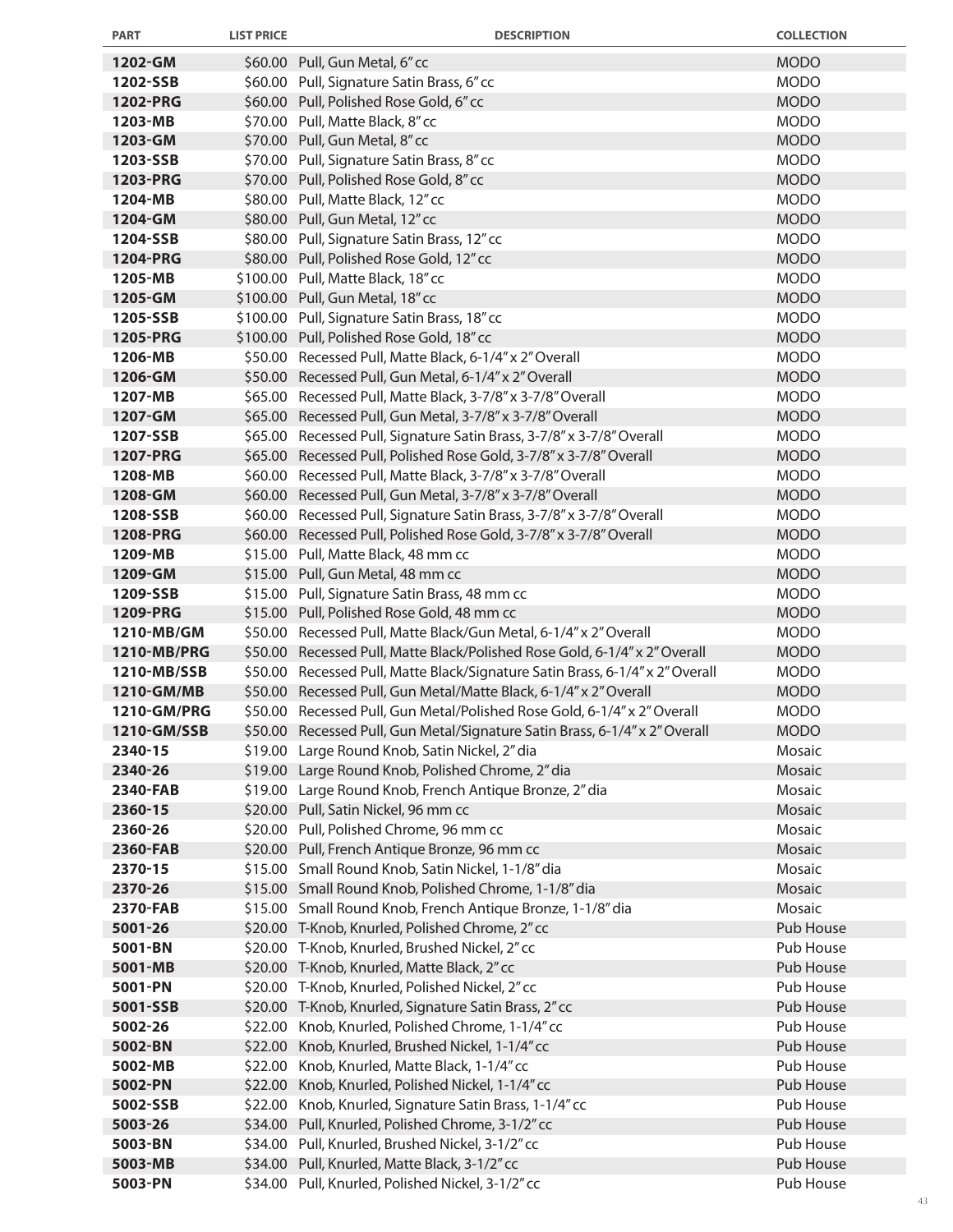| <b>PART</b>           | <b>LIST PRICE</b> | <b>DESCRIPTION</b>                                                                                                           | <b>COLLECTION</b>      |
|-----------------------|-------------------|------------------------------------------------------------------------------------------------------------------------------|------------------------|
| 5003-SSB              |                   | \$34.00 Pull, Knurled, Signature Satin Brass, 3-1/2" cc                                                                      | Pub House              |
| 5004-26               |                   | \$36.00 Pull, Knurled, Polished Chrome, 4" cc                                                                                | Pub House              |
| 5004-BN               |                   | \$36.00 Pull, Knurled, Brushed Nickel, 4"cc                                                                                  | Pub House              |
| 5004-MB               |                   | \$36.00 Pull, Knurled, Matte Black, 4" cc                                                                                    | Pub House              |
| 5004-PN               |                   | \$36.00 Pull, Knurled, Polished Nickel, 4" cc                                                                                | Pub House              |
| 5004-SSB              |                   | \$36.00 Pull, Knurled, Signature Satin Brass, 4" cc                                                                          | Pub House              |
| 5005-26               |                   | \$39.00 Pull, Knurled, Polished Chrome, 5" cc                                                                                | Pub House              |
| 5005-BN               |                   | \$39.00 Pull, Knurled, Brushed Nickel, 5" cc                                                                                 | Pub House              |
| 5005-MB               |                   | \$39.00 Pull, Knurled, Matte Black, 5" cc                                                                                    | Pub House              |
| 5005-PN               |                   | \$39.00 Pull, Knurled, Polished Nickel, 5" cc                                                                                | Pub House              |
| 5005-SSB              |                   | \$39.00 Pull, Knurled, Signature Satin Brass, 5" cc                                                                          | Pub House              |
| 5006-26               |                   | \$42.00 Pull, Knurled, Polished Chrome, 6" cc                                                                                | Pub House              |
| 5006-BN               |                   | \$42.00 Pull, Knurled, Brushed Nickel, 6" cc                                                                                 | Pub House              |
| 5006-MB               |                   | \$42.00 Pull, Knurled, Matte Black, 6" cc                                                                                    | Pub House              |
| 5006-PN               |                   | \$42.00 Pull, Knurled, Polished Nickel, 6" cc                                                                                | Pub House              |
| 5006-SSB              |                   | \$42.00 Pull, Knurled, Signature Satin Brass, 6"cc                                                                           | Pub House              |
| 5008-26               |                   | \$51.00 Pull, Knurled, Polished Chrome, 8" cc                                                                                | Pub House              |
| 5008-BN               |                   | \$51.00 Pull, Knurled, Brushed Nickel, 8" cc                                                                                 | Pub House              |
| 5008-MB               |                   | \$51.00 Pull, Knurled, Matte Black, 8" cc                                                                                    | Pub House              |
| 5008-PN               |                   | \$51.00 Pull, Knurled, Polished Nickel, 8" cc                                                                                | Pub House              |
| 5008-SSB              |                   | \$51.00 Pull, Knurled, Signature Satin Brass, 8" cc                                                                          | Pub House              |
| 5010-26               |                   | \$59.00 Pull, Knurled, Polished Chrome, 10" cc                                                                               | Pub House              |
| 5010-BN               |                   | \$59.00 Pull, Knurled, Brushed Nickel, 10" cc                                                                                | Pub House              |
| 5010-MB               |                   | \$59.00 Pull, Knurled, Matte Black, 10" cc                                                                                   | Pub House              |
| 5010-PN               |                   | \$59.00 Pull, Knurled, Polished Nickel, 10" cc                                                                               | Pub House              |
| 5010-SSB              |                   | \$59.00 Pull, Knurled, Signature Satin Brass, 10" cc                                                                         | Pub House              |
| 5012-26               |                   | \$78.00 Pull, Knurled, Polished Chrome, 12" cc                                                                               | Pub House              |
| 5012-BN               |                   | \$78.00 Pull, Knurled, Brushed Nickel, 12" cc                                                                                | Pub House              |
| 5012-MB               |                   | \$78.00 Pull, Knurled, Matte Black, 12" cc                                                                                   | Pub House              |
| 5012-PN               |                   | \$78.00 Pull, Knurled, Polished Nickel, 12" cc                                                                               | Pub House              |
| 5012-SSB              |                   | \$78.00 Pull, Knurled, Signature Satin Brass, 12" cc                                                                         | Pub House              |
| 5012A-26              |                   | \$123.00 Appliance Pull, Knurled, Polished Chrome, 12" cc                                                                    | Pub House              |
| 5012A-BN              |                   | \$123.00 Appliance Pull, Knurled, Brushed Nickel, 12" cc                                                                     | Pub House              |
| 5012A-MB              |                   | \$123.00 Appliance Pull, Knurled, Matte Black, 12" cc                                                                        | Pub House              |
| 5012A-PN              |                   | \$123.00 Appliance Pull, Knurled, Polished Nickel, 12" cc                                                                    | Pub House              |
| 5012A-SSB             |                   | \$123.00 Appliance Pull, Knurled, Signature Satin Brass, 12" cc                                                              | Pub House              |
| 5018A-26              |                   | \$165.00 Appliance Pull, Knurled, Polished Chrome, 18" cc                                                                    | Pub House              |
| 5018A-BN              |                   | \$165.00 Appliance Pull, Knurled, Brushed Nickel, 18" cc                                                                     | Pub House              |
| 5018A-MB              |                   | \$165.00 Appliance Pull, Knurled, Matte Black, 18" cc                                                                        | Pub House              |
| 5018A-PN<br>5018A-SSB |                   | \$165.00 Appliance Pull, Knurled, Polished Nickel, 18" cc                                                                    | Pub House<br>Pub House |
| 5024A-26              |                   | \$165.00 Appliance Pull, Knurled, Signature Satin Brass, 18" cc<br>\$202.00 Appliance Pull, Knurled, Polished Chrome, 24" cc | Pub House              |
| 5024A-BN              |                   | \$202.00 Appliance Pull, Knurled, Brushed Nickel, 24" cc                                                                     | Pub House              |
| 5024A-MB              |                   | \$202.00 Appliance Pull, Knurled, Matte Black, 24" cc                                                                        | Pub House              |
| 5024A-PN              |                   | \$202.00 Appliance Pull, Knurled, Polished Nickel, 24" cc                                                                    | Pub House              |
| 5024A-SSB             |                   | \$202.00 Appliance Pull, Knurled, Signature Satin Brass, 24" cc                                                              | Pub House              |
| 5101-26               |                   | \$19.00 T-Knob, Polished Chrome, 2"                                                                                          | Pub House              |
| 5101-BN               |                   | \$19.00 T-Knob, Brushed Nickel, 2"                                                                                           | Pub House              |
| 5101-MB               |                   | \$19.00 T-Knob, Matte Black, 2"                                                                                              | Pub House              |
| 5101-PN               |                   | \$19.00 T-Knob, Polished Nickel, 2"                                                                                          | Pub House              |
| 5101-SSB              |                   | \$19.00 T-Knob, Signature Satin Brass, 2"                                                                                    | Pub House              |
| 5101B-26              |                   | \$4.00 Backplate for Knob, Polished Chrome, 1"                                                                               | Pub House              |
| 5101B-BN              |                   | \$4.00 Backplate for Knob, Brushed Nickel, 1"                                                                                | Pub House              |
| 5101B-MB              |                   | \$4.00 Backplate for Knob, Matte Black, 1"                                                                                   | Pub House              |
| 5101B-PN              |                   | \$4.00 Backplate for Knob, Polished Nickel, 1"                                                                               | Pub House              |
| 5101B-SSB             |                   | \$4.00 Backplate for Knob, Signature Satin Brass, 1"                                                                         | Pub House              |
| 5102-26               |                   | \$22.00 Knob, Polished Chrome, 1-1/4"                                                                                        | Pub House              |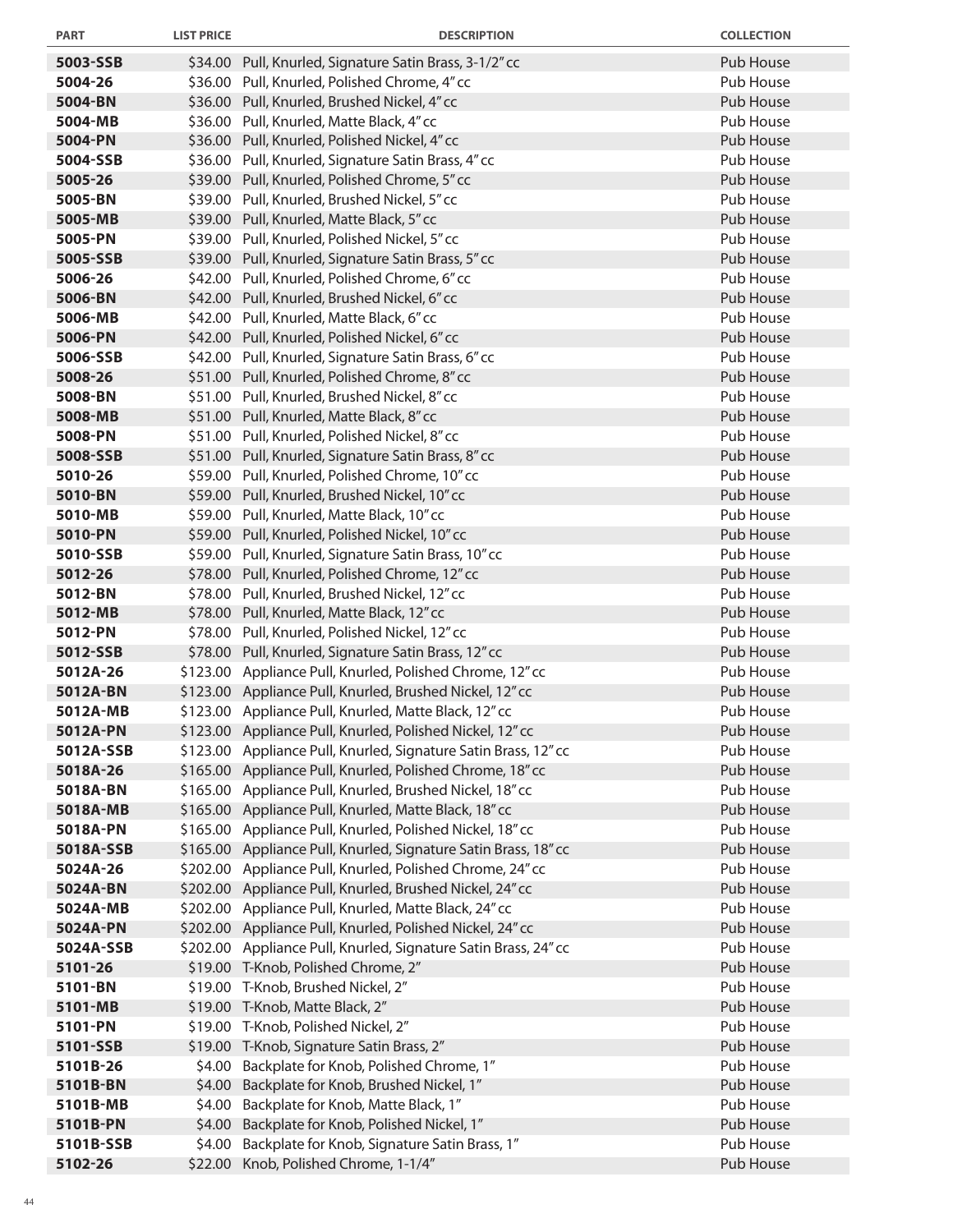| <b>PART</b>          | <b>LIST PRICE</b> | <b>DESCRIPTION</b>                                                                               | <b>COLLECTION</b>             |
|----------------------|-------------------|--------------------------------------------------------------------------------------------------|-------------------------------|
| 5102-BN              |                   | \$22.00 Knob, Brushed Nickel, 1-1/4"                                                             | Pub House                     |
| 5102-MB              |                   | \$22.00 Knob, Matte Black, 1-1/4"                                                                | Pub House                     |
| 5102-PN              |                   | \$22.00 Knob, Polished Nickel, 1-1/4"                                                            | Pub House                     |
| 5102-SSB             |                   | \$22.00 Knob, Signature Satin Brass, 1-1/4"                                                      | Pub House                     |
| 5103-26              |                   | \$33.00 Pull, Polished Chrome, 3-1/2" cc                                                         | Pub House                     |
| 5103-BN              |                   | \$33.00 Pull, Brushed Nickel, 3-1/2" cc                                                          | Pub House                     |
| 5103-MB              |                   | \$33.00 Pull, Matte Black, 3-1/2" cc                                                             | Pub House                     |
| 5103-PN              |                   | \$33.00 Pull, Polished Nickel, 3-1/2" cc                                                         | Pub House                     |
| 5103-SSB             |                   | \$33.00 Pull, Signature Satin Brass, 3-1/2" cc                                                   | Pub House                     |
| 5103B-26             |                   | \$8.00 Backplate for Pull, Polished Chrome, 3-1/2" cc                                            | Pub House                     |
| 5103B-BN             |                   | \$8.00 Backplate for Pull, Brushed Nickel, 3-1/2" cc                                             | Pub House                     |
| 5103B-MB             |                   | \$8.00 Backplate for Pull, Matte Black, 3-1/2" cc                                                | Pub House                     |
| 5103B-PN             |                   | \$8.00 Backplate for Pull, Polished Nickel, 3-1/2" cc                                            | Pub House                     |
| 5103B-SSB            |                   | \$8.00 Backplate for Pull, Signature Satin Brass, 3-1/2" cc                                      | Pub House                     |
| 5104-26              |                   | \$35.00 Pull, Polished Chrome, 4" cc                                                             | Pub House                     |
| 5104-BN              |                   | \$35.00 Pull, Brushed Nickel, 4" cc                                                              | Pub House                     |
| 5104-MB              |                   | \$35.00 Pull, Matte Black, 4" cc                                                                 | Pub House                     |
| 5104-PN              |                   | \$35.00 Pull, Polished Nickel, 4" cc                                                             | Pub House                     |
| 5104-SSB             |                   | \$35.00 Pull, Signature Satin Brass, 4" cc                                                       | Pub House                     |
| 5104B-26             |                   | \$9.00 Backplate for Pull, Polished Chrome, 4" cc                                                | Pub House                     |
| 5104B-BN             |                   | \$9.00 Backplate for Pull, Brushed Nickel, 4"cc                                                  | <b>Pub House</b>              |
| 5104B-MB             |                   | \$9.00 Backplate for Pull, Matte Black, 4" cc                                                    | Pub House                     |
| 5104B-PN             |                   | \$9.00 Backplate for Pull, Polished Nickel, 4" cc                                                | Pub House                     |
| 5104B-SSB<br>5105-26 |                   | \$9.00 Backplate for Pull, Signature Satin Brass, 4" cc<br>\$37.00 Pull, Polished Chrome, 5" cc  | Pub House<br><b>Pub House</b> |
| 5105-BN              |                   | \$37.00 Pull, Brushed Nickel, 5" cc                                                              | Pub House                     |
| 5105-MB              |                   | \$37.00 Pull, Matte Black, 5" cc                                                                 | Pub House                     |
| 5105-PN              |                   | \$37.00 Pull, Polished Nickel, 5" cc                                                             | Pub House                     |
| 5105-SSB             |                   | \$37.00 Pull, Signature Satin Brass, 5" cc                                                       | Pub House                     |
| 5105B-26             |                   | \$11.00 Backplate for Pull, Polished Chrome, 5" cc                                               | Pub House                     |
| 5105B-BN             |                   | \$11.00 Backplate for Pull, Brushed Nickel, 5" cc                                                | Pub House                     |
| 5105B-MB             |                   | \$11.00 Backplate for Pull, Matte Black, 5" cc                                                   | Pub House                     |
| 5105B-PN             |                   | \$11.00 Backplate for Pull, Polished Nickel, 5" cc                                               | Pub House                     |
| 5105B-SSB            |                   | \$11.00 Backplate for Pull, Signature Satin Brass, 5" cc                                         | Pub House                     |
| 5106-26              |                   | \$40.00 Pull, Polished Chrome, 6" cc                                                             | Pub House                     |
| 5106-BN              |                   | \$40.00 Pull, Brushed Nickel, 6" cc                                                              | Pub House                     |
| 5106-MB              |                   | \$40.00 Pull, Matte Black, 6" cc                                                                 | Pub House                     |
| 5106-PN              |                   | \$40.00 Pull, Polished Nickel, 6"cc                                                              | Pub House                     |
| 5106-SSB             |                   | \$40.00 Pull, Signature Satin Brass, 6" cc                                                       | Pub House                     |
| 5106B-26             |                   | \$12.00 Backplate for Pull, Polished Chrome, 6" cc                                               | Pub House                     |
| 5106B-BN             |                   | \$12.00 Backplate for Pull, Brushed Nickel, 6" cc                                                | Pub House                     |
| 5106B-MB             |                   | \$12.00 Backplate for Pull, Matte Black, 6" cc                                                   | Pub House                     |
| 5106B-PN             |                   | \$12.00 Backplate for Pull, Polished Nickel, 6" cc                                               | Pub House                     |
| 5106B-SSB            |                   | \$12.00 Backplate for Pull, Signature Satin Brass, 6" cc                                         | Pub House                     |
| 5108-26              |                   | \$49.00 Pull, Polished Chrome, 8"cc                                                              | Pub House                     |
| 5108-BN              |                   | \$49.00 Pull, Brushed Nickel, 8"cc                                                               | Pub House                     |
| 5108-MB              |                   | \$49.00 Pull, Matte Black, 8" cc                                                                 | Pub House                     |
| 5108-PN              |                   | \$49.00 Pull, Polished Nickel, 8"cc                                                              | Pub House                     |
| 5108-SSB<br>5108B-26 |                   | \$49.00 Pull, Signature Satin Brass, 8" cc<br>\$14.00 Backplate for Pull, Polished Chrome, 8" cc | Pub House<br>Pub House        |
| 5108B-BN             |                   | \$14.00 Backplate for Pull, Brushed Nickel, 8" cc                                                | Pub House                     |
| 5108B-MB             |                   | \$14.00 Backplate for Pull, Matte Black, 8" cc                                                   | Pub House                     |
| 5108B-PN             |                   | \$14.00 Backplate for Pull, Polished Nickel, 8" cc                                               | Pub House                     |
| 5108B-SSB            |                   | \$14.00 Backplate for Pull, Signature Satin Brass, 8" cc                                         | Pub House                     |
| 5110-26              |                   | \$56.00 Pull, Polished Chrome, 10" cc                                                            | Pub House                     |
| 5110-BN              |                   | \$56.00 Pull, Brushed Nickel, 10" cc                                                             | Pub House                     |
| 5110-MB              |                   | \$56.00 Pull, Matte Black, 10" cc                                                                | Pub House                     |
|                      |                   |                                                                                                  |                               |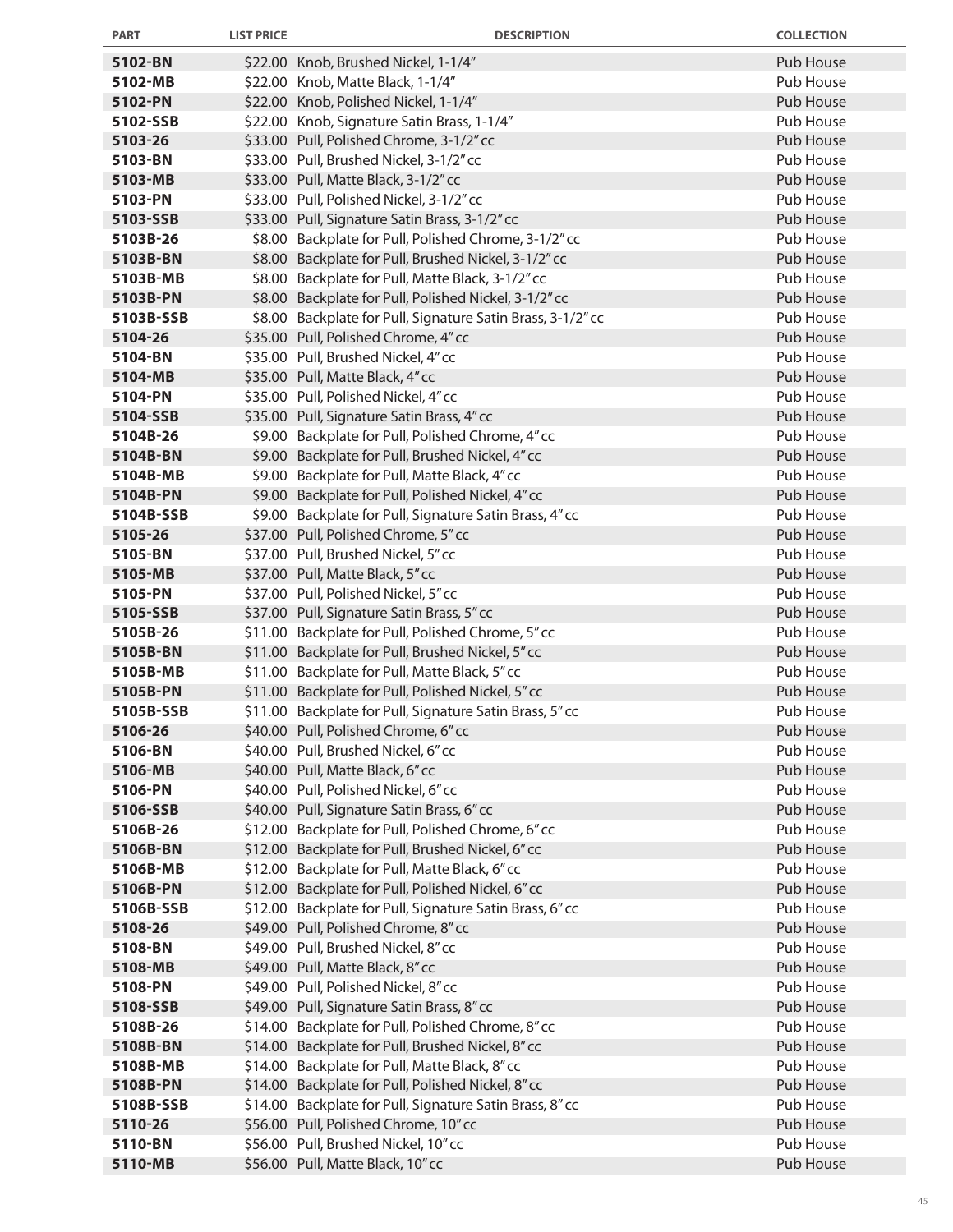| <b>PART</b>             | <b>LIST PRICE</b>  | <b>DESCRIPTION</b>                                                                                                                   | <b>COLLECTION</b>             |
|-------------------------|--------------------|--------------------------------------------------------------------------------------------------------------------------------------|-------------------------------|
| 5110-PN                 |                    | \$56.00 Pull, Polished Nickel, 10" cc                                                                                                | Pub House                     |
| 5110-SSB                |                    | \$56.00 Pull, Signature Satin Brass, 10" cc                                                                                          | Pub House                     |
| 5110B-26                |                    | \$18.00 Backplate for Pull, Polished Chrome, 10" cc                                                                                  | Pub House                     |
| 5110B-BN                |                    | \$18.00 Backplate for Pull, Brushed Nickel, 10" cc                                                                                   | Pub House                     |
| 5110B-MB                | \$18.00            | Backplate for Pull, Matte Black, 10" cc                                                                                              | Pub House                     |
| 5110B-PN                | \$18.00            | Backplate for Pull, Polished Nickel, 10" cc                                                                                          | Pub House                     |
| 5110B-SSB               | \$18.00            | Backplate for Pull, Signature Satin Brass, 10" cc                                                                                    | Pub House                     |
| 5112-26                 | \$74.00            | Pull, Polished Chrome, 12" cc                                                                                                        | Pub House                     |
| 5112-BN                 |                    | \$74.00 Pull, Brushed Nickel, 12" cc                                                                                                 | Pub House                     |
| 5112-MB                 |                    | \$74.00 Pull, Matte Black, 12" cc                                                                                                    | Pub House                     |
| 5112-PN                 |                    | \$74.00 Pull, Polished Nickel, 12" cc                                                                                                | Pub House                     |
| 5112-SSB                |                    | \$74.00 Pull, Signature Satin Brass, 12" cc                                                                                          | Pub House                     |
| 5112A-26                |                    | \$119.00 Appliance Pull, Polished Chrome, 12" cc                                                                                     | Pub House                     |
| 5112A-BN                |                    | \$119.00 Appliance Pull, Brushed Nickel, 12" cc                                                                                      | Pub House                     |
| 5112A-MB                |                    | \$119.00 Appliance Pull, Matte Black, 12" cc                                                                                         | Pub House                     |
| 5112A-PN                |                    | \$119.00 Appliance Pull, Polished Nickel, 12" cc                                                                                     | Pub House                     |
| 5112A-SSB               |                    | \$119.00 Appliance Pull, Signature Satin Brass, 12" cc                                                                               | Pub House                     |
| 5112AB-26               | \$36.00            | Backplate for Appliance Pull, Polished Chrome, 12" cc                                                                                | Pub House                     |
| 5112AB-BN               |                    | \$36.00 Backplate for Appliance Pull, Brushed Nickel, 12" cc                                                                         | Pub House                     |
| 5112AB-MB               |                    | \$36.00 Backplate for Appliance Pull, Matte Black, 12" cc                                                                            | Pub House                     |
| 5112AB-PN               | \$36.00            | Backplate for Appliance Pull, Polished Nickel, 12" cc                                                                                | Pub House                     |
| 5112AB-SSB              | \$36.00            | Backplate for Appliance Pull, Signature Satin Brass, 12" cc                                                                          | Pub House                     |
| 5112B-26                | \$23.00            | Backplate for Pull, Polished Chrome, 12" cc                                                                                          | Pub House                     |
| 5112B-BN                | \$23.00            | Backplate for Pull, Brushed Nickel, 12" cc                                                                                           | Pub House                     |
| 5112B-MB                | \$23.00            | Backplate for Pull, Matte Black, 12" cc                                                                                              | Pub House                     |
| 5112B-PN                | \$23.00            | Backplate for Pull, Polished Nickel, 12" cc                                                                                          | Pub House                     |
| 5112B-SSB               | \$23.00            | Backplate for Pull, Signature Satin Brass, 12" cc                                                                                    | Pub House                     |
| 5118A-26                |                    | \$158.00 Appliance Pull, Polished Chrome, 18" cc                                                                                     | Pub House                     |
| 5118A-BN                |                    | \$158.00 Appliance Pull, Brushed Nickel, 18" cc                                                                                      | Pub House                     |
| 5118A-MB                |                    | \$158.00 Appliance Pull, Matte Black, 18" cc                                                                                         | Pub House                     |
| 5118A-PN                |                    | \$158.00 Appliance Pull, Polished Nickel, 18"cc                                                                                      | Pub House                     |
| 5118A-SSB               |                    | \$158.00 Appliance Pull, Signature Satin Brass, 18" cc                                                                               | Pub House                     |
| 5118AB-26               | \$55.00            | Backplate for Appliance Pull, Polished Chrome, 18" cc                                                                                | Pub House                     |
| 5118AB-BN               |                    | \$55.00 Backplate for Appliance Pull, Brushed Nickel, 18" cc                                                                         | Pub House                     |
| 5118AB-MB               |                    | \$55.00 Backplate for Appliance Pull, Matte Black, 18" cc                                                                            | <b>Pub House</b>              |
| 5118AB-PN               | \$55.00            | Backplate for Appliance Pull, Polished Nickel, 18" cc                                                                                | Pub House                     |
| 5118AB-SSB              |                    | \$55.00 Backplate for Appliance Pull, Signature Satin Brass, 18" cc                                                                  | Pub House                     |
| 5124A-26                |                    | \$192.00 Appliance Pull, Polished Chrome, 24" cc                                                                                     | Pub House                     |
| 5124A-BN                |                    | \$192.00 Appliance Pull, Brushed Nickel, 24" cc                                                                                      | Pub House                     |
| 5124A-MB                |                    | \$192.00 Appliance Pull, Matte Black, 24" cc                                                                                         | Pub House                     |
| 5124A-PN                |                    | \$192.00 Appliance Pull, Polished Nickel, 24" cc                                                                                     | Pub House                     |
| 5124A-SSB               |                    | \$192.00 Appliance Pull, Signature Satin Brass, 24" cc                                                                               | Pub House                     |
| 5124AB-26               | \$80.00            | Backplate for Appliance Pull, Polished Chrome, 24" cc                                                                                | Pub House                     |
| 5124AB-BN               | \$80.00<br>\$80.00 | Backplate for Appliance Pull, Brushed Nickel, 24" cc                                                                                 | Pub House<br><b>Pub House</b> |
| 5124AB-MB               |                    | Backplate for Appliance Pull, Matte Black, 24" cc                                                                                    | Pub House                     |
| 5124AB-PN<br>5124AB-SSB |                    | \$80.00 Backplate for Appliance Pull, Polished Nickel, 24" cc<br>\$80.00 Backplate for Appliance Pull, Signature Satin Brass, 24" cc | Pub House                     |
| 7465-10B                |                    | \$304.00 Appliance Pull, Oil Rubbed Bronze, 15" cc                                                                                   | Country                       |
| 7465-15                 |                    | \$304.00 Appliance Pull, Satin Nickel, 15" cc                                                                                        | Country                       |
| 7465-26                 |                    | \$304.00 Appliance Pull, Polished Chrome, 15" cc                                                                                     | Country                       |
| 7465-AN                 |                    | \$304.00 Appliance Pull, Antique Nickel, 15" cc                                                                                      | Country                       |
| 7465-AUB                |                    | \$304.00 Appliance Pull, Aurora Bronze, 15" cc                                                                                       | Country                       |
| 7465-FB                 |                    | \$304.00 Appliance Pull, Flat Black, 15" cc                                                                                          | Country                       |
| 7465-PN                 | \$304.00           | Appliance Pull, Polished Nickel, 15" cc                                                                                              | Country                       |
| 7465-SB                 |                    | \$304.00 Appliance Pull, Satin Brass, 15" cc                                                                                         | Country                       |
| 7495-10B                |                    | \$304.00 Appliance Pull, Oil Rubbed Bronze, 15" cc                                                                                   | Colonial                      |
| CS7495-10B              |                    | \$304.00 Concealed Surface, Appliance Pull, Oil Rubbed Bronze, 15" cc                                                                | Colonial                      |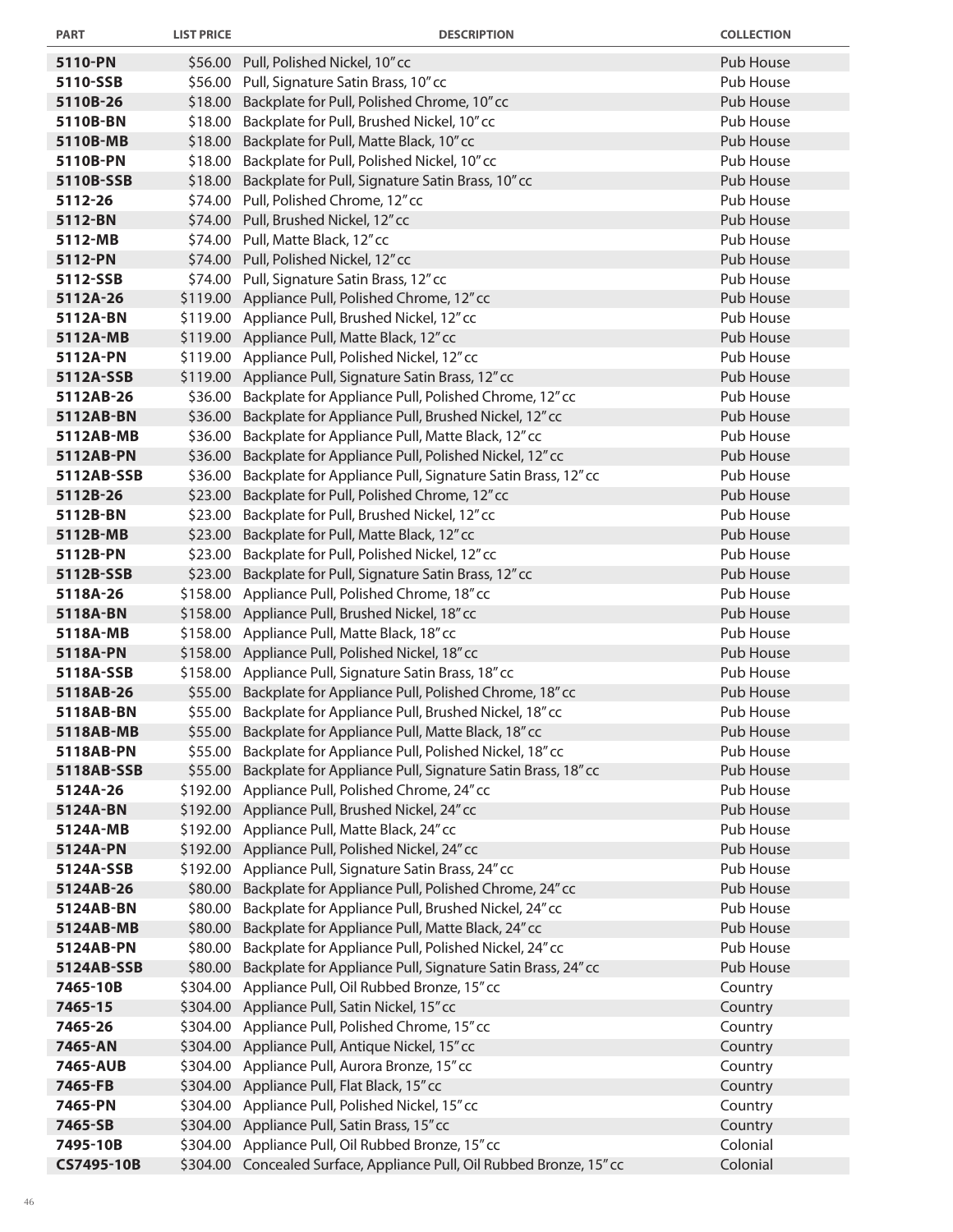| <b>PART</b>       | <b>LIST PRICE</b> | <b>DESCRIPTION</b>                                               | <b>COLLECTION</b> |
|-------------------|-------------------|------------------------------------------------------------------|-------------------|
| 7495-15           | \$304.00          | Appliance Pull, Satin Nickel, 15" cc                             | Colonial          |
| CS7495-15         |                   | \$304.00 Concealed Surface, Appliance Pull, Satin Nickel, 15" cc | Colonial          |
| 7495-26           | \$304.00          | Appliance Pull, Polished Chrome, 15" cc                          | Colonial          |
| CS7495-26         | \$304.00          | Concealed Surface, Appliance Pull, Polished Chrome, 15" cc       | Colonial          |
| 7495-AN           |                   | \$304.00 Appliance Pull, Antique Nickel, 15" cc                  | Colonial          |
| <b>CS7495-AN</b>  | \$304.00          | Concealed Surface, Appliance Pull, Antique Nickel, 15" cc        | Colonial          |
| 7495-AUB          | \$304.00          | Appliance Pull, Aurora Bronze, 15" cc                            | Colonial          |
| <b>CS7495-AUB</b> | \$304.00          | Concealed Surface, Appliance Pull, Aurora Bronze, 15" cc         | Colonial          |
| 7495-FB           | \$304.00          | Appliance Pull, Flat Black, 15" cc                               | Colonial          |
| <b>CS7495-FB</b>  |                   | \$304.00 Concealed Surface, Appliance Pull, Flat Black, 15" cc   | Colonial          |
| 7495-PN           | \$304.00          | Appliance Pull, Polished Nickel, 15" cc                          | Colonial          |
| <b>CS7495-PN</b>  | \$304.00          | Concealed Surface, Appliance Pull, Polished Nickel, 15" cc       | Colonial          |
| 7495-SB           | \$304.00          | Appliance Pull, Satin Brass, 15" cc                              | Colonial          |
| <b>CS7495-SB</b>  | \$304.00          | Concealed Surface, Appliance Pull, Satin Brass, 15" cc           | Colonial          |
| 8716-ABZ          |                   | \$51.00 Pull, Ancient Bronze, 6" cc                              | Corinthian        |
| 8716-CRS          |                   | \$51.00 Pull, Corinthian Silver, 6" cc                           | Corinthian        |
| 8716-MIBZ         |                   | \$51.00 Pull, Michelangelo Bronze, 6" cc                         | Corinthian        |
| 8716-RB           |                   | \$51.00 Pull, Redington Brass, 6" cc                             | Corinthian        |
| 20010-SSB         |                   | \$14.00 T-Knob, Signature Satin Brass, 2-1/2"                    | Quadrato          |
| 20010-SBZ         |                   | \$14.00 T-Knob, Satin Bronze, 2-1/2"                             | Quadrato          |
| 20010-GM          | \$14.00           | T-Knob, Gun Metal, 2-1/2"                                        | Quadrato          |
| 20010-MB          |                   | \$14.00 T-Knob, Matte Black, 2-1/2"                              | Quadrato          |
| 20011-SSB         |                   | \$19.00 Pull, Signature Satin Brass, 160 mm cc                   | Quadrato          |
| 20011-SBZ         | \$19.00           | Pull, Satin Bronze, 160 mm cc                                    | Quadrato          |
| 20011-GM          |                   | \$19.00 Pull, Gun Metal, 160 mm cc                               | Quadrato          |
| 20011-MB          | \$19.00           | Pull, Matte Black, 160 mm cc                                     | Quadrato          |
| 20012-SSB         | \$27.00           | Pull, Signature Satin Brass, 320 mm cc                           | Quadrato          |
| 20012-SBZ         |                   | \$27.00 Pull, Satin Bronze, 320 mm cc                            | Quadrato          |
| 20012-GM          | \$27.00           | Pull, Gun Metal, 320 mm cc                                       | Quadrato          |
| 20012-MB          |                   | \$27.00 Pull, Matte Black, 320 mm cc                             | Quadrato          |